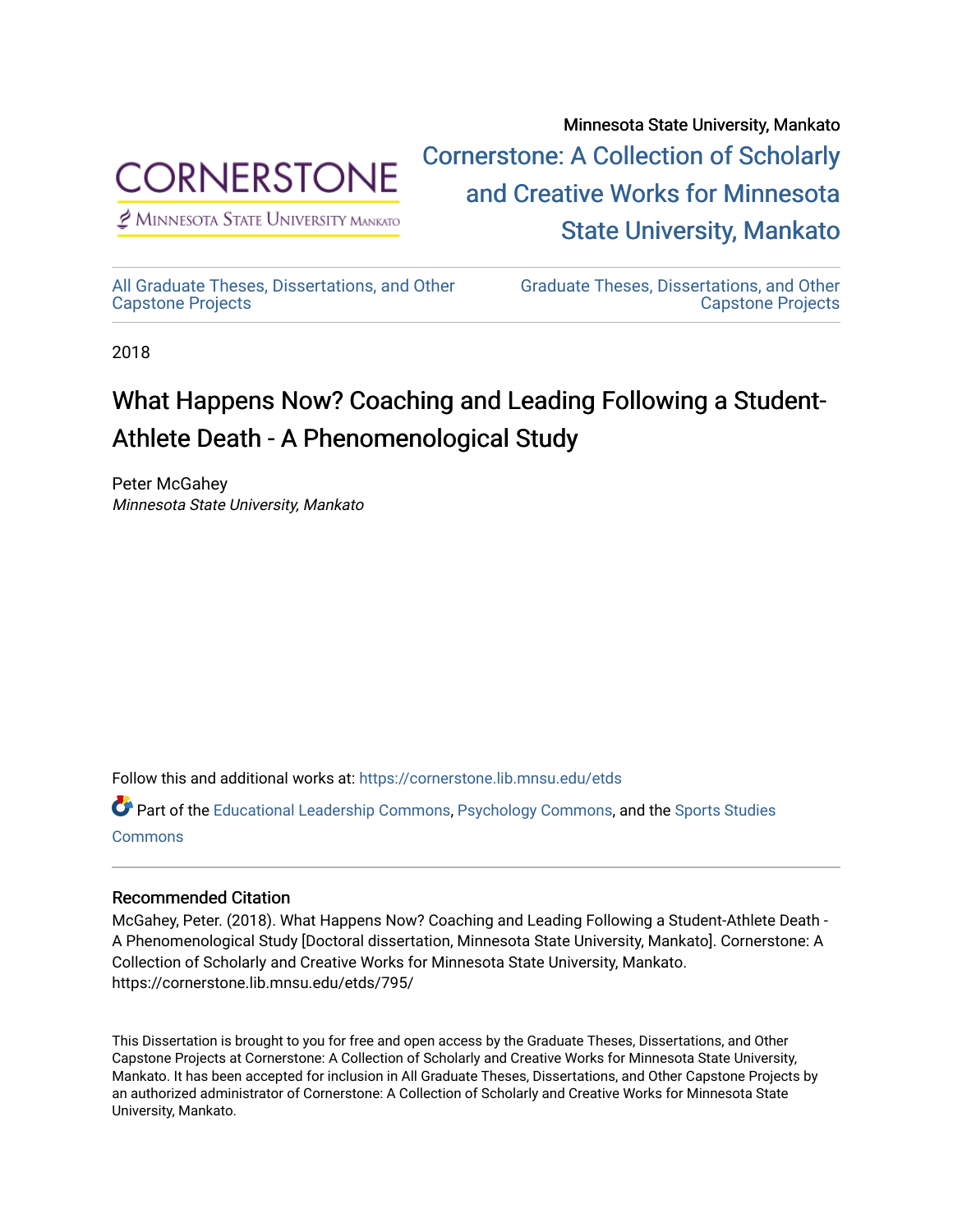## **What Happens Now? Coaching And Leading Following A Student-Athlete Death – A Phenomenological Study**

**By Peter Joseph McGahey**

## **This Dissertation is Submitted in Partial Fulfillment of the Requirements for the Educational Doctorate Degree in Educational Leadership**

**Minnesota State University, Mankato** 

**Mankato, Minnesota**

**April 2018**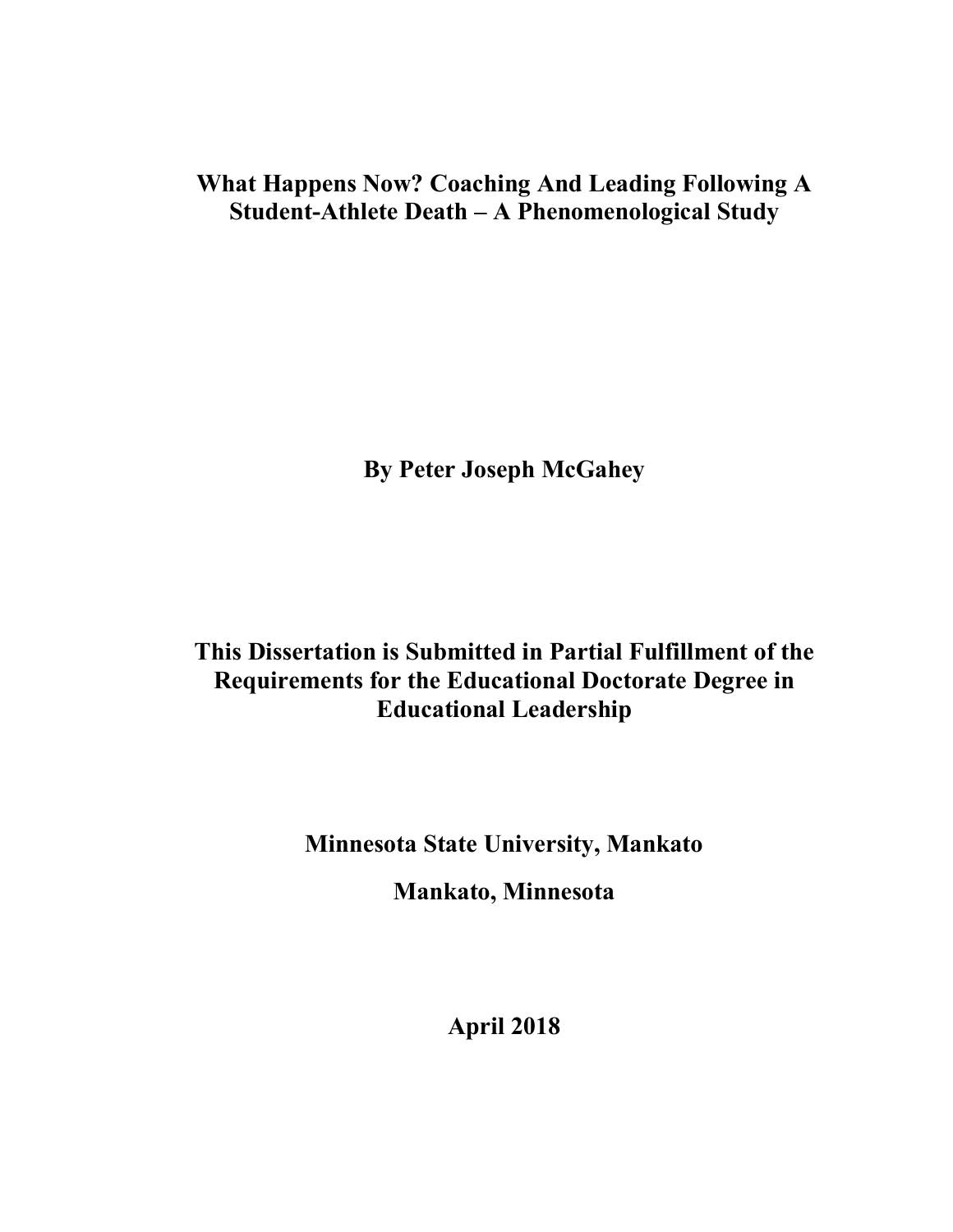Date: April 5 2018

This dissertation has been examined and approved.

Examining Committee:

Dr. Julie Carlson, Advisor Minnesota State University, Mankato

Dr. Kevin Love, Committee Member Central Michigan University

Dr. Ray Allen, Committee Member Central Michigan University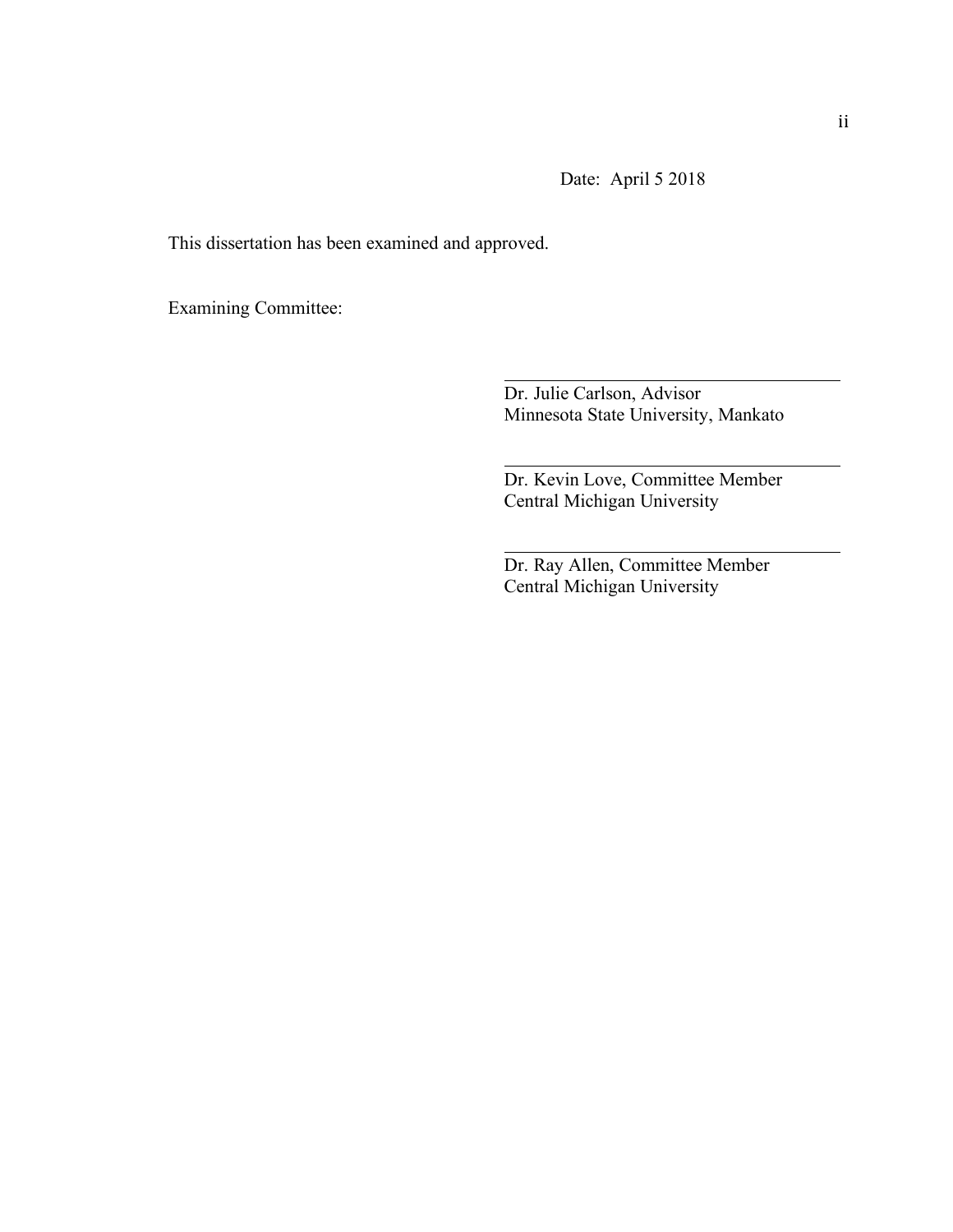### **Abstract**

College students die and sometimes these students are student-athletes. This transcendental phenomenological study described and explored the lived leadership experiences, related to the components of Transformational Leadership, of NCAA sports team coaches who led their team following an unexpected death of a student-athlete. No research to date had focused on this leadership phenomenon. Five NCAA sport team head coaches participated in semi-structured interviews to learn more about their coaching leadership experiences during this time of crisis. The study participants shared their intensely emotional and personal leadership experiences of leading and coaching their teams during a time of crisis. There were four main emergent themes with several sub-themes. These were Emotion, Leadership Challenges, Growth as a Leader and University Response and Reaction. Several sub-themes were found to support Bass and Riggio's (2006) four components of the Transformational Leadership theory of Idealized Influence, Individual Consideration, Inspirational Motivation and Intellectual Stimulation. Beyond emergent themes, utilizing Coliazzi's method (1978) of phenomenological analysis, the *essence of experience* of this coaching leadership phenomenon was created. This study confirmed Bass and Riggio's (2006) components of Transformational Leadership theory as a valid framework to examine both crisis leadership and coaching leadership behaviors in sports. This study increased understanding of the phenomenon of sport team coaches leading their teams following the unexpected death of a student-athlete, while providing insights and strategies for coaches and athlete administrators to utilize in the future.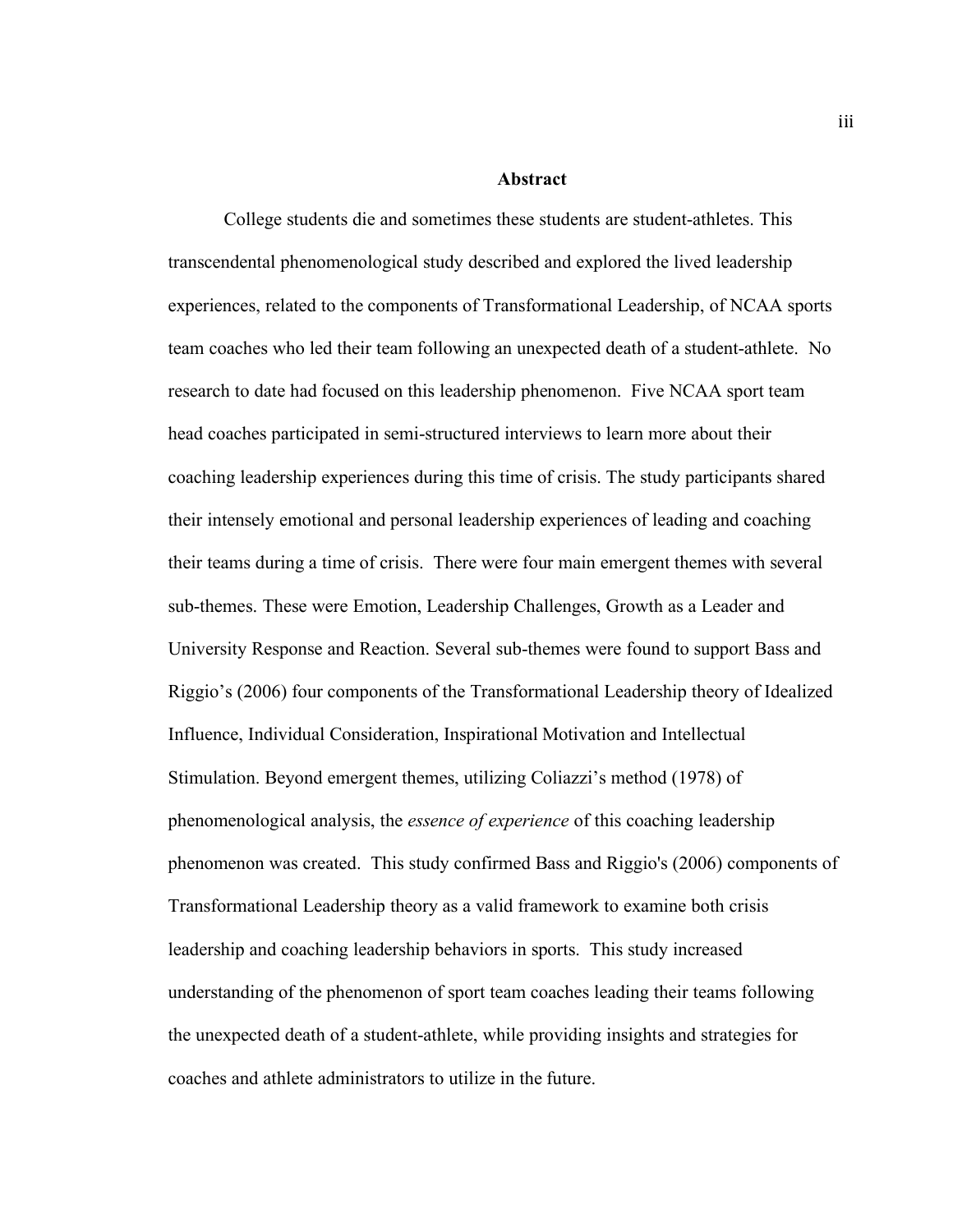#### **Acknowledgements**

To my advisor and doctoral committee chair, Dr. Julie Carlson. Julie, thank you very much! Without your understanding, patience and belief in me, this dissertation would not have been possible. I will be eternally grateful for your words of encouragement and the honest words of 'get rolling'.

To my committee, Dr. Kevin Love and Dr. Ray Allen. Thank you for believing in a soccer coach! Your words of encouragement, feedback and belief were critical foundations for this process.

To Amy & Pete. Thank you for your courage, love and faith during the most difficult of times. You were both a source of inspiration and healing. Thank you for supporting Josie being called by name in this dissertation.

To Christie. Your faith, grit, and positivity influenced me daily. Thank you for supporting your name to be included and for your understanding about how this dissertation might help other in the future.

To Maddy. Thank you for your resilience and determination. Your drive to create positive experiences from challenging times was inspiring. Thank you for supporting your name to be included and for seeing my dissertation as another positive to emerge from our shared tragedy.

To Bobbi & Dr. Peter Pierro. Thank you for seeing something in me before I saw it in myself. Your vision that a doctoral degree was possible for me always served as a powerful inspiration. Bobbi rest in peace. All my love to you both!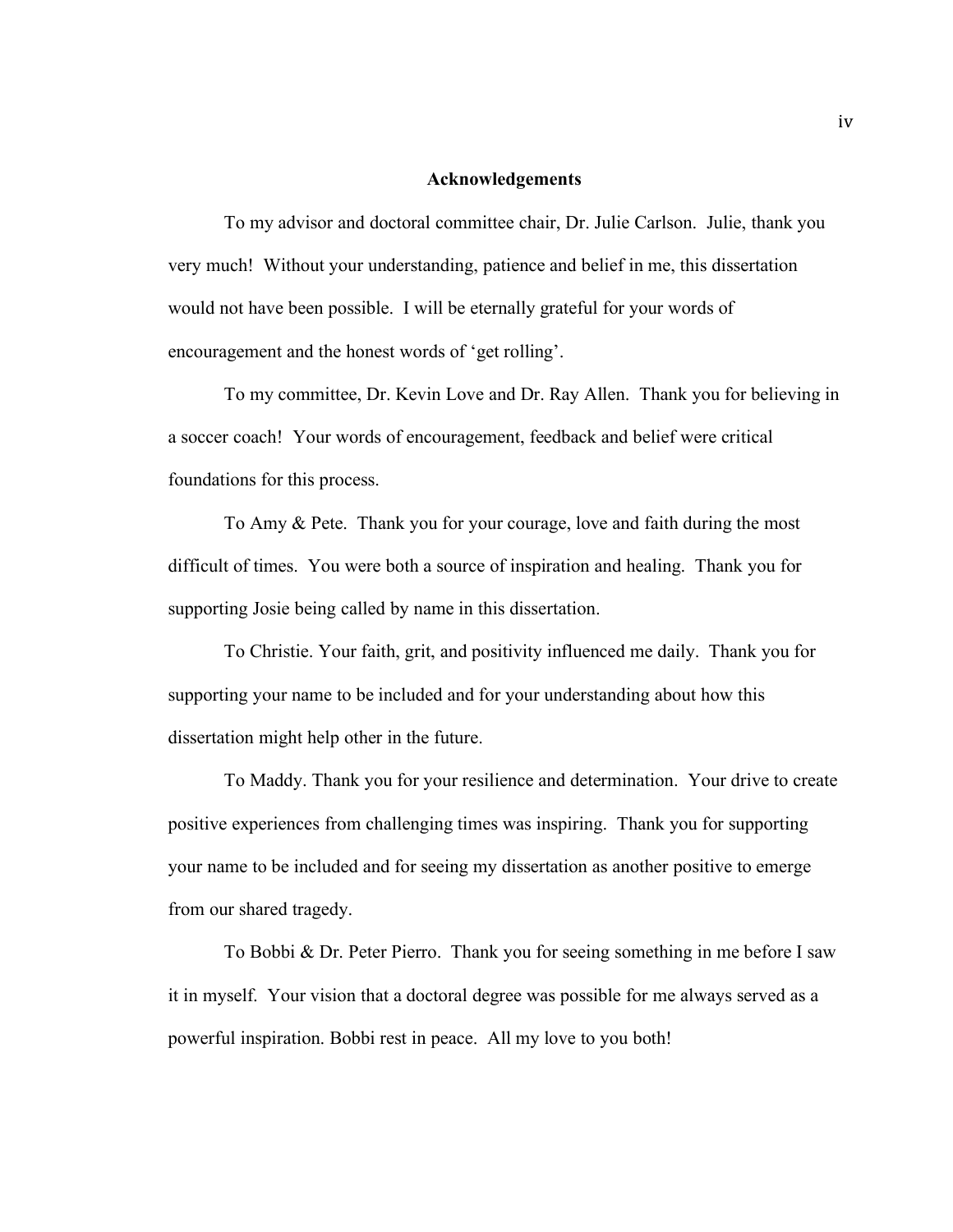To My Parents. Who knew a graduation picture with a baby in stroller could provide so much motivation! Thank you for instilling the importance of learning and always striving to grow! Love you both!

 To Ella & Will. Thanks for your patience and understanding as dad went to class, the library or put his headphones on to write. Please know that without your smiling faces and nudges of encouragement this dissertation would have remained unwritten. Dream Big, Follow your Heart and Love to Learn! Nothing is accomplished without a real dose of persistence and grit! Apply them liberally and as often as possible throughout your life! I am so proud of you both! Love ya!

To Dawn. Well, here we are! Another chapter complete. Thank you for being my ROCK! Thank you seeing it and believing it even before I did! I am looking forward to seeing where our journey goes next! I love you!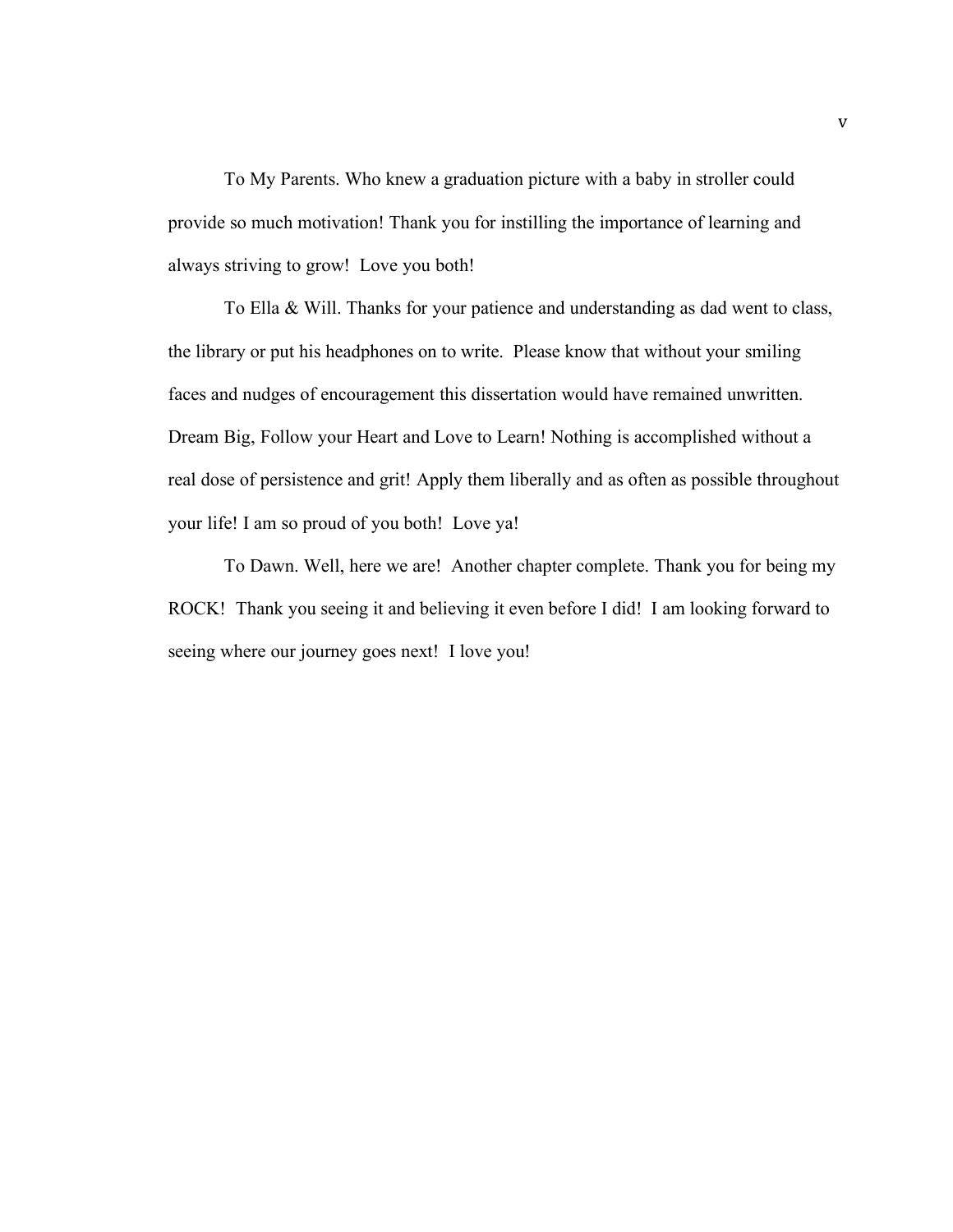## **Table of Contents**

| Full Range Leadership: Transformational and Transactional  18 |  |
|---------------------------------------------------------------|--|
|                                                               |  |
|                                                               |  |
|                                                               |  |
|                                                               |  |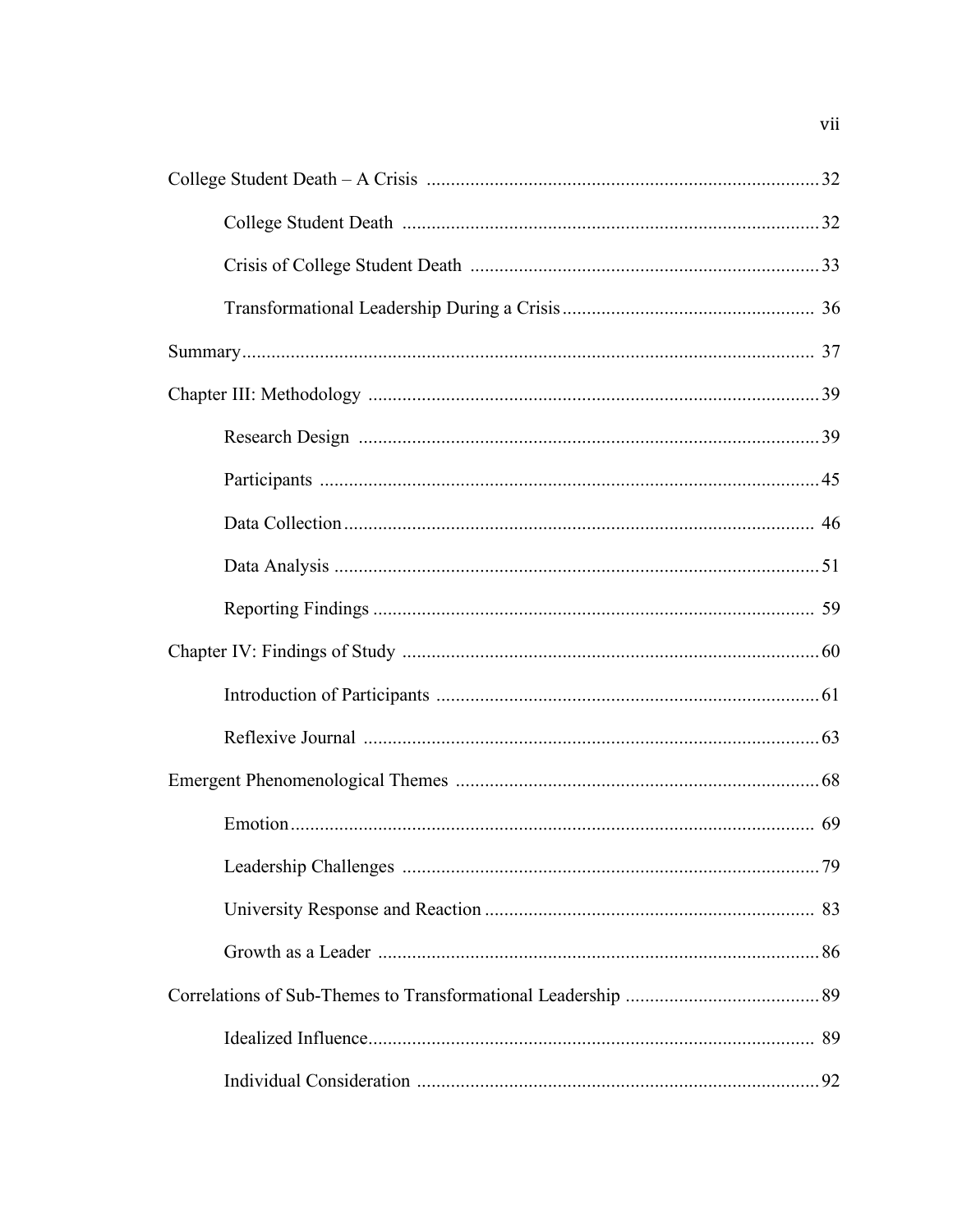## viii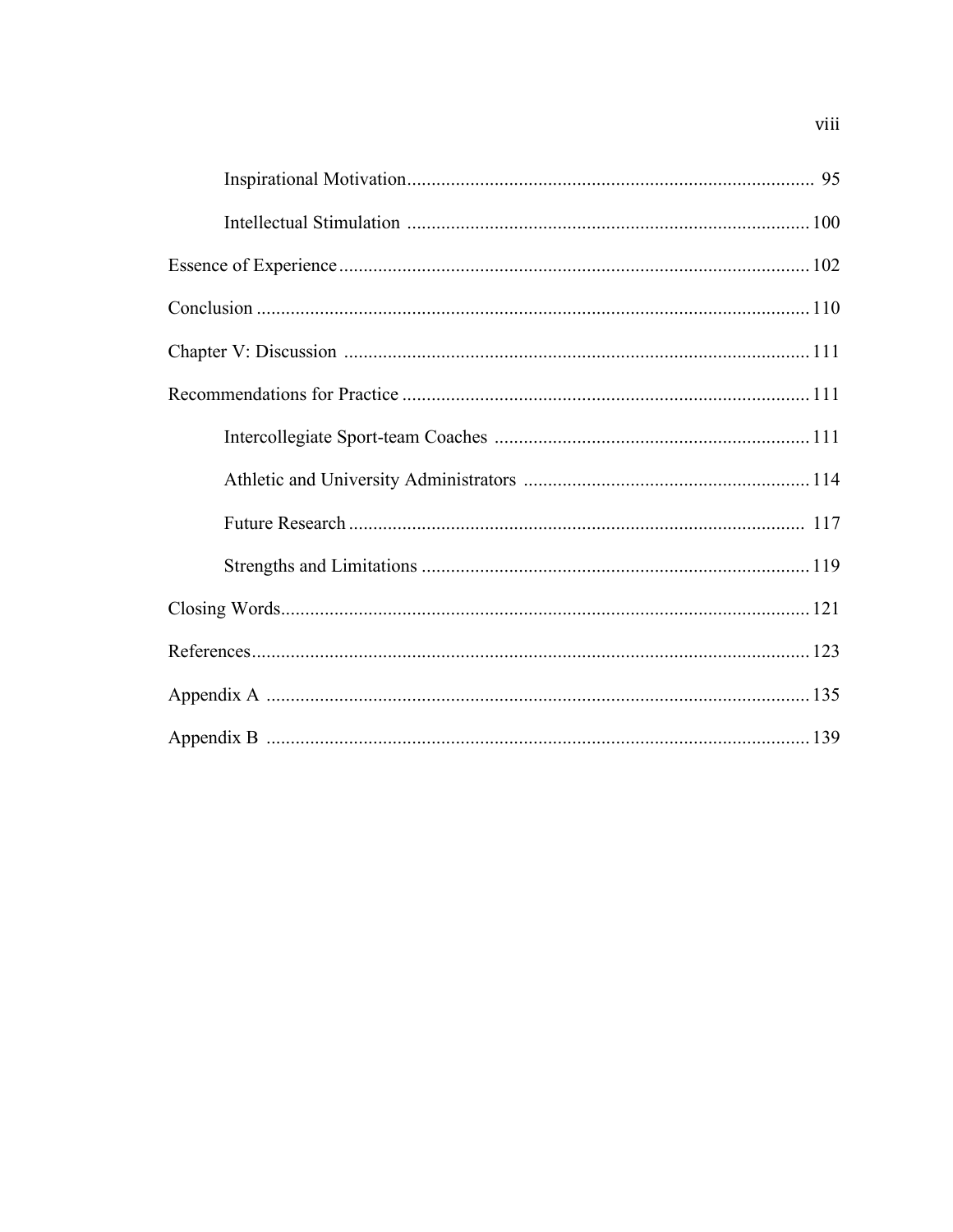## **List of Figures**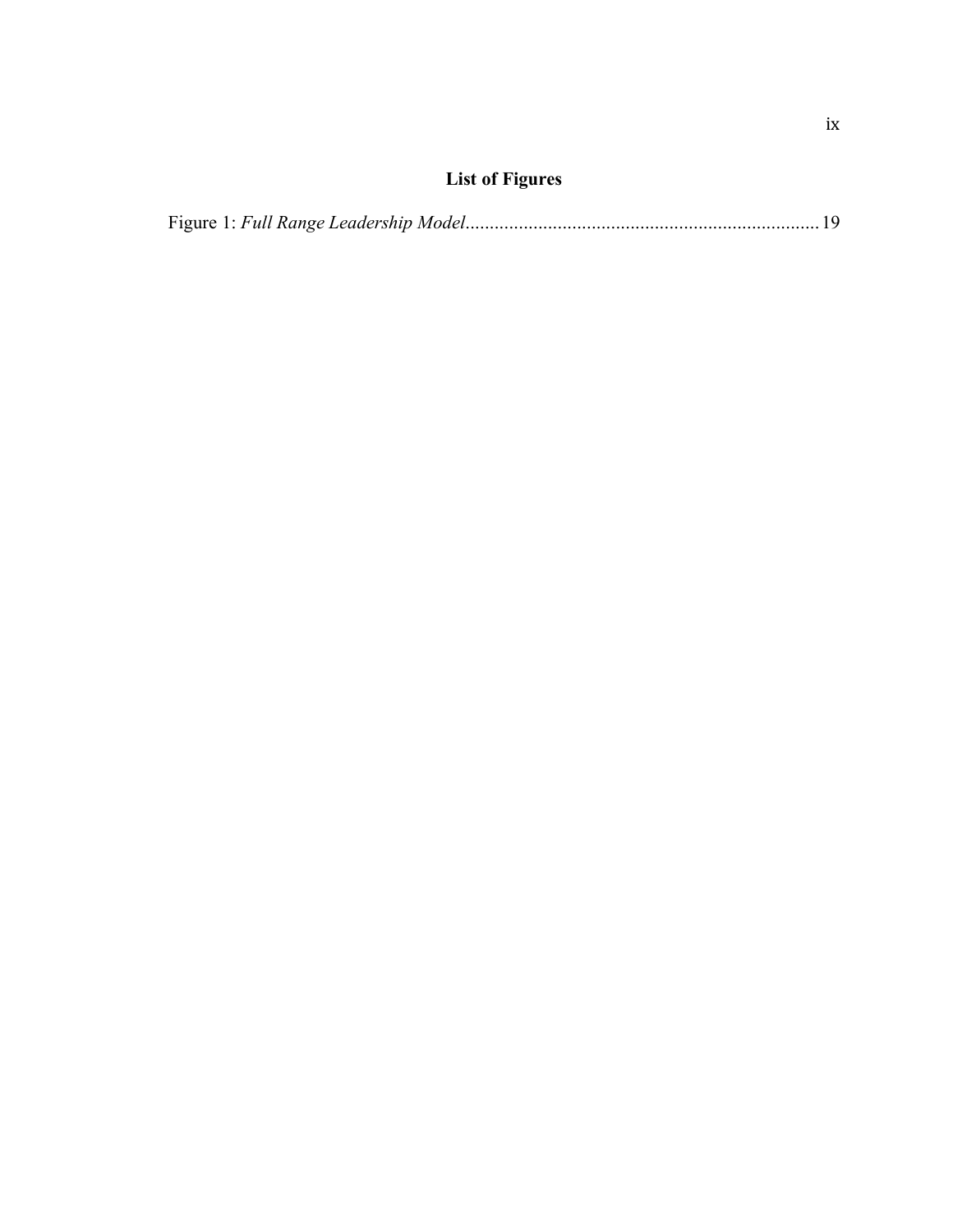#### **Epoche/Preface**

An important part of phenomenological research is for the researcher to acknowledge their experience with the phenomenon being study. Researchers often create an epoche to recognize their experience and begin their bracketing process. The story that follows is offered as both my personal epoche and honest description of the way my research problem presented itself and led to my determination that this would be the direction of my dissertation journey.

My wife and kids were away visiting our friends from our old town. We had just relocated to my new NCAA women's soccer coaching position six months prior. My first preseason game was less than a week away. I had stayed behind to put the final details together and to work on my dissertation on coaching efficacy. The work was not going to be glamorous, but it was going to be positive and productive. I hoped to "move the ball up the field," so to speak. Then the call came.

I ignored the first one. I was too pre-occupied with the weekly calendar and I figured it was probably a mundane question from a player about housing and move-in dates. She would call or text an assistant. But she called back twice in a row. I answered the third call. And my cloud had arrived, but I did not quite know it yet.

"Peter, there has been an accident," the voice said. It was one of my players, who seemed a little stressed, but as a new coach I was glad that she trusted me enough to call me and update me. It was a fender-bender most likely. I quickly and calmly asked, who was driving. It was the required leadership question. She drove a soft-top jeep and I was worried. I had to eliminate the risks. Again, my standard leadership response emerged.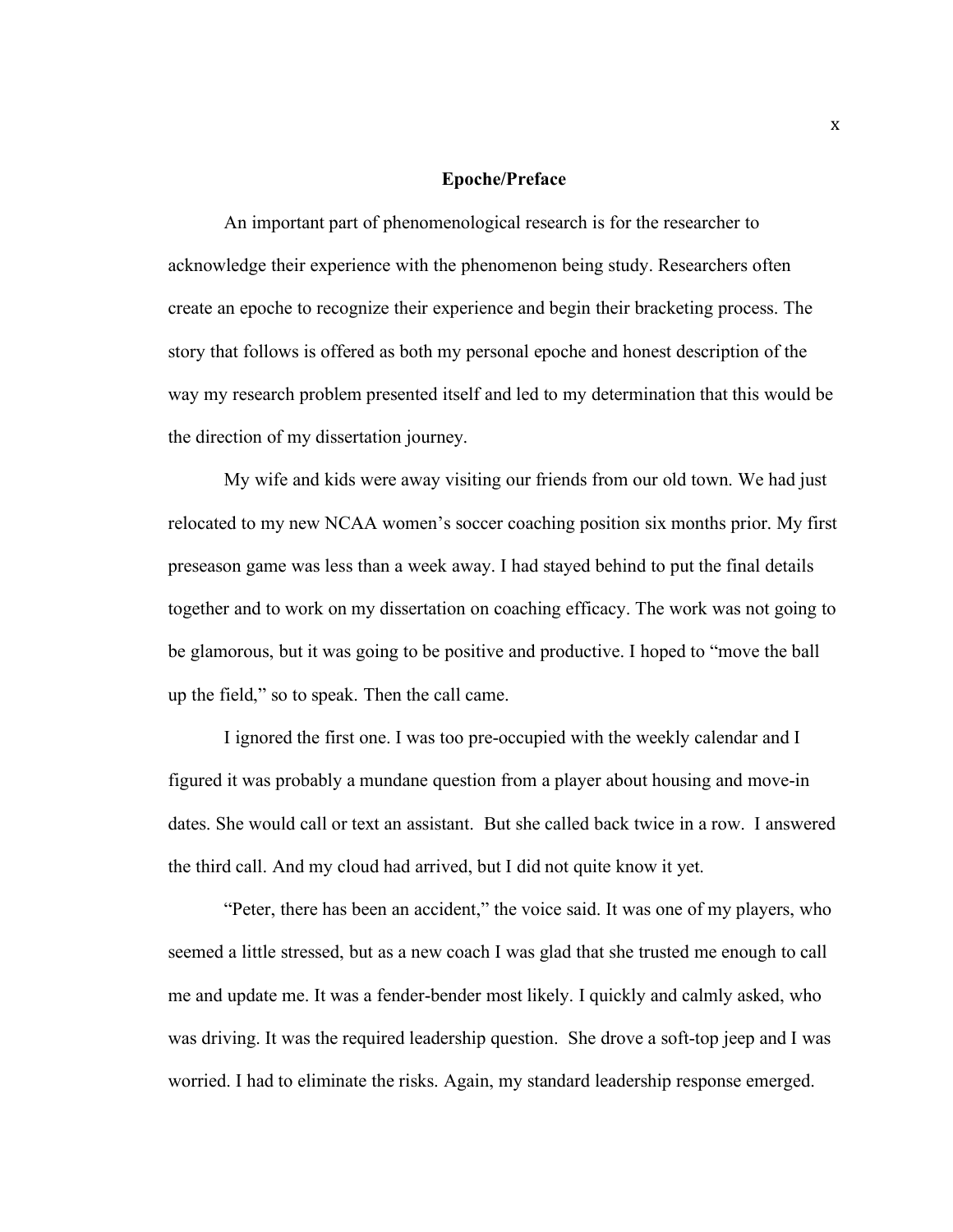"Christie was driving," she said. I felt immediate relief, though very short-lived. I asked how she was. "Fine," and added that she needed parent contact information for two of our other student-athletes.

I was paying attention now. "Two," she had said. That meant three of our student athletes were in the car. And then I asked the question that changed everything. I asked, "How are Josie and Christie?" "Bad, Peter, it is bad," was the answer and then the critical care nurse got on the phone. I asked again about Josie and Christie. "Critical," was the answer and I was looking for my shoes. My leadership challenge had begun.

I got on the road and on the phone. I started to gather details and notified people who needed to be in the know. Then I spoke with both Josie's and Christie 's parents. We spoke many words and left our fear unspoken. My own fear grew as I spoke to both sets of frightened parents. They each expressed their comfort in knowing that I was on my way to the hospital. I was thinking about my own kids. My soccer family needed me. It was my responsibility to go. So I went.

Then I realized a few things. I did not know what I has facing. I had run out of standard leadership solutions and I was scared. I had no idea what I was getting into. I needed some help; from someone who had been there before. So I reached out to a couple of colleagues. And they picked up the phone and helped. They were there for me. The first told me two things. First, get permission from the parents to be in the studentathlete's hospital room. And second just be there. Check! Those were certainly achievable. The second colleague offered advice as well. The team will need your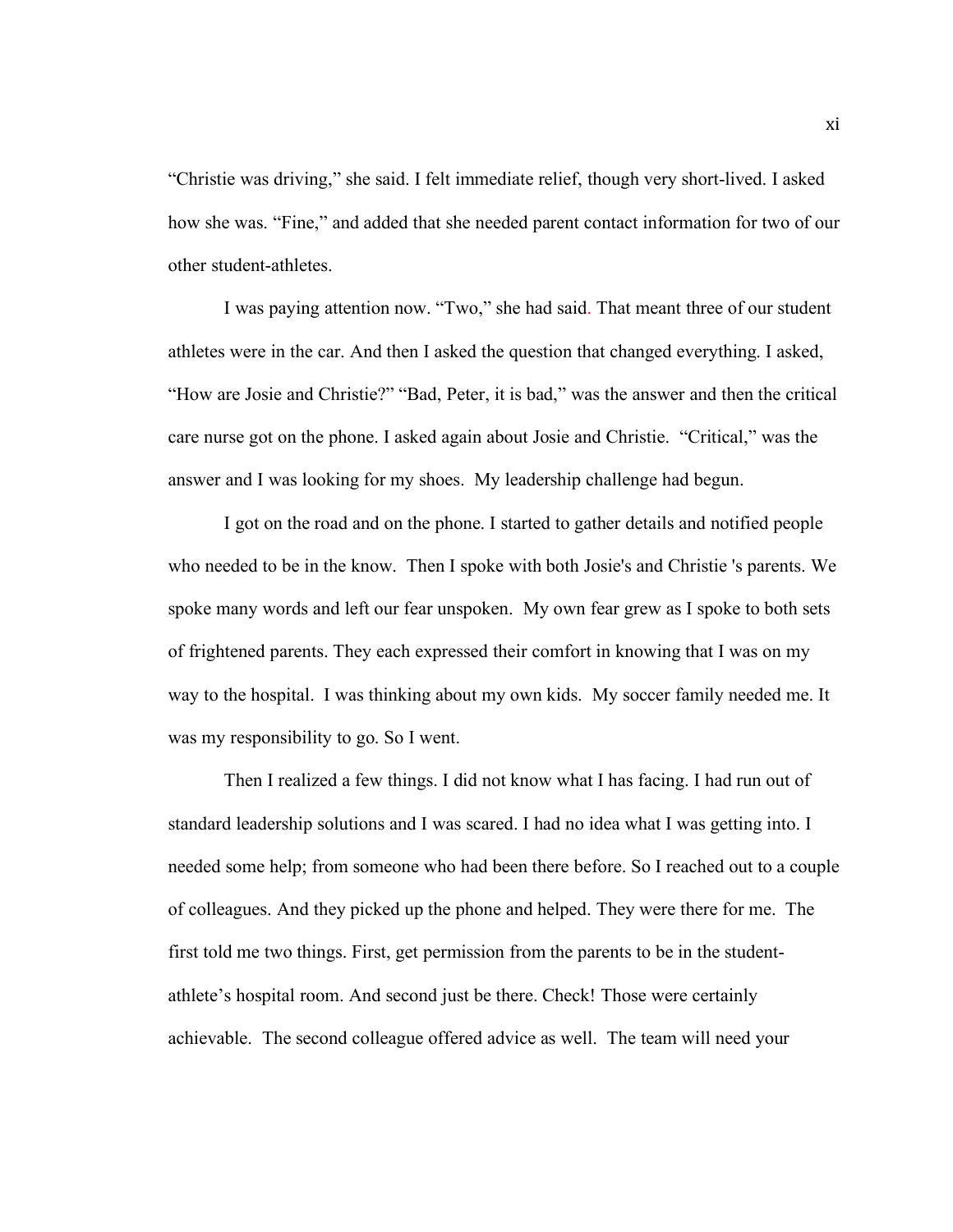strength and love. I can do that. I had a renewed confidence. Thankfully, I was totally unaware at just how hard the challenges ahead were going to be.

Silly to admit but I thought about this dissertation on the way to the hospital. I wondered aloud how it would ever get completed. I was feeling guilty and angry with myself that I had not made more progress. And I was reflecting about leadership. What is it? How can you describe it? Then I decided. I was going to write a one-sentence dissertation about leadership. Leadership is love.

I arrived at the hospital and started to try and locate Josie and Christie. They were not in the ER. Curiously, the ER police officer did not find my nervous humor about my spelling very amusing. Thankfully, the critical care nurse called me just before I was going to misspell Christie's name for the second time in about five minutes. She gave me the room number information for Maddy, Josie and Christie. Yes, all three of our studentathletes had been admitted to the hospital. My visitor nametag in hand, I was headed to the pediatric ICU to see Josie and Christie. Maddy was on a different floor with what turned out to be minor injuries given the circumstances; she would be my second stop. It would be awhile before I saw Maddy.

Up the elevators, I went to the pediatric ICU. I ran into a young doctor as I approached the closed double doors. She asked me if I was the coach. I had my visitor nametag but no coaching hat. I said "yes".

A leader tries to read body language. This helps to understand and appreciate others. As a coach-leader, I spend a great deal of time reading other people's body language. This doctor was sad and she did not tell me anything, but her eyes told me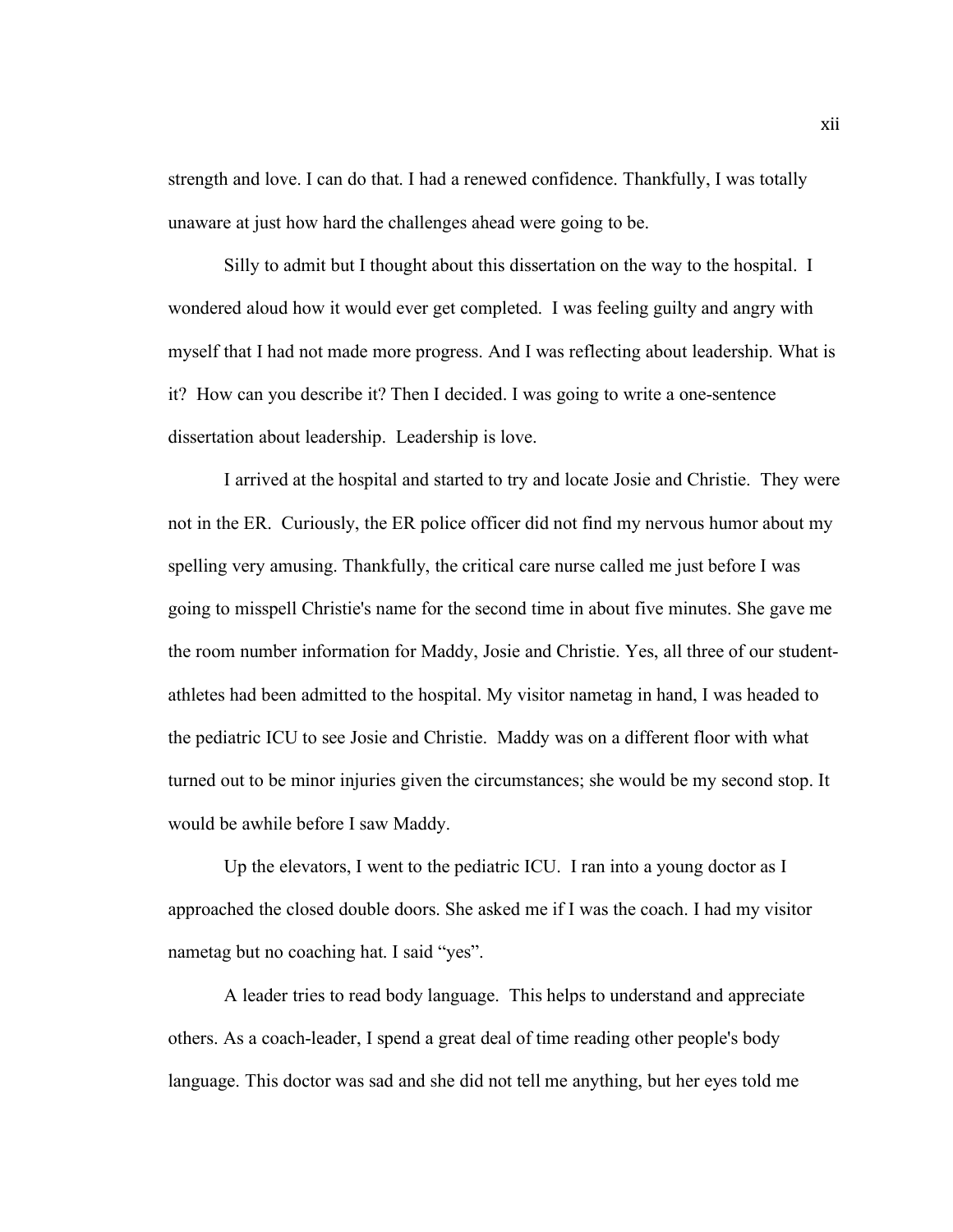everything. She gently put her hand on my shoulders. She had worked on Josie since she had arrived. Then she told me what I was going to see on the other side of the doors was going to be very hard. She then clicked her security badge and turned and walked away. I never saw her again. The double doors clicked open. I was standing alone outside the double doors with only one thing to do. I pulled them open for the first of a hundred times and walked inside.

I was greeted with a question. "Are you the coach?" "Yes," I replied. "Okay, come this way". Apparently, permission had been granted. I could be in the rooms. I thought I was going to visit Josie and Christie. My nametag said visitor, but my responsibility was far greater. I was responsible to officially identify both young ladies.

The pediatric ICU had wonderful color and painted murals as decoration. There was a road that wound from room to room. Trees, buildings and smiling people were on the side of the road. Each room had a main theme in the hallway just outside the door. These serve as a little distraction to the challenge of the reality at hand. First, I went to Josie's room, the Michigan Highway patrol room. There were lots of lights on in her room. It was very bright. I confidently identified her as Josie. Everyone's body language was very solemn. No comforting words or hope from the doctor, just a matter of fact summary of her diagnosis: "A serious head injury." Josie was in very critical condition.

Then it was back to the road and around the nurse's station to Christie's room. All I recall about the mural outside Christie 's room was that it was a bridge of some sort. Christie 's room was much different. It was dark. No lights were on and it was quiet. The quiet nature of the room struck me as odd, due to the fact there were seven other people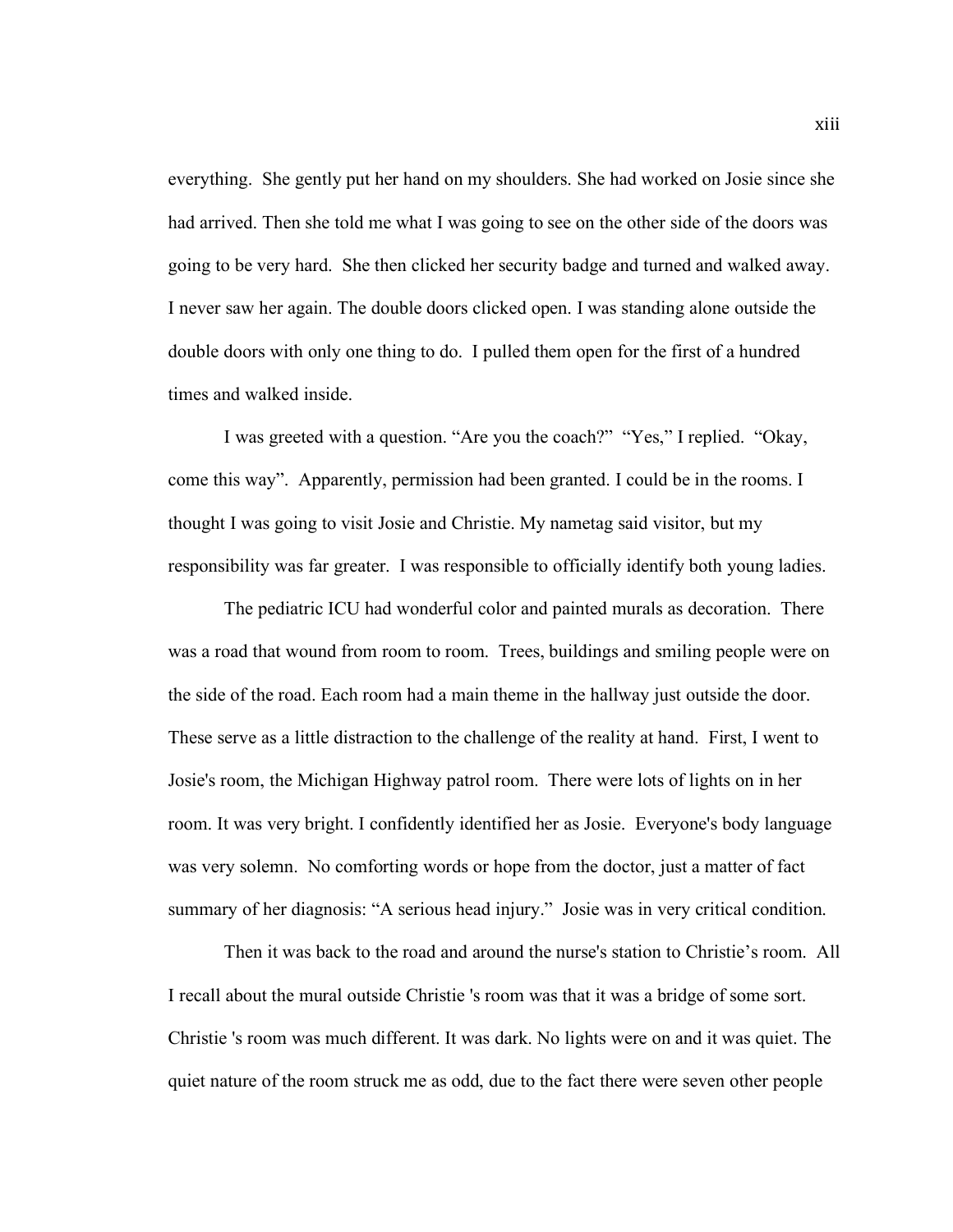in addition to Christie. There were doctors, residents, and nurses present. Apparently, it was a teaching hospital. I was asked to identify her. "Christie," I said confidently. Nobody moved. Again, I was reading body language. Something was not quite right. "This is Christie," I said again and then I mispronounced her last name, four times. Again, just blank stares from the audience of doctors, residents and nurses. Everyone's body language was getting a little more rigid. Finally, I said, "This is Christie. I call her Cheese." That broke the ice. Everyone relaxed. Thankfully, we were on to the diagnosis from the doctor. The doctor stated, "critical condition with injuries to her head and lungs." The doctor's tone regarding Christie was different, much different.

The doctor, medical posse and I left Christie 's room. The doctor thanked me and then gave me some instructions: "Please communicate with the parents only that both girls are very sick and in critical condition." "No problem," I replied. A few quick instructions on how to get in and out of the ICU and the doctor was off. She left me standing at the nurses' station. Now what? I was alone and really did not know what to do. The situation was clear, two rooms with two critically injured players fighting for life. I was surrounded by the unfamiliar: doctors, nurses, machines, bells, whistles and a floor with a road mural. So I began to travel the floor road between the two rooms. I did not know exactly what else to do. So, I alternatively visited with Josie and Christie. It was the tale of two rooms. Josie's room was full of light and activity. There were always multiple nurses and lots of activity. Christie 's room remained the contrast. Her room was quiet and dark with one critical care nurse and an occasional other person. I stayed out of the way mostly, but I did talk to both Josie and Christie. I tried to offer them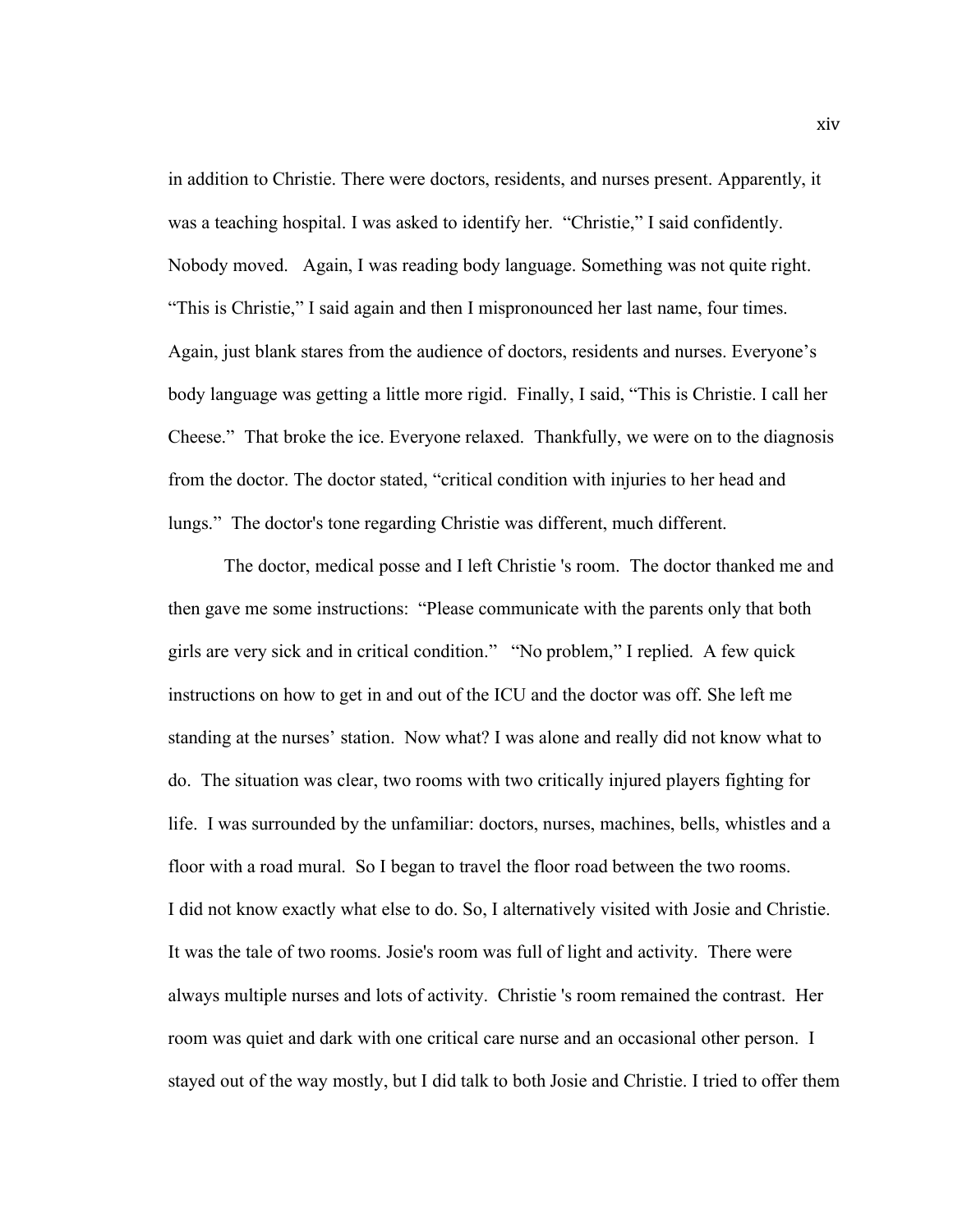encouraging and comforting words. I would have wanted my own kids to feel comfort and touch, if they were in similar circumstances. When trying to hold either Josie's and Christie's hands, I was in the way of the medical personnel. Holding their feet I was not in the way. But sadly, just like the lights in the room, there was a big difference in how their feet felt. The cloud of crisis was darkening. This was serious.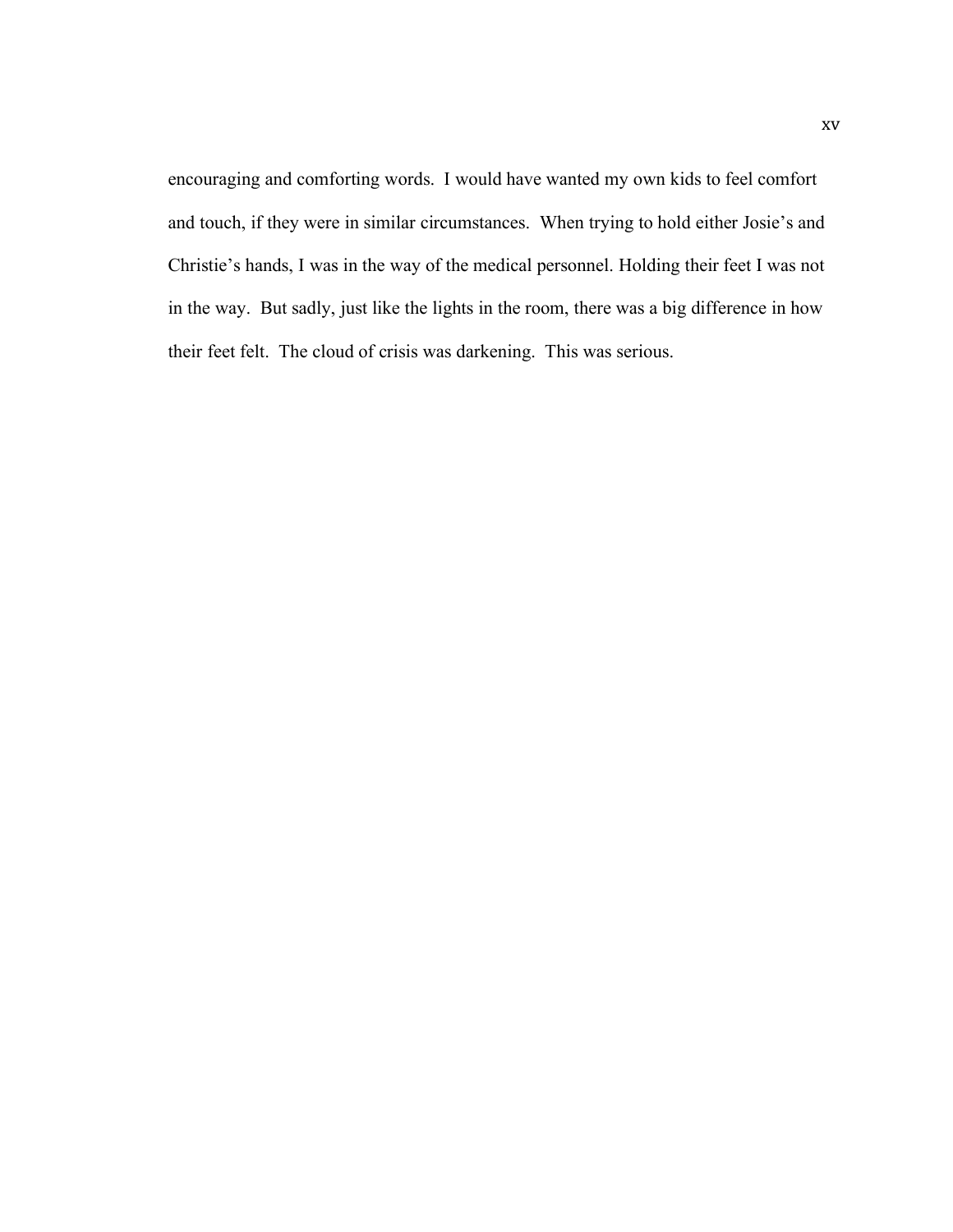## **CHAPTER I**

#### **Introduction**

## **Background of Problem**

Crisis often arrives without warning and creates challenging circumstances for anyone affected. Crises are marked by time constraints, ambiguity, remarkably unusual circumstances, limited or conflicted information, curious on-lookers and a need for immediate and decisive action (James & Wooten, 2010). Leaders not only have to use all their wisdom to guide their organization through it, they must dig deep inside themselves to find the courage to keep going forward (George, 2009).

Leadership moments happen. These become the times to help, teach and mentor. The challenge comes when these moments arrive in the form of a crisis. Leaders do not go looking for dark clouds, but sometimes they roll in often completely unannounced. In Chinese, the character for crisis is made up of two symbols, danger and opportunity (George, 2009). The purpose of this transcendental phenomenological study will be to describe and explore the lived leadership experiences, related to the components of Transformational Leadership, of NCAA sports team coaches who lead their team following an unexpected death of a student-athlete.

Death will visit campus (Collier & Hollis, 2007). An unfortunate reality of young adults is that the majority who die will die violently as a result of accidents, suicides, and homicides (Weathers, 2007). Student deaths are a tragic reality experienced by members of the college community (Owens & Garlough, 2007). Sadly, this became true for our program in the fall of 2013. We lost Josie on August  $5<sup>th</sup>$  due to injuries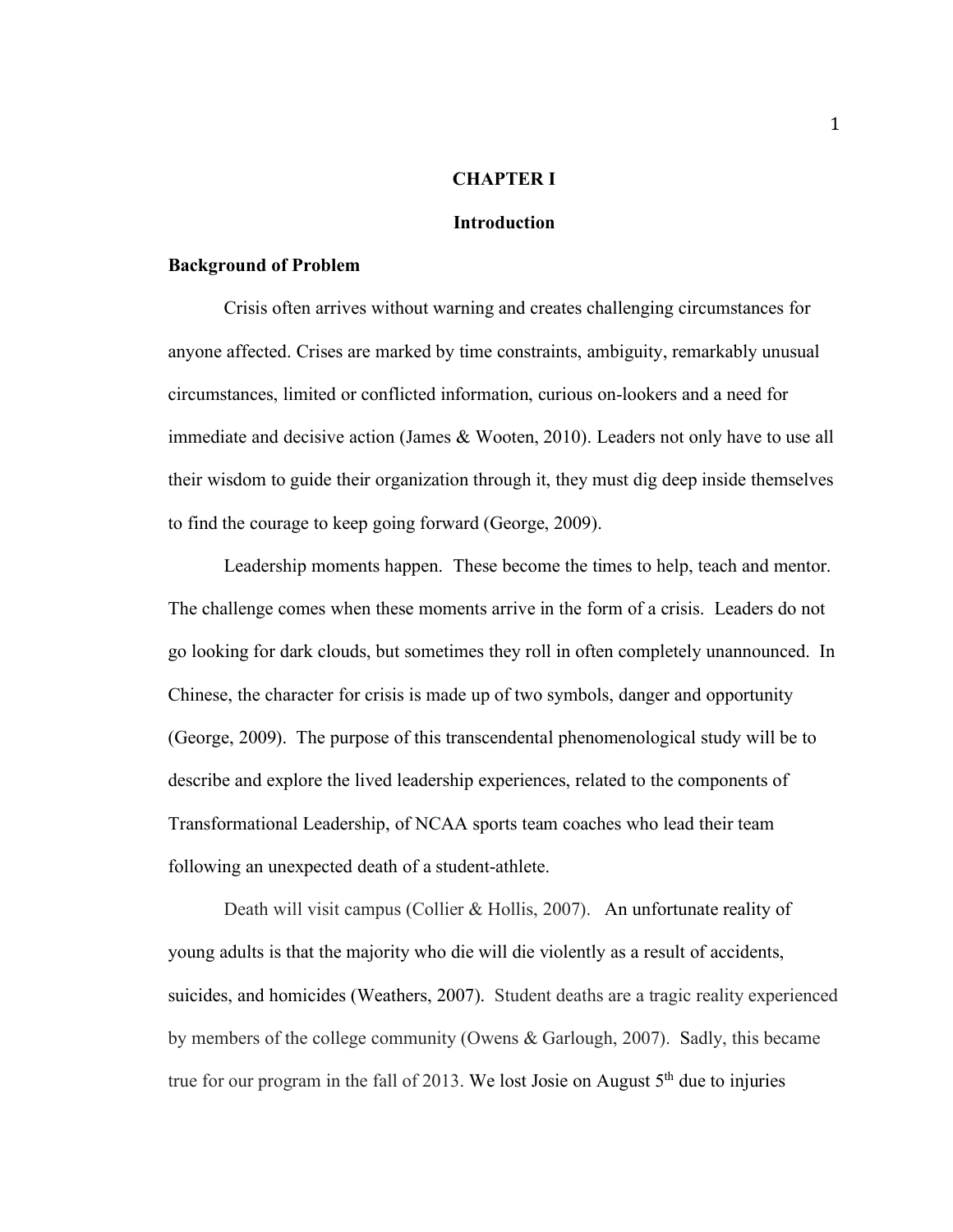sustained in a single car rollover accident. We experienced the unexpected passing individually and collectively as a program that fall. Tragically, we were not alone in our grief and sadness; because more than 6,000 college students die annually (Iserson, 1999; Weathers, 2007).

Trauma or sudden circumstances often accompany death in college (Nielsen, 2007). Student-athletes are not immune from these realities. For more than a century, athletics has coexisted with institutions of higher education. Among the thousands of college athletic programs across the country are the highly-publicized institutions of the National Collegiate Athletic Association (NCAA), as well as smaller and less-well known colleges, independent and religious-affiliated institutions, and two-year schools (Norton & Harper, 2007). Student-athletes often play a special and unique role on campus. Athletes are not as unbreakable as they appear; they, too, are vulnerable to the same life-threatening risks and dangers encountered by other college students (Norton & Harper, 2007).

There are few occasions that demand a greater empathic response or are a more solemn endeavor for university professionals than the death of a student (Owens & Garlough, 2007). When student-athletes die, survivors in the university community are often left confused by the loss. They attempt to gain control of a seemingly uncontrollable situation by asking themselves unanswerable questions (Norton & Harper, 2007). For sports teams, the coach will be looked to provide answers and guidance to the team and community.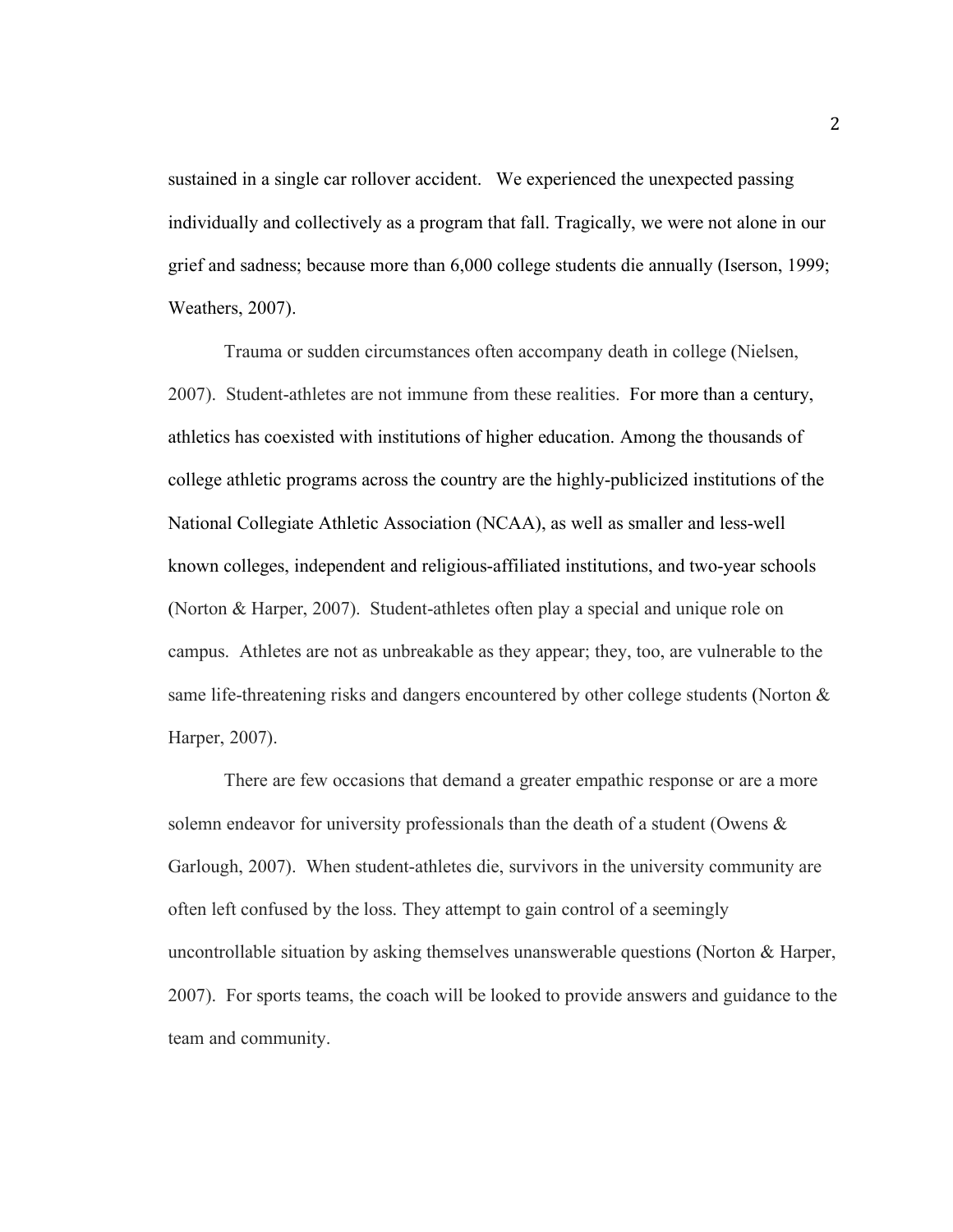On a college campus coaches, faculty and staff assume many roles inside and outside the classroom, including on the field or court. In the opinions of Norton and Harper (2007), nowhere is the notion of *in loco parentis* more evident than the college campus, and nowhere on the campus is it more apparent than in athletics. A coach is often looked at as the de facto parent for their student-athletes. Everyone in athletics has some level of *in loco parentis* responsibility*.* In the eyes of the parents, the crux of supervision is often placed on the coaching staff (Norton  $& Harper, 2007$ ). Parents expect athletics staff members (namely coaches) to ensure their children's safety, protect them from harm, and most importantly help sustain their lives (Norton & Harper, 2007). When student-athletes die, coaches may feel a heightened level of responsibility to their players, community and the deceased student athlete's family.

Student deaths are often unpredictable and uncontrollable, even those situations we see so clearly in hindsight (Norton & Harper, 2007). In times of loss, survivors must, and do, endure. Parents lose a child, and they grieve. A piece of the team is missing, but teammates continue to put forth the effort expected of them (Norton & Harper, 2007). Coaches must continue to lead and guide their teams. Life and seasons go on.

When Josie passed away, I had been coaching my team for less than eight months. The challenge of leading following a student-athlete death was never addressed in any of my professional training nor had I anticipated having to deal with it as college coach. Colleagues offered some anecdotal advice and the readily available literature offered little guidance. For me, there were often powerful feelings of uncertainty and worry. I was left to draw only from my personal and previous professional experiences. As a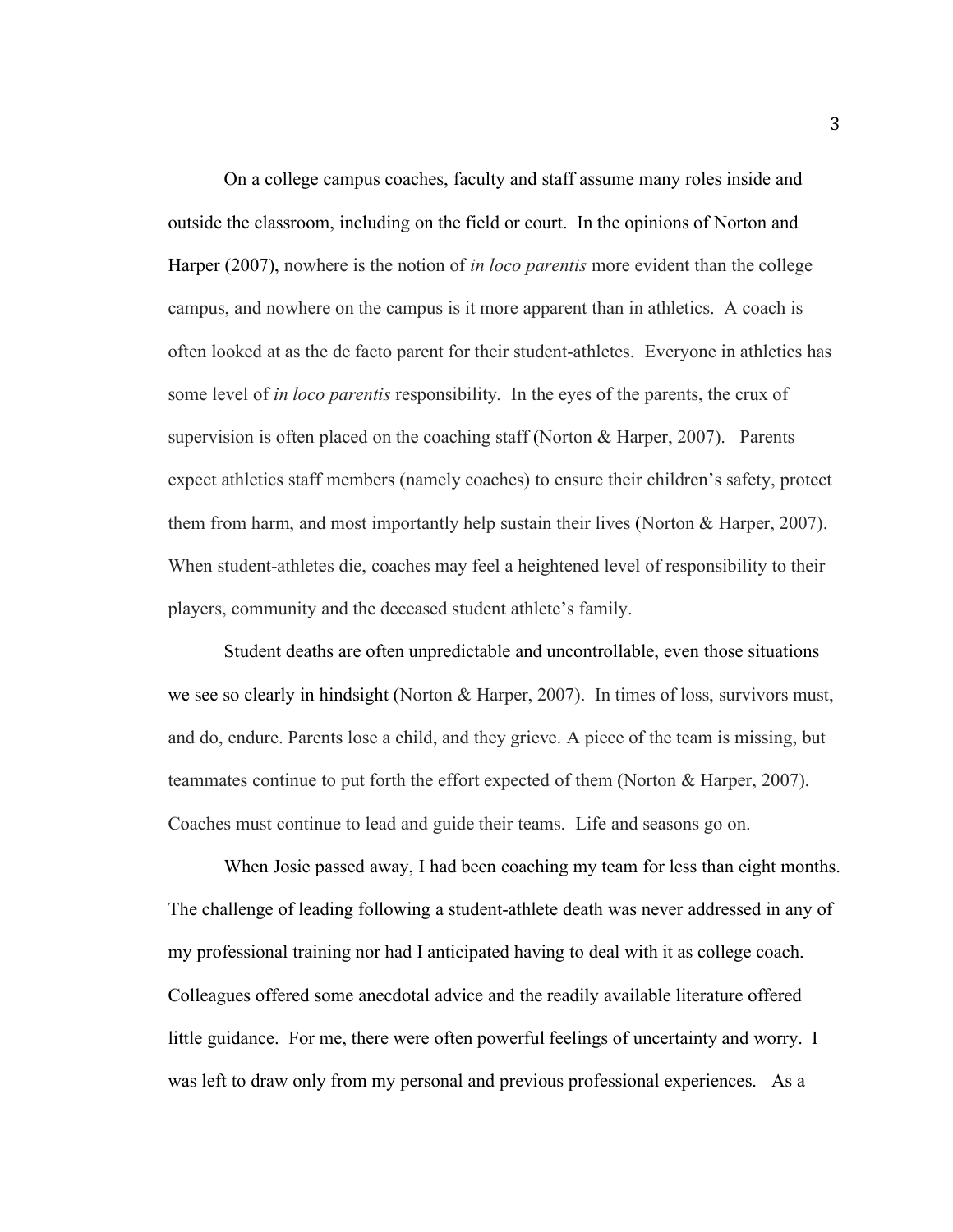NCAA Division I sport-team head coach, I was responsible with guiding our studentathletes through this tragic time while moving the program forward.

Groups and organizations experience stress when confronted with threats to their steady states of wellbeing (Bass & Riggio, 2006; Janis & Mann, 1997). In stressful times, individuals are suddenly challenged to deal with their emotions, understand and appreciate a new set of circumstances and to learn new behaviors. In a crisis, the outcome is rarely predictable. A sports team's wellbeing is often turned upside down with the death of team member.

Given these pressures, the demands of a leader in a crisis can be unique and require a different set of abilities than what would typically be expected during general leadership (James & Wooten, 2010). The leadership experiences of a coach leading their team following a student-athlete death warrant further investigation. Other studentathletes will die. Other families will lose a son or daughter. Other college campus' will be left to pick up the pieces. The cycle of life and death is inevitable (Norton & Harper, 2007).

## **Problem Statement**

A gap in the research literature appears to exist as it relates to examining actual leadership experiences of sport team coaches following the unexpected death of a student-athlete leading during in sport team coaching. A study examining the leadership experiences, related to the components of transformational leadership, of NCAA sport team coaches who have lead their teams following the unexpected death of a student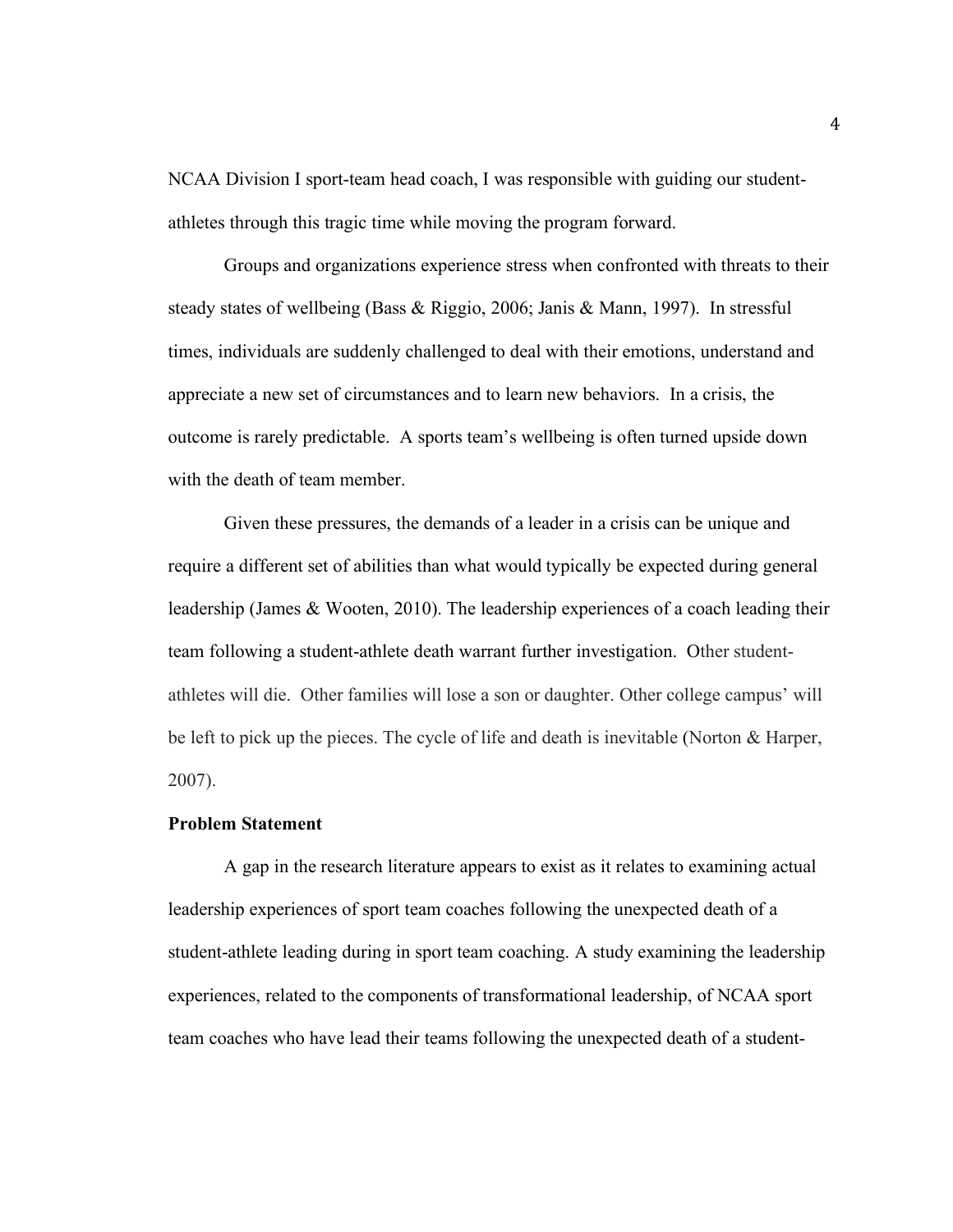athlete could enhance the scholarly literature in the field of transformational leadership, sport leadership, and crisis leadership.

There is little formal education or training and, until recently, research on how to lead under the extraordinarily pressure-filled times that crisis creates (James & Wooten, 2010). For those who do, leading through the crisis of an unexpected student-athlete death may be a life-changing phenomenon. Their stories are worthy of sharing for their own sake. In particular, phenomenological analysis of them is especially beneficial for the leadership lessons they could provide for coaches and athletic department leaders everywhere.

To be effective in crisis conditions, leaders must be transformational – able to rise above what their followers see as their immediate needs and appropriate reactions (Bass & Riggio, 2006). Bass and Riggio have shown that transformational leadership behaviors can be effective during a crisis. There appears to be a growing interest in researching transformational leadership within the sports and athletics field. Deepening the understanding and connection between sport team coaching and transformational leadership during a crisis is of particular relevance to both this dissertation and my professional life as a NCAA Division I Head Coach, because college students die and sometimes these college students are athletes.

### **Purpose of Research**

The purpose of this phenomenological study will be to describe and explore the lived leadership experiences, related to the components of transformational leadership, of NCAA sports team coaches who have led their teams following an unexpected death of a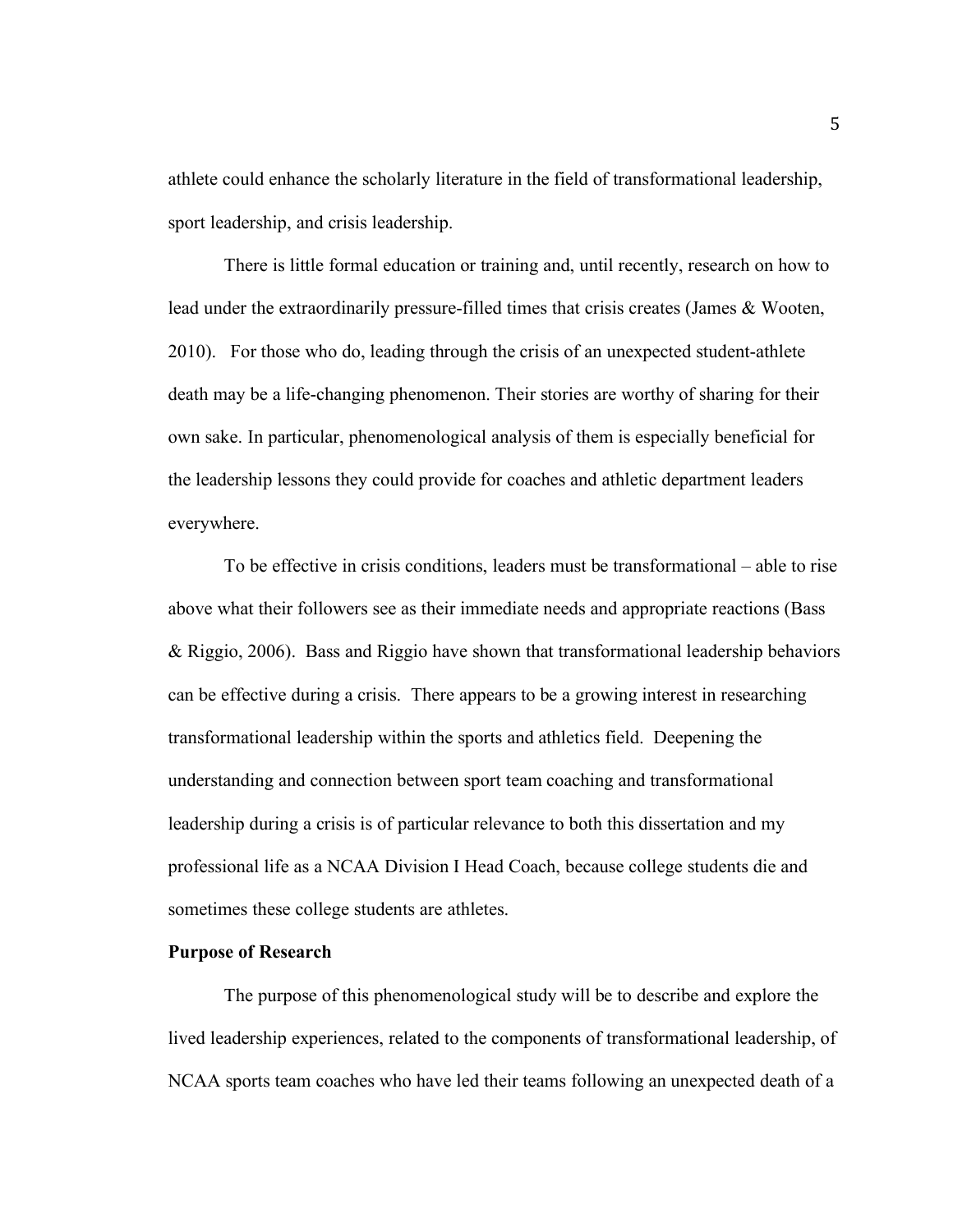student-athlete. For the purposes of this study, leadership experience will be generally defined as the attitudes, beliefs and actions of the NCAA sports team coaches. Below are the specific research questions that will guide the study.

## **Primary Research Questions**

- How do NCAA Division I or Division II sport team coaches describe the experience of leading their team in the competitive season following a studentathlete death?
- In what ways, if any, do NCAA Division I or Division II sport-team coaches' descriptions of their leadership approaches, beliefs and actions while leading their teams following the unexpected death of a student-athlete correlate to established components of Transformational Leadership?

## **Significance of the Study**

The purpose of the research will be to gain a deeper understanding of the experience of a coach leading a team following the unexpected death of a student-athlete. Through this research process, participants may gain a deeper understanding of their own leadership experiences and potentially feel more connected with others who share a similar experience. The results of this study could potentially help other coaches and intercollegiate leaders in the future. When faced with the unexpected death of a studentathlete, coaches and intercollegiate leaders may be able to draw on and reference the experiences of others who have lived the phenomenon.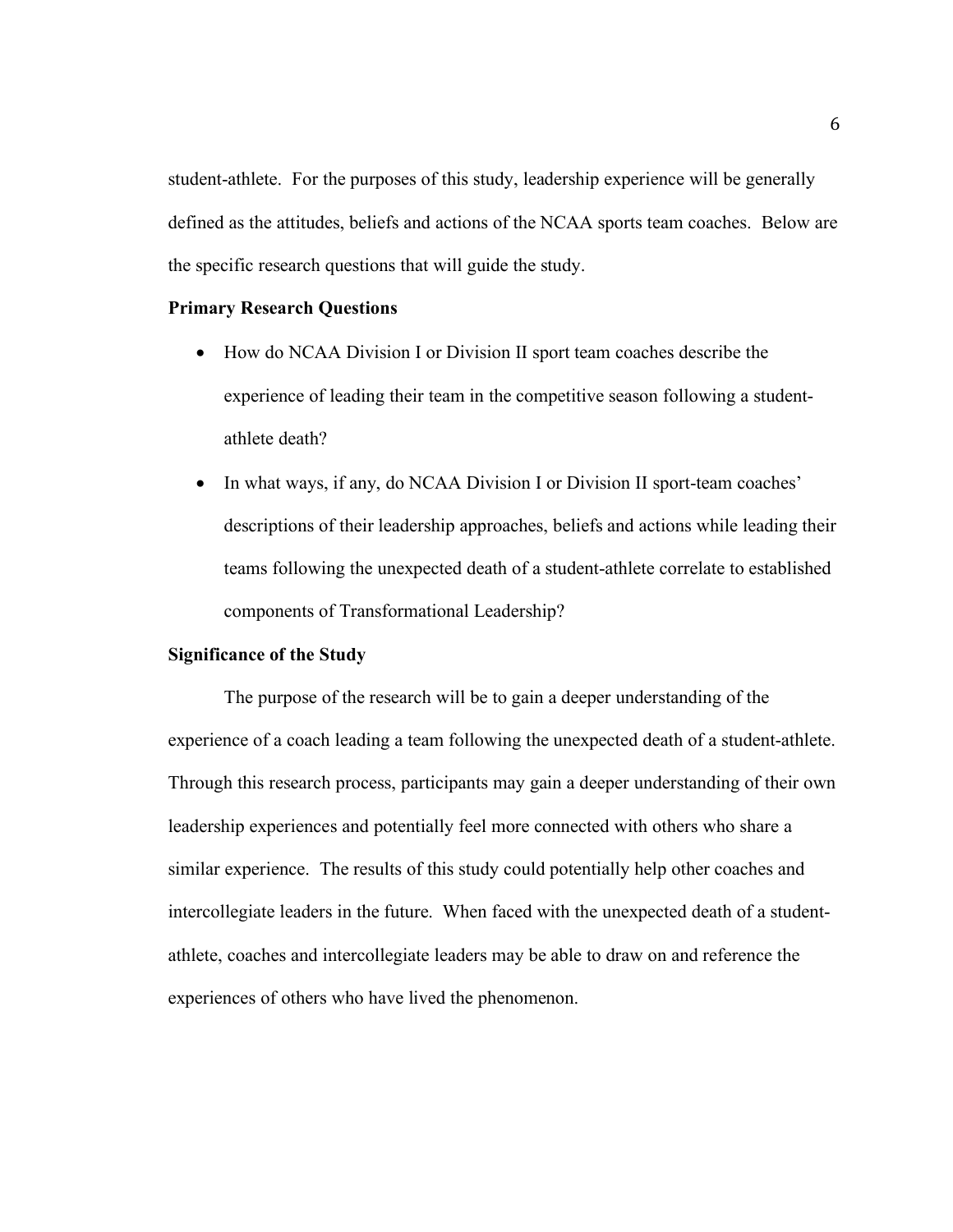### **Study Delimitations**

This study was limited to a maximum of six NCAA Division I or Division II sport team head coaches who experienced leading the team in the season following the unexpected death of a student-athlete. The number of research participants was limited due both practical and literature-based rationale. Both Polkinghorne (1989) and Creswell (2013) recommend interviewing between 5 to 25 individuals who have all experienced the phenomenon. Smith and Osborn (2007) and Parks (2013) further supported this idea as they explain recent trends in phenomenological analysis to use a very small number of participants. A small sample size will allow for identification of a closely defined group (Smith et al., 2009). No current database of NCAA coaches who had led their team following an unexpected death of a student-athlete could be identified; therefore, coaches had to be identified through media stories. Given the sensitive and personal nature of this phenomenon, identifying participants to voluntarily share their experiences posed challenges. These factors contributed to the time constraints for completion of this dissertation study.

This study was limited to NCAA Division I or Division II sport team head coaches who experienced leading the team in the season following the unexpected death of a student-athlete. For the purposes of a phenomenological study, it is critical that all the research participants share a common experience. Selecting individuals who have this shared leadership experience will limit the number of research participants. As it is essential for a phenomenological study that all participants share the experience to be studied, the following five criteria were utilized for participant selection.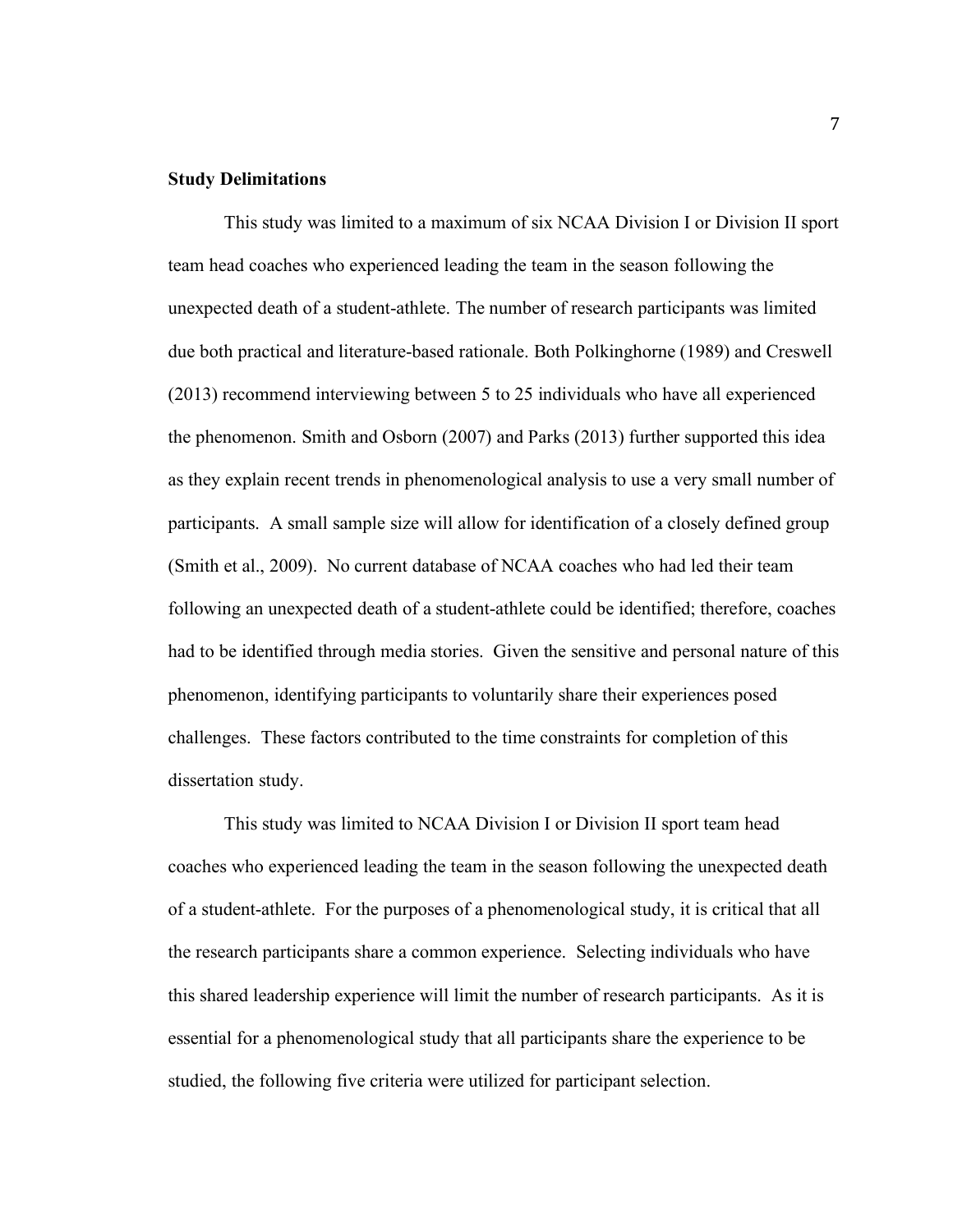Participants must have been a NCAA Division I or Division II intercollegiate sport-team head coach during the season following an unexpected death of a studentathlete. Intercollegiate sport-team head coaches were selected due to the leadership position within their team and their ability to influence their athletes and teams. The NCAA Division I or Division II level were selected due to presence of athletic scholarships. Athletic scholarship creates dynamics regarding student-athlete participation and expected performance levels within intercollegiate teams. NCAA Division I and Division II coaches are expected to have teams compete successfully and win games or competitions. Student-athletes are expected to compete and perform to the desired level of coaches and the University.

At least one calendar year must have passed since the completion of the team's season following the student-athlete death. This passage of time will allow coaches to reflect back on their experience of leading their team following the unexpected death of a student-athlete. Given this parameter, a period of reflection and healing may have occurred for the research participants. The recollection of actual feelings and behaviors may be blended with 'what I could've and should've done' thoughts and reflections. Asking what and how questions, in the phenomenological research tradition, should allow research participants to share their recollections about their actual leadership experience.

Sport-team both male and female head coaches who are coaching sport teams of both genders were identified and selected. Coaching intercollegiate men and women's teams can possess different challenges. Selection in this manner will attempt to ensure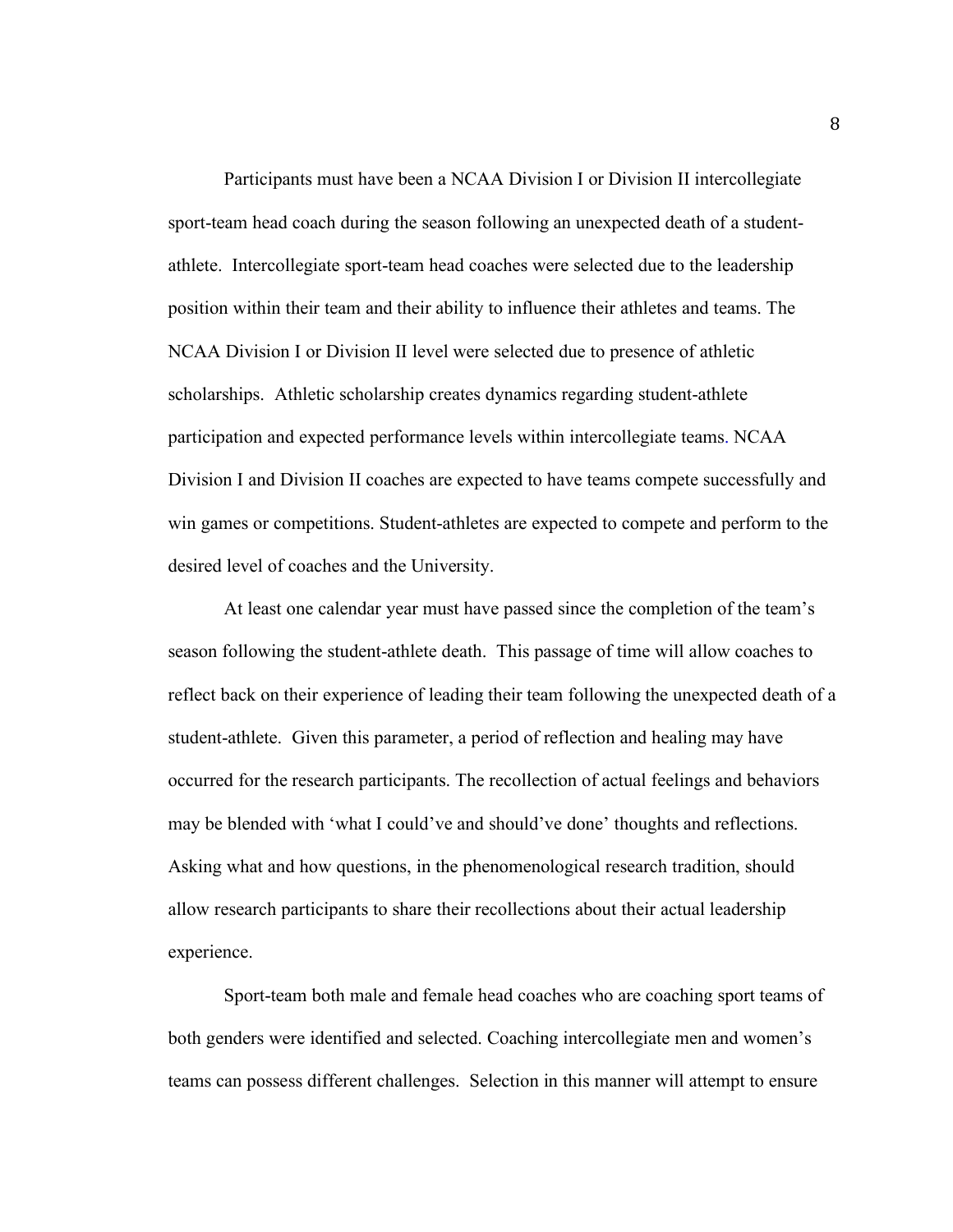appropriate gender representation regarding leadership experiences. Though different team sports may require different types of leadership behaviors, no sports were eliminated from consideration for this study. Including all sports was necessary, given that this was the first study to examine this phenomenon.

No participating coach or their athlete or athletes who passed away were directly coached with or been coached directly by the researcher. Unlike quantitative research, which values objectivity, phenomenology demands a personal investment into the topic being studied (Dorney, 2014; Sarter, 1988). Given my experience with this phenomenon, efforts such as these criteria, writing my Epoche, and journaling were used in an effort to help reduce the risk of researcher bias.

### **Definition of Key Terms**

**Crisis.** For the purpose of this study crisis will be defined broadly as both a disruption that physically impacts an entire system and threatens its basic and core missions (Parks, 2013; Pauchant & Mitroff, 1992) and refers to a situation facing an organization, which requires that, the organization, under time constraints, to engage in new, untested, unlearned behaviors in order to obtain or maintain its desired goal states (Krackhardt & Stern, 1988).

**Crisis leadership**. For the purposes of this study, crisis leadership will be defined as those actions an individual takes in a leadership role following the unexpected death of a student-athlete.

**Leadership experience.** For the purpose of this study, leadership experience will be defined as the attitudes, beliefs and actions of the NCAA sports team coaches.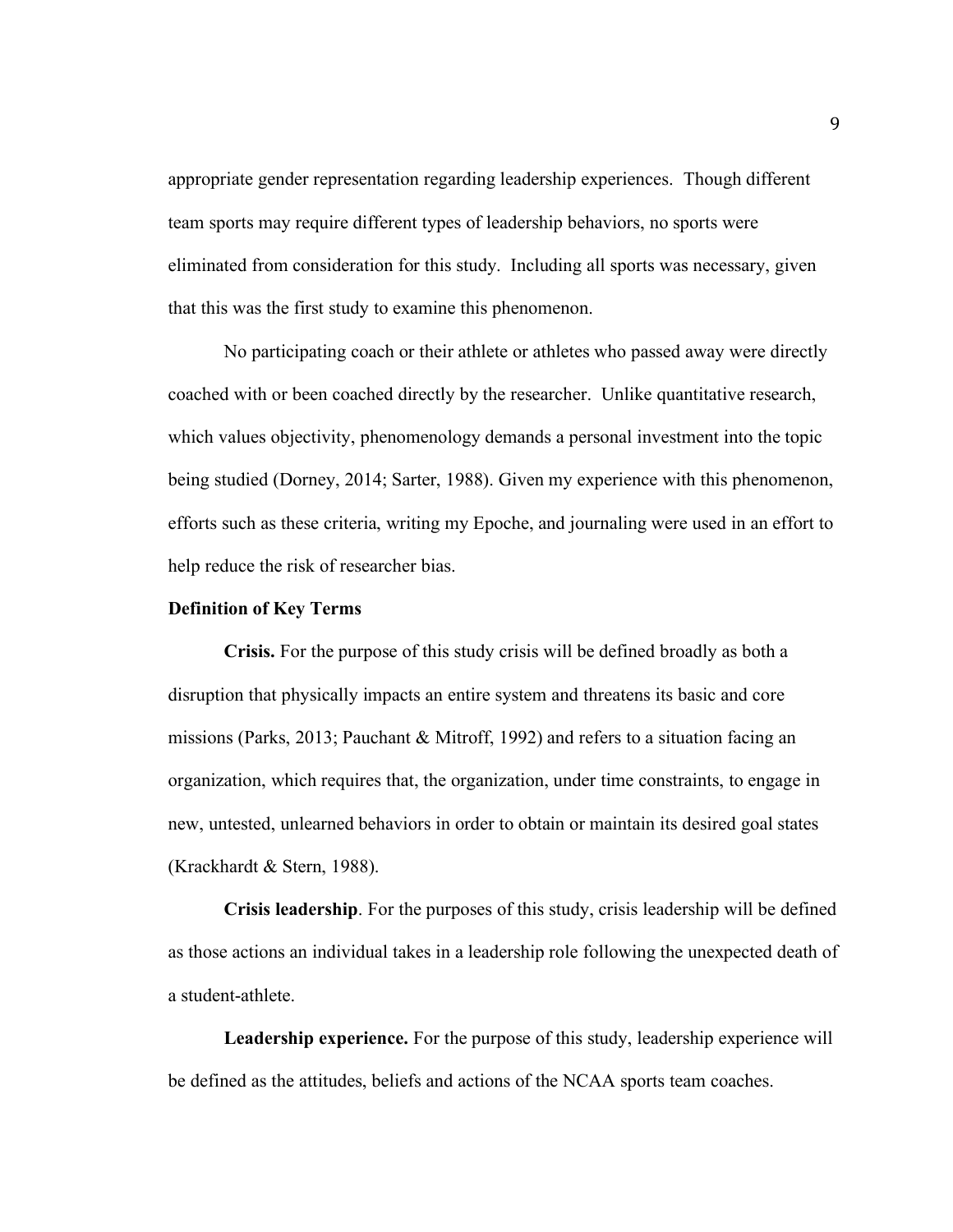**Student-athlete.** For the purposes of this study, student-athlete will be defined as a current and active member of an NCAA DI or DII sport-team roster.

**Sports team coaching**.For the purposes of this study, sport team coaching will be defined as actions, attitudes and beliefs that strive to equip each athlete individually and team collectively with skills, strategies, behaviors, and values that would build each individual into a champion on and off the court or field (Vallée & Bloom, 2005).

**Transformational leadership.** For the purposes of this study, transformational leadership will be defined generally as leadership behaviors that [strive to] stimulate and inspire followers and teams to both achieve extraordinary outcomes and, in the process, develop their own leadership capacity (Bass & Riggio, 2006).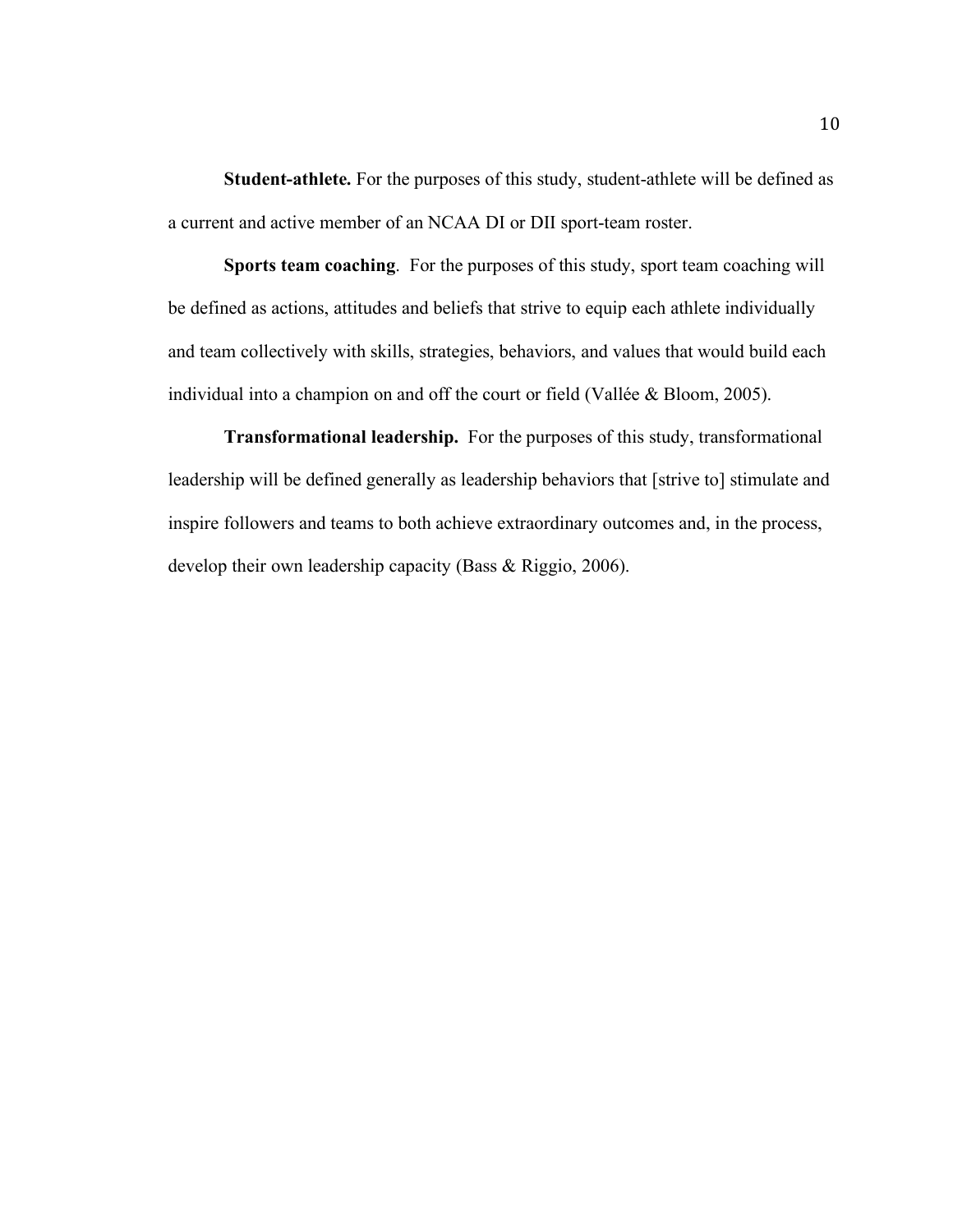## **CHAPTER II**

#### **Literature Review**

Often times it is in the most trying of circumstances where the strongest of character can be forged. It is not in the confines and safety of amazing circumstances where character is forged, it is during the exhausting, and painful times (Gilbert  $\&$ Medcalf, 2015). Josie was keeping a journal when the car accident happened. The journal and a book she was reading were found by her teammates during the clean out of the car. The book was Harold Kushner's (1981) *When Bad Things Happen to Good People*. Most 19 year olds are not reading this powerful of book over the summer. Her journal was as equally as powerful for everyone. It contained her private reflections and insight into her last critical thoughts, as she amazingly contemplated the mystery of life and death. Her journal had a quote of the day. Her quote of the day left us all with a question. "What would you do if you weren't afraid?"

Legend has it that dissertation Literature Reviews are challenging. My struggle has been no different. Facing the reality of reflecting back into a very emotional and difficult time in my life has presented more than a few struggles. As time has past however, the true struggle became clearer. I've been afraid. Real fear arose of truly engaging the dissertation writing process. Interestingly, the question and answer to begin my writing journey was the same as it was during that fateful fall of 2013. What would you do if you weren't afraid?

Researchers have argued that a search for one universal leadership definition was pointless. Research tends to point more toward a philosophy of leadership. John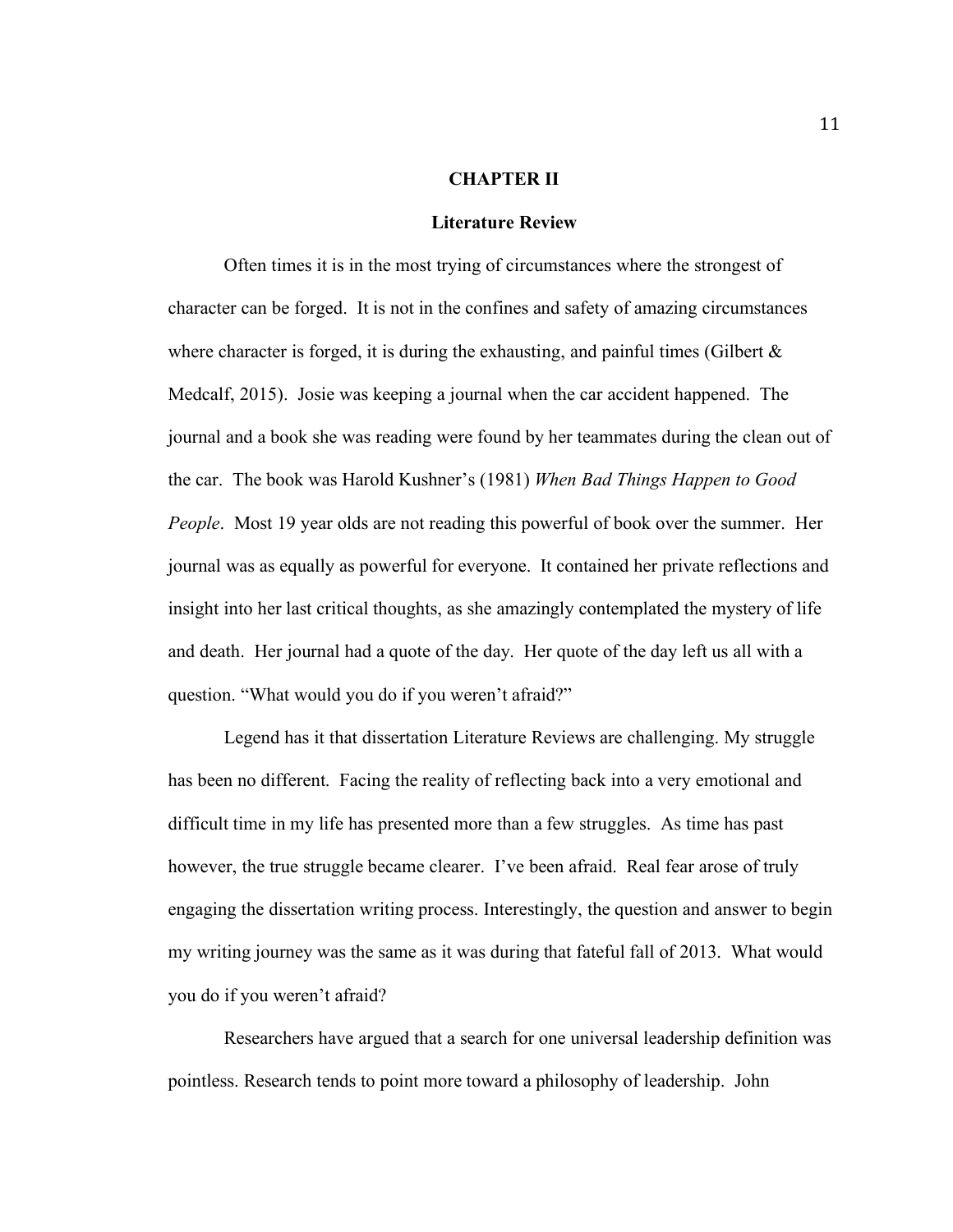Maxwell (1993) has defined leadership as influence. This philosophy fits for me both as a leader and as a researcher. Influence can be either positive or negative in terms of intent, interactions and outcomes. The existence of positive or negative possibilities for me speaks to the power and responsibilities of leadership.

It was important for me as a researcher to find a leadership theory that was inherently positive. This positively focused leadership theory had to be broad enough to study and describe a range of behaviors that could include coaching and coaching following the death of player. Leadership is not a one-size fits all approach. And finally, it was important to find a leadership theory and research area could be taught and developed (Charbonneau, Barling, & Kelloway, 2001). This fits my belief as a leader and researcher that leadership is a learned skill and can be developed. This creates an opportunity for future growth both as leader and as a researcher with the mission and opportunity to help others. *Transformational Leadership* and the *Full Range Leadership Model* are two related models that appear to meet this complex array of requirements. These models, then, serve as the foci of this literature review. Discussions of their philosophies and principals will be followed by overviews of primary research that has substantiated their theoretical foundations*.*

## **Philosophy of Leadership Conducive to Coaching**

## **Components of Transformational Leadership**

Over the past 30 years, Transformational Leadership has been among the most studied and debated ideas within the field of leadership (McClesky, 2014; Diaz-Saenz, 2011). According to Bass and Riggio (2006), transformational leadership has shown to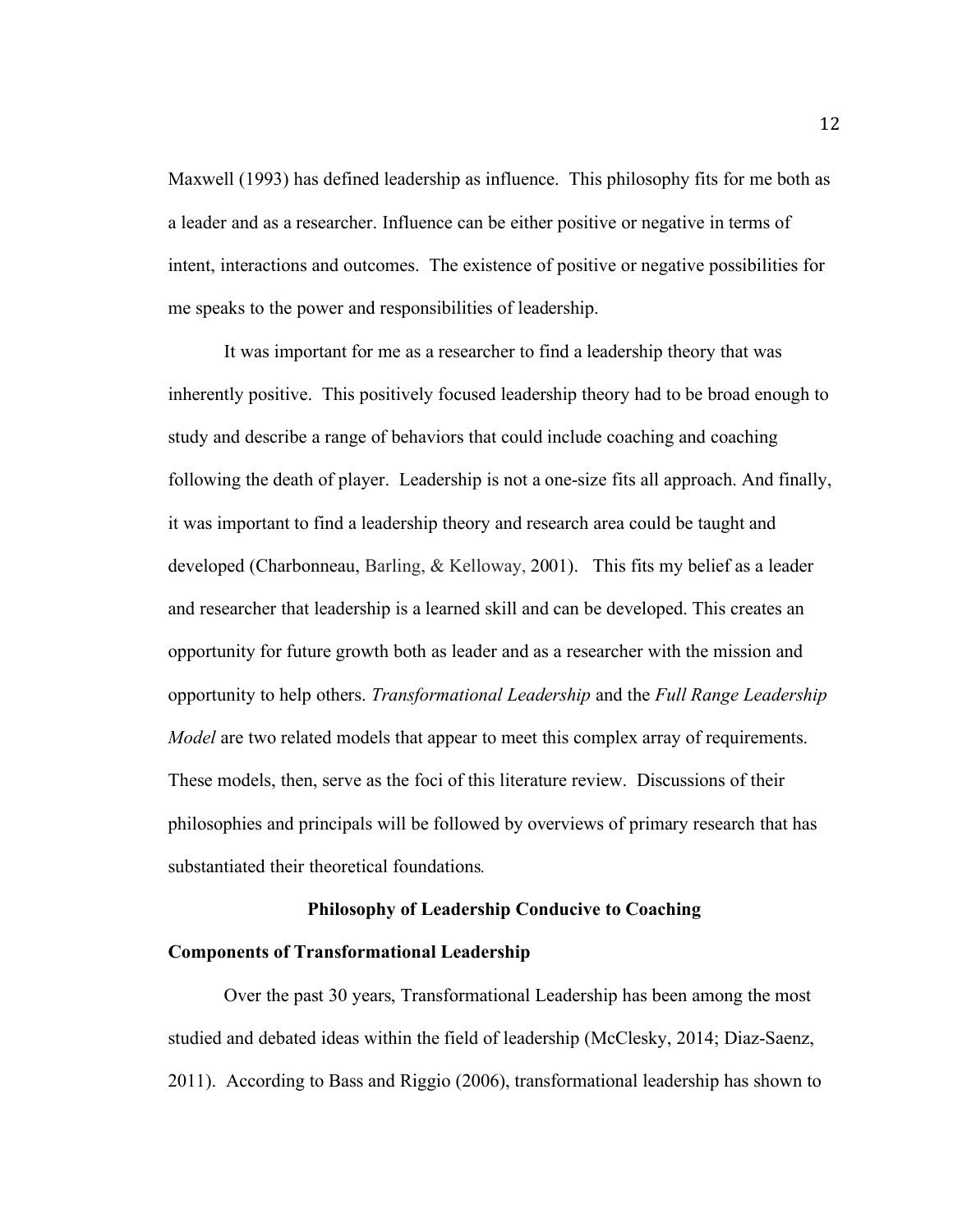be effective in a wide range of settings. These settings for performance effectiveness range from military, US and international business, education, private sector, politics, government, health care, and athletics. Transformational Leadership, when considered and implemented as a part of the Full Range Leadership model developed by Bass and Avolio (1990), provides a meaningful paradigm for effective leaders and coaches to adopt. The Full Range Leadership Model is probably the most researched and validated leadership model in worldwide use today (Kirkbride, 2006).

Transformational leaders are those who stimulate and inspire followers to both achieve extraordinary outcomes and, in the process, develop their own leadership capacity (Bass & Riggio, 2006). Transformational leadership is viewed as an ability of a leader to elevate the interest of his/her followers and to foster their commitment and energy toward the group and its goals (Bass, 1990; O'Boyle, Murray & Cummins, 2015).

Transformational leaders help followers grow and develop into leaders by responding to individual follower's needs. They do so by empowering them and by aligning the objectives and goals of the individual follower, the leader, the group, and the larger organization (Bass & Riggio, 2006). Coaching is a wonderful and fulfilling profession. Coaching is leadership that is filled with people who are building relationships, struggling together, growing together, facing adversity together and alone, and striving for learning and improvement. Evidence indicates that transformational leadership can move followers to exceed expected performance, and lead to high levels of follower satisfaction and commitment to the group and organization (Bass & Riggio, 2006).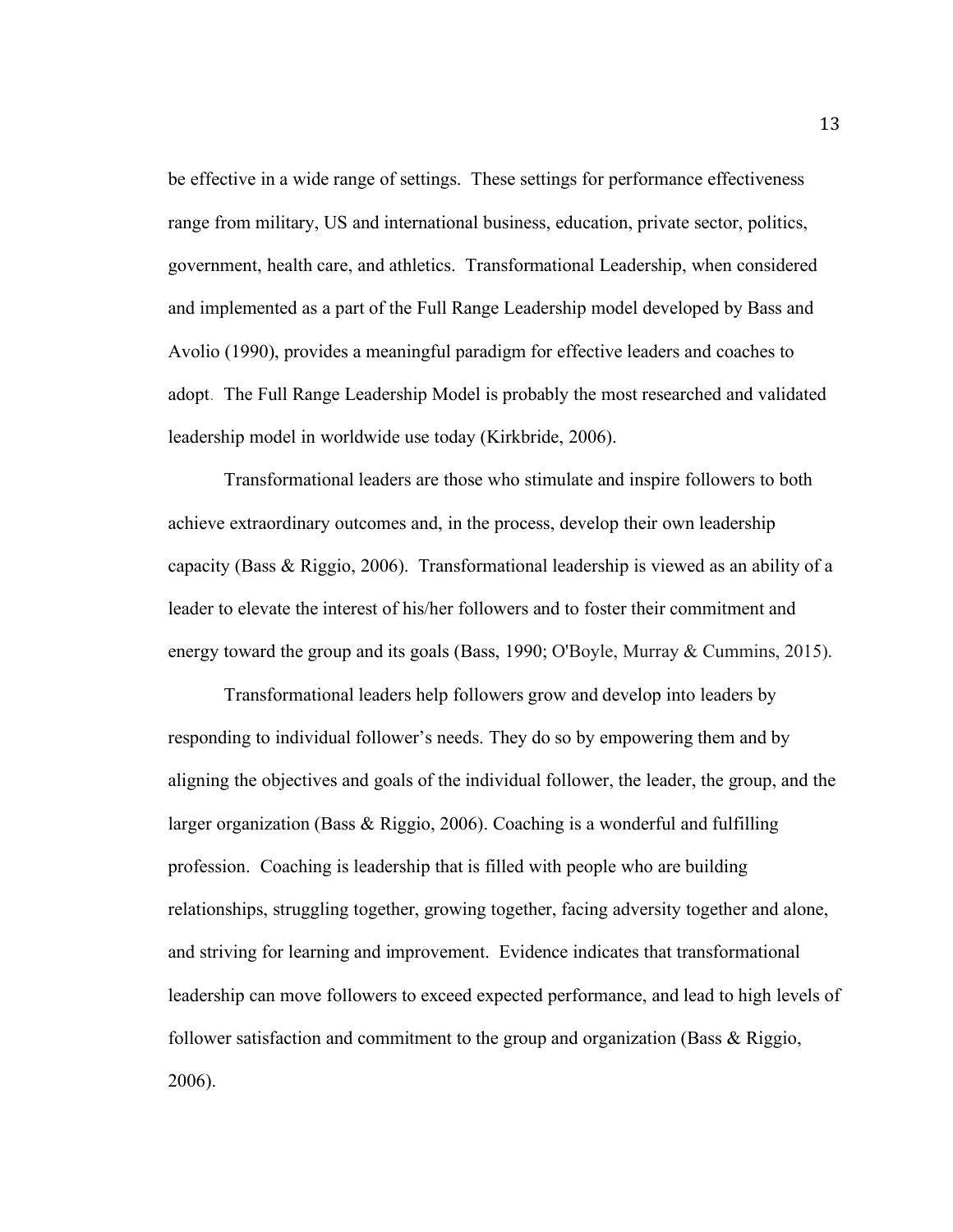Transformation leadership, however, raises leadership to the next level; beyond team rules and policies developed by the coach and handed over to team with the expectation of compliance. Transformational leaders motivate others to do more than they originally intended and often even more that they thought possible (Bass & Riggio, 2006). In their study *Building a Successful University Program: Key and Common Elements of Expert Coaches,* Vallée and Bloom (2005) described that each coach's strategy was to develop the players into great athletes, as well as great people. Transformational leadership involves inspiring followers to commit to a shared vision and goals for an organization or unit, challenging them to be innovative problem solvers, and developing followers' leadership capacity via coaching, mentoring, and provision of both challenge and support (Bass & Riggio, 2006).

Transformational leaders communicate a collective vision and inspire followers to look beyond their self-interests for the good of the group (Tucker, Barling, Olga, Butcher, & Milner, 2002). A coach who moves their leadership and coaching behaviors beyond X's and O's and rules are attempting to transform their teams and players. Transformational leaders do more with colleagues and followers than set-up simple exchanges or agreements (Bass & Riggio, 2006). In their research on coaching leadership, Vallée and Bloom (2005) concluded that expert coaches equip their athletes with skills, strategies, behaviors, and values that would potentially build each individual into a champion on and off the court. Vallée and Bloom further found that the expert coaches aimed at developing each player into a higher-level athlete, instilling intrinsic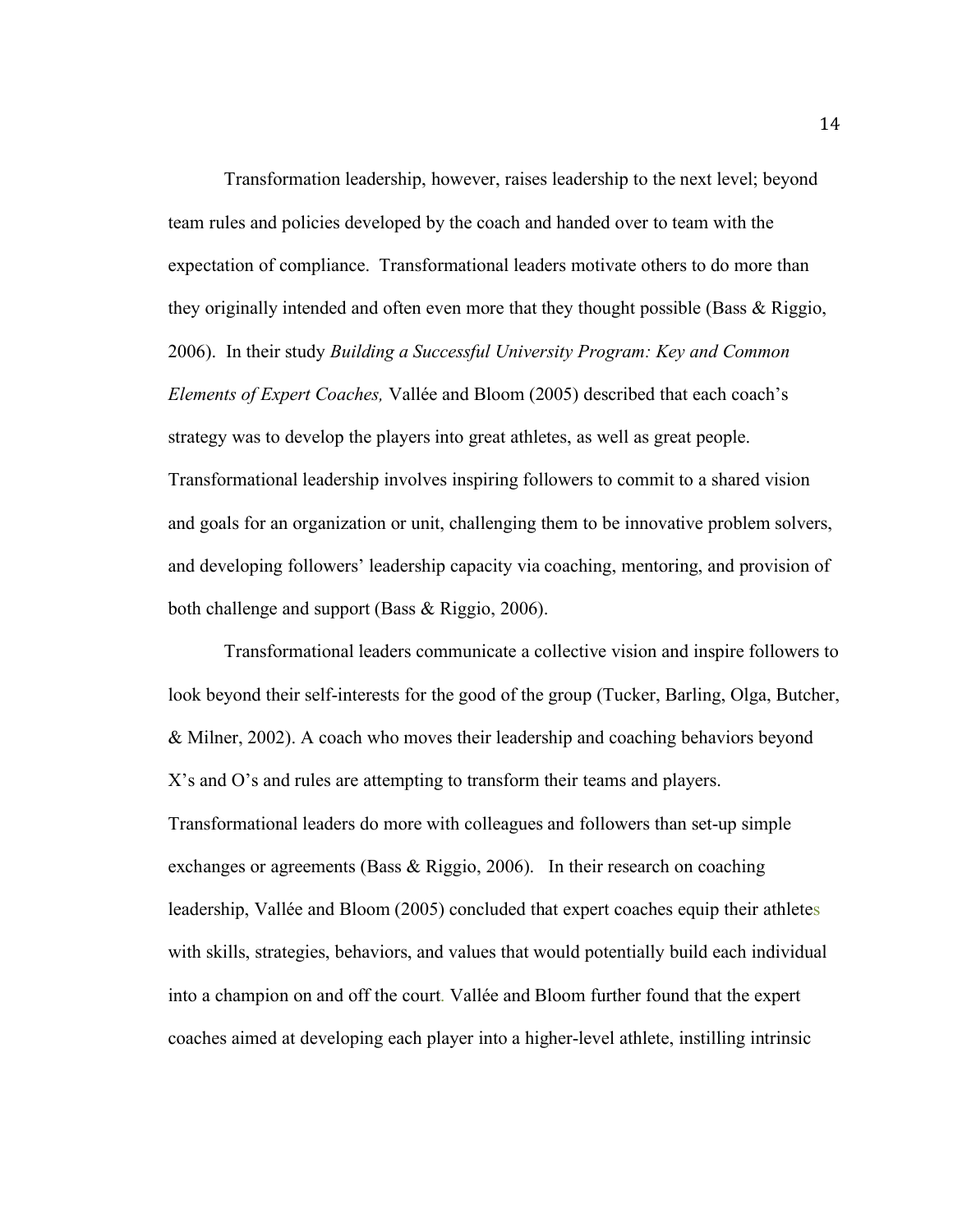motivation to maximize their potential. They set more challenging expectations and typically achieved higher performances.

Transformational leaders also tend to have more committed and satisfied followers. Moreover, transformational leaders empower followers and pay attention to their individual needs and personal development, helping followers to develop their own leadership potential (Bass & Riggio, 2006). Transformational leadership is about coming alongside the developing person, encouraging failure, offering immediate feedback and support, and naming this part of the journey as THE path to growth and mastery (Gilbert & Medcalf, 2015).

Transformational leadership is about transforming followers' motivation toward their work: instead of focusing on self-centered and extrinsic motives, they are guided toward higher ordered and intrinsic goals (Borman, Schulte-Coerne, Diebig & Rowold, 2016). This type of leadership would appear to parallel coaching leadership. A coach is driven to help their players to be motivated to pour their efforts into the benefit of the team. Transformational leadership focuses on the transformation of followers' needs toward higher ordered and team-oriented motives (Bass, 1985).

Coaches are clearly role models for their teams. They strive to model behavior and attitudes that form foundations for a positive team process. Coaches must walk the talk. Transformational leaders behave in ways that allow them to serve as role models for their followers (Bass & Riggio, 2006). Players tend to emulate their coaches' attitudes and actions. Followers often endow their leaders as having extraordinary capabilities (Bass & Riggio, 2006). Bass and Riggio (2006) identified four main components to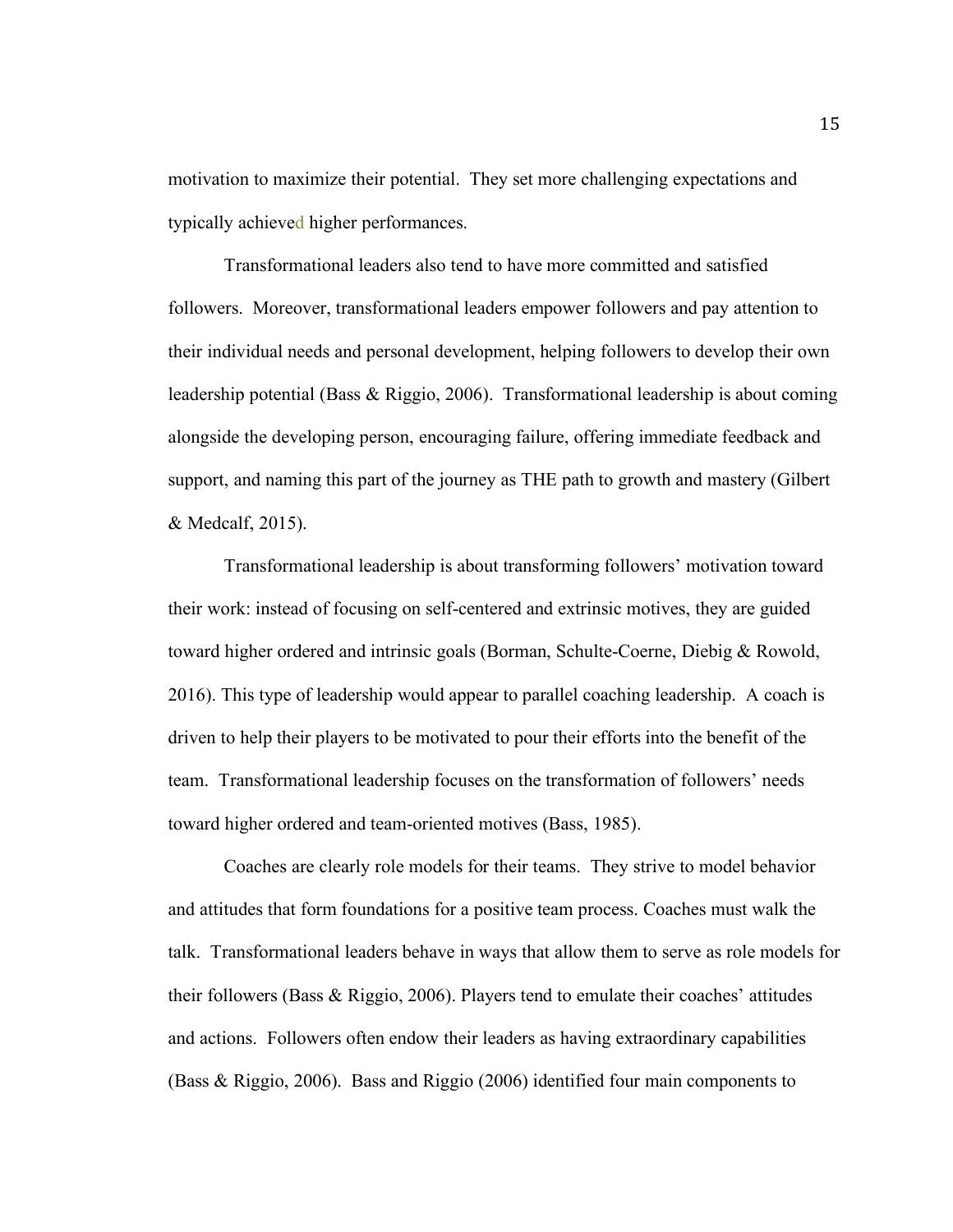transformational leadership, sometimes referred to as the Four I's: idealized influence, inspirational motivation, intellectual stimulation, and individual consideration. These components are explained in the following paragraphs.

**Idealized influence.** The first component of Transformational Leadership is Idealized Influence (II). There are two main aspects to idealized influence; the leader's behavior and the elements that are attributed to the leader by followers and other associates (Bass & Riggio, 2006).

Leaders who have a great deal of idealized influence are willing to take risks and are consistent rather than arbitrary (Bass & Riggio, 2006). One of the challenges of coaching and leading a team is the need to be both consistent and to take risks. The balancing act can be demonstrated both on the field during the game and off the field in culture creation. Leaders do the right thing, at the right time and for the right reason. Coaching leaders lead with integrity.

Moving a team forward in a positive direction and aiding an individual reaching new levels of personal growth calls for intrinsic motivation. A coach needs to motivate their team and team members. Transformational leaders behave in ways that motivate and inspiring those around them by providing meaning and challenge to their followers' work (Bass & Riggio, 2006).

**Inspirational motivation.** The second component of Transformational Leadership is Inspirational Motivation (IM). Enthusiasm and optimism are displayed (Bass & Riggio, 2006). Coaches involve team members in envisioning and helping to create a positive vision and mission for the program. The required development process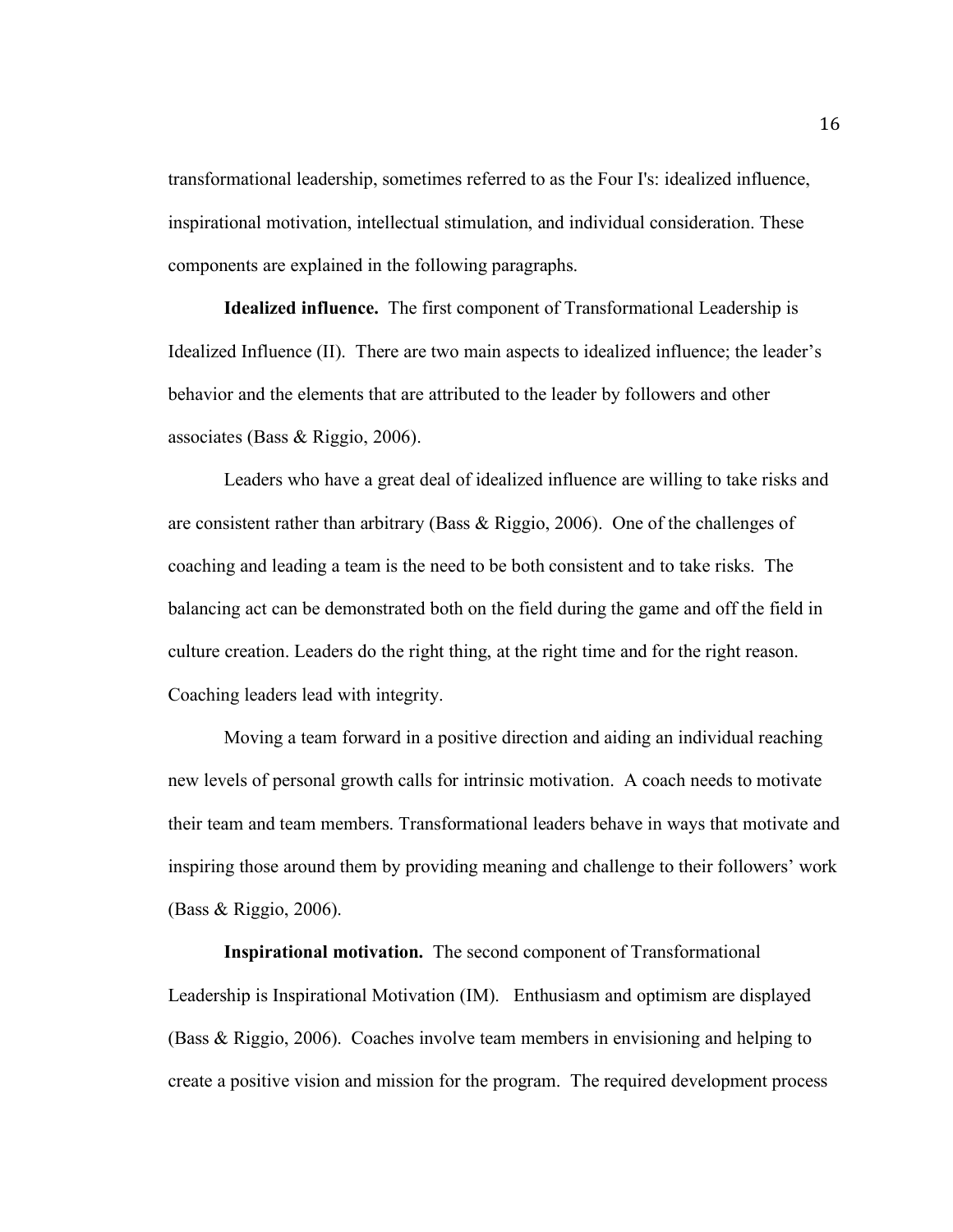and team expectations are also shared and created. Idealized influence leadership and inspirational motivation are similar to the charismatic-inspirational factor in charismatic leadership theory (Bass & Riggio, 2006).

**Intellectual stimulation.** The third component of Transformational Leadership is Intellectual Stimulation (IS). Getting a team and individual to develop involves helping them move outside their comfort zone. Moving people and a team to new levels of achievement calls for creative solutions and new approaches. The same old process over and over does not lead to new outcomes. As in many professional contexts, successful coaches are those who can adapt their behavior to meet the demands of their particular working environment (Nash, Sproule & Horton, 2011). Transformational leaders encourage creativity, reframe adversity and seek new solutions. Followers are encouraged to try new approaches, and their ideas aren't criticized because they differ from the leaders (Bass & Riggio, 2006).

**Individual consideration.** The fourth component, and final component, of Transformational Leadership is Individual Consideration (IC).Coaches are responsible for both the development of entire team and each individual team member's development. A major area of focus for a coach is helping each individual player reach his or her potential. Transformational leaders pay special attention to each individual follower's needs for achievement and growth by acting as a coach or mentor (Bass  $\&$ Riggio, 2006). A team is made up of unique individuals. Transformational leaders embrace this individuality and its importance to the team. The leader's behaviors demonstrate acceptance of individual differences (e.g. some employees receive more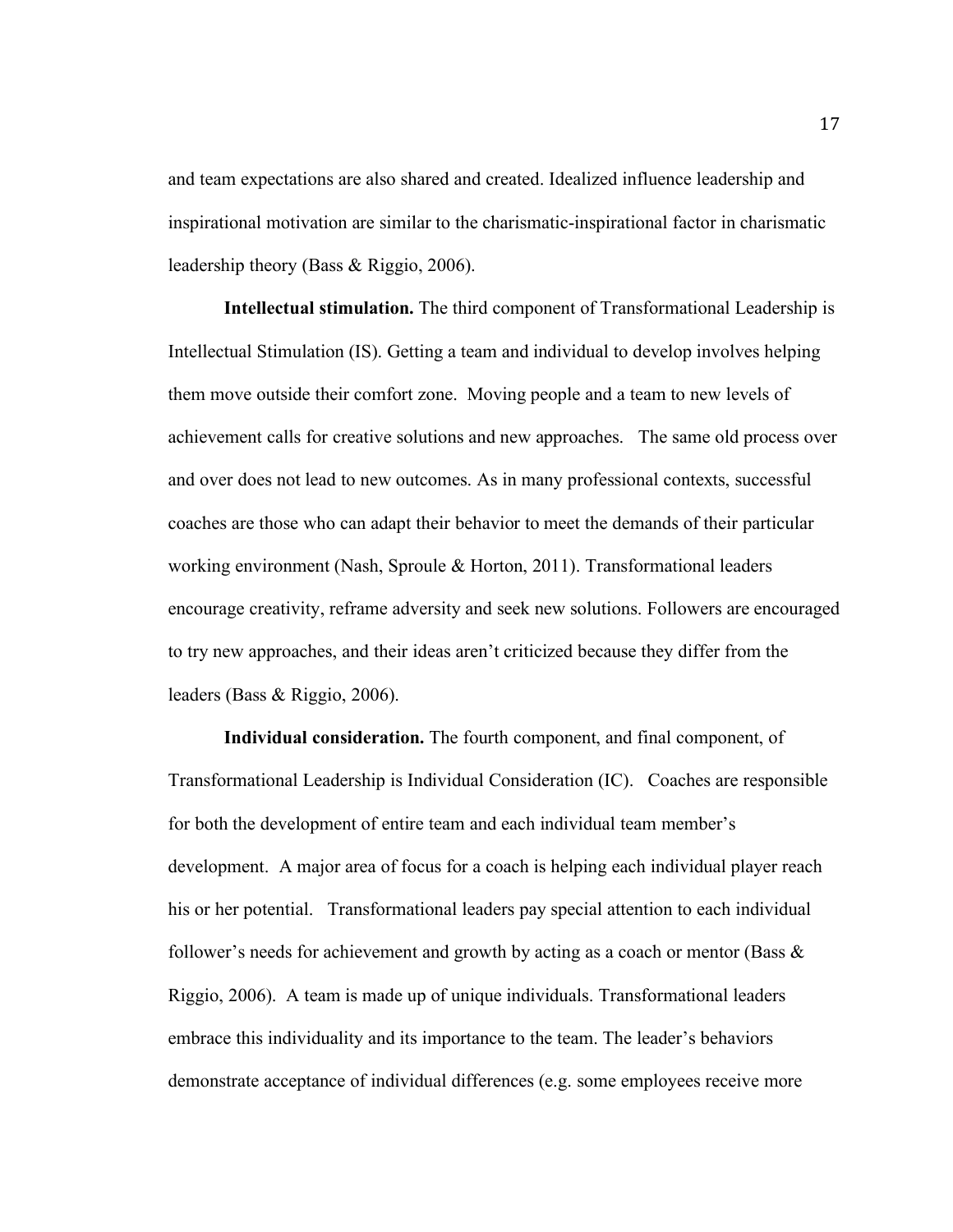encouragement, some more autonomy, others firmer standards, and still others more task structure) (Bass & Riggio, 2006). John Wooden, described by Wooden and Jamison (2005) as one of the greatest coaches of all time, believed in treating everyone fairly but not equally.

Coaches who subscribe to this component lead everyone as an individual. Transformational leaders see individuals as a complete person not just an athlete or a team member. An open dialogue between the coach and player is developed. This includes active listening and regular monitoring to access both developmental progress and required future guidance. Individual growth referred to the overall philosophy of personal development that coaches promoted as part of their successful programs (Vallée & Bloom, 2005). The authentic transformational leader is truly concerned with the desires and needs of followers and cares about their individual development (Bass & Riggio, 2006).

### **Full Range Leadership: Transformational and Transactional**

Bass's Transformational Leadership falls into a larger model of leadership developed by Avolio and Bass (1991). Their Full Range of Leadership (FRL) model (Figure 1) provides a continuum of analysis for potential Transactional and Transformational leadership behaviors and actions. Fundamental to the FRL model is that leaders display each leadership behavior to some amount (Bass & Riggio, 2006). The analysis spectrum in the figure provides opportunity to rate passivity vs. activity and effectiveness vs. ineffectiveness of leadership behaviors and actions.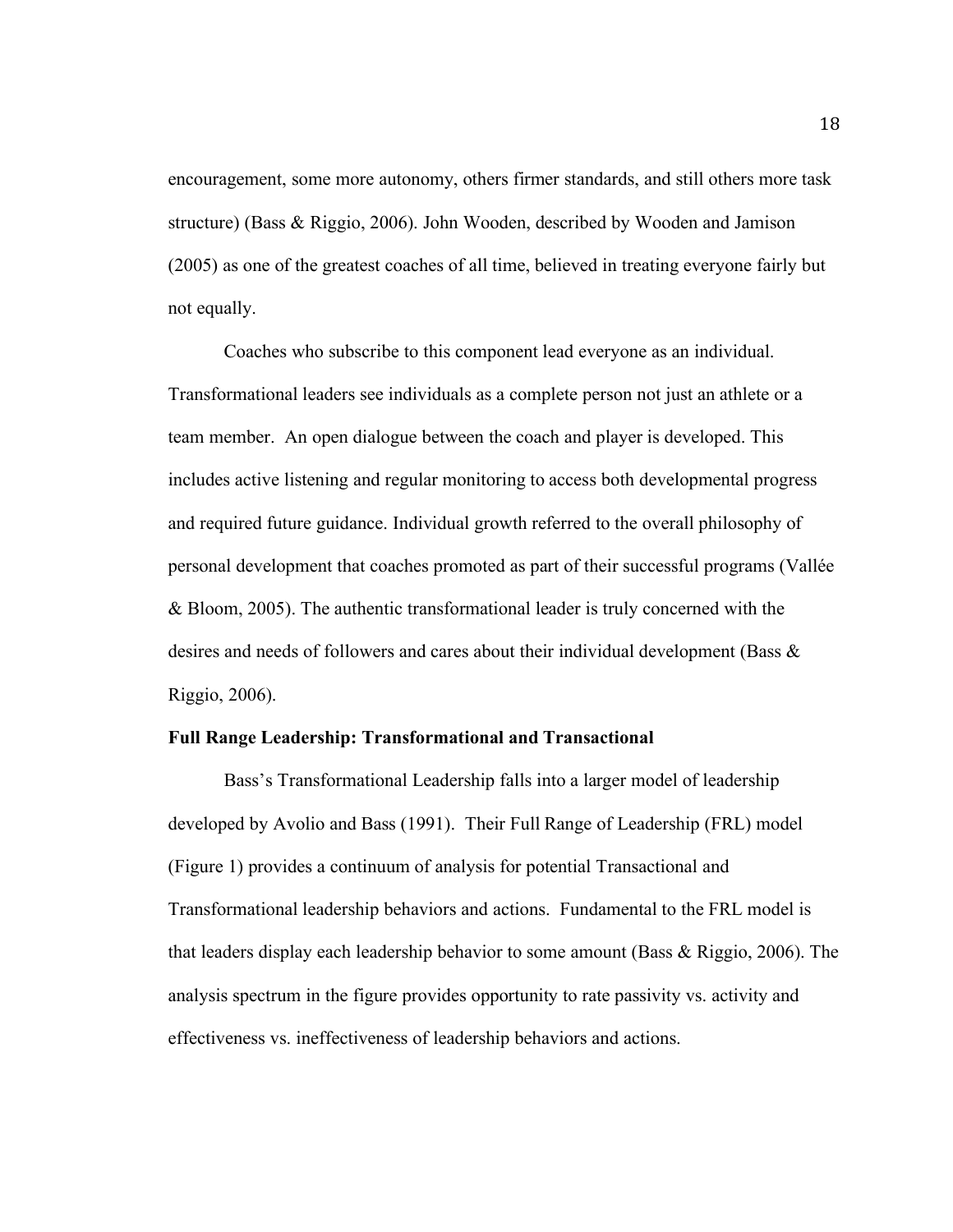

\_\_\_\_\_\_\_\_\_\_\_\_\_\_\_\_\_\_\_\_\_\_\_\_\_\_\_

Figure 1. The Full Range Leadership model illustrates a continuum of potential leadership behaviors. LF = Laissez-Faire Leadership, MBE  $(P)$  = Management by exception – passive, MBE  $(A)$  = Management by Exception – active,  $CR =$  Contingent Reward,  $4 \text{ I's} =$  Individualized consideration, intellectual stimulation, inspirational motivation and idealized influence.

The research has shown an impact on leadership effectiveness and transformational leadership behaviors and actions. Leaders are generally most effective when they regularly use each of the four transformational behaviors (individualized consideration, intellectual stimulation, inspirational motivation and idealized influence) to build on contingent rewards (Barbuto & Cummins-Brown, 2007). There is nothing wrong with transactional leadership. It can, in most instances, be effective (Bass  $\&$ Riggio, 2006). Coaches can and do succeed with transactional leadership behaviors.

Some coaches treat their players as pawns in the coach's quest for victories and self-promotion. Utilizing primarily transactional leadership with the aim being short-term results can come at a cost for teams and certainly individual players. Transactional leaders can often get quick results, but often those are at the cost of relationships and in their wake they leave crushed spirits, hopes, and dreams (Gilbert  $& Medcalf, 2015$ ). Bass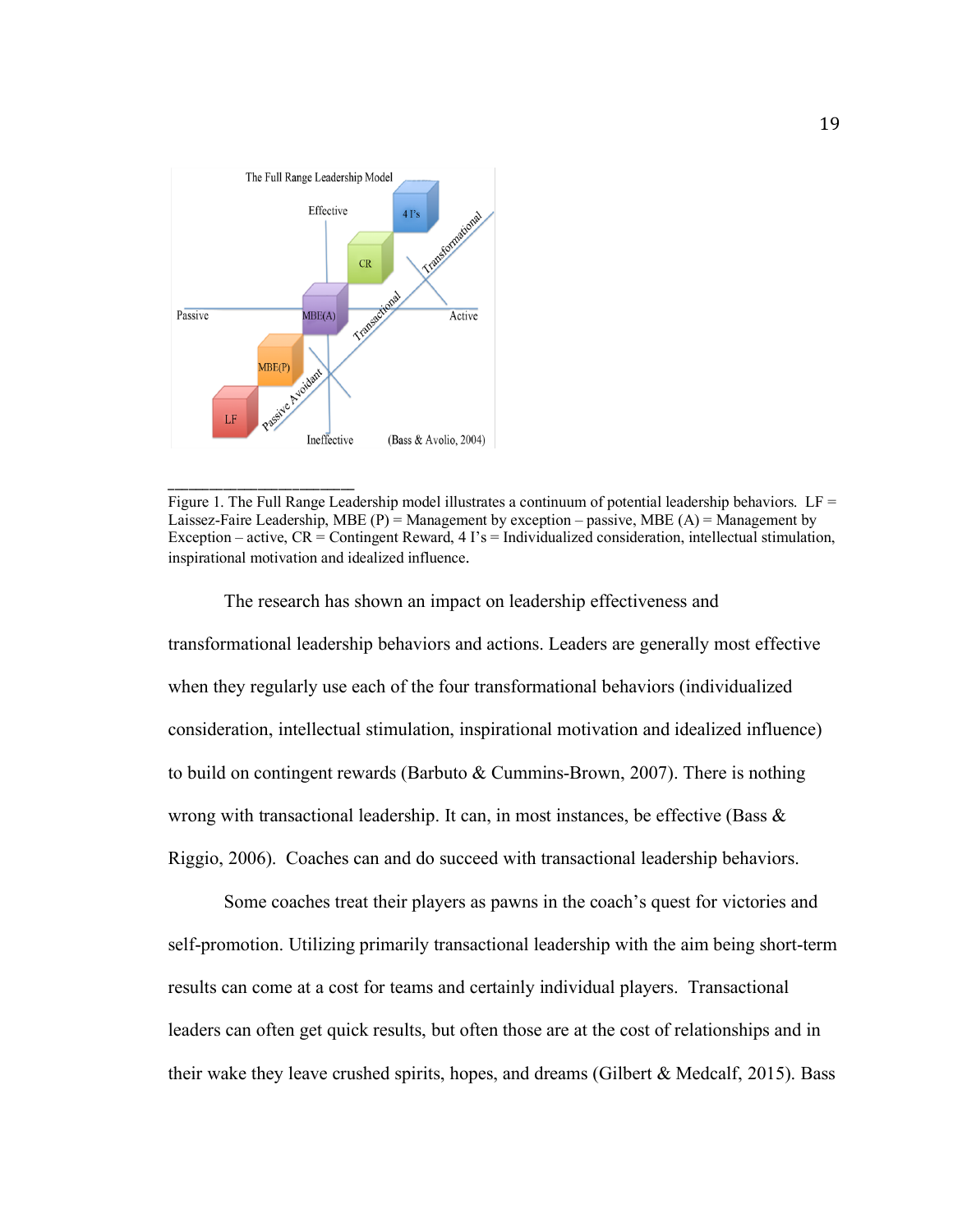(1985), proposed an augmentation relationship between transformational leadership and transactional leadership. He suggested that transformational leadership augments transactional in predicting effects on follower satisfaction and performance (Bass  $\&$ Riggio, 2006).

Transactional leadership alone provides a questionable basis for effective leadership, but a greater amount of effort, effectiveness, and satisfaction is possible from transactional leadership if enhanced by transformational leadership (Bass & Riggio, 2006). The nuances of transactional leadership will be presented through the following discussions of three main transactional behaviors of the Full Range Leadership model (FRL): contingent reward, management by exception (passive and active), and laissezfaire.

**Contingent reward leadership**. Barbuto and Cummins-Brown (2007) describe the contingent rewards level of the FRL as the once popular game show, Let's Make a Deal. Transactional leadership occurs when the leader rewards or disciplines the follower, depending on the adequacy of the follower's performance (Bass & Riggio, 2006). Contingent Reward (CR) leadership involves the leader assigning or obtaining followers agreement on what needs to be done with the promise of actual rewards offered in exchange for satisfactorily carrying out the assignment (Bass & Riggio, 2006). Transactional leadership identifies the leader as the catalyst for follower expectations, goals and the provision of recognition and rewards when a task is completed (Bass, 1985; O'Boyle et al., 2015). Contingent reward leadership could involve providing financial rewards or awards that are of material importance to the follower.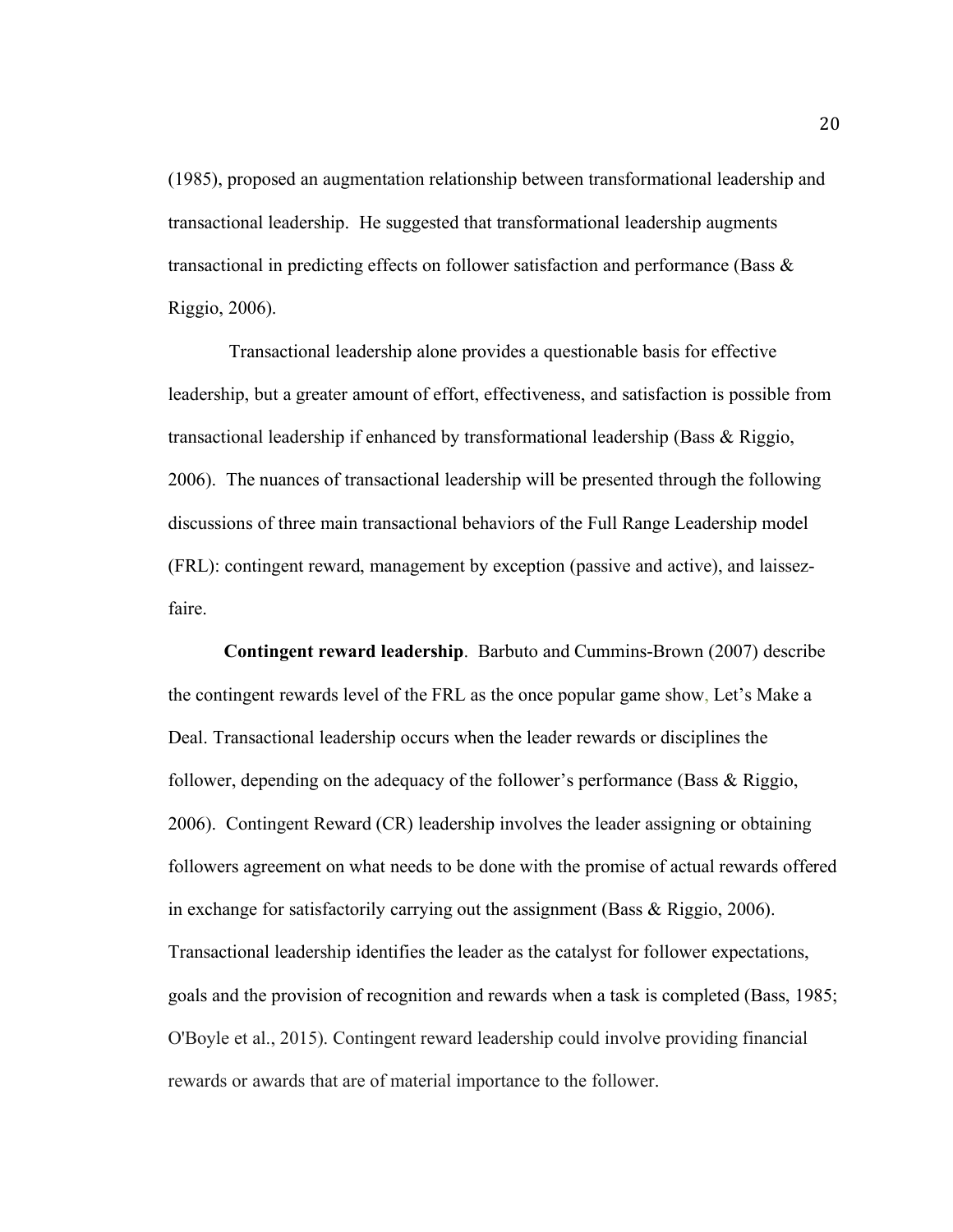Professional sport and potentially high-level Division I sport are evidence that contingent reward leadership may be effective; given the pursuit of external monetary awards or athletic participation and efforts in exchange for athletic scholarship (O'Boyle et al., 2015). Any place where a defined behavior is performed in exchange for a perceived reward could be described as transactional exchange between coach and player. Another area within sport, for contingent reward leadership could include the rewards of playing time and a role on the team in exchange for successful game plan execution or adherence to team rules and standards. Nevertheless, other models of leadership in sport tend to operate at higher levels of human needs (e.g. social belonging, self-actualization) such as the transformational approach that seems to be more effective in providing longterm and sustainable leadership results (O'Boyle et al., 2015).

**Management-by-exception.** Within the FRL model leadership transactional leadership behaviors move along a continuum from more positive Contingent Rewards to more negative and passive forms of Management-by-Exception (MBE) (Bass & Riggio, 2006). Management-by-exception is a corrective form of transactional leadership behavior. Leaders, who utilize management-by-exception, appear to be watching and waiting for errors or mistakes to occur. Barbuto and Cummins-Brown (2007) describe management-by-exception as putting out fires and only hearing from the leader when something is wrong.

Within management-by-exception, the leadership corrective action may be either active (MBE-A) or passive (MBE-P). With MBE - A, the leader actively monitors the followers' behaviors while waiting for deviances and errors from established norms in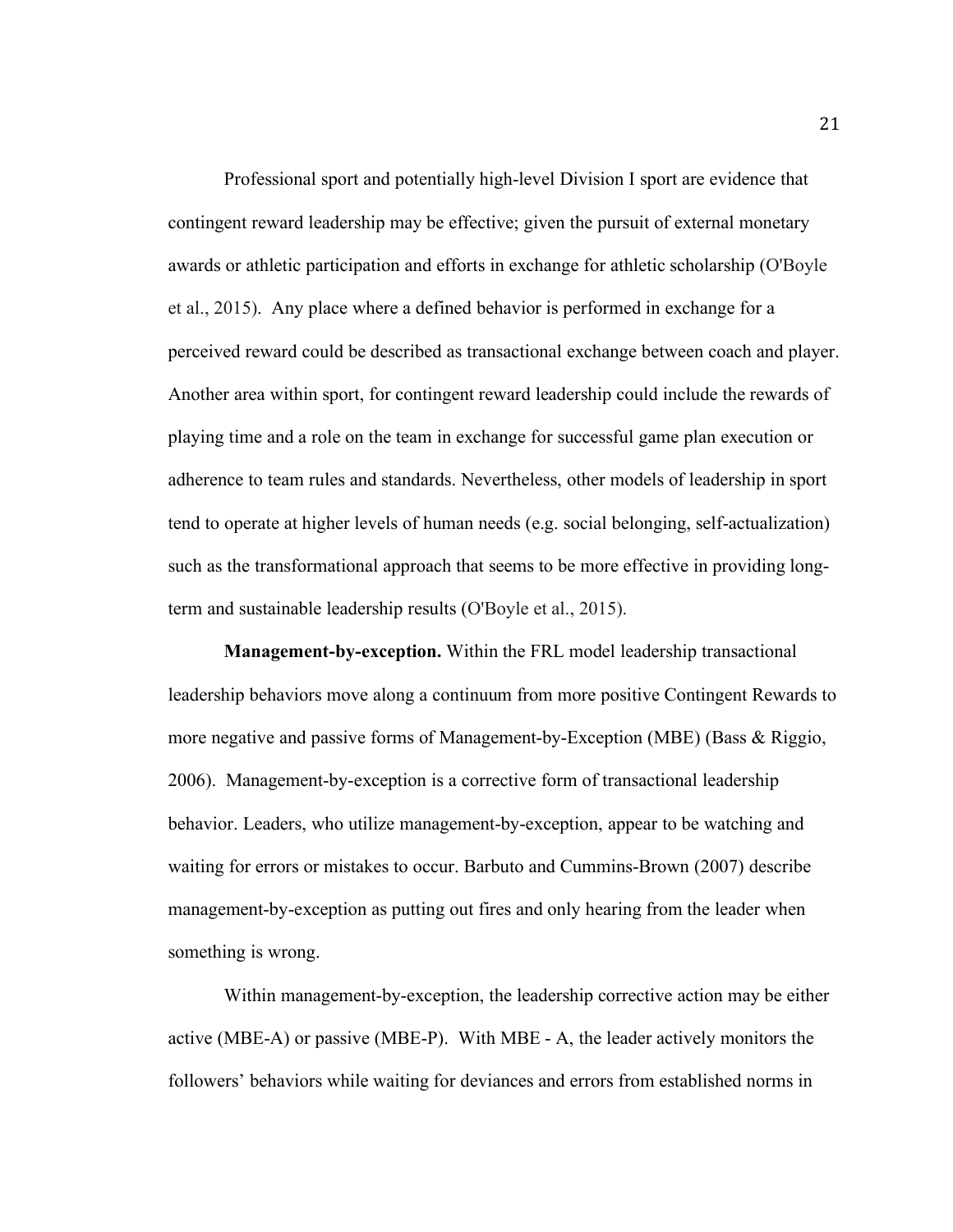order to take correct actions (Bass & Riggio, 2006). MBE-A may be required and effective in some situations, such as when safety is paramount in importance (Bass  $\&$ Riggio, 2006).

According to Bass and Riggio (2006), MBE-P may be practiced when directly supervising a large number of people. The passive nature of MBE-P implies that the leader is not actively engaged in followers' behavior (Bass & Riggio, 2006). The leader, utilizing MBE-P behavior, likely takes no action until complaints are received or problems reported. Then once aware of a deviance or error has occurred, the leader offers corrective action. Transactional leaders, particularly those who rely on management-byexception, who emphasize reactive corrective actions, may actually increase stress in their followers (Bass & Riggio, 2006).

**Laissez-faire leadership.** The final leadership behavior within the FRL is Laissez-Faire Leadership (LF). Similar to MBE-P, Laissez-Faire Leadership makes up Passive Avoidant behaviors in which the leader takes no action until it is too late (Daft, 2008). As opposed to transactional leadership, laissez-faire leadership represents a nontransaction (Bass & Riggio, 2006). Leaders appear to avoid getting involved.

Laissez-faire leadership can be described as either the complete absence or avoidance of leadership. According to Barbuto and Cummins-Brown (2007), laissezfaire leadership can be described as hands-off leadership with leaders avoiding taking a stand. Bass and Riggio (2006) define laissez-faire leadership as the most inactive and ineffective style. Leadership behaviors are completely inactive and leaders avoid getting involved when important issues arise. According to Bass and Riggio, necessary decisions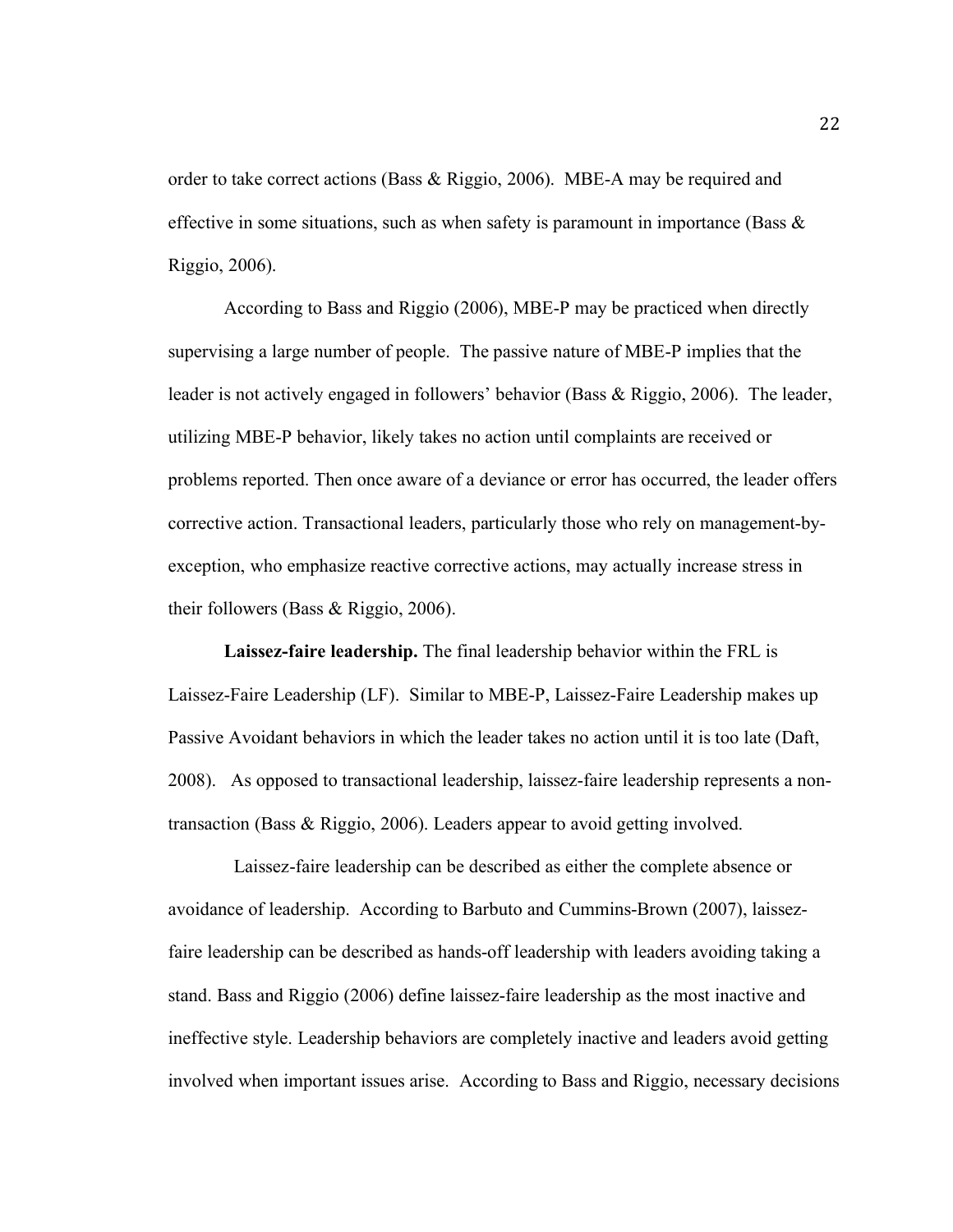are not made and actions are often delayed. Leaders ignore the responsibilities of leadership.

## **Research in Sports and Coaching**

## **Transformational Leadership and Sport**

Sport can provide an excellent domain in which to research leaders and areas of leadership. In team sports, a coach is responsible for all members of a team, not just a single person (Borman, Schulte-Coerne, Diebig & Rowold, 2016). This may be because sport performance (successes and failures) are accurately measurable, sports teams provide a neat sample size that can provide both scope and depth of investigation, and leadership behaviors are critical and widely relied upon within sport at every level (O'Boyle et al., 2015). Research on coaching behaviors, emerged over 30 years ago with a specific focus on coach-athlete interactions within sports participation, and subsequent athletic psychosocial development and past studies investigated coaching behaviors and the frequency and timing of coaching behaviors mainly through observational methods; delivering instruction, punishment and praise (O'Boyle et al., 2015).

At its core, transformational leadership with all its facets is about transforming followers' motivation toward striving for excellence (Bass, 1985; Borman et al., 2016). Transformational leadership is a form of leadership that occurs when leaders broaden and enlarge the interest of those whom they lead; act morally; motivate their followers to go beyond individual self-interest for the good of the group; and address and engage each individual follower in true commitment (Vella, Oades & Crowe, 2013). Coaches who engage in transformational leadership behaviors should make a positive impact on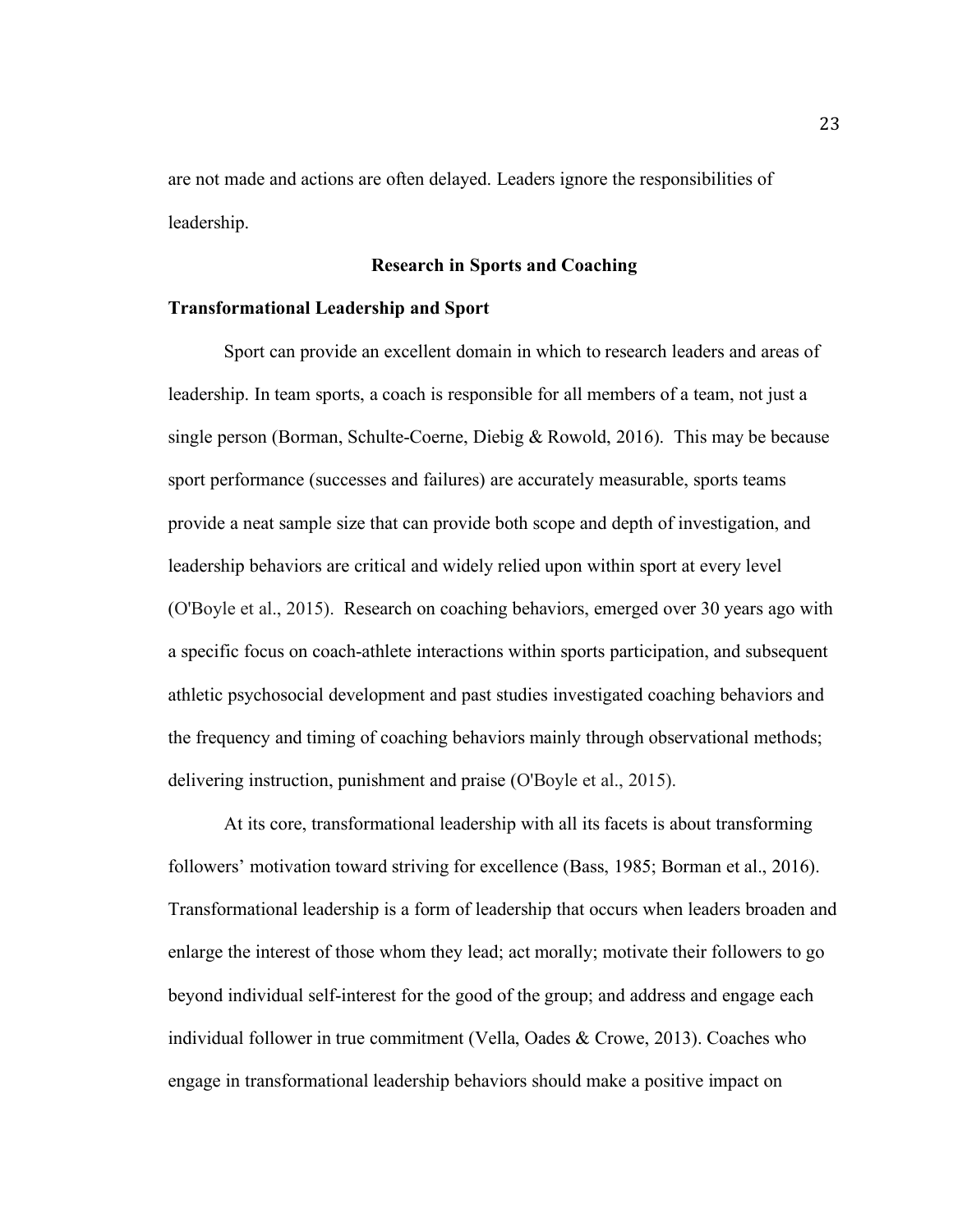individual outcomes, such as perceived sport competence, affective reactions, and intrinsic motivation as well and group outcomes, such as team cohesion and collective efficacy (Price & Weiss, 2013).

Though, transformational leadership has shown to be effective across a board range of fields, it appears to be a continuing and emerging area of research within coaching and sport. In their study utilizing Chelladurai's Multidimensional Model of Leadership to examine building successful University sports programs, Vallée and Bloom (2005) found an unexpected connection to the transformational leadership style. They encouraged further examination of transformational leadership and coaching. "We are hopeful that this study is a starting point in linking and applying the transformational leadership style to the field of coaching" (Vallée & Bloom, 2005, p. 194). Despite this call, to date an examination of the transformational leadership and coaching literature shows the links continue in their early stages. More specifically, while transformational and transactional leadership styles have been explored in various settings, their application to the field of sports has been very limited (Rowold, 2006).

# **Motivation and Performance**

Danielle Charbonneau, Julian Barling & E. Kevin Kelloway in their 2001 study *Transformational Leadership and Sports Performance: The Mediating Role of Intrinsic Motivation* examined university athletes' perceptions of their coach's transformational leadership and their own during the season. They were the first researchers to begin to link transformational leadership to sports (Vella et al., 2012). Transformational leadership displays certain characteristics that impact follower's perceptions and potential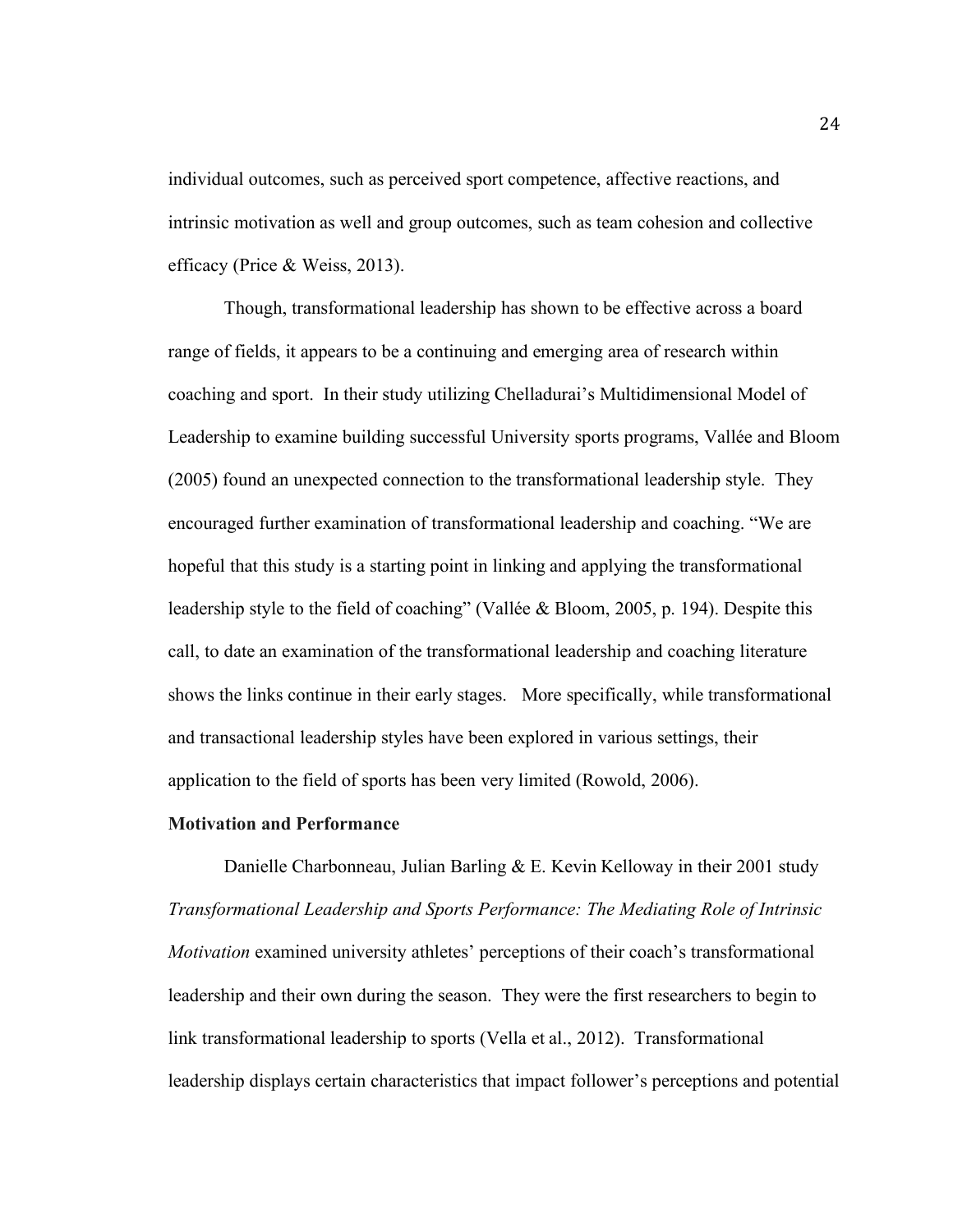actions. Charbonneau et al. (2001) believed that the utility of the transformational leadership model could be enhanced if shown to be valid in the sports context. Additional researchers have expressed concern that scales developed for industry and business areas are not necessarily relevant to sports contexts because of the time-limited nature for athletic teams, the win-lose dichotomy, and the amount of time required to train for competitions (Charbonneau et al., 2001; Zhang, Jensen & Mann, 1997).

In the results of their study, Charbonneau et al. (2001) extended the understanding of transformational leadership. Strong support was found for the proposed model in which intrinsic motivation mediates the relationship between transformational leadership and performance. The degree of a coach's transformational leadership behavior has been shown to predict athlete performance, task and social cohesion, and intrinsic motivation (Charbonneau et al., 2001; Vella et al., 2013). Coaching self-motivated athletes would be a critical factor within sports. Charbonneau et al. (2001) were surprised to find the smaller relative contribution of charisma to intrinsic motivation, in comparison to other transformational leadership areas. It is possible that on sports teams, athletes already have the purpose of winning and do not benefit as much from a leader's vision as would organizational teams, for whom the purpose and vision need some clarification (Charbonneau et al., 2001).

In the study of *Transformational and Transactional Leadership in Martial Arts*, Jens Rowold (2006) examined the leadership behaviors of sports coaches while examining the factorial validity of the Multifactor Leadership Questionnaire and explored that transformational leadership behavior of sport coaches should be studied.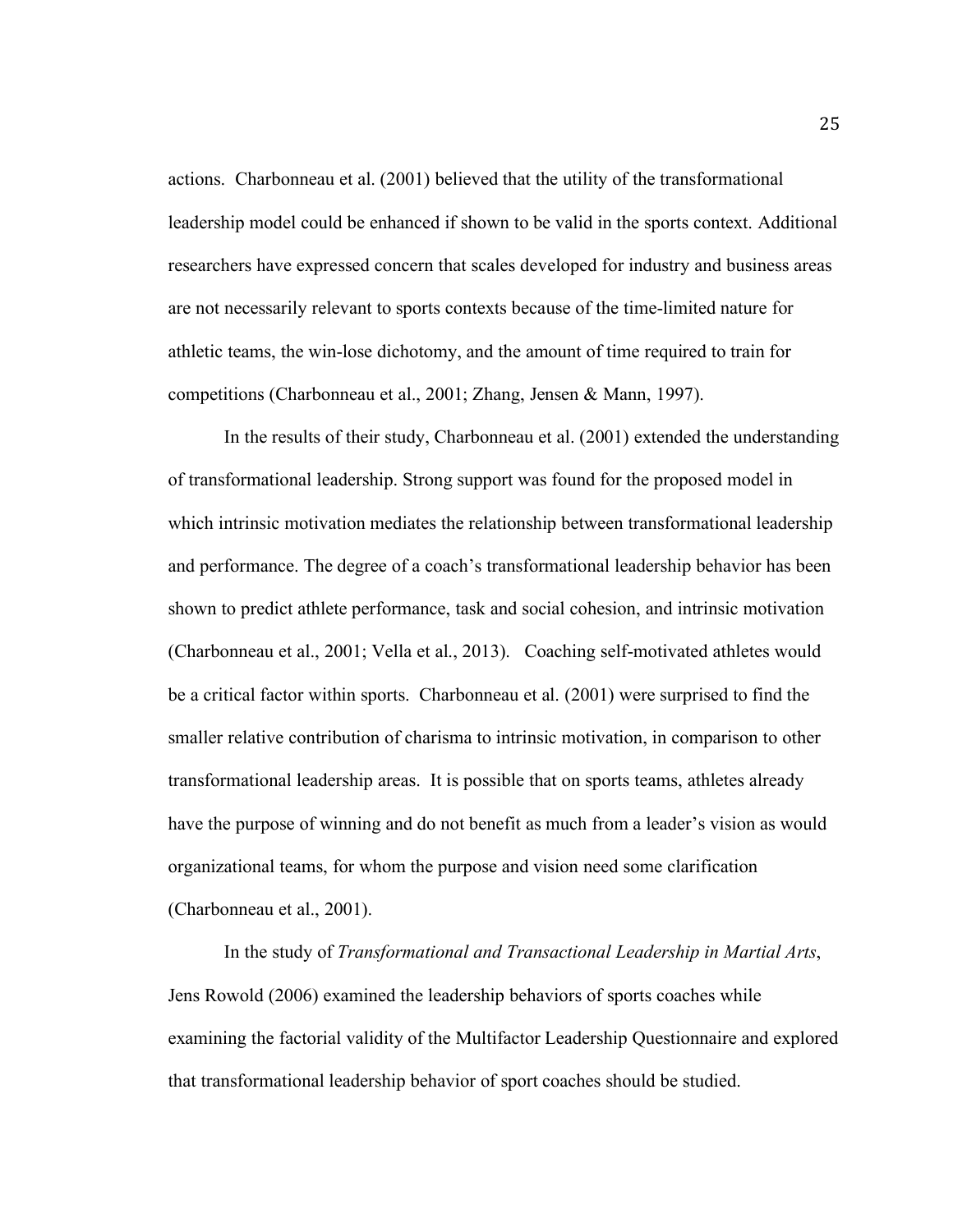Transformational leadership has proven itself valid in a variety of organizational contexts. In sport, results and motivation are important. Given that transformational leadership has been found to be closely associated with outcome criteria such as followers' performance and motivation, it seems valuable to learn more about the effects of this approach in the sports domain (Rowold, 2006). Rowold proposed that transformational leadership styles are significantly and positively related to coaching effectiveness. The results of his study provided further support for the universality of the transformational and transactional leadership paradigm as it relates to sports coached leadership behavior (Rowold, 2006). Future researchers continue to build on Rowold's work.

Athletes look to coaches and peer leaders for different types of information and leadership. In their study *Relationships Among Coach Leadership, Peer Leadership, and Adolescent Athletes' Psychosocial and Team Outcomes: A Test of Transformational Leadership Theory*, Price and Weiss (2013) utilized transformational leadership theory as a framework to examine the relationship of coach and peer leadership with individual and team outcomes among of female adolescent soccer players. Horn (2008) and Price and Weiss (2013) stated that transformational leadership theory provides a viable framework for investigating relationships between coaching behaviors and athlete outcomes. Transformational leadership has shown positive effects on followers' motivations, commitment, satisfaction, and other outcomes, and can be applied to many domains including sports (Bass & Riggio, 2006; Price & Weiss, 2013; Weese, 1994).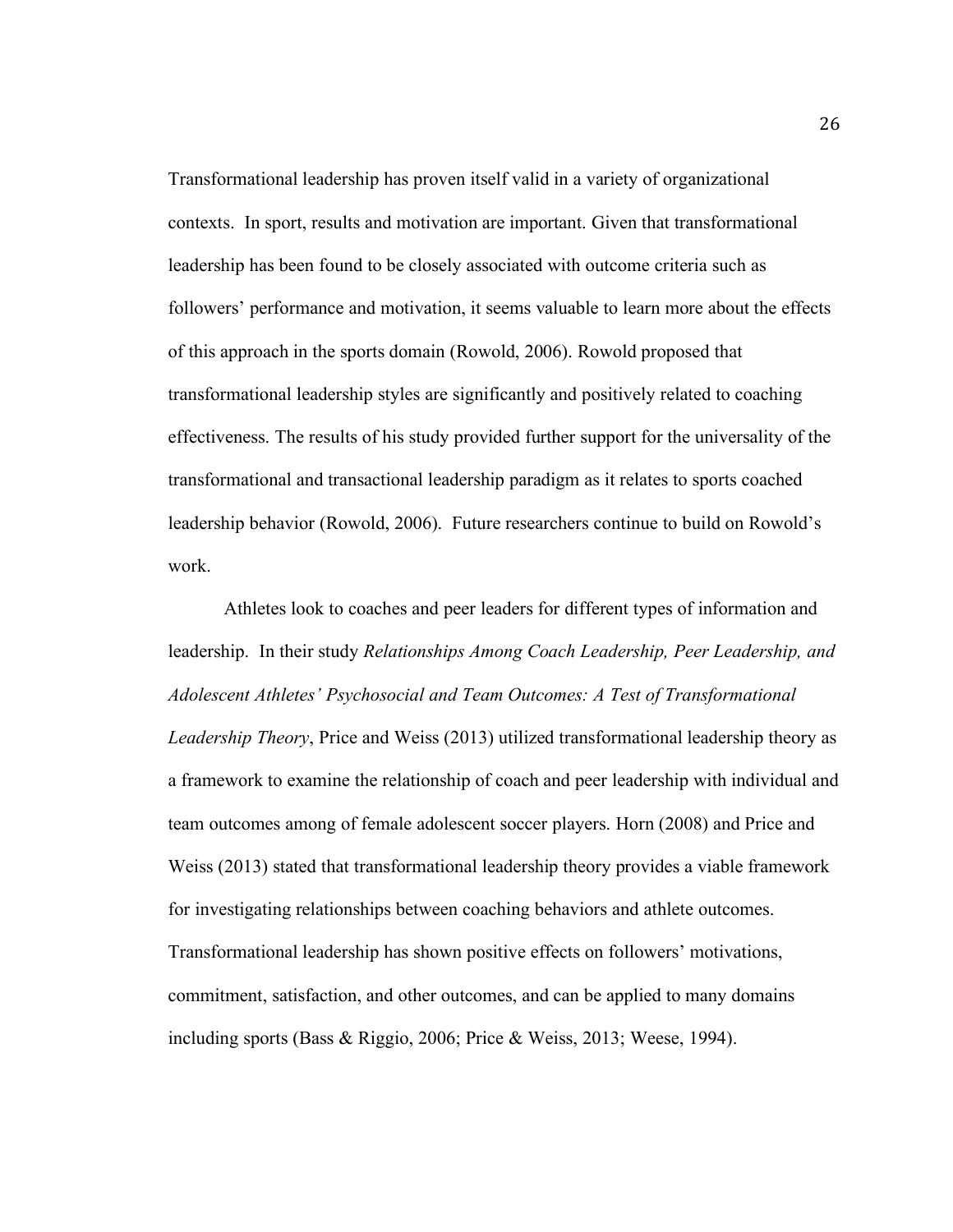Within a team, leadership is happening on multiple levels and layers. Coaches are not the only source of leadership on sport teams – athletes are also essential leaders (Price & Weiss, 2013). There is clearly leadership influence from coach to player, player to coach, player to player and player to themselves. Coaches and peer leaders who used the 4I's (individualized consideration, intellectual stimulation, inspirational motivation and idealized influence) and contingent-rewarding behaviors were associated with positive individual and team outcomes (Price & Weiss, 2013).

Price and Weiss (2013) found results consistent with transformational leadership theory in that peer and/or coach behaviors were positively related to perceived competence, intrinsic motivation, enjoyment, team cohesion and confidence. Transformational leaders are thought to enhance individual's self-confidence, effort, and empowerment as well as teams' unity, cooperation and confidence (Bass, 2008; Bass & Riggio, 2006; Price  $\&$  Weiss, 2013). Peer leadership working in conjunction with coaching leadership plays an important role in contributing to team outcomes.

Athletes seek different types of leadership from their coaches and peers. Price and Weiss (2013) suggested that team members may look to coaches for information about physical ability, future team success and goal attainment, and feelings of joy associated with playing, where as they look to peer leaders for guidance toward achieving group-oriented instrumental and social goals. This means that a combination of coach and peer transformational leadership behaviors were associated with athletes who saw their teams as close-knit, efficient at achieving goals, and confident about future success. Coaches who engage in transformational leadership behaviors should make a positive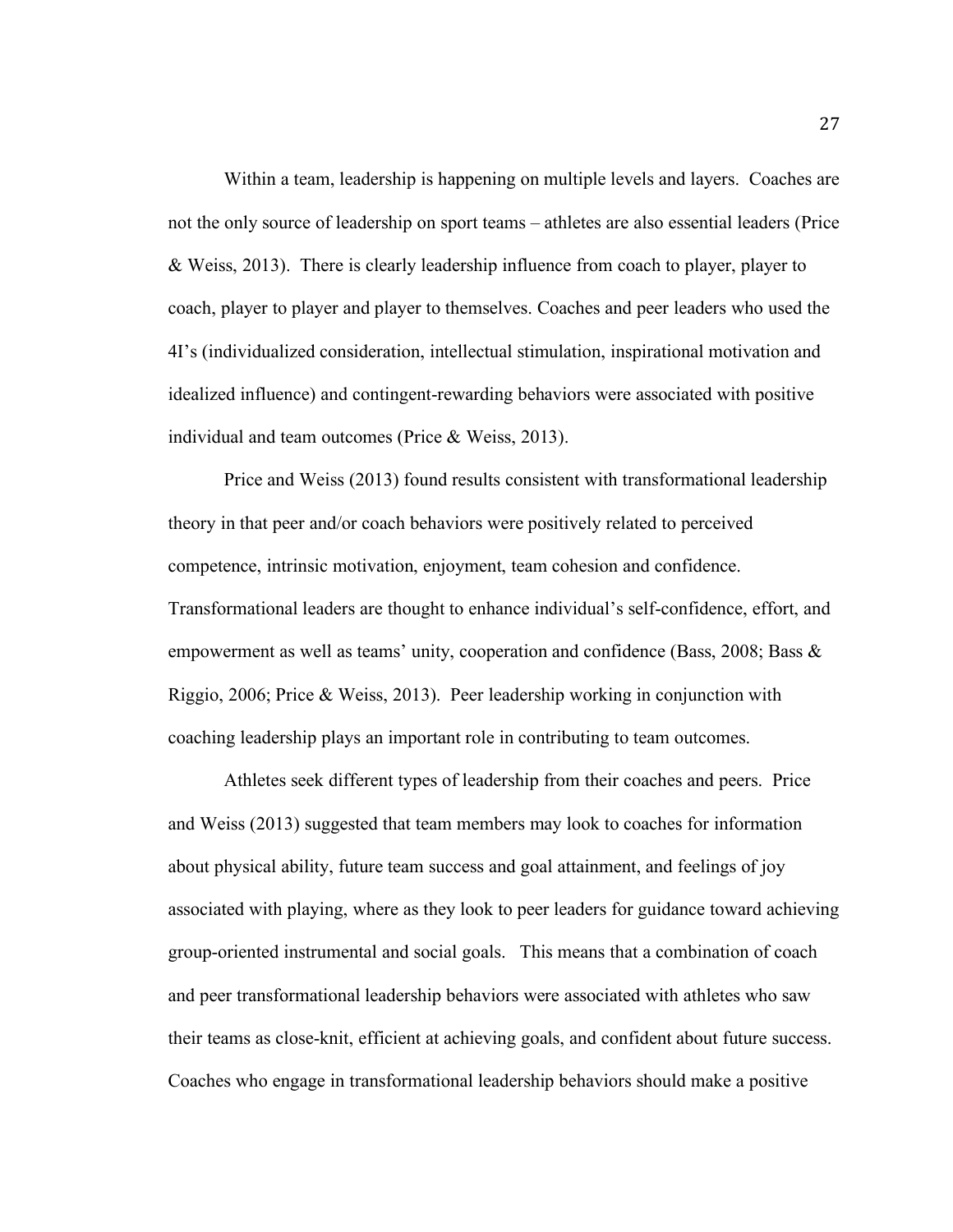impact on individual outcomes, such perceived sport competence, affective reactions, and intrinsic motivation as well as group outcomes (Price & Weiss, 2013).

Vella et al. (2012) further examined The Differentiated Transformational Leadership Inventory in their study *Coach Leadership in Youth Soccer*. They found that coaches' transformational leadership behavior increased intrinsic motivation; which in turn led to increased sporting performance (Vella et al., 2012). Transformational leadership behavior is also directly linked to an athlete's efforts at training and frequency of training, as well as satisfaction with the coach and perception of the coach's effectiveness (Rowold, 2006; Vella et al., 2012). A coach's transformational leadership behavior is the core element in the holistic development of athlete and the building of successful University sporting programs (Vallée & Bloom, 2005; Vella et al., 2012).

Vella et al. (2012) found the Differentiated Transformational Leadership Inventory to be a valid reach tool within the context of youth sport. Measures of coach leadership will necessarily lose some element of meaning if they do not take into account both the individual and wider team dynamics aspect of coaching, making this a strength of the transformational leader model in sports coaching. The results of the study showed the high performance expectations are not compatible with the understanding of transformational leadership in youth sports. Context appears to be a critical element of understanding transformational leadership in the sports setting.

# **Situational Context**

Sport-oriented leadership research also attests important situational and contextual influences. Depending on the level of competition, the potential of different leadership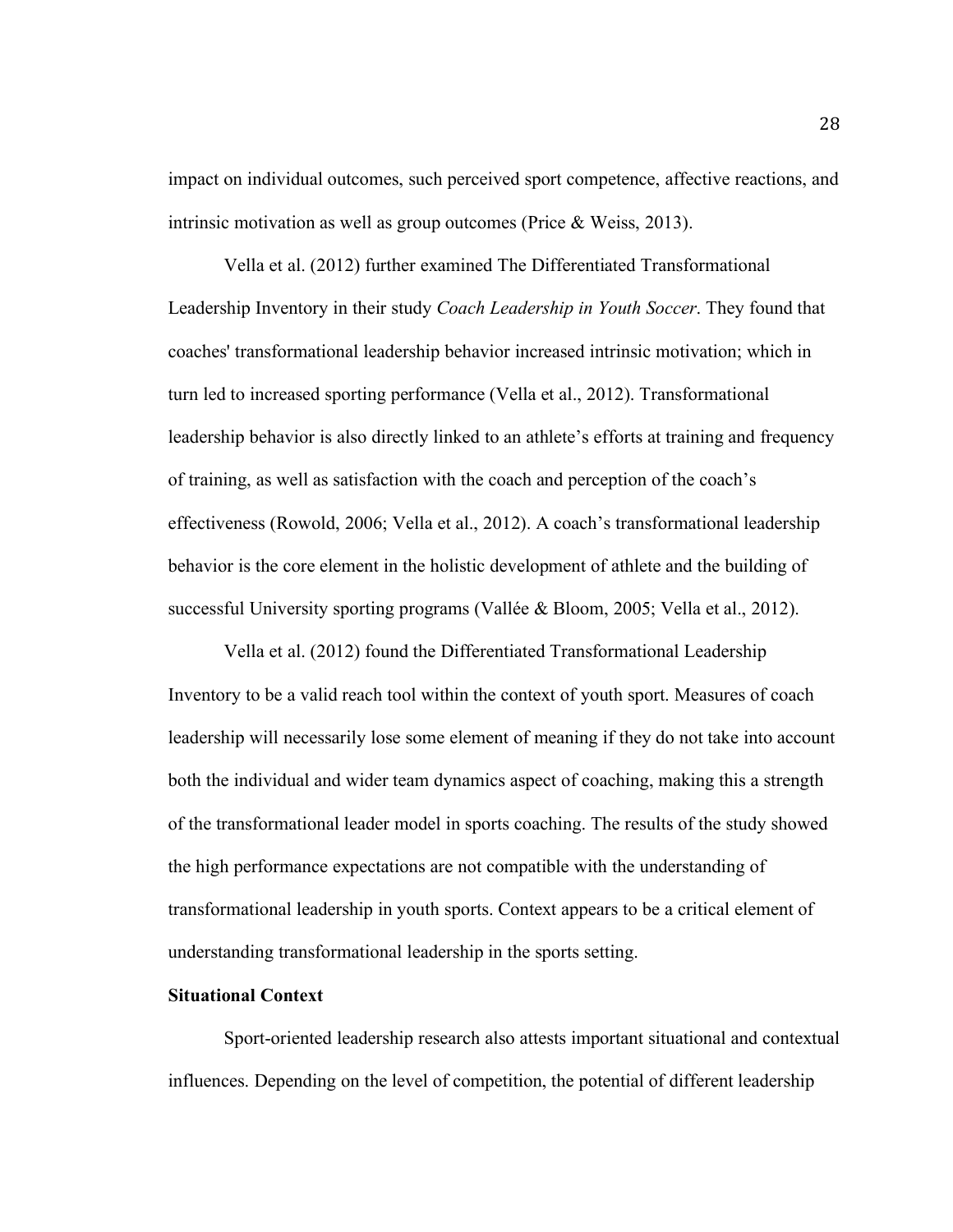behaviors vary (Borman, Schulte-Coerne, Diebig & Rowold, 2016; Callow, Smith, Hardy, Arthur & Hardy, 2009). In their study, *Measurement of Transformational Leadership and its Relationship with Team Cohesion and Performance*, Callow et al. (2009) examined the construct validity of a Differentiated Transformational Leadership Inventory and its relationship with team cohesion and performance level of United Kingdom ultimate Frisbee players. The Differentiated Transformational Leadership Inventory was developed for the military setting. The researchers were looking to expand on the research and increase an understanding of transformational leadership. They were examining previously designed research tools to test validity in the sport setting and to take into account group dynamic variables such as cohesion when studying transformational leadership.

The research by Callow et al. (2009) offered preliminary support for the factorial validity of the Differentiated Transformational Leadership Inventory in the sport setting. Results from their study showed that future research needs to consider the context of the leadership setting. These results support the notion that different leadership behaviors are not only used differentially, but their relative influence might vary in different contexts, and as such the results provide justification that future research needs to examine the effect of contextual influences on both transformational and transactional leadership**.**  Contexts for a sports team could be setting, circumstance or even expectations. Callow et al. (2009) expanded this context further by stating the fact that high performance expectations, inspirational motivation, and appropriate role model significantly discriminated between high and low performance groups whereas the other leadership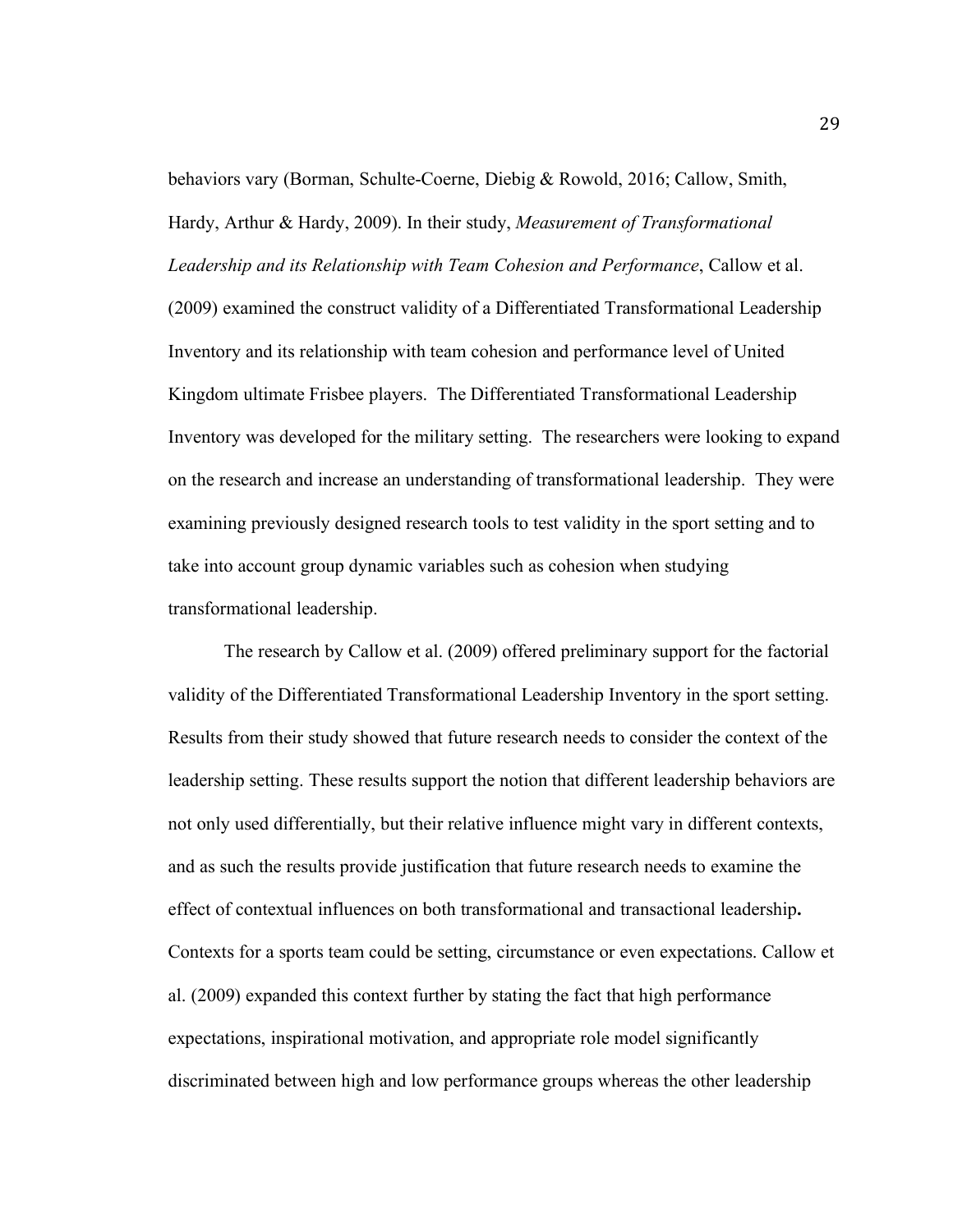behaviors did not demonstrate the unique contributions that these specific leadership behaviors could make to performance.

Borman et al. (2016) stated that transformational leadership theory is continuing to gain increased attention in recent years in the sport domain. The researchers examined coaches' transformational leadership on player performance. In their 2016 study, *Athlete Characteristics and Team Competitive Performance as Moderators for the Relationship Between Coach Transformational Leadership and Athlete Performance*, they examined the impact of transformational leadership on individual and team performance and looked for joint moderating effects of players' win orientation and teams' competitive performance. It is expected that transformational leadership behaviors do foster individual- and team-level positive performance in sports (Borman et al., 2016; Callow et al., 2009).

Team sport coaches are responsible for all members of a team, not just a single person (Borman et al., 2016). Team coaches are responsible for impacting both the individual's performance and the collective performance of the team. Transformational leadership focuses on the transformation of follower's needs toward higher ordered and teammate oriented motives (Bass, 1985; Borman et al., 2016). Transformational leadership empowers follower's to pursue excellence.

Borman et al., (2016) suggested moving beyond studying the simple effects of leadership and focus on personal and environmental-related factors. Depending on the level of competition, the potential of different leadership behavior varies (Borman et al., 2016; Callow et al., 2009). The internal characteristics within each individual at a given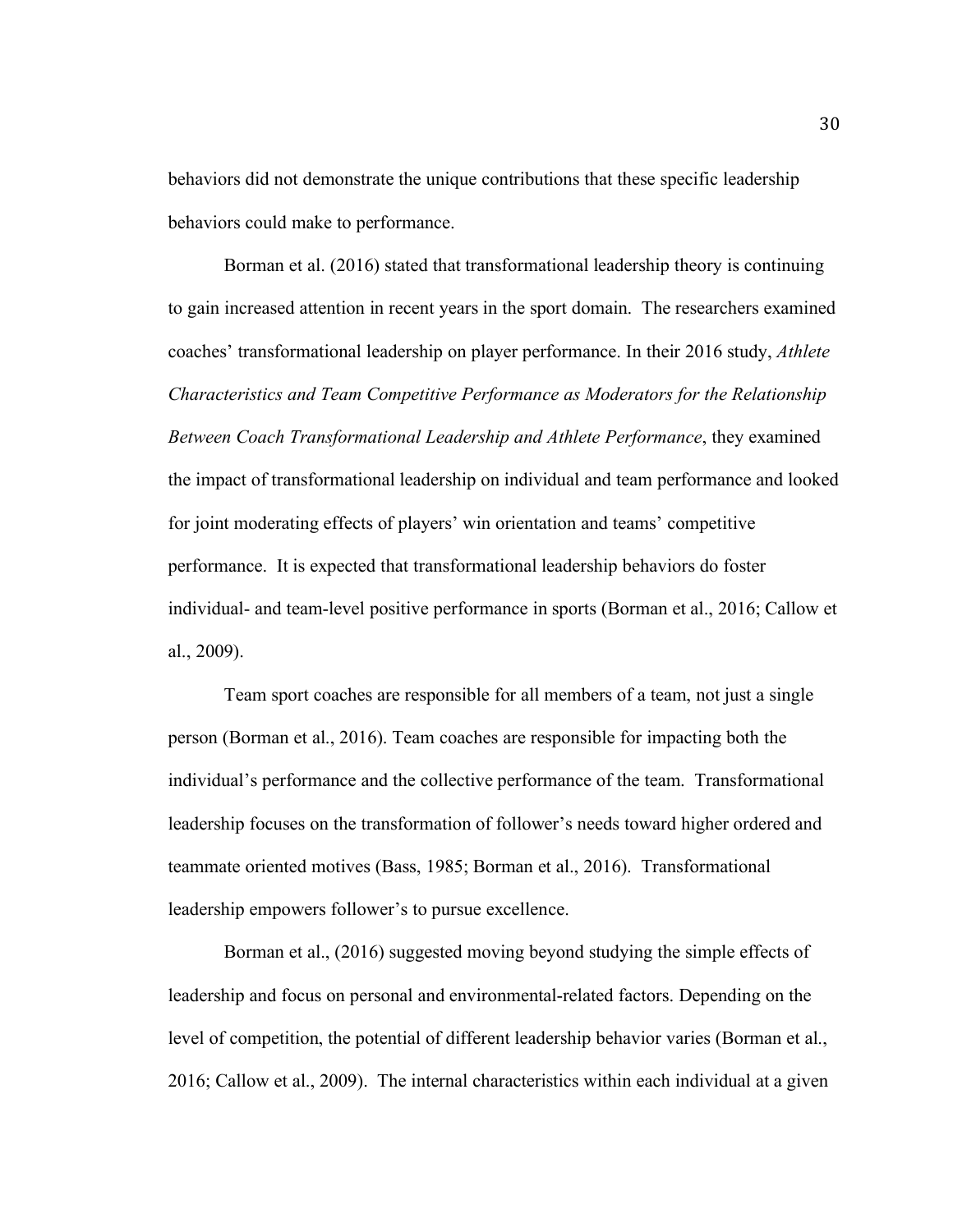level of play may impact the effectiveness of transformational leadership. We expect followers who are strongly inclined toward (team) success, that is, those who are highly win oriented to be more inspired and to be more willing to exert extra effort than those who put less focus on success (Borman et al., 2016; Martin & Gill, 1991). Transformational leadership is about transforming follower's motivation toward their work: instead of focusing on self-centered and extrinsic motivation, they are guided toward high ordered and intrinsic goals (Borman et al., 2016).

Over the course of their study, Borman et al. (2016) found that transformational leadership's impact on individual's performance is dependent upon the fit between player's motivation for winning and actual team performance. Transformational coaches provide players with autonomy and promote their self-efficacy, which should result in superior performance (Borman et al., 2016; Podsakoff, MacKenzie, Moorman, & Fetter, 1990). Transformational leadership must fit the situation and the motivations of the player, particularly as it relates to winning and team performance. Transformational leadership is not the golden key to be imposed on any leadership setting per se when it goes to individual performance (Borman et al., 2016). In situations of misfit between players' motivations for winning and performance of the respective team, transformational leadership turns out to be unrelated to performance.

Sports-oriented leadership research stresses the importance of environmental contingencies (Borman et al., 2016). Leaders need situational awareness. According to Borman et al. (2016), this awareness is important when leading through role modeling and challenging athletes to scrutinize routines. Several studies showed that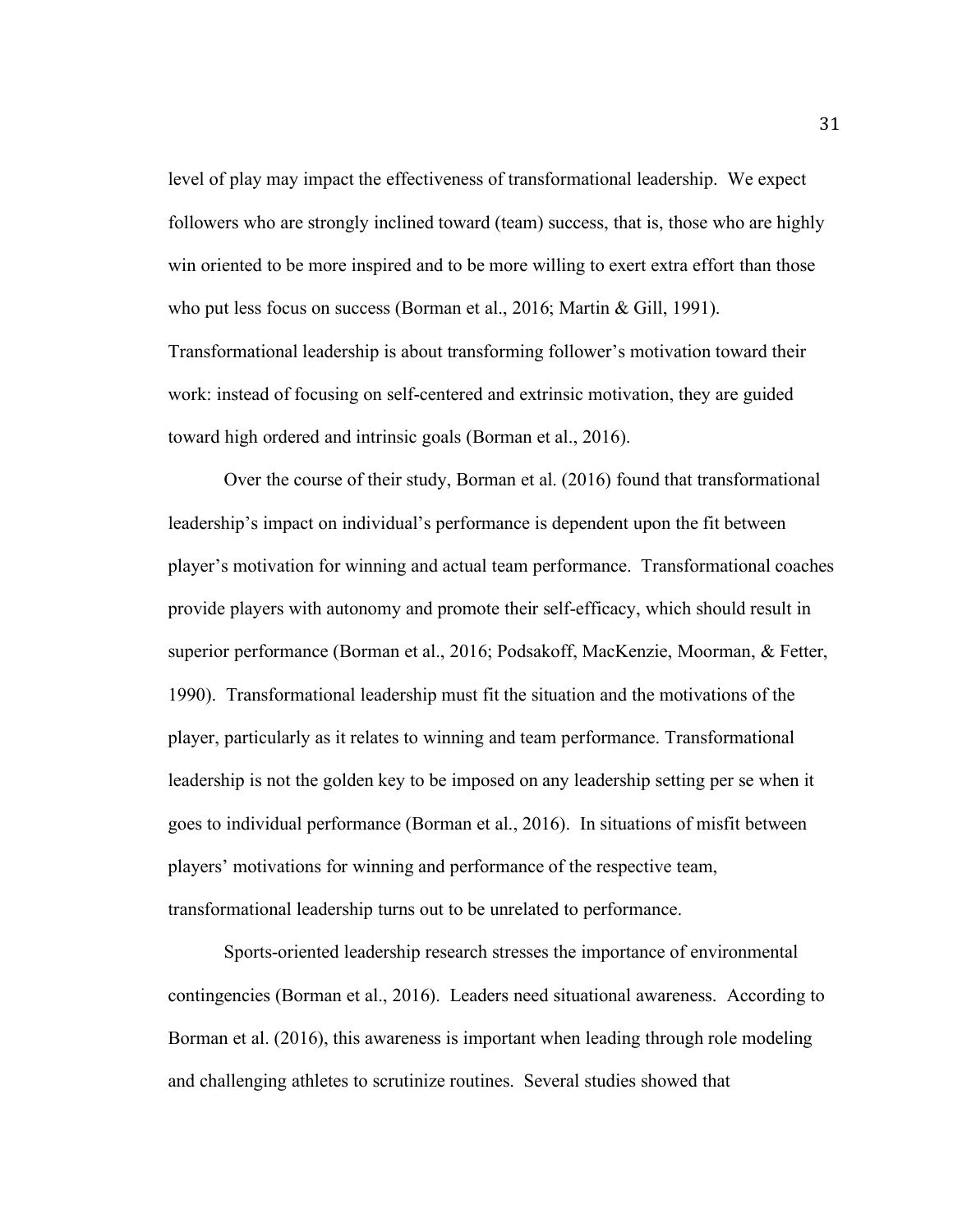transformational leadership is a statistically significant predictor of athlete attitudes and behaviors in the sports setting (Charbonneau et al., 2001; Rowold, 2006). Leadership impact depends on both the situation and on the athlete. Building on Callow's et al. (2009) call to consider context when studying transformational leadership, situational awareness suggests moving beyond just the effects of leadership behavior to focus on other factors. The unexpected death of a student-athlete could be one of these situational factors.

## **College Student Death – A Crisis**

#### **College Student Death**

Death is a hidden reality on college campus (Dorney, 2014). College students die. Many faculty, administrators, and students do not anticipate the sudden death of a student or classmate; however it is estimated that approximately 30 to 40 percent of college students experience the death of a family member or friend within two years on campus (Dorney, 2014). According to Balk (2011), college campuses annually witness numerous encounters with death. On average, for every campus, at least four students die each year; in some cases, there have been annual incidence rates as high as 15 student deaths (Balk, 2011). According to Iserson (1999) and Weathers (2007), approximately 6,000 college students die annually.

The publications of numerous works on the topic of student deaths over time provide evidence of the extent and need for further examination. Professor Shneidman of Harvard in 1972 published the first book on college student death, *Death and the College Student*. It was a collection of student essays on death and dying (Cintrón et al., 2007).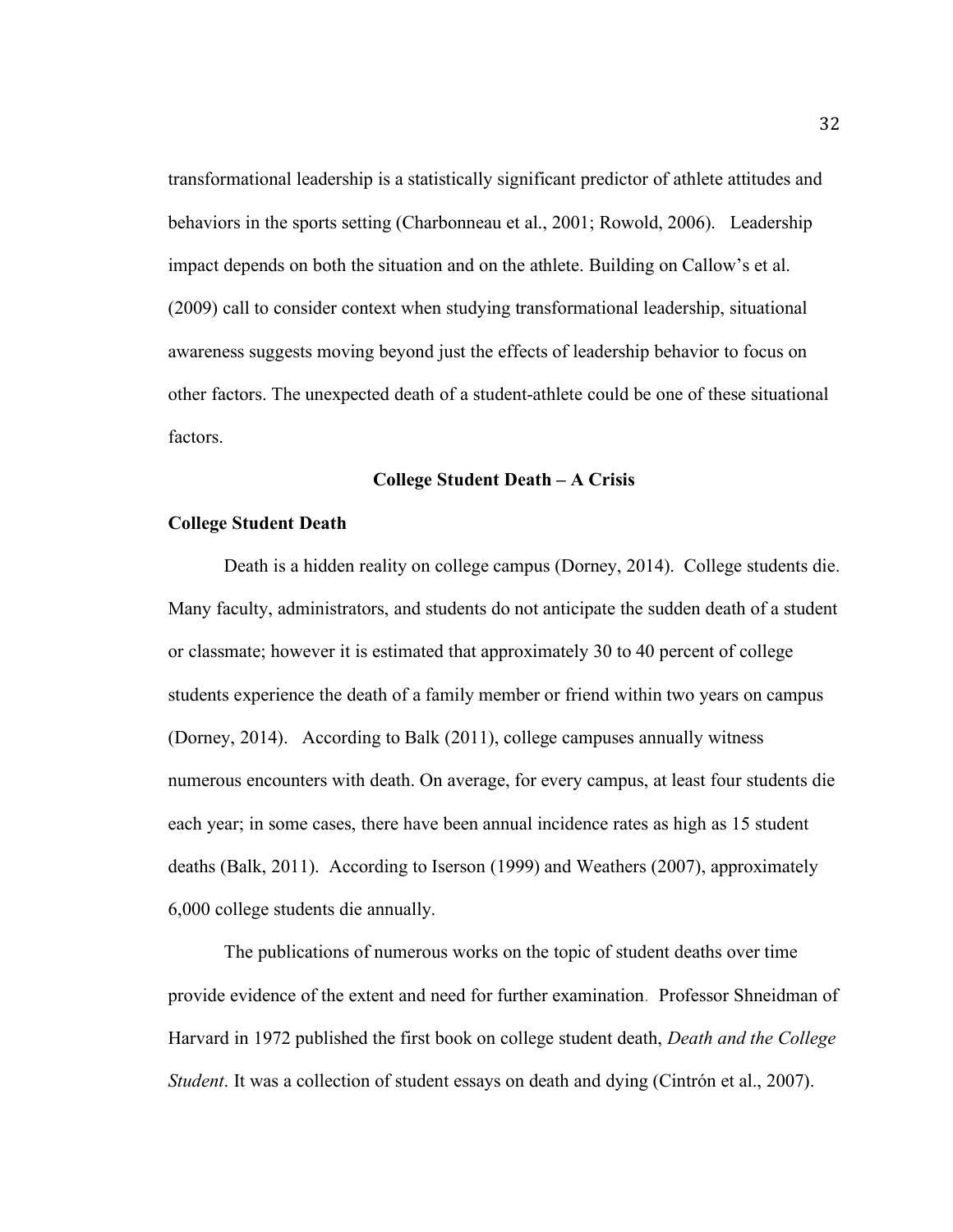*Coping with Death on Campus* edited by Ellen Zinner was published in 1985 as part of a series on New Direction for Student Services (Dorney, 2014). Heather L. Servaty-Seib and Deborah J. Taub (2008) published *Assisting Bereaved College Students: New Directions for Student Services*. Rose Cintrón, Erin Taylor Weathers, and Katherine Garlough (2007) published *College Student Death; Guidance for a Caring Campus*. These books provide more practical guides and perspectives than theoretical research related to college student death. Additionally, David Balk (2011) published an e-book *Helping the Bereaved College Student* offering a textbook for understanding and supporting a bereaved college community (Dorney, 2014).

#### **Crisis of College Student Death**

In his 2013 dissertation *Educational Leadership Growth Through Dealing with a Major Crisis Event: A Phenomenological Study*, Parks (2013) studied the leadership growth and development of principals in the state of Massachusetts who had experienced a major school crisis. According to Coombs (2004) and Parks (2013), crises are largely sudden and negative. Coombs (2002) and Parks (2013) stated crises should be categorized under two different threads. First, crisis situations have the potential to cause great disruption to daily operations impeding the ability of the organization to function properly. Second, mishandling a crisis could damage the organization's reputation.

A crisis event is a major event with tremendous potential negative outcomes that may affect an organization and all its constituents, along with causing long-term reputational damage (Fearn-Banks, 1996; Parks, 2013). Pauchant and Mitroff (1992) and Parks (2013) defined crisis as disruption that physically impacts an entire system and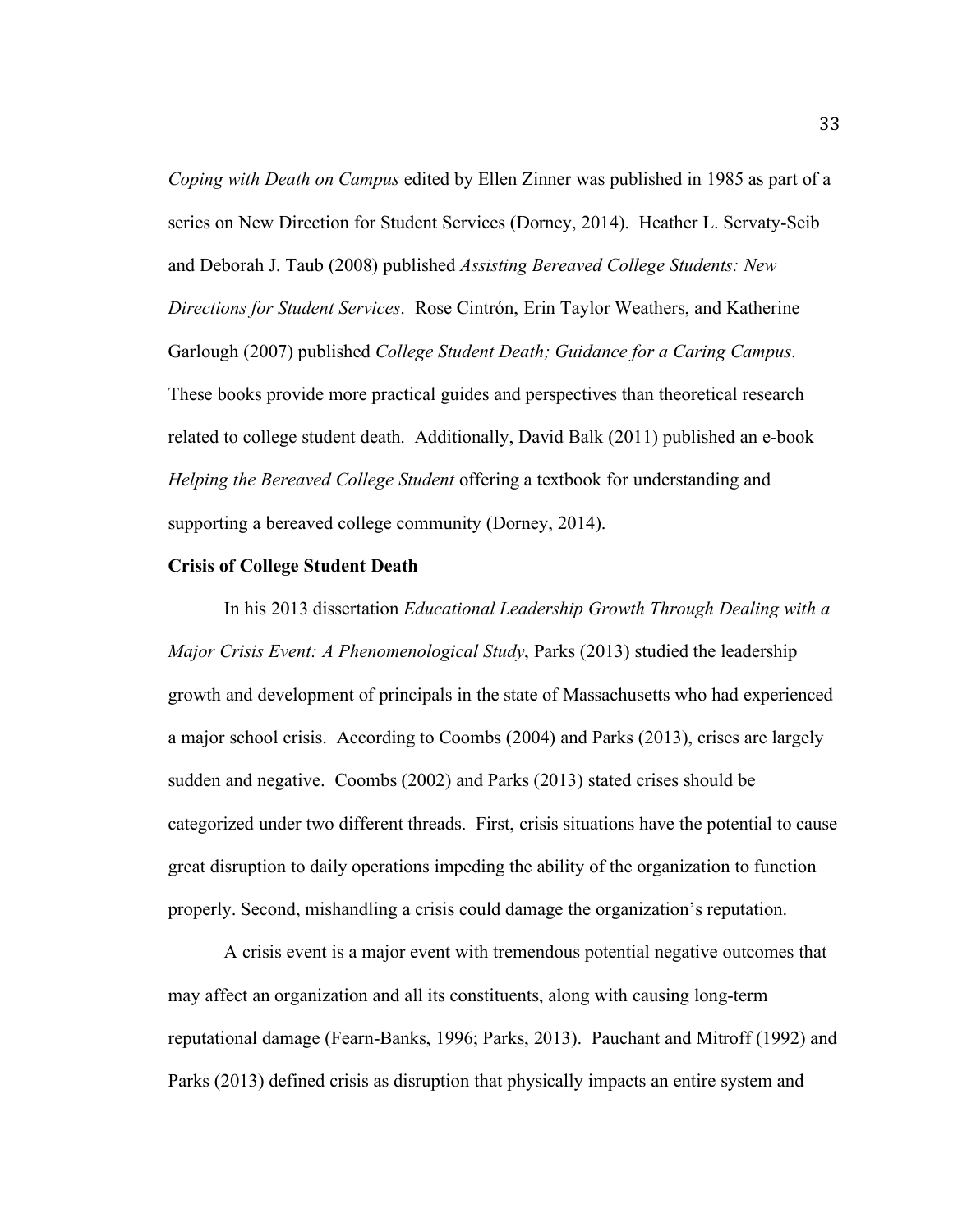threatens basic and core missions. According to Cufaude (2002), a tragedy essentially challenges people's sense of how the world operates. This unanticipated chaos creates a need for transition to a new state of equilibrium. Stressful environments contain much uncertainty, volatility, and turbulence (Bass & Riggio, 2006). Krackhardt and Stern (1988) expressed that crisis refers to a situation facing an organization, which requires that, the organization, under time constraints, to engage in new, untested, unlearned behaviors in order to obtain or maintain its desired goal states.

Crises create difficult circumstances for anyone affected by them. They are perhaps the most challenging situations that a leader will face in his or her career. People experience crises as episodes of threat and uncertainty, a grave predicament requiring urgent action (Parks, 2013; Rosenthal, Boin & Comfort, 2001). Unfortunately, there is precious little formal education or training and until recently, scant research on how to lead under the extraordinarily pressure-filled times that crises create (James & Wooten, 2010).

An unexpected death of a student-athlete is tragic and create a crisis. The unexpected death in and of itself does not represent the full crisis. Crisis dwells within each of the survivors. According to McCauley and Powell (2007), the death of a college friend may be a college student's first close experience with death and with their own mortality at a time when life, for the most part, holds a great deal of promise and possibility. College is typically a time of increased stress, rapid change and less connection to family and other familiar support systems. Therefore, college students may be more vulnerable to the emotional distress of death. This phase of life may compound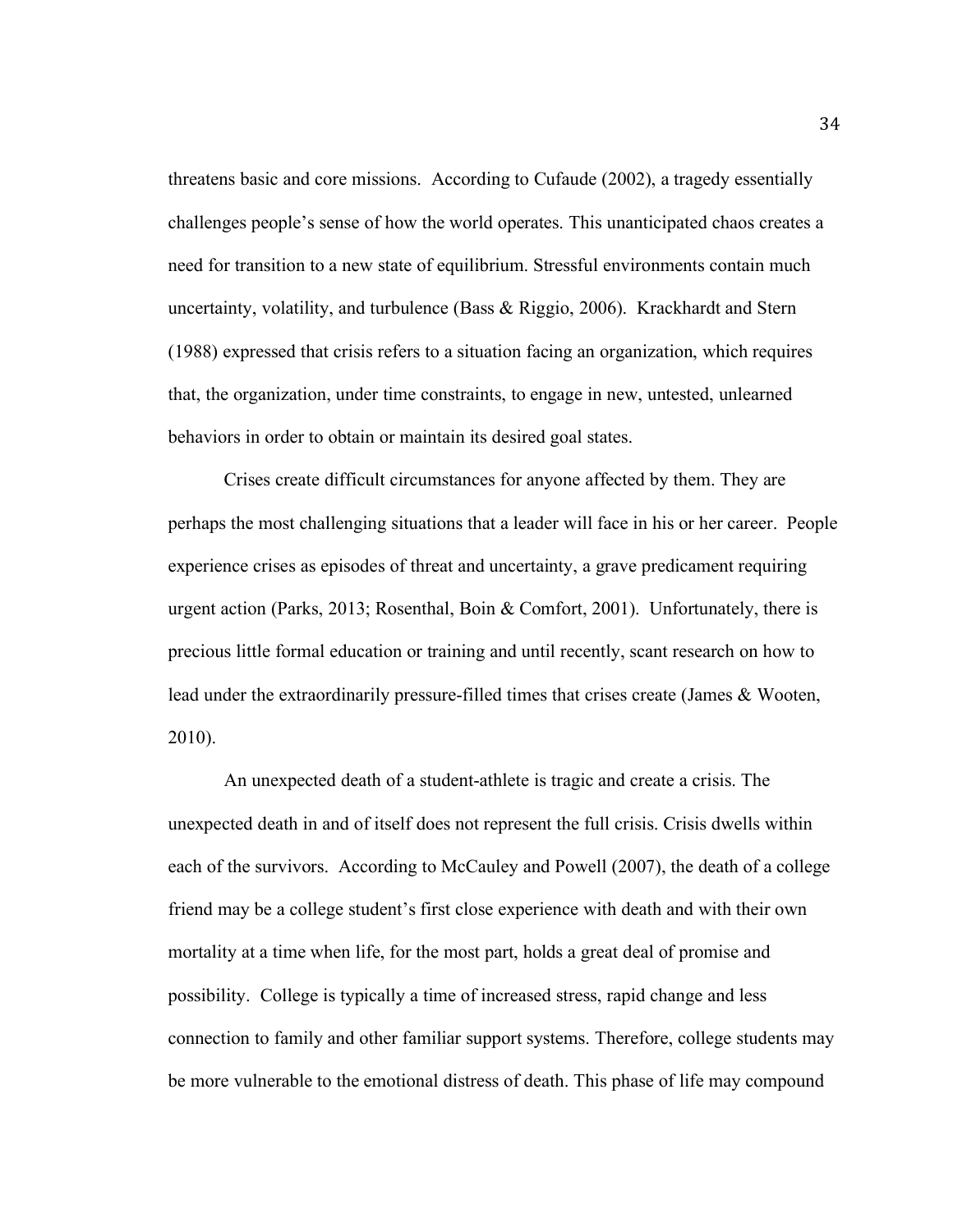the normal, intense emotional reactions to the death of someone close (McCauley  $\&$ Powell, 2007).

Within our western culture, funeral and memorial rituals are performed with hopes for closure, but as grief experts report this is not closure, it is only the beginning of a complex multifaceted grief process (Dorney, 2014). Dorney's dissertation and phenomenological study, *The Lived Experience of Baccalaureate Nursing Students Following the Death of a Classmate,* explored the grief experiences, coping strategies, and reactions of traditional college age baccalaureate-nursing students following the unanticipated, sudden death of a classmate. According to Dorney (2014), the three contemporary models of grief and bereavement currently receiving attention are Worden's Task Based Approach (Worden, 2009; Worden & Winokuer, 2011), the Dual Process Model of Grief (Stroebe & Schut, 1999) and meaning reconstruction and loss (Holland, Currier & Neimeyer, 2006). For the purpose of this study, an in-depth explanation of these grief models is not required. Dorney (2014) stated contemporary models of bereavement have replaced traditional models of grief, viewing grief as a dynamic process, changing in nature rather than a series of predictable series of predictable stages. Neimeyer (2004) and Dorney (2014) noted that no one theoretical paradigm is currently dominant in bereavement and grief research.

In her Master's Thesis, *Supporting Grief: The Attitudes and Belief of Residence Life Professionals When Responding to Student Bereavement,* Flatt (2015) discussed the six areas of a college student's life that are affected when grieving, identified in research conducted by David Balk (2011). These areas are: 1) physical; 2) emotional; 3)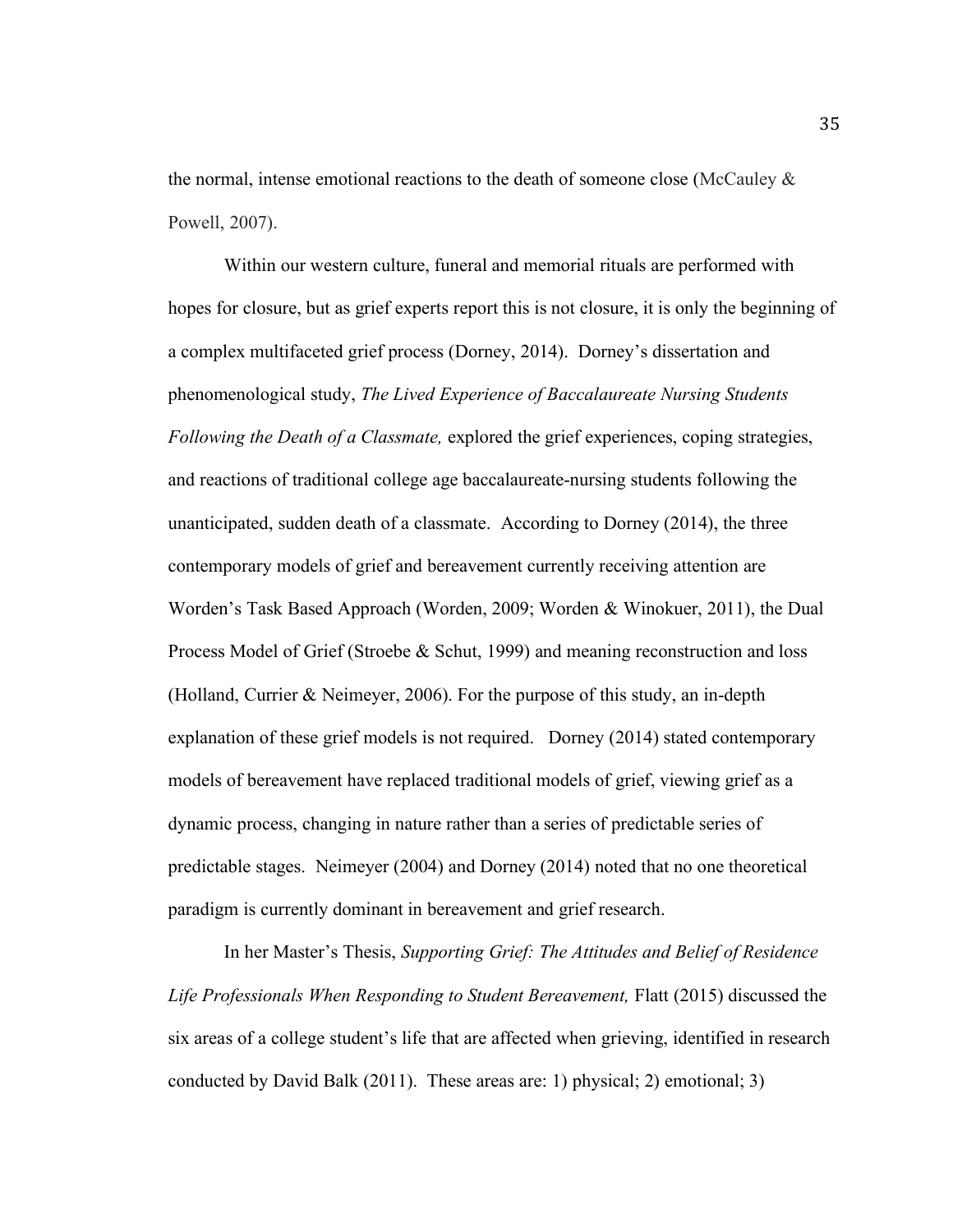cognitive; 4) behavioral; 5) interpersonal and 6) spiritual. Responding to the death of a student is an unfortunate reality for post-secondary institutions (Flatt, 2015) and bereavement does not affect all students in the same way (Balk, 2011). Problematically, students studying in higher education, particularly those living away from their families; are in an environment that may not be conducive to explore and express grief (Flatt, 2015; Matthews & Servaty-Seib, 2007). Balk (2011) stated there is no blue print to the college bereavement process. There appears to be limited, if any, publications addressing athletics and the leadership experience of coaches that follows an unexpected college student-athlete death. Since it is the responsibility of the leaders to guide their organizations and people through these (crisis) events, crisis and leadership are closely intertwined phenomena (Parks, 2013).

#### **Transformational Leadership During a Crisis**

According to O'Boyle, Murray, & Cummins (2015) transformational leadership is particularly apparent in the organizational field and past research describes transformational leaders as having the ability to promote a cooperative working environment, foster a culture of trust, give regular feedback, provide solutions through time of crises and implement a participative decision-making process. The review of literature suggests that transformational leadership is promising especially in challenging situations such as crises (Bass, 1985; Borman et al., 2016). Under crisis-ridden or uncertain conditions, transactional leadership that tends to be reactive and depend upon old rules and regulations to maintain and control the system, are unlikely to help followers cope with situations (Bass  $\&$  Riggio, 2006). Transformational leadership is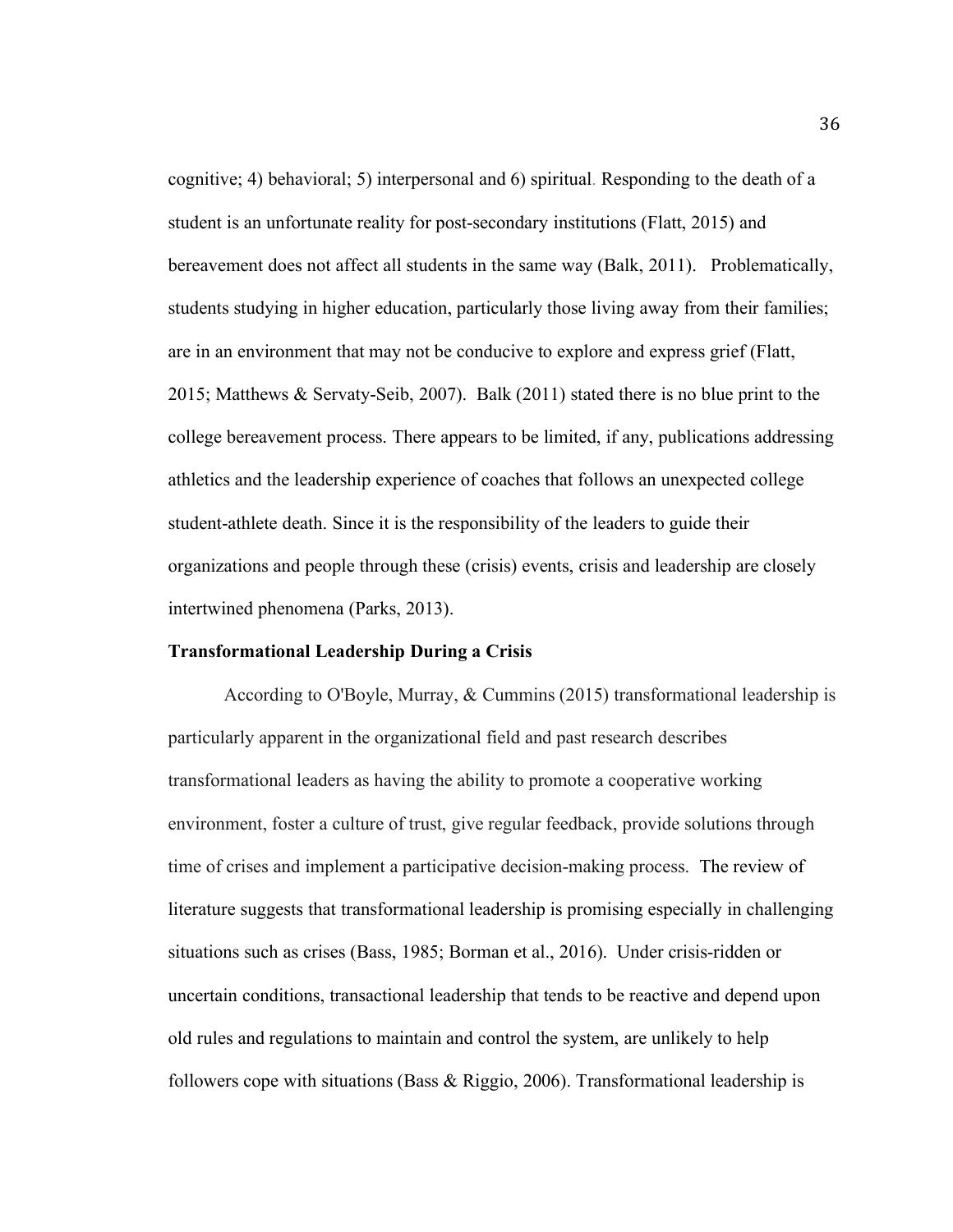more effective because it is proactive, breaks with tradition, provides innovative solutions and institutionalizes new arrangements (Bass, 1990, Bass & Riggio, 2006). Regardless of crisis type, entire organizations have been renewed when a leader is able to communicate a clear set of shared values and a common purpose for all stakeholders (Ulmer, Sellnow & Seeger, 2011).

Transformational leadership may also be more effective in a crisis; because unlike directive or transactional leadership that may focus on short-term results and be prone to hasty, poorly thought-out decisions, transformational leadership tends to delay making premature choices among options (Bass & Riggio, 2006). In organizational crises, adaption and cooperation are important that subsequently require trust & friendly relationships. This suggests that the organization is in better shape to handle crises, uncertainty and threats of required change if it's utilizing transformational leadership principles (Bass & Riggio, 2006; Krackhardt & Stern, 1988).

#### **Summary**

College sport team coaches are the leaders of their team. The unexpected death of a collegiate student-athlete can create a crisis leadership situation. Coaches face a leadership challenge when leading their team following an unexpected death of a studentathlete. In addition to the standard coaching challenges of enhancing intrinsic motivation, improving performance of individuals and the team, creating positive team outcomes, building better people, and striving for excellence, a collegiate sport team coaches may need to guide their teams through a grief experience. The leadership behaviors utilized by the coach impact both the team and each individual team member.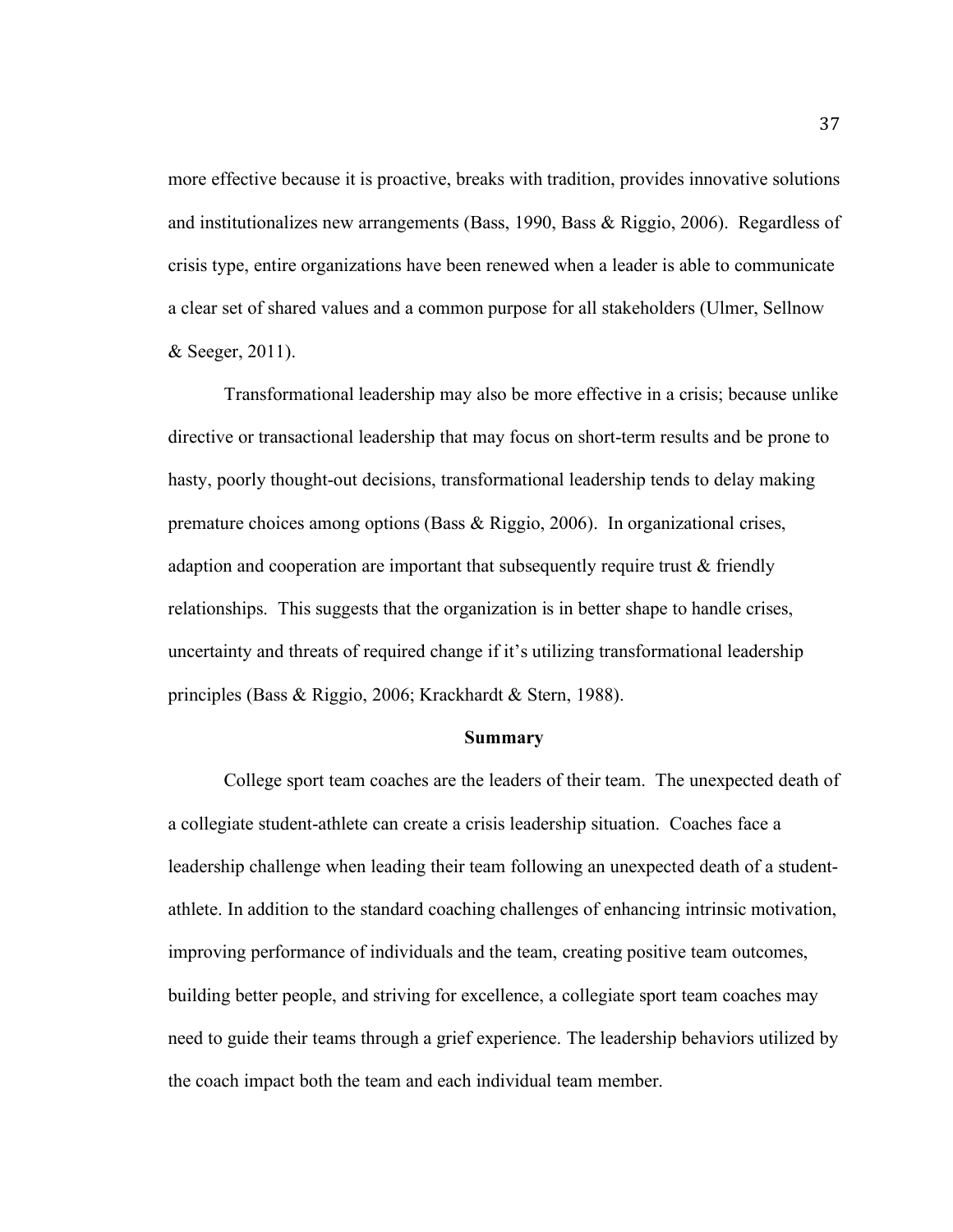Transformational Leadership theory provides a viable framework for investigating coaching behaviors. Transformational Leadership theory has shown to be effective in a wide range of situations, including applicability during sport team coaching and crisis situations. Leaders utilizing transformational leadership behaviors tend to focus on their people. They tend to avoid hasty decisions, focus on the long-term, communicate effectively, foster trust, reduce follower's stress, and provide new ideas. Transformational leaders inspire followers to exceed expected performance levels, develop their leadership capacity, and increase their commitment and energy toward the team and its goals.

Avolio and Bass's (1991) *Full Range Leadership Model* (FRL) includes the transformational leadership theory. Four leadership behaviors form the Transformational Leadership theory. They are Individualized Consideration, Intellectual Stimulation, Inspirational Motivation and Idealized Influence. Transformational leadership behaviors are inherently positive. The reminder of the FRL is composed of Transactional Leadership and Passive Avoidant Leadership theories and behaviors. The FRL provides an opportunity to evaluate passivity vs. activity and effectiveness vs. ineffectiveness of leadership behaviors and actions.

Crisis situations and leadership appear to be connected phenomena. This connectivity provides opportunity for both investigation and future learning. Transformational leadership theory would appear to provide a context for future growth and learning opportunities for leaders given that transformational leadership behaviors can be developed.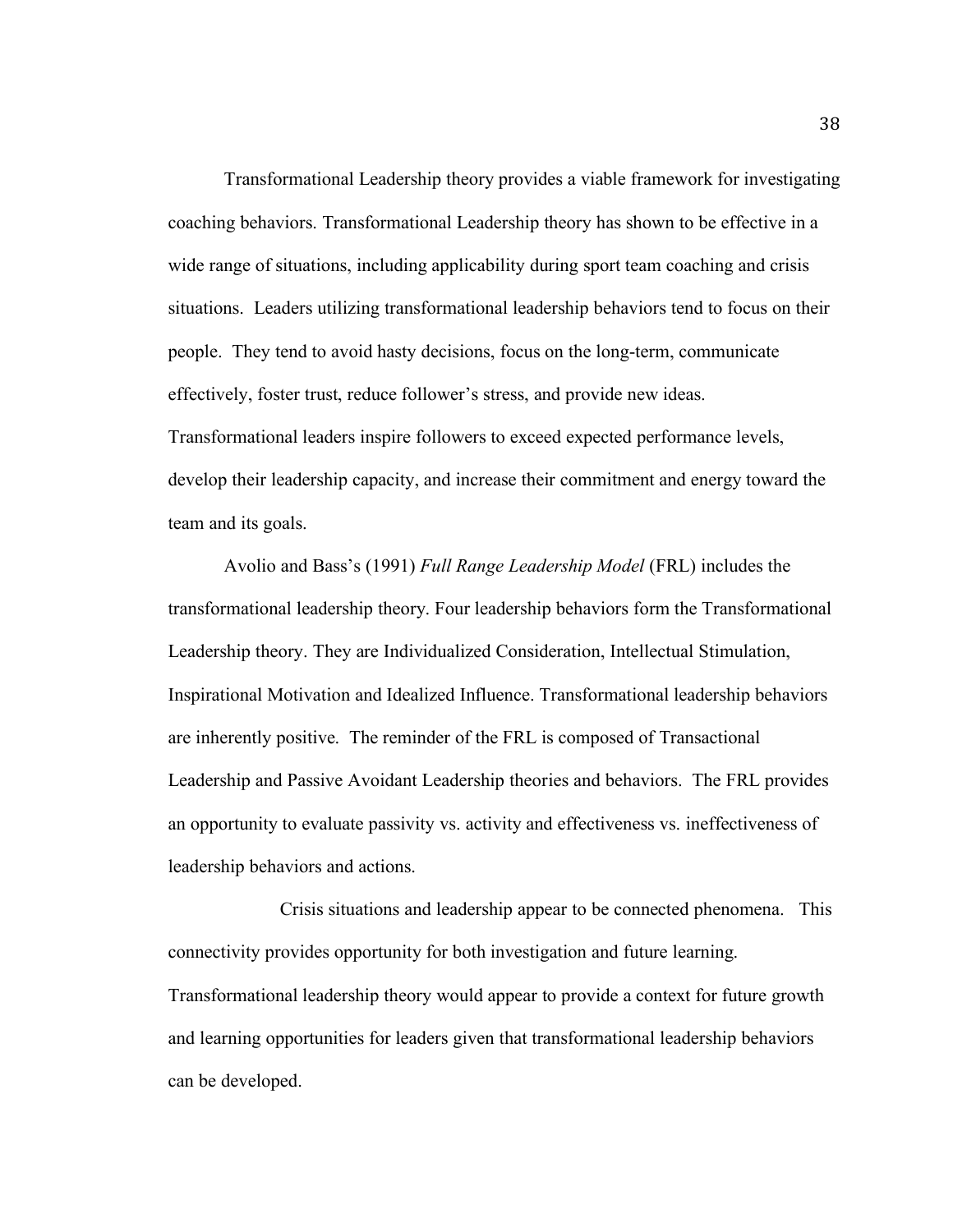# **CHAPTER III**

#### **Methodology**

This phenomenological study explored the lived experiences of five NCAA Division I or Division II intercollegiate sport-team head coaches who led their teams following the unexpected death of a current student-athlete. The following research questions were the focus of this study:

- How do NCAA Division I or Division II sport-team coaches describe the experience of leading their team in the competitive season following a studentathlete death?
- In what ways, if any, do NCAA Division I or Division II sport-team coaches' descriptions of their leadership approaches, beliefs and actions while leading their teams following the unexpected death of a student-athlete correlate to established components of Transformational Leadership?

This study utilized a transcendental phenomenological approach (Husserl, 1931) as the guiding research method. Phenomenology was the best-suited tradition because it focused on the specific experience of the participants and how they felt and perceived their experience (Hayes, 2012). Information about phenomenology, the participants, data collection, and Colaizzi's (1978) method of data analysis are discussed. The chapter also addresses topics of trustworthiness, validity and credibility of this research.

## **Research Design**

Qualitative inquiry is the most humanistic and person-centered way of discovering and uncovering thoughts and actions of human beings (Holloway & Biley,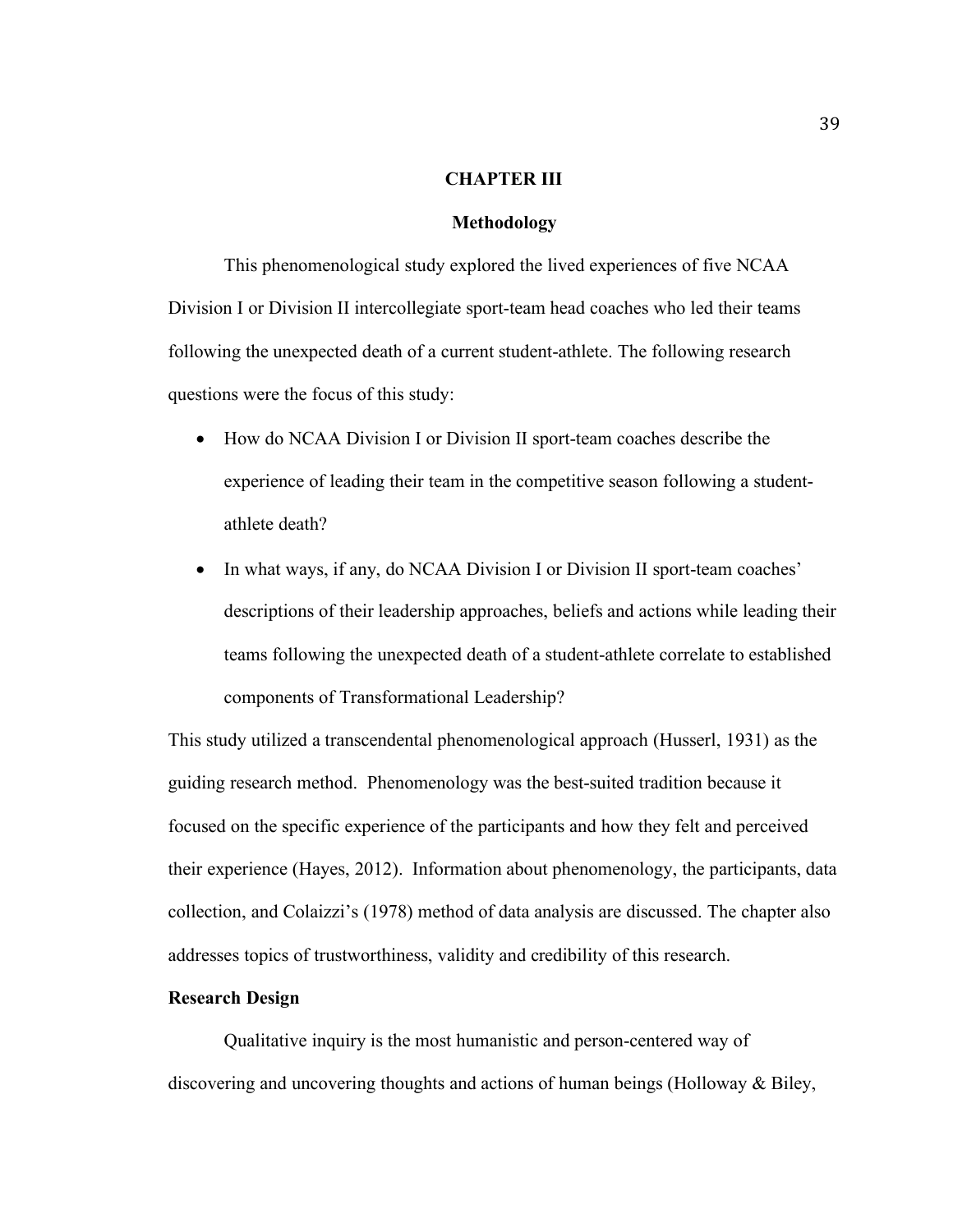2011). The application of a qualitative design allowed for participants to share their experiences through interviews and dialogue without being bound to a more structured format in quantitative methods (Creswell, 2003; Parks, 2013). The specific qualitative approach known as phenomenology was selected as the research methodology due to the study focus on describing the shared experience of multiple sport-team coaches. Phenomenology is the proper research method when the researcher wants to understand more deeply a specific phenomenon after learning of the common experiences among participants (Creswell, 2013; Juneau, 2014).

**Rationale for the method.** The type of problem best suited for phenomenological research is one in which it is important to understand several individuals' shared experience of a phenomenon in order to develop a deeper understanding about the features of the phenomenon (Creswell, 2013). Phenomenology, as a qualitative research method, seeks to describe and unfold a phenomenon before the eyes of the researcher and reader so the essence of the participant's narratives can be experienced and understood (Munhall, 1994). Phenomenological researchers set aside or bracket out their perceptions and experiences with the phenomenon. They aim to examine the experience fresh and again, as if, for the first time. The phenomenological researcher seeks to understand how the participants are telling their story (Dorney, 2014). Researchers set aside their own bias and experience in the pursuit of understanding the experience of the other (Dorney, 2014).

It is the role of the researcher to gather information from those who have experienced the events being studied and to develop a description of what exactly was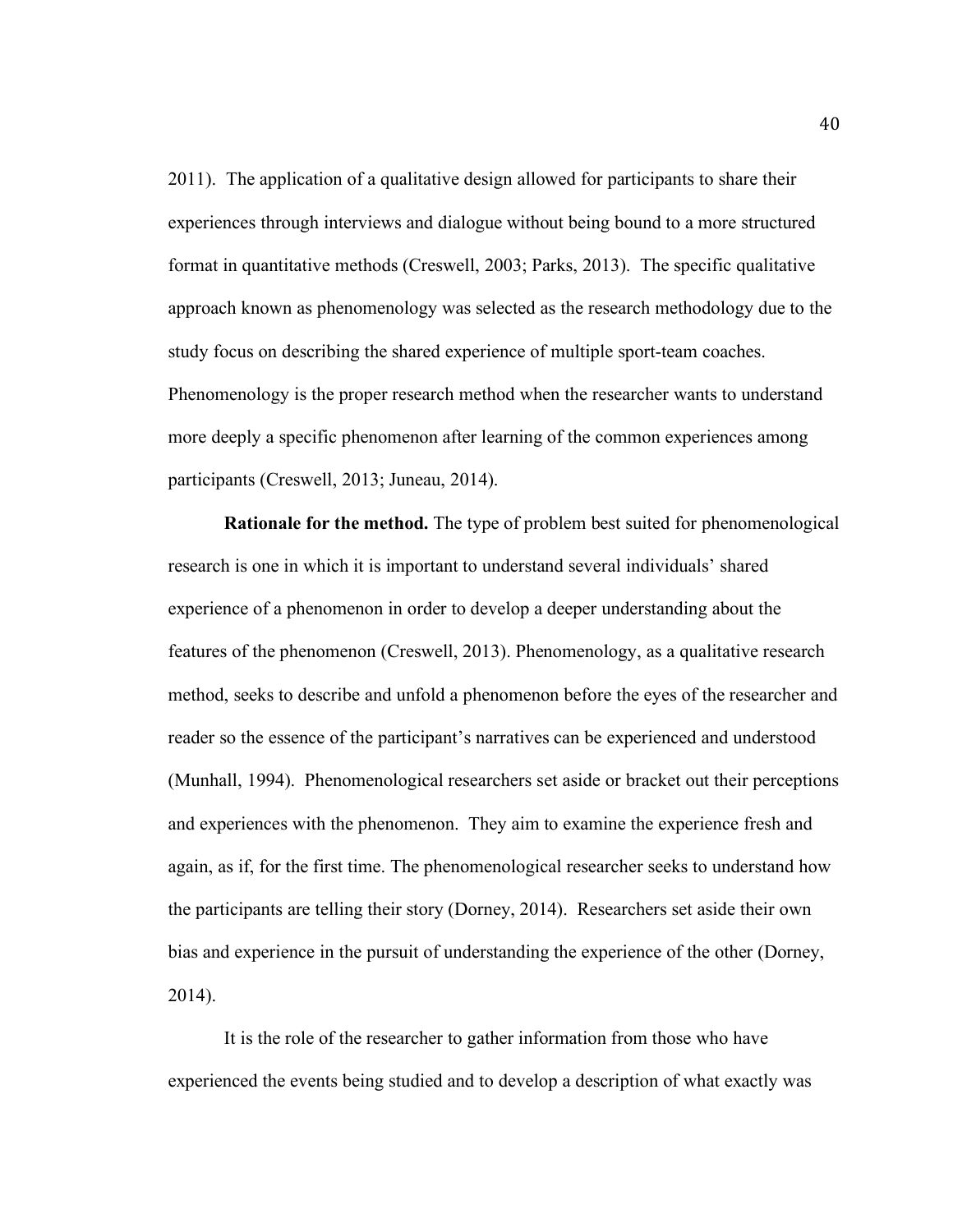experienced, and how the subjects experienced the phenomenon (Moustakas, 1994; Parks, 2013). According to Creswell (2013) a phenomenological study describes the common meaning for several individuals of their lived experiences. The researcher relies on multiple participant views and their individually created meanings to construct a rich description of the phenomenon. Because the descriptions of natural objects are derived from experience, experience itself must be clearly understood before a firm foundation can be established for the sciences of studying the natural world (Polkinghorne, 1989)

**Description of phenomenological research.** Phenomenology is commonly described as the study of lived experience (Creswell, 2013). Individuals experience and reflect on their own world. From these experiences and reflections, an individual reality is created. What appears in our consciousness is the phenomenon (Moustakas, 1994). Creswell (2013) stated the focus of a phenomenological study is describing what all participants have in common as they experience a phenomenon. Collectively individuals who have individually experienced a specific phenomenon objectively share with others a common yet unique and personal reality.

According to Parks (2013), Husserl stated that true phenomenological research seeks to describe common events rather than derive an explanation of why they occurred. In phenomenological research, a researcher combines many perspectives in order to get a cohesive understanding of the phenomenon being researched (Juneau, 2014; Moustakas, 1994). The researcher seeks to uncover the essence or structure of a shared experience.

Phenomenological research enables a researcher to identify the fundamental nature of shared human experiences as they are described by those who live them (Parks,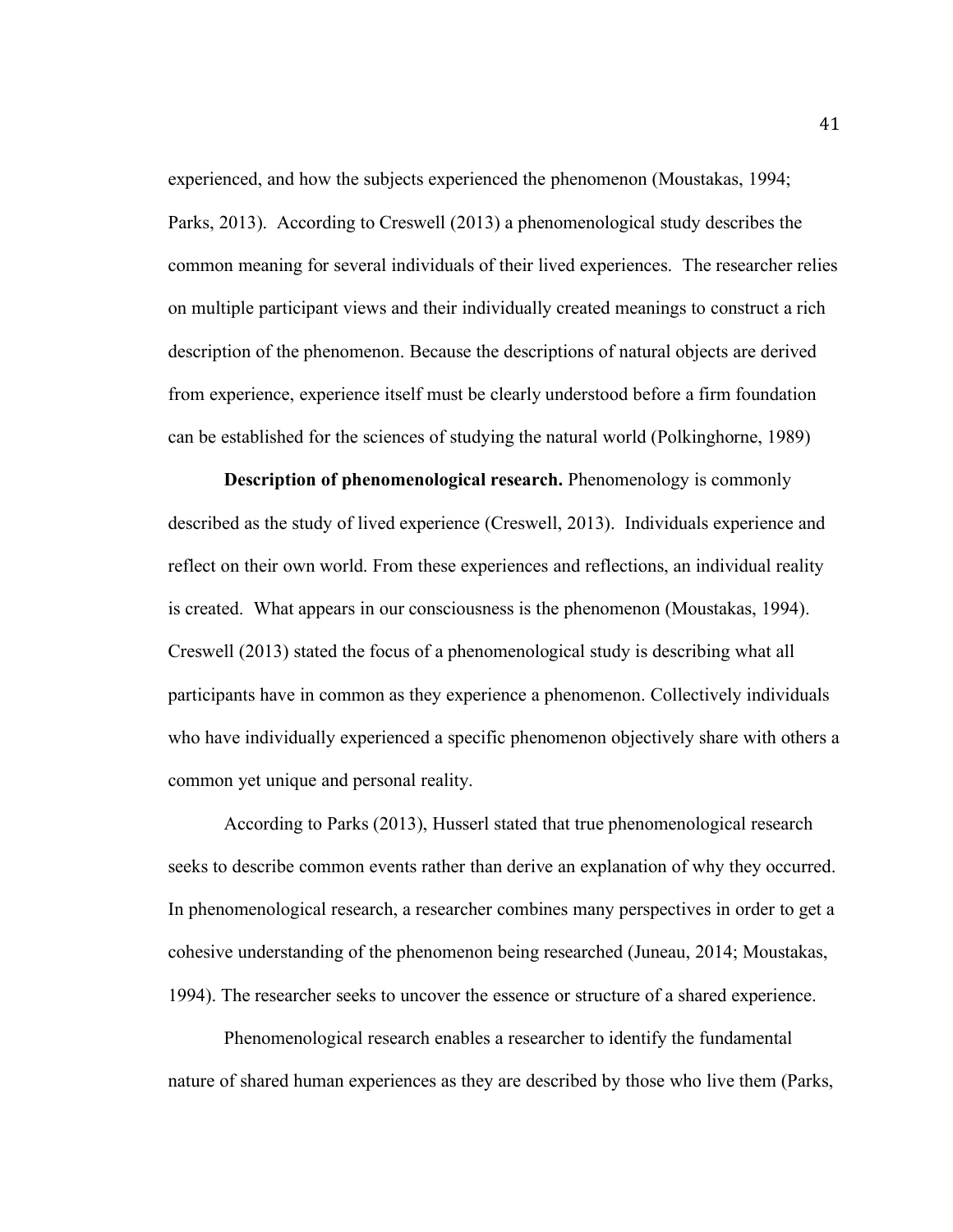2013). Objectively shared common meaning with a given phenomenon is the primary area of a phenomenological investigation. When researchers conduct qualitative research, they are embracing the idea of multiple realities (Creswell, 2013). The researcher is striving to gather the essence of a shared experience rather than draw conclusions from the findings.

The premise of transcendental phenomenology is that the focus is primarily placed on the participant's description of the events as opposed to the interpretations of the researcher (Moustakas, 1994; Parks, 2013). According to Creswell (2013), developing a composite description of the essence of the experience for all of the individuals is the goal of a phenomenological study. This essence contains descriptions that consist of "what" they experienced and "how" they experienced it, not explanations or analyses (Moustakas, 1994).

Unlike quantitative research, which values objectivity, phenomenology demands a personal investment into the topic being studied (Dorney, 2014; Sarter, 1988). According to Moustakas (1994), phenomena are the building blocks of human science and the basis for all knowledge. Phenomenology calls researchers, despite their personal connection, to return "to the things themselves" (Moustakas, 1994, p. 26).

In the phenomenological tradition, researcher bias is understood. Approaching the topic afresh without preconceived notions about what one will find in the investigation is a main emphasis of phenomenological research (Polkinghorne, 1989). The practice of bracketing or setting aside one's own experience in the phenomenological tradition allows a researcher to approach a phenomenon again, as if, for the first time and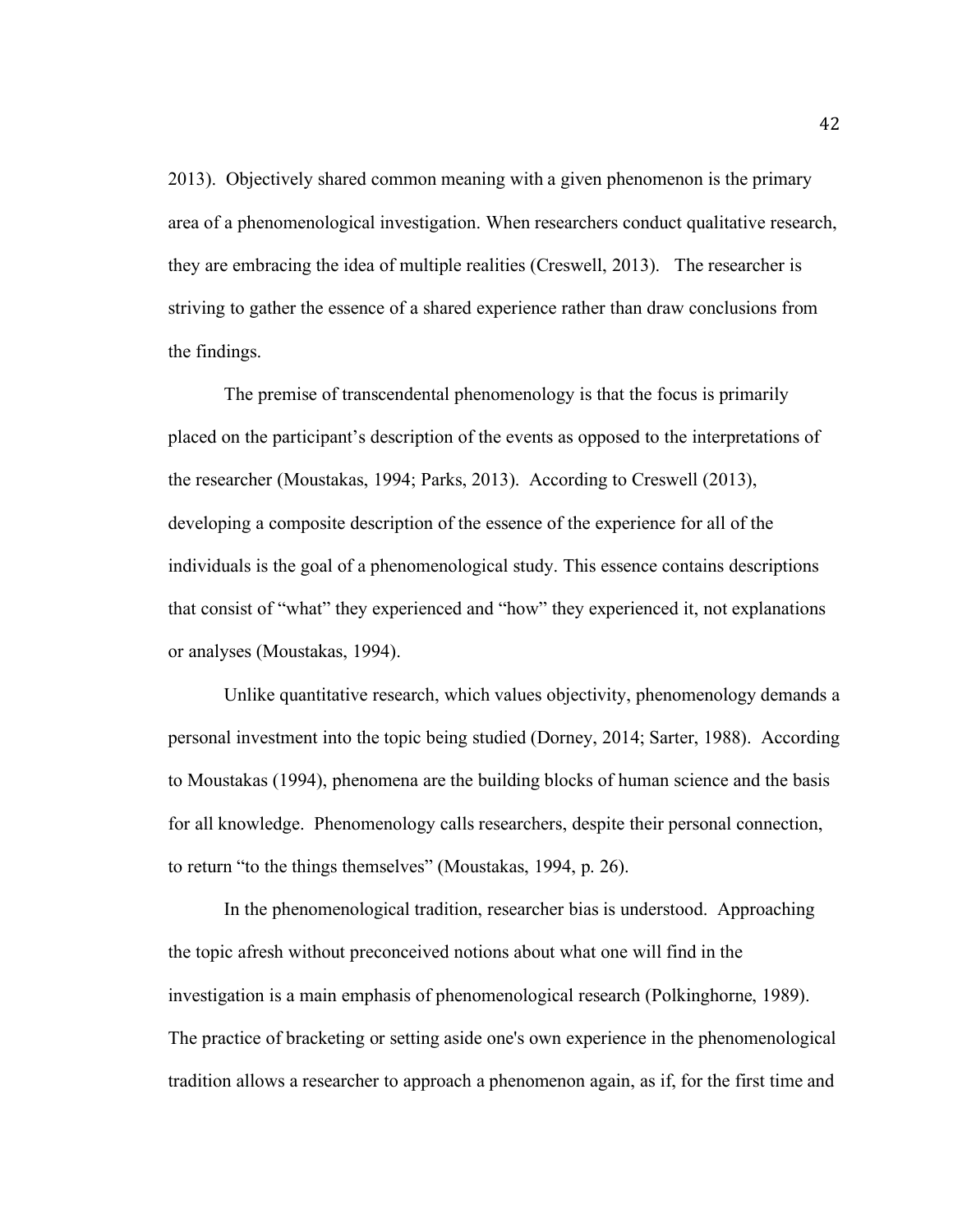gain a fresh perspective on the phenomenon being examined. In phenomenology, the researcher transcends or suspends past knowledge and experience to understand a phenomenon at a deeper level (Merleau-Ponty, 1956). The researcher attempts to approach a lived experience with a sense of newness to elicit rich and descriptive data (Anderson & Spencer, 2002).

**Types of phenomenology.** A review of the methodology literature shows primarily two different phenomenological approaches: hermeneutic or transcendental phenomenology. Pilot and Beck (2012) further described these two schools of thought or methods of phenomenology as either: descriptive or interpretive. Hermeneutic phenomenology as described by van Manen (1990) and Creswell (2013) is geared both toward exploring and interpreting life experiences. In hermeneutic phenomenology, the researcher not only generates a description of a phenomenon, but also makes an interpretation of the meaning of the experience.

This is contrasted with Moustakas's (1994) description of transcendental phenomenology where the researcher focuses less on interpretation and more on the description of participant's experience with the phenomenon (Creswell, 2013). By paying close addition to bracketing their previous experiences, researchers strive to take a fresh look at the experience through the eyes of the participants. Within transcendental phenomenology everything is perceived freshly, as if for the first time (Creswell, 2013; Moustakas, 1994). In order to experience a phenomenon again as if for the first time, the researcher seeks to acknowledge their experiences and potential bias through a process of Epoche or bracketing.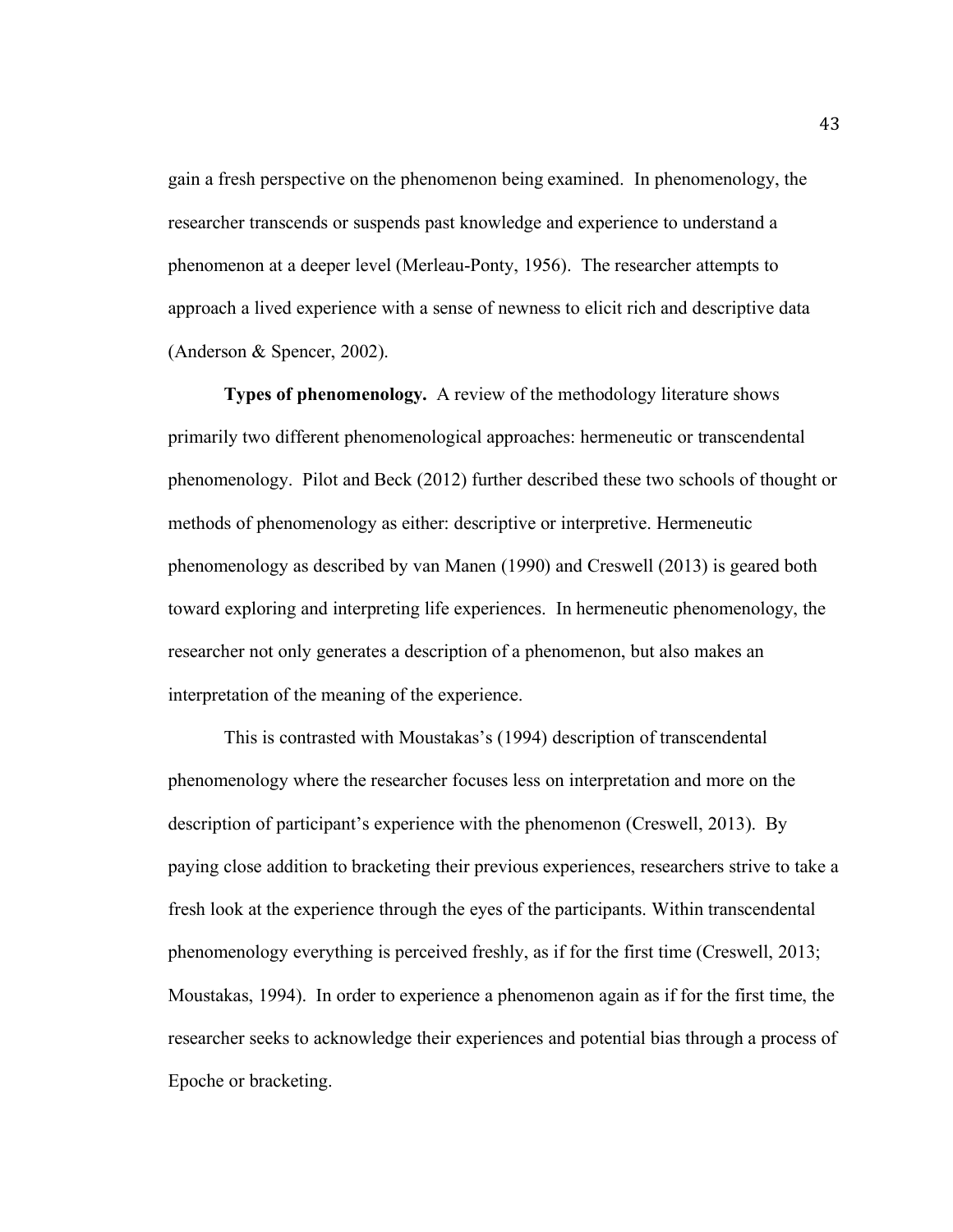**Epoche and bracketing.** According to Creswell (2013), creating an Epoche is an important part of qualitative research, as it allows the researcher to express any personal feelings or thoughts that may be brought into an interview so that he or she may set these feelings and thoughts aside in order to have fresh eyes on the situation. Qualitative researchers can try to minimize bias when conducting research by acknowledging the biases and assumptions they bring to the study (Juneau, 2014). Bracketing is a process of setting aside one's beliefs, feelings, and perceptions to be more open or faithful to the phenomenon (Anderson & Spencer, 2002; Colaizzi, 1978). As an NCAA intercollegiate sport-team head coach and leader who experienced leading a team in the season following a student-athlete death, it was necessary for me to acknowledge and bracket these experiences.

The phenomenological researcher strives to identify the true essence or meaning of the phenomenon, and present this as it truly appears to the participants, a concept which Husserl (1931) described as going "back to the things themselves" (as cited in Wall, Glenn, Mitchinson, & Poole, 2004, p. 21). The process of returning to this original state of awareness regarding the phenomenon is referred to as "phenomenological reduction" (p. 21) and the manner in which this is achieved is known as bracketing.

In some forms of phenomenology, the researchers bracket themselves out of the study by discussing personal experience with the phenomenon (Creswell, 2013). Bracketing does not remove the researcher completely from the study. Bracketing becomes the tool, which allows the researcher to open one's consciousness to the portrayal of the participant's experience (Dorney, 2014). The object of bracketing is to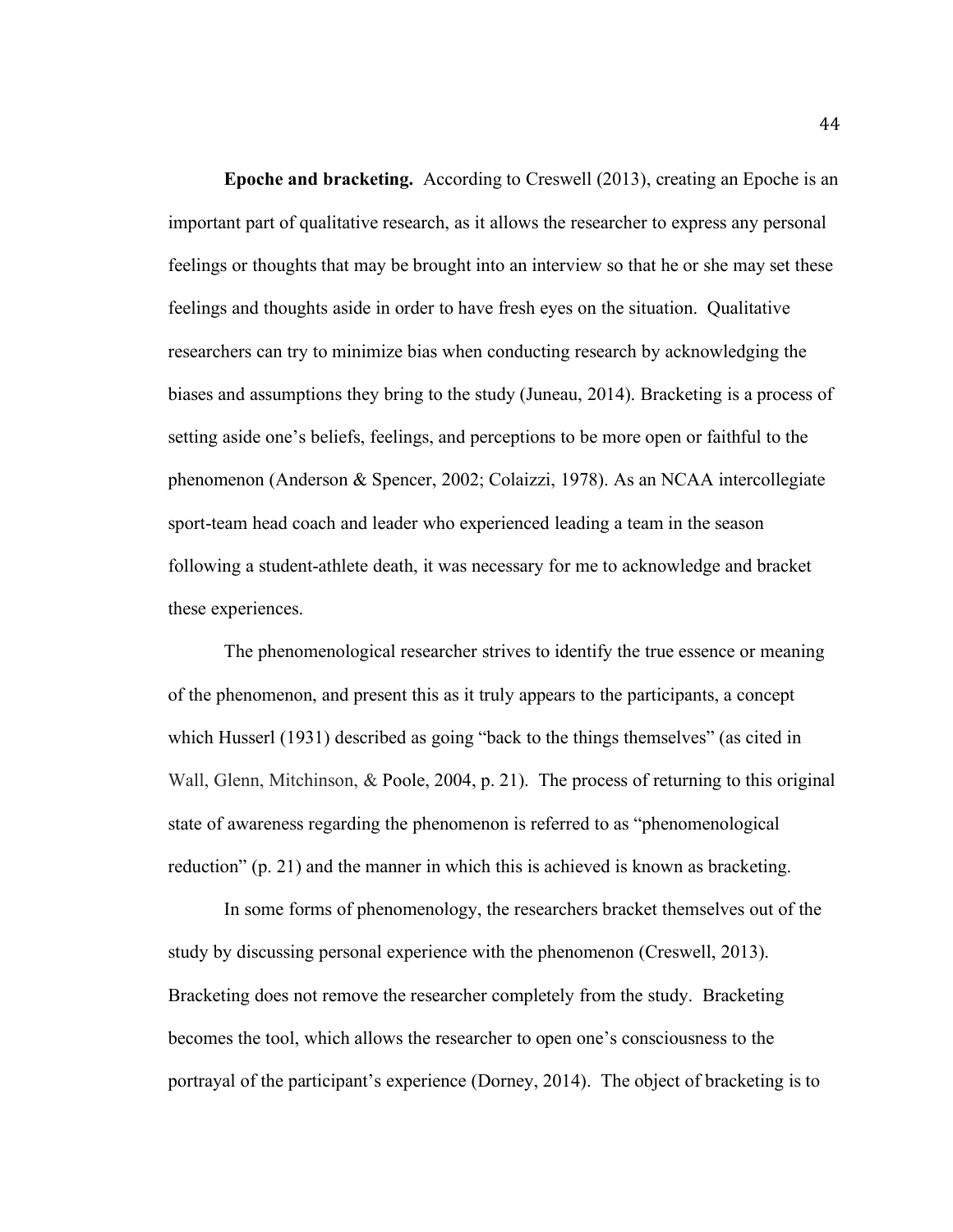allow the researcher to focus on the experiences of the participants in the study (Creswell, 2013). Bracketing is not a matter of forgetting what has been experienced, but of not letting past knowledge be engaged while collecting and analyzing participants' experiences (Creswell, 2013). In describing Husserl's ideas of transcendental phenomenology, Moustakas (1994) and Parks (2013) explained that eliminating prejudgment or presupposition is critical if researchers are to understand the experiences being studied.

## **Participants**

A purposeful sample of five NCAA Division I or Division II intercollegiate sportteam head coaches who led their teams in the season following the unexpected studentathlete death were selected to participate in this study. Purposeful sampling is appropriate when participants are believed to have an in-depth knowledge about a specific topic (Juneau, 2014; McMillan & Schumacher, 2006). In order for the researcher to develop meaning from the research, careful selection must be made of participants who have experienced the phenomenon in question (Creswell, 2013; Juneau, 2014).

NCAA Division I or Division II head coaches were identified through public media or by using a snowball sampling method. Unexpected student-athlete deaths are often covered as newsworthy events in both mainstream news media and on social media. These media stories create a sample from which to identify and invite potential participants. Snowballing was utilized, as needed, to further identify potential research participants by asking participants if they know of other coaches who have led their teams following the unexpected death of a student-athlete.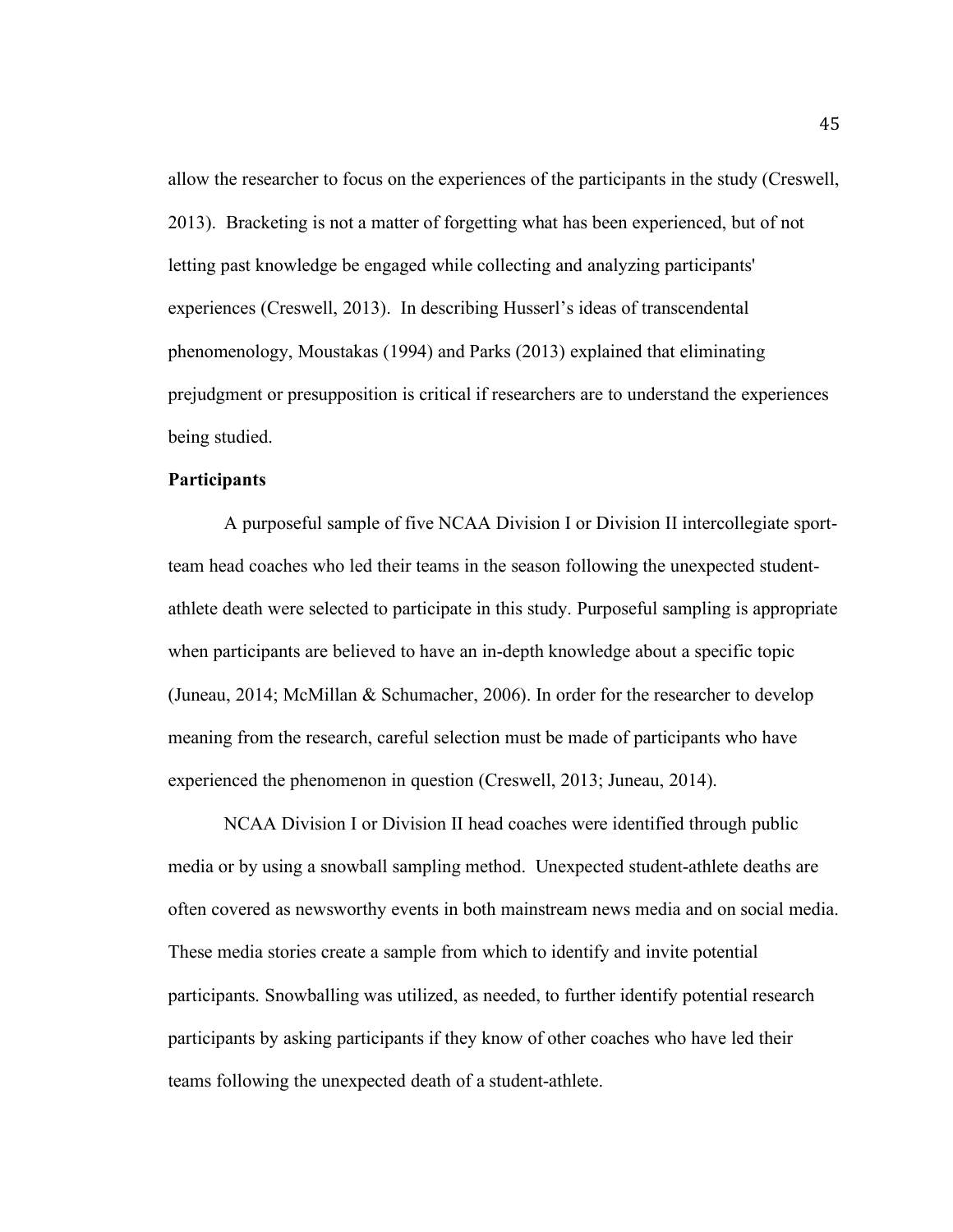It is essential for a phenomenological study that all participants share the experience to be studied. As previously discussed in Chapter I, the following criteria was utilized for participant selection.

- Must have been a NCAA Division I or Division II intercollegiate sport-team head coach during the season following an unexpected death of a student-athlete.
- At least one calendar year must have passed since the completion of the team's season following the student-athlete death.
- Both male and female sport-team head coaches who are coaching teams of either gender were identified and selected.
- No participants or their athlete or athletes who passed away directly coached with or been coached directly by the researcher.

## **Data Collection**

The main data collection procedures in this study involved semi-structured interviews of the participant coaches. Semi-structured interviewing is the typical data gathering technique for phenomenology studies (Moustakas, 1994; Juneau, 2014) because it provides a natural, conversational way for participants to share their stories. Creswell (2013) noted that phenomenological research could consist of only a single interview or more than one interview.

Approval to conduct this study was obtained from the Minnesota State University, Mankato Institutional Review Board (IRB). An IRB proposal was submitted in accordance with required procedures. Following IRB approval from Minnesota State University, Mankato, potential research participants were sent an invitation email to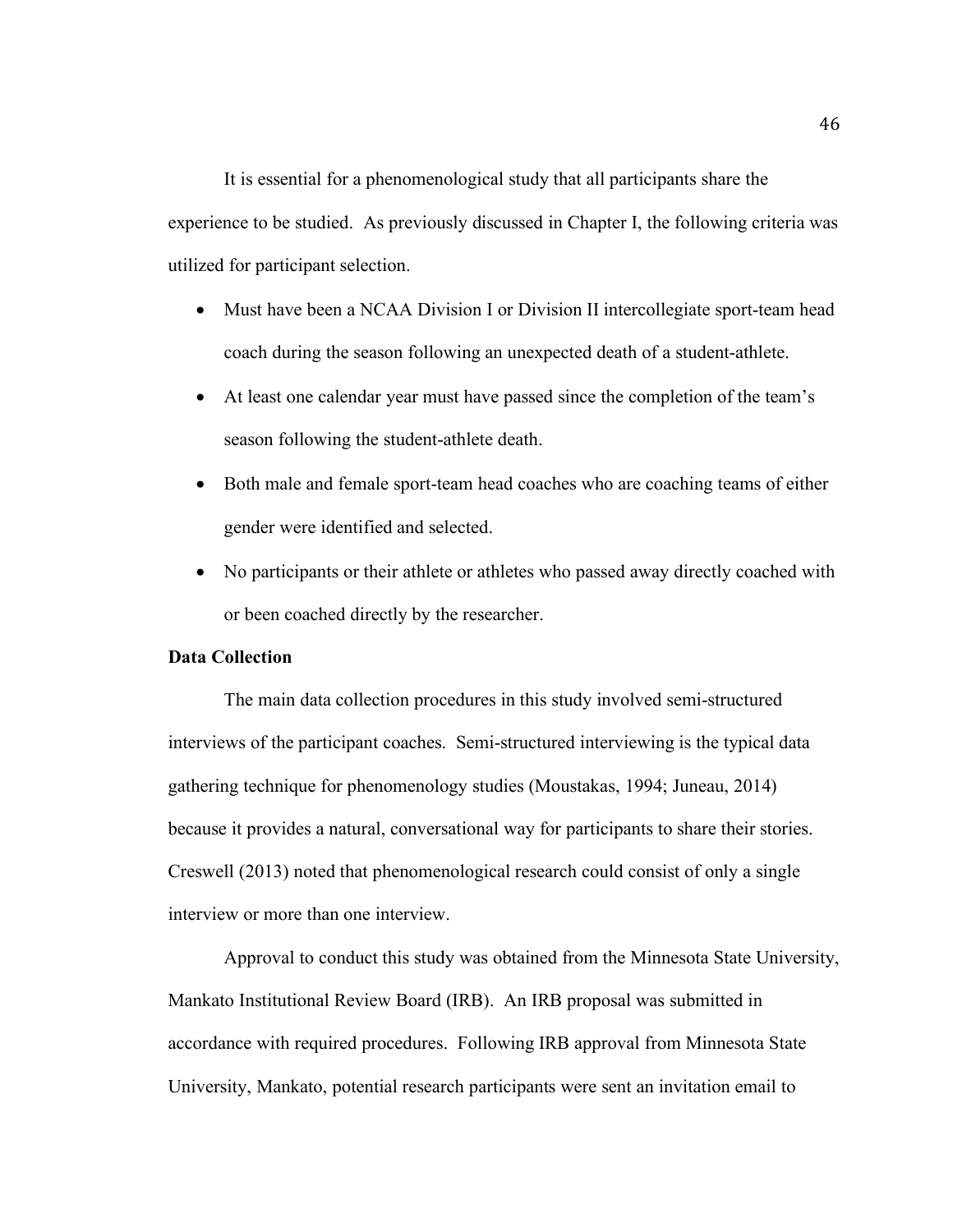participate in the study, which involved a one-hour interview with a few demographic questions followed by open ended questions that asked them to share their story about what they experienced in leading their team following the unexpected death of a studentathlete. The invitation email contained information about the purpose of the study, voluntary participation, ability to withdraw, confidentiality and instructions on how to agree to participate.

**Pilot interview.** In preparation of actual interviews, one pilot interview was conducted with a Division I head coach who had experienced leading their team following the unexpected death of a student-athlete. The purpose of the pilot interview was to identify and address any unforeseen challenges that may arise during data collection and help create familiarity and comfort for the researcher with the craft of interviewing (Parks, 2013). The pilot interview provided an opportunity to review and analyze research interview questions to determine if they would accomplish intended goals or may need to be revised (Maxwell, 2005; Parks, 2013). The results and analysis of the pilot interview were not included in the final reporting of this study.

**Interviews.** All participants were required to submit a signed informed consent. Participants were assigned fictitious names for identification of all transcriptions, field notes, journaling, etc. After assigning fictitious names, semi-structured interviews were conducted and recorded over the telephone at a time that was convenient for each participating coach. Participating coaches selected their own location for the telephone interview. This allowed the participating coaches to feel comfortable in their own surroundings while participating in the interview. One participant conducted the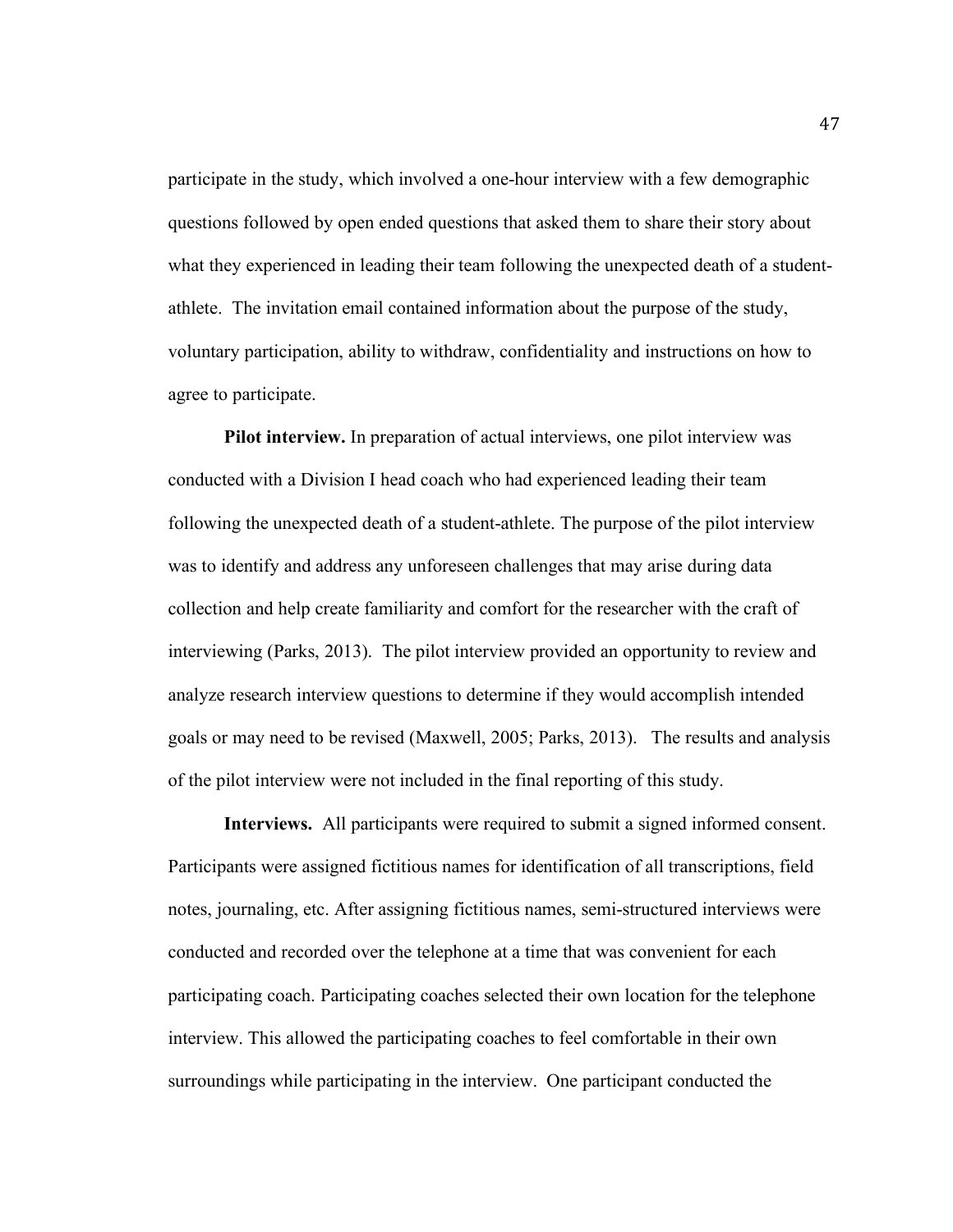interview in their car while driving. The researcher conducted and recorded all the calls in the same office location. This office location was private and free from any distractions. This allowed for privacy and a peaceful controlled-environment for the researcher to hear the participating coaches' stories and focus on their experience of leading their team following the unexpected death of their student-athlete. Interviews lasted between 45 to 90 minutes.

Participants were asked to share their coaching and leadership stories from the season following the unexpected death of a student-athlete. Semi-structured interview questions were utilized to explore the participants' leadership behaviors, attitudes and reflections within the context of the tragedy (see Appendix A for interview questions). The interview questions were open-ended and specifically for NCAA Division I or Division II sport-team head coaches, few in number, and stated in straightforward language (Hatch, 2002). Moustakas (1994) observed that guiding questions may be written before interviews in a phenomenological study, but the interview may change direction or focus once the participants begin describing their experiences. No notable changes to the interviews direction were experienced during the participant interviews.

General meaning and themes were derived through the use of open-end questions and dialogue with those who have lived the experience (Moustakas, 1994; Parks, 2013; Smith & Osborn, 2007). Two questions, "how" and "what" was experienced, provided the concrete framework for asking questions and recording answers (Creswell & Morer-Urdahl, 2004). The semi-structured interview questions and specific transformational leadership questions with potential follow-up strategies that were used are detailed in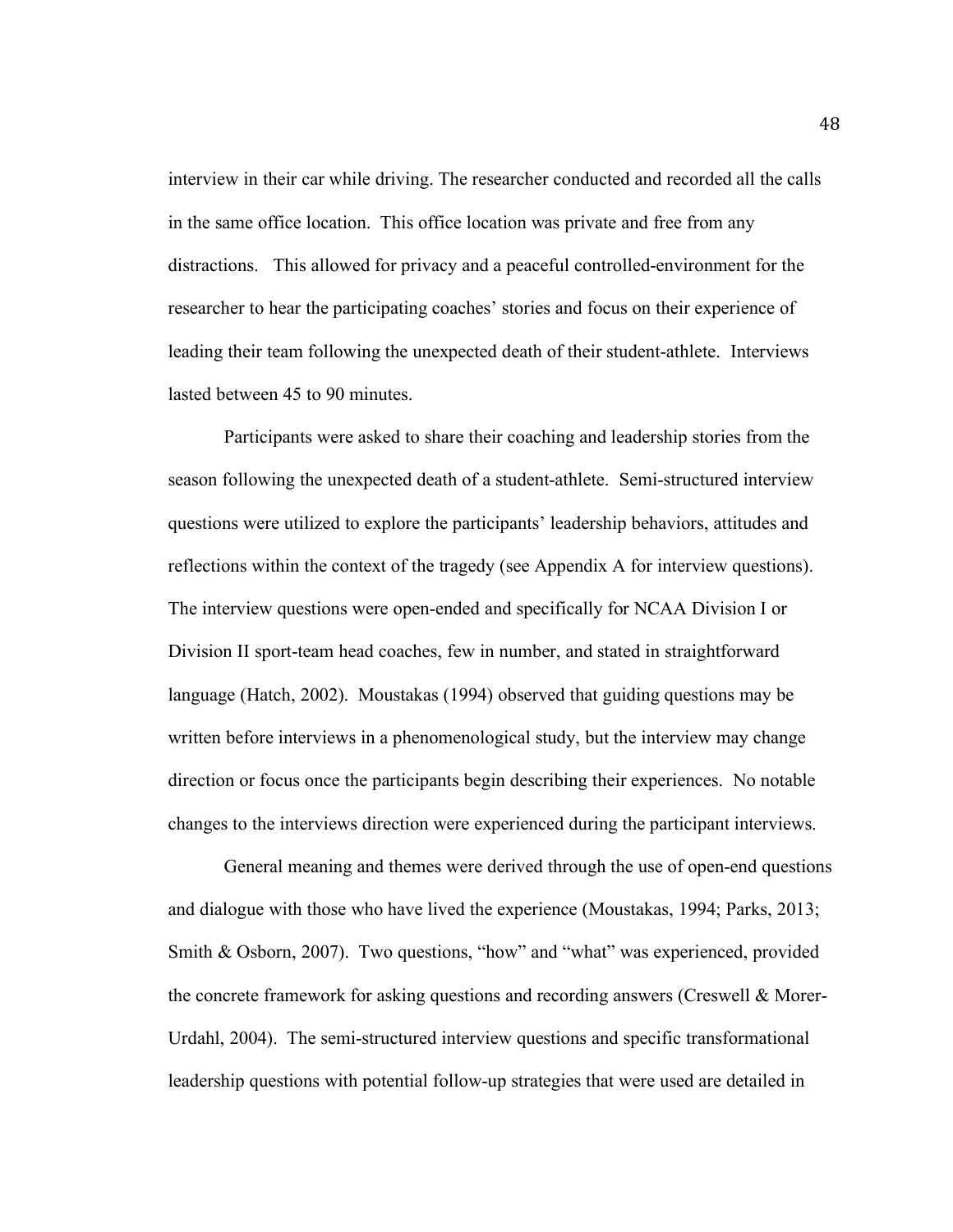Appendix A and Appendix B. This interview approach relied on individual experiences and stories told from the participants' voices and not those of the researcher or from individuals reporting studies in the literature, an approach consistent with human science research (Creswell & Morer-Urdahl, 2004).

All interviews were audio recorded using a PR200 Recorder Gear bluetooth wireless cell phone call and voice recorder. Upon completion, the interviews were professionally transcribed into a Microsoft Word document by an online transcription service. This professional transcription took place prior to any coding and loading the data into a qualitative software program for data analysis.

Interviews were conducted over a four-week span. This allowed for appropriate preparation, journaling and reflection by the researcher. No interviews were conducted on the same day for the same reasons. A reflexive journal kept throughout the entire research process provided the opportunity to capture the emotion and spirit of the participants' interviews, bracket both my experience and emotion, and keep field notes.

**Reflexive journal.** Observational field notes were entered into a reflexive journal before, during, or shortly after each interview. Particular focus was on non-verbal behaviors, characteristics of the participant, tone of the conversation, and emotional responses of either the researcher or participant. Miles and Huberman (1994) and Parks (2013), explained that memo and field notes enable the researcher to record what they see, think, and feel throughout the research process. Due to my close connection and relevant experience with the phenomenon being examined, I maintained a reflexive journal throughout the study.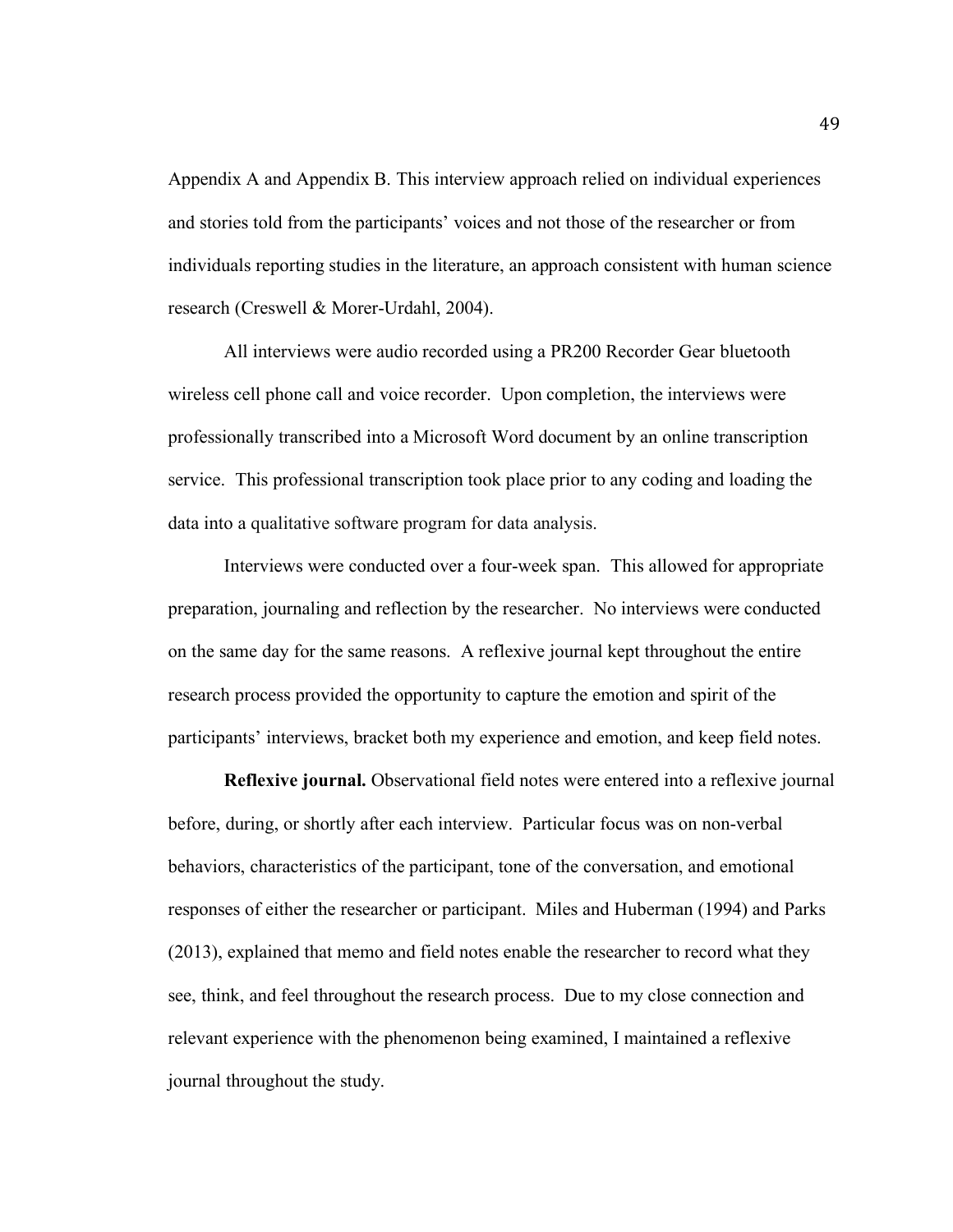A goal of the journal was to aid in the bracketing out of preconceptions and biases based on my experience with the phenomenon. Journaling continued throughout the data analysis period, reflecting on methodological problems, writing up findings, and addressing biases (Dorney, 2014; Polit & Beck, 2012). Guidelines by Wall et al. (2004) provide a 4-step reflective framework process that was implemented before, during, and after different research phases:

- 1. Pre-reflective preparation. This step encourages the researcher to prepare mentally in advance for certain situations. As the method of data collection for this investigation was the interview, it was important that time was set aside beforehand to bring to mind specific issues and beliefs that would require bracketing.
- 2. Reflection. Reflections involve describing the situation in detail, identifying any factors that had influence on the situation, and providing evidence of critical analysis on the extent to which bracketing was achieved.
- 3. Learning. The reflective framework should identify what new learning has taken place as a result of each situation and its reflection. Learning could include interpersonal aspects of conducting interviews and either positive or negative bracketing experiences.
- 4. Action from learning. This step clearly identifies how the new learning could be utilized within other situations, such as during subsequent interviews. It might as be possible to transfer learning into the methodological decision-making process of the study.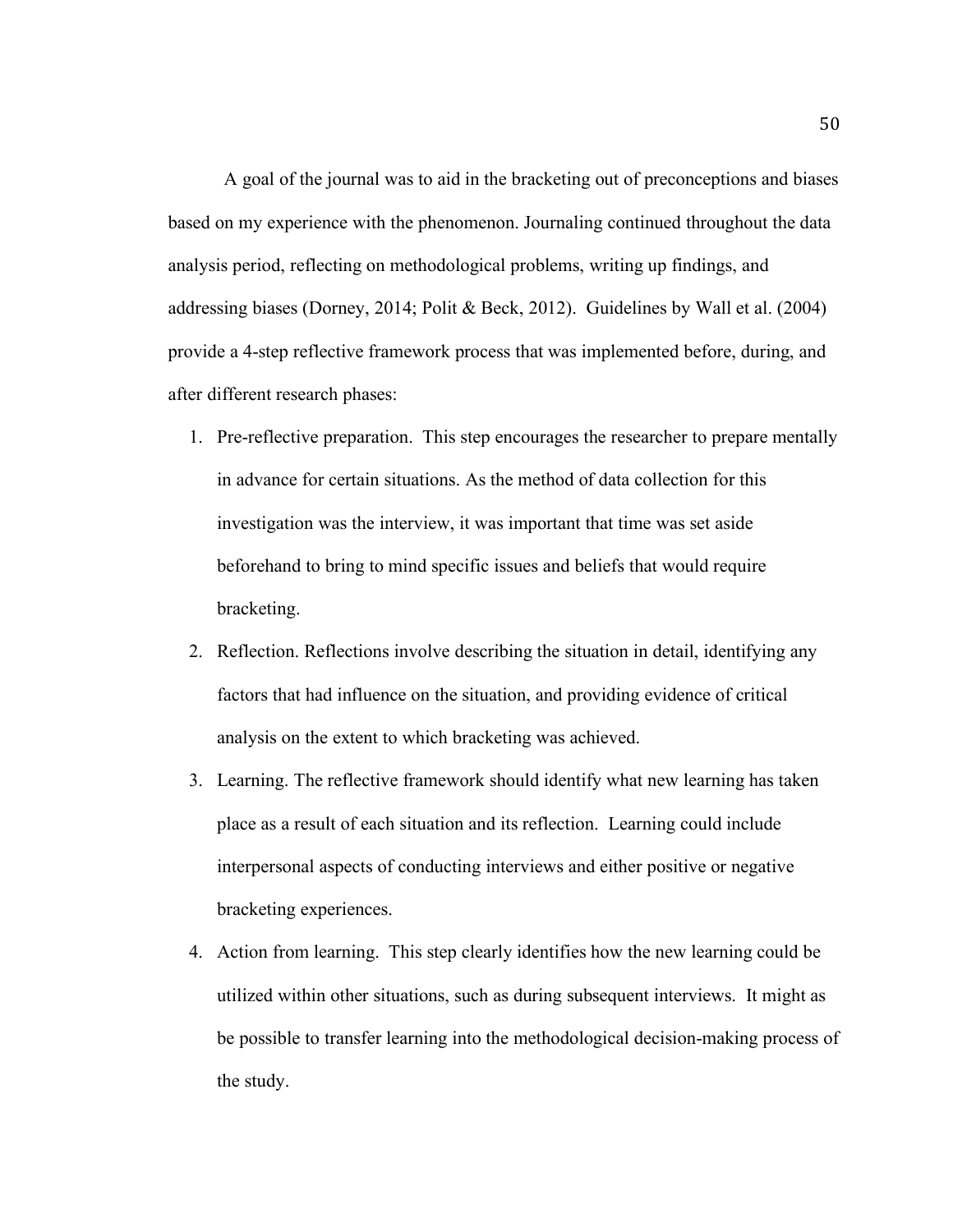## **Data Analysis**

The findings of this study resulted from a thorough investigation of the phenomenon. Following each interview, an independent online professional transcription service transcribed the digital recordings verbatim. The researcher reviewed each participant's transcript while listening to the recorded interview to ensure content accuracy of transcription. Each participant was then provided his or her interview transcript for member checking, to review for accuracy and to correct any misrepresentation as a means to increase the trustworthiness of the data. The original transcripts were maintained in a secure file located on a password-protected computer. Interview audio files were deleted from the recording device after uploading to the online professional transcription service and from computer immediately following final transcript review with audio. Transcripts were saved with pseudonyms for participants, university, and deceased student-athletes in order to maintain confidentiality.

As a novice researcher, a detailed data analysis procedure was important to aid in the research process. This procedure helped to structure the analysis process. Data analysis methods frequently used by investigators conducting descriptive phenomenological research include Colaizzi, Giorgi, and Van Kaam's analytic methods. Colaizzi's (1978) procedure is the only phenomenological method of data analysis that calls for returning to the participants themselves to validate the researcher's findings (Daily, 2010; Dorney, 2014; Polit & Beck, 2012:), and was therefore the chosen analysis procedure for this study.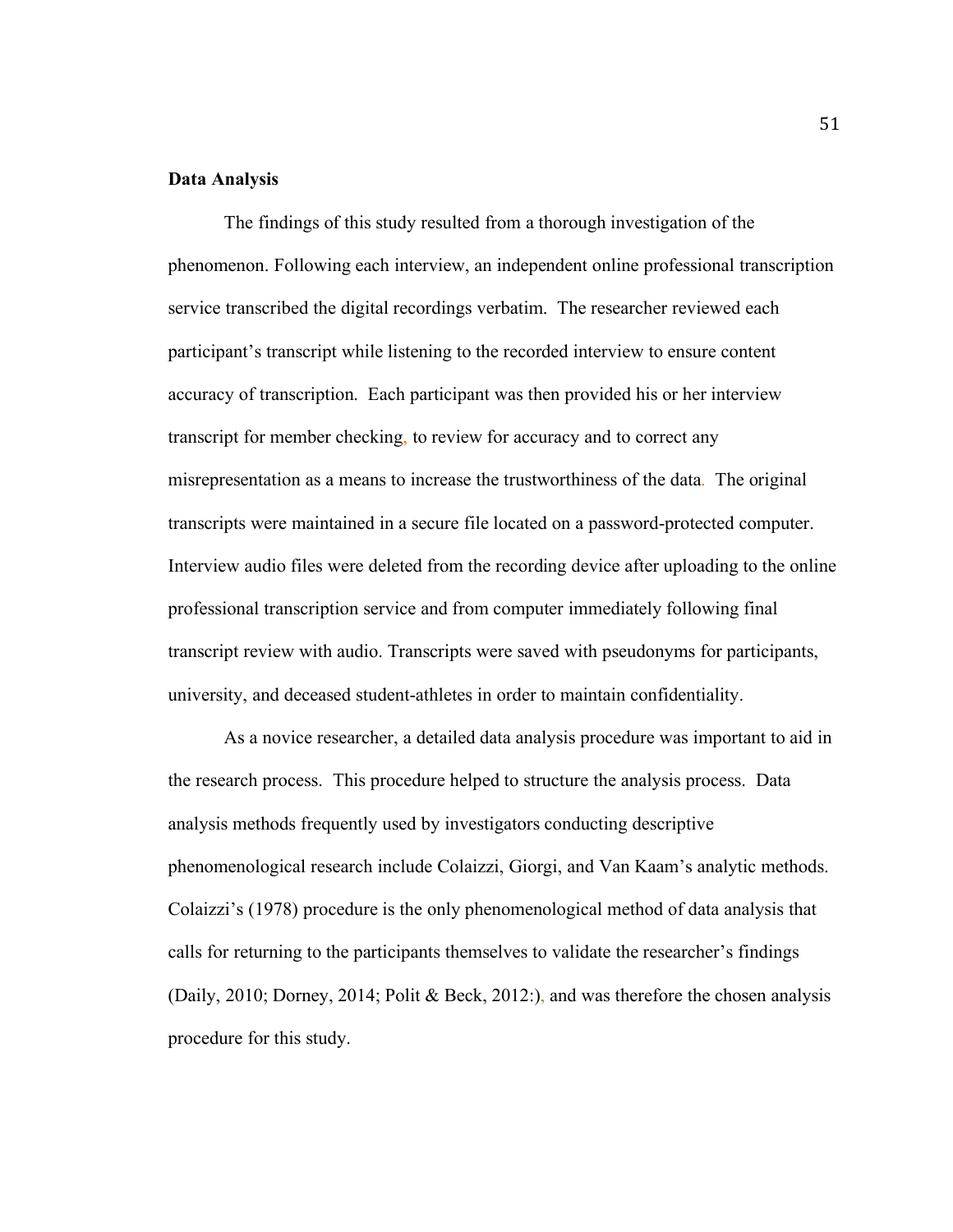**Colaizzi's analysis method.** A key feature of Colaizzi's (1978) method is to consistently return to the study participants for reasons that are two-fold. Clearly, returning to the participant enhances the trustworthiness, credibility, and validity of the study. However, returning to the participants regularly throughout the research also provides a partnership of sorts between each research participant and the researcher. This partnership provides the best avenue to ensure the essence of the participants' lived experience was shared properly and may allow for the initial development of a small community of sport-team head coaches who have led their teams following the death of student athlete.

The basic steps of Colaizzi's (1978) analysis method are provided below and then followed by more detailed descriptions of the ways that the steps were conducted during this study.

- 1. Read all transcripts several times to familiarize the researcher with the data.
- 2. Extract from transcripts significant statements and phrases and apply codes.
- 3. Formulate and state meanings for each significant statement.
- 4. Identify themes among the meanings and cluster them together, verifying this data through review of the original transcripts, and avoid ignoring data that does not cluster into an identified category.
- 5. Assimilate these themes into a description of the phenomenon.
- 6. Construct a thorough and comprehensive description of the phenomenon (i.e., the essence of the experience).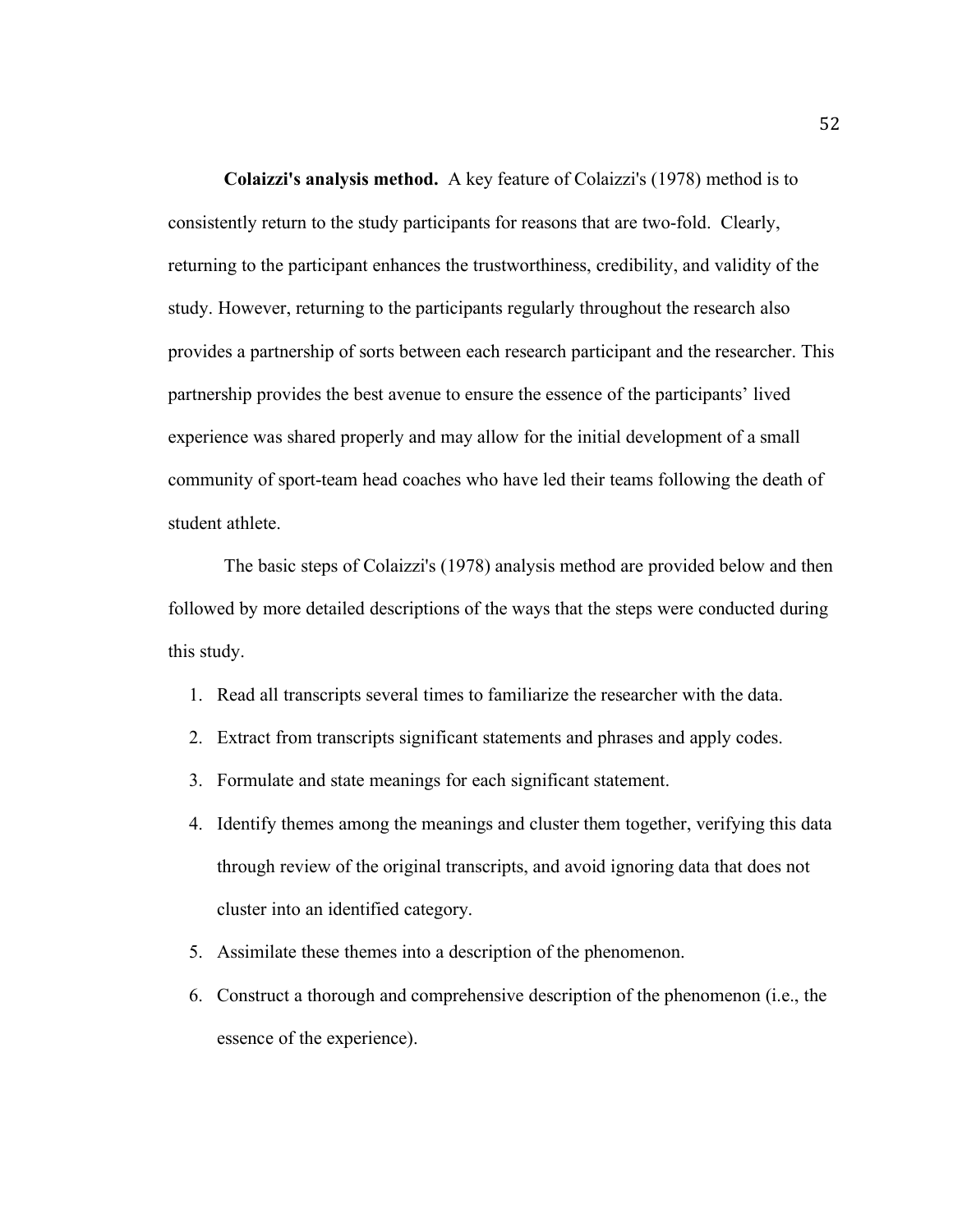7. Return to the participants to validate findings ensuring the researcher has accurately and appropriately captured the essence of the experience.

Following Colaizzi's first step, participant transcripts were read and reread on four different occasions. This included twice reading and rereading the transcripts while listening to the recorded interview prior to beginning the coding process. The more I engaged and reflected on the data, the more deeply I began to draw out the essence of each participant's experience. This prolonged engagement with the data was helpful to me as a beginning researcher.

The second step of Colaizzi's method (1978) calls for significant sentences and key phrases that apply to the phenomenon to be identified. Significant sentences and key phrases were extracted and identified on hard copies of the transcripts. As a researcher, I then began the third step in Colaizzi's method to formulate a meaning for each identified significant sentence or key phrase. Through this process of formulating meaning, a set of initial themes began to emerge.

Following the extraction of significant statements and formulation of meanings from transcript hard copies, all transcripts were loaded into Dedoose, a web-based online qualitative research tool that aids with all elements of research analysis. This ranges from color coding, clustering and extracting themes to multi-layered analysis tools. Dedoose aided in the continued application of Colaizzi's (1978) analysis method.

Along with descriptor data, preliminary theme codes were created and entered into to Dedoose. All previously hand-coded transcripts were then re-coded utilizing the new established set of theme codes. Special attention was paid to data that did not seem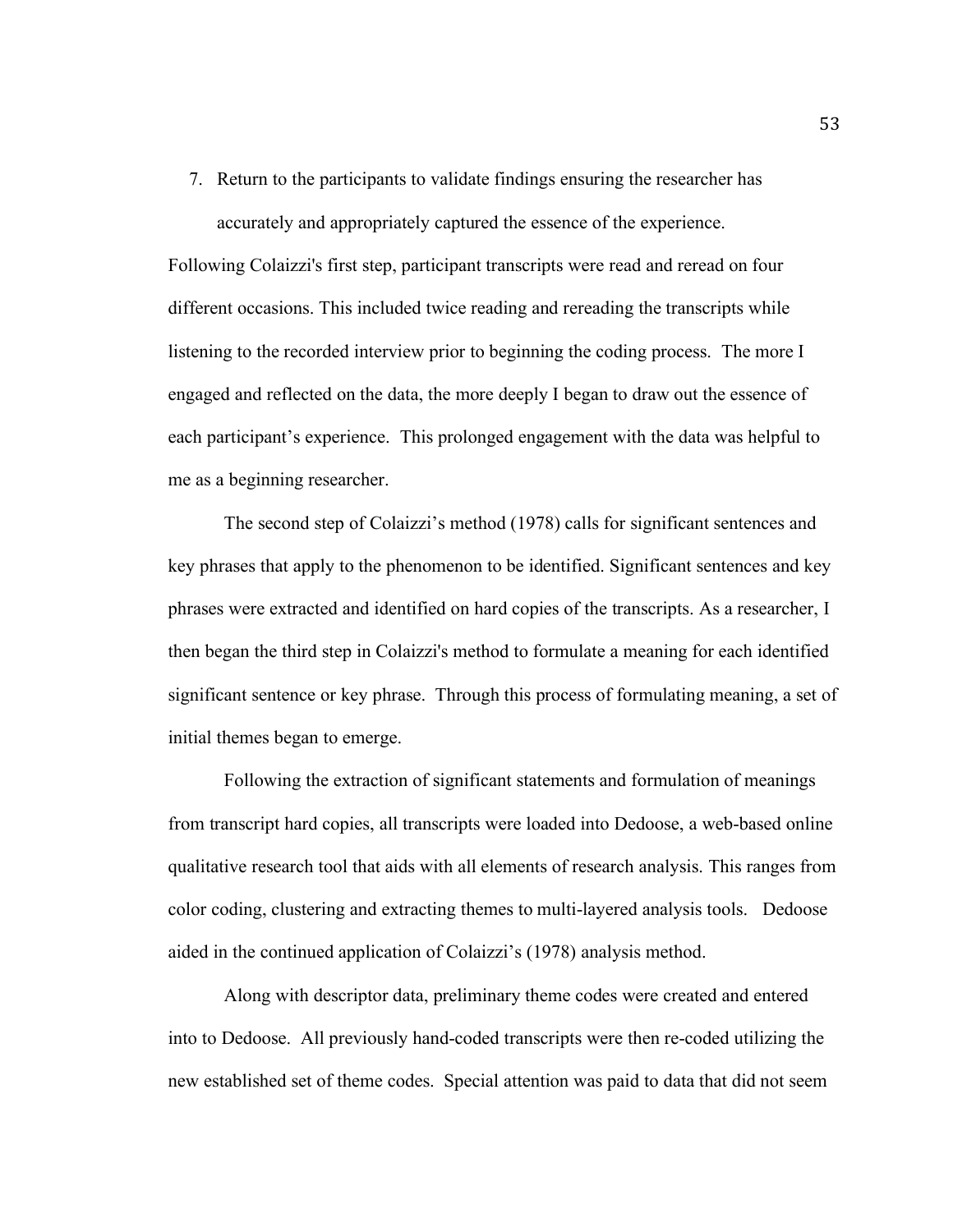to fit any theme, so that nothing was prematurely discarded that may be later found to be important. Six initial main theme codes (Emotion, Leading Self, Continued Impact, University Response, Growth, and Leading Team) with 35 underlying identified subthemes generated 324 significant statement excerpts. This initial re-coding process was followed by a return to the data and additional reflection and data analysis.

Working through Colaizzi's (1978) fourth step of the methodical process to phenomenological inquiry, multi-runs of data analysis and reflection were conducted without immediately discarding any of the lesser data themes or codes. Numerical analysis of participants' significant statements was conducted that included statements regarding a particular main theme or sub-theme, the frequency that an individual participant made such a statement, and the overall frequency that such a statement was made by all the participants. Dedoose's analysis capabilities were relied on for filtering out data, showing prevalent patterns and themes and allowing connections within the data that traditional reading, rereading, coding and organizing would not permit.

During this numerical analysis, the researcher was provided the opportunity to reflect on and reassess the relevancy of main themes and their corresponding sub-themes. Particular attention was paid to main themes and sub-themes that might be combined together and redundant coding. The process was guided by reflecting on the true essence of the participants' experiences of leading their sport team following the unexpected death of a student-athlete.

The main themes and their sub-themes with the lowest number of responses from participants and the lowest number of frequencies of responses were further analyzed: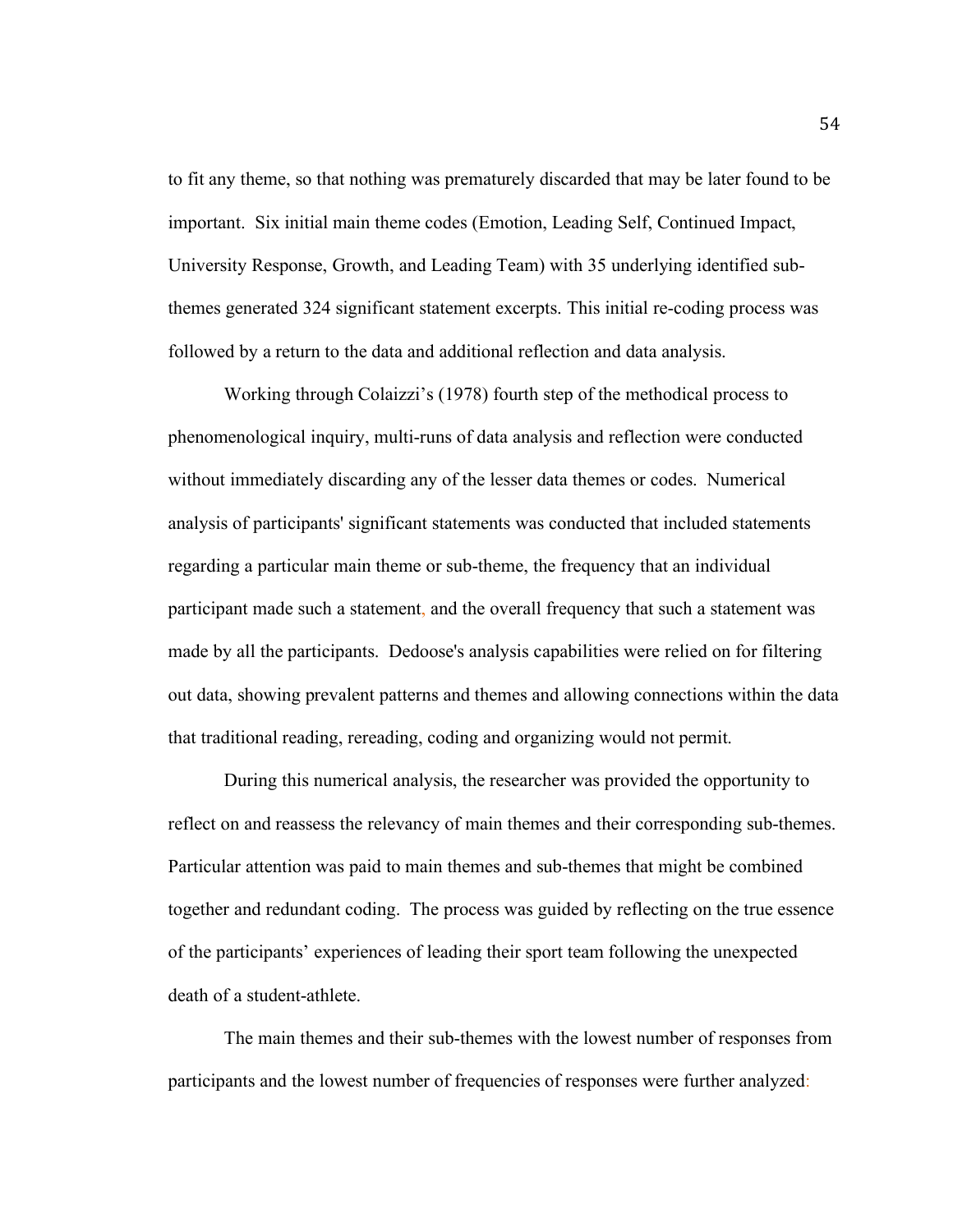University Response and Reaction, Growth as a Leader, Continued Impact and Leading Self. All participants made enough significant statements with good frequency for both Growth as a Leader and University Response to remain as main themes.

Upon further analysis of participants' statements, in Continued Impact and Leading Self themes, it appeared that many sub-themes would be better categorized under a different main theme. Additionally, reviewing and re-reading the participants' statements demonstrated that some redundant coding existed. Participant significant statements appeared across main themes and sub-themes. After re-categorizing and recoding these participant statements, Continued Impact and Leading Self were eliminated as main themes. This process resulted in the emergence of four main themes. The main themes that emerged from this second review were Emotion, Leading Team, University Response and Reaction and Growth as a Leader.

Colaizzi's fifth step of analysis followed the establishment of these four main themes. In assimilating the themes into a description of the phenomenon, the significant statements that supported each main theme were re-evaluated for relevancy to describe the essence of participants' experience with the phenomenon. As before, special attention was paid to significant statements that did not appear to fit into any theme to ensure nothing important was prematurely discarded. Thoughtfully and carefully, significant statements were reassigned to new main themes or sub-themes, as applicable or eliminated. The main theme of Leading Team was eliminated as being too broad and was narrowed to a main theme of Leadership Challenges. Some of its remaining sub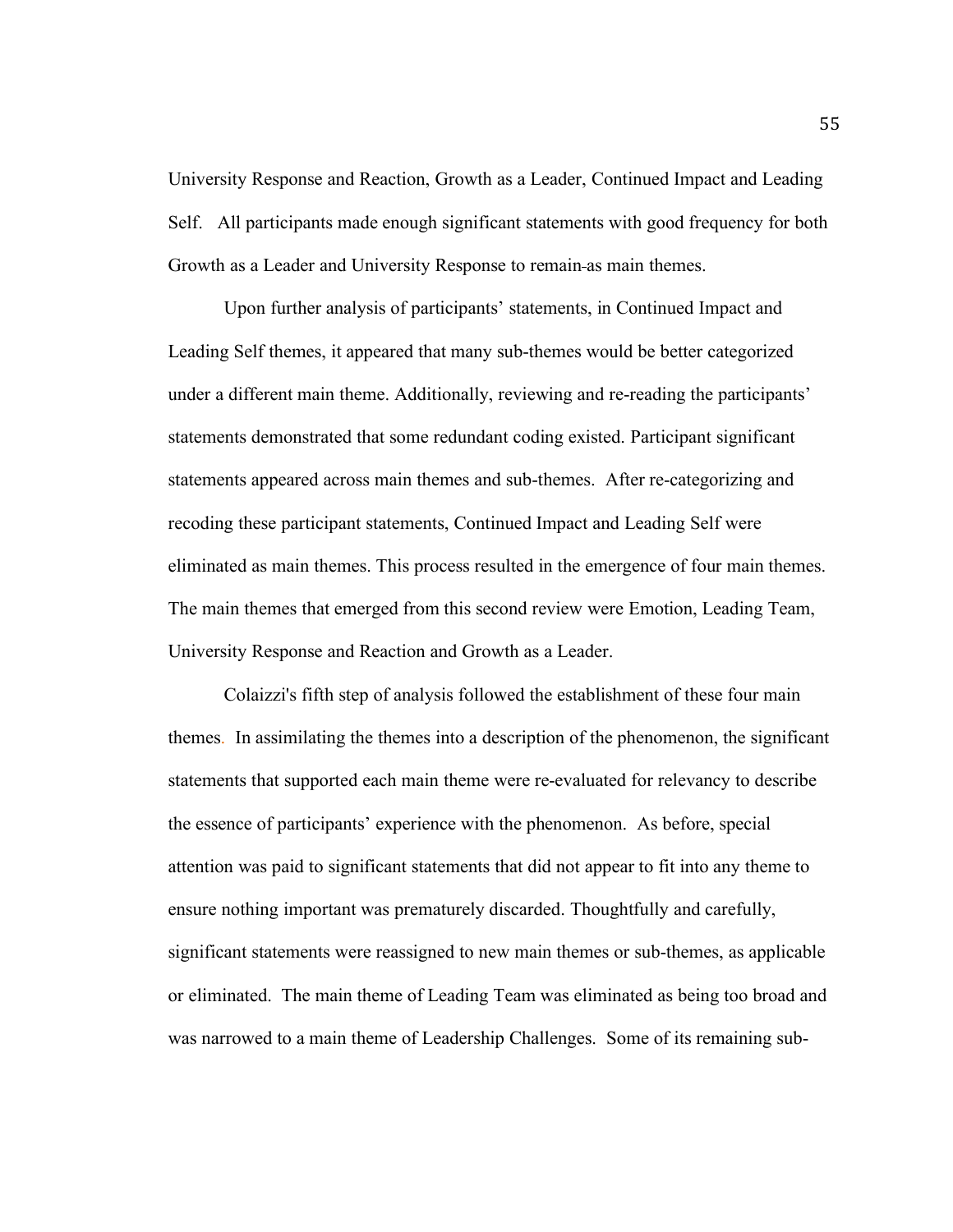themes were re-analyzed and subsequently connected to Bass and Riggio's (2006) four established dimensions of Transformational Leadership.

In sum, this analysis process thus far resulted in the establishment of four main themes for this study which were: Emotion, Leadership Challenges, University Response and Reaction, and Growth as a Leader. Additionally, the construct of Transformational Leadership was confirmed and supported in each of its four dimensions which were: Idealized Influence, Individual Consideration, Inspirational Motivation and Intellectual Stimulation. Sub-themes were arranged under the main themes and Transformational Leadership dimensions and correlated to supporting participant statements.

From these clusters of themes, dimensions, sub-themes, and statements, Colaizzi's sixth step was implemented which involved the construction of the essence of the experience. In brief, creating this essence entailed utilizing the participants' own narrative to describe the lived experience of leading a NCAA Division I or II sports team following the unexpected death of a student-athlete. An essence of the experience strives to capture the core and essential human elements of the lived phenomenon.

Finally, the seventh and last step of Colaizzi's analysis method involved returning to the participants for their verification of the accuracy of the transcripts, researcher interpretations, and the essence of the experience. This is explained more in the following section on Trustworthiness, and specifically in the Member Checking section.

**Trustworthiness.** The term trustworthiness parallels the standard of reliability and validity of quantitative research (Dorney, 2014; Guba & Lincoln, 1994; Polit & Beck, 2012). According to Guba and Lincoln (1994), the criteria for trustworthiness in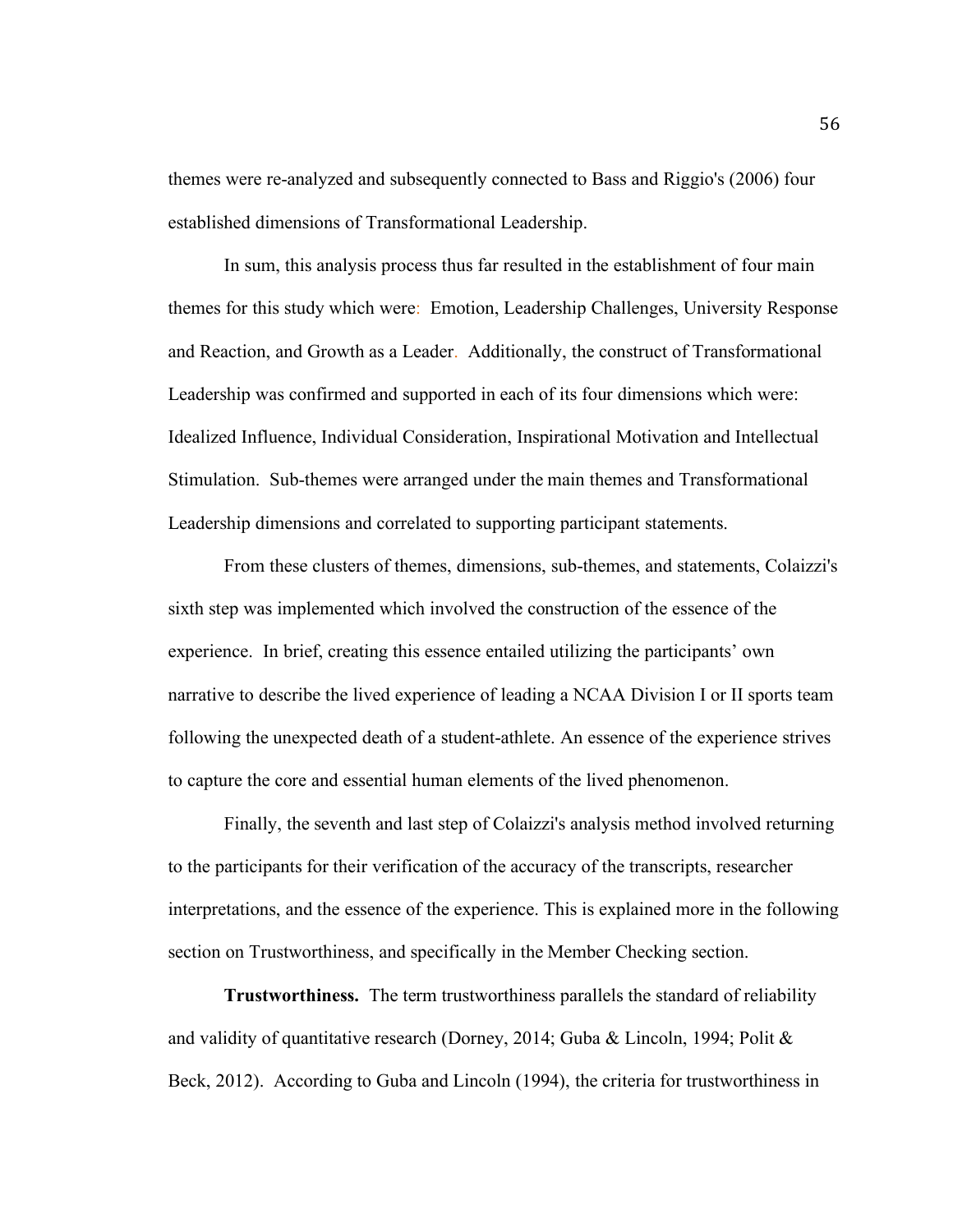qualitative research include credibility, dependability, conformability, transferability and authenticity. In accordance with phenomenological principles, scientific investigation is valid when the knowledge sought is arrived at through descriptions that make possible an understanding of the meanings and essences of experience (Moustakas, 1994). The following validation strategies were utilized for this study.

*Clarifying research bias.*Acknowledging and clarifying research bias from the outset of the study is important so that the reader understands the researcher's position on any biases or assumptions that impact the inquiry (Merriam, 1988). The researcher described and commented on past experiences with the phenomenon, prejudices and orientations that likely shaped the approach to the study (Creswell, 2013) in the text of the Epoche/preface and Chapter I, in reflexive journaling, and via continual bracketing throughout data collection and analysis.

*Member checking.* Following the professional transcription of each interview into a Microsoft Word Document, the participants were provided the interview text to review for accuracy and to correct any misinterpretations or miscommunications that may have happened during their interviews (Juneau, 2014; McMillan & Schumacher, 2006). The intention was for participants to feel more comfortable and relaxed sharing their experiences knowing they would have the opportunity to review their interview text. Capturing the most accurate description of their experience was the goal. Moustakas (1994) identified it is the responsibility of researchers to ensure truthful and complete responses by helping interviewees to be comfortable.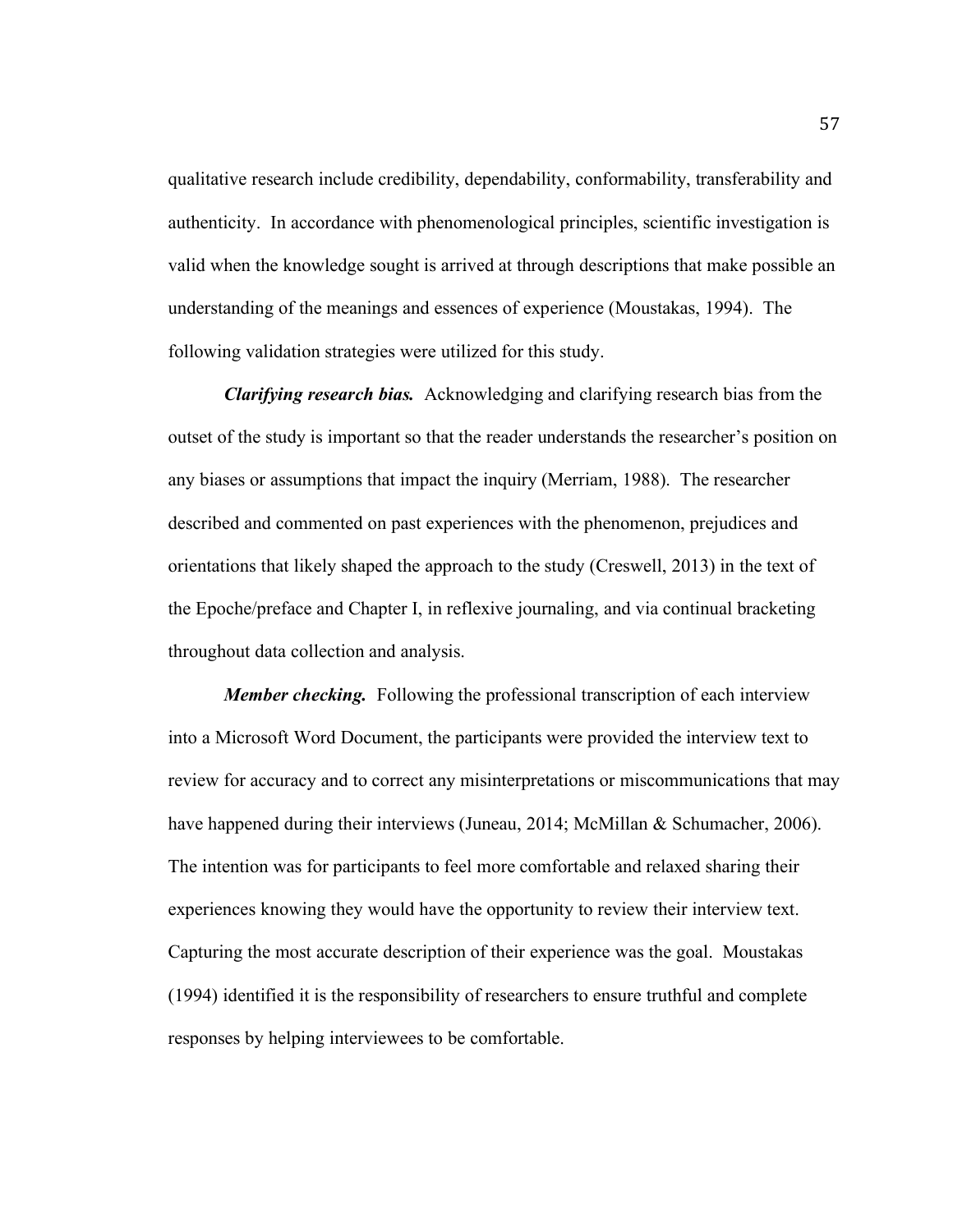In member checking, the researcher solicits participants' views of credibility of the findings and interpretations (Creswell, 2013). This technique is considered by Lincoln and Guba (1985) to be the most critical technique for establishing credibility. Participant confirmation of descriptions can enhance credibility and authenticity and bring validity to the transcriptions (Hatch, 2002; Hayes, 2012).

Additionally, following analysis of the data, and the development of the essence of the experience by the researcher in accordance with Colaizzi (1978), participants had an opportunity to review the essence of the experience to determine if the findings corresponded to how the participants truly experienced the phenomenon (Creswell  $\&$ Clark, 2012; Juneau, 2014). This was the important seventh step in Colaizzi's analysis method and involved returning to each participant and asking – "How do my descriptive results compare with your experiences?" and "Have any aspects of your experience been omitted?" (Polkinghorne, 1989). Participant validation of the essence of the experience enhanced its validity and authenticity (Moustakas, 1994) and allowed for any relevant new data to be worked into a revised final description (Polkinghorne, 1989).

*Rich, thick description.* A phenomenological study's aim is to capture the essence of the experience through both a textural and structural description. Thick, rich description was used in describing the analysis processes and the essence of the experience in this study to allows the reader to make decisions concerning transferability, which describes the process of applying the results in one situation to other similar situations (Creswell, 2013). According to Denzin (1989) and Parks (2013), in thick descriptions, the voices, feelings, actions, and meaning of interacting are heard.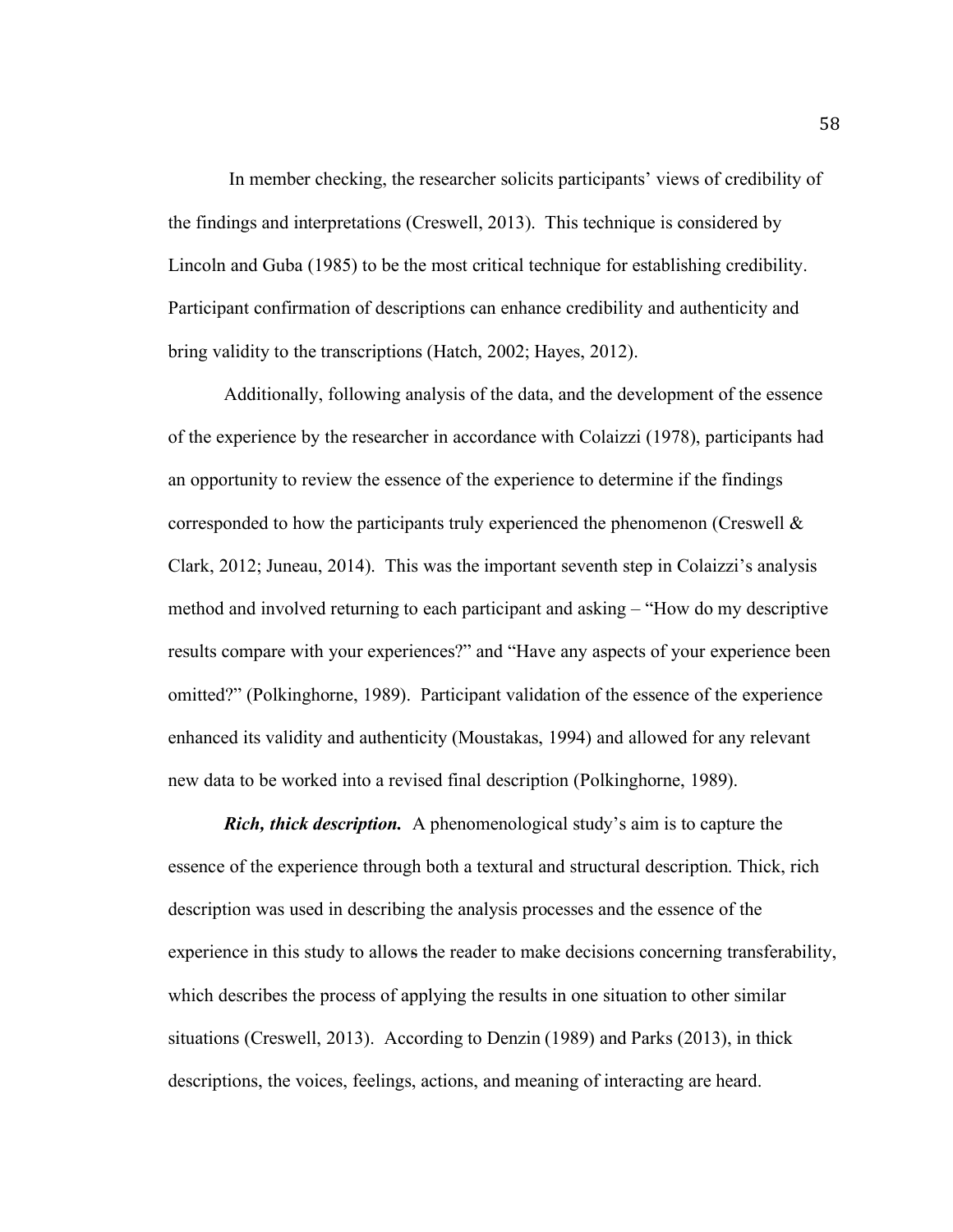Therefore, the findings in this study maintained as much detail of the participants' actual words as possible to create a thick description and to recreate the scenes and situations being discussed for the reader (Creswell & Miller, 2000; Parks, 2013).

### **Reporting Findings**

Following the analysis of the data, both a textual and structural description were developed. These descriptions captured the essence of the experience: leading a sport team in the season following the unexpected death of a student-athlete. The phenomenological approach relies on individual experiences, meaning that the stories to be told will be told from the participants' voices and not those of the researcher or from individuals reporting studies in the literature, an approach consistent with human science research (Creswell & Morer-Urdahl, 2004). The purpose of phenomenological research is to produce clear, precise, and systematic descriptions of the meaning that constitutes the activity of consciousness (Polkinghorne, 1989). A phenomenology ends with an essence of the experience for individuals who lived the phenomenon incorporating "what" they have experienced and "how" they experienced it (Creswell, 2013). The goal of the essence of the experience is to enable the reader to feel that they understand better what it is like for someone to experience the phenomenon (Creswell, 2013; Polkinghorne, 1989).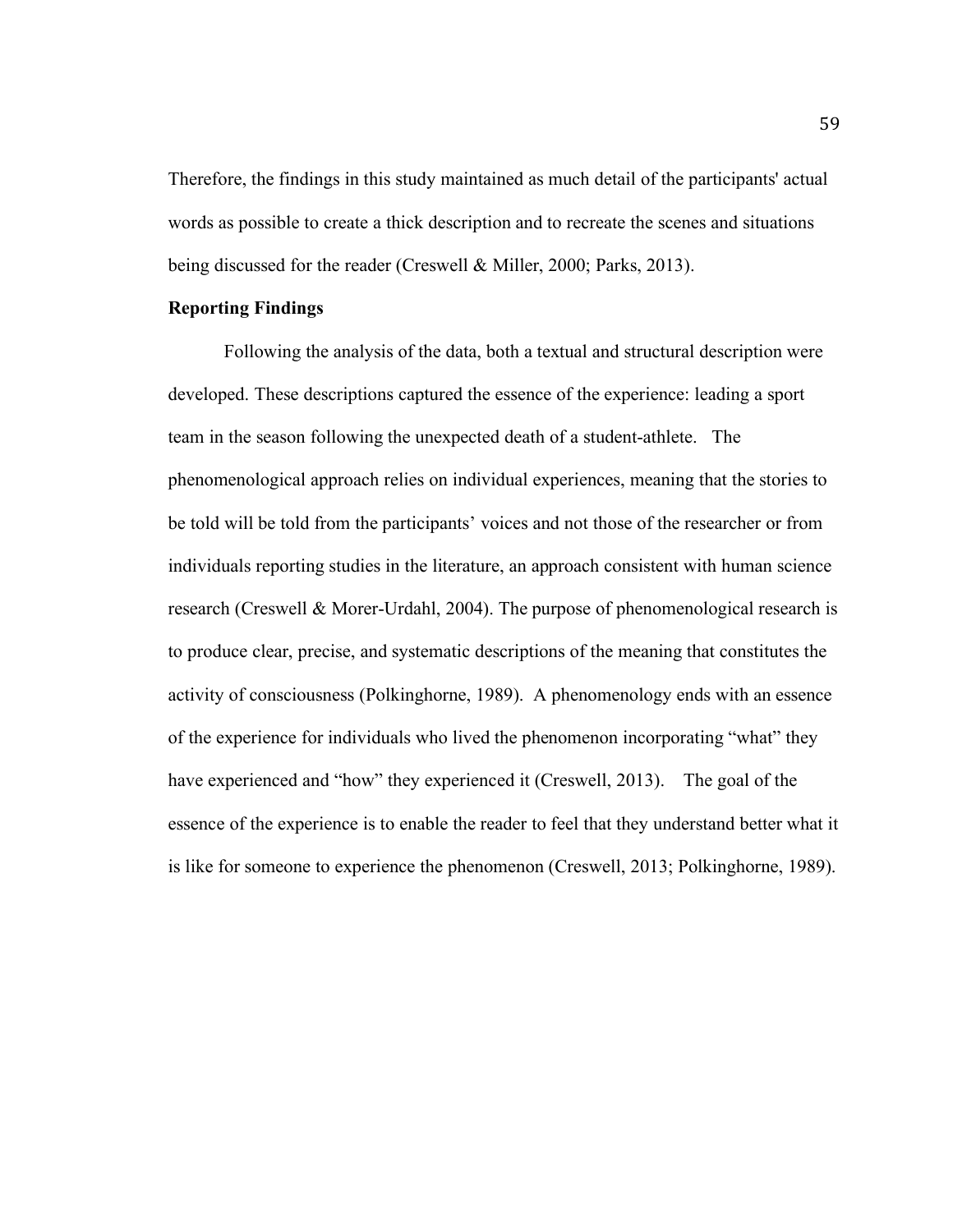### **CHAPTER IV**

### **Findings of Study**

This chapter will describe the findings of this transcendental phenomenological study that explored the leadership and coaching experience of NCAA Division I or II sport team coaches who led their team following the unexpected death of a studentathlete. Transcendental phenomenology is often referred to as the science of examples in which participants' words and raw emotions are heavily relied on to capture the essence of the experience (Munhall, 2012, p. 130).

This chapter begins with a brief introduction to the five NCAA coaches who courageously shared their stories regarding their leading experience following the unexpected death of a student-athlete. The researcher throughout the study maintained a reflexive journal. Portions of the reflexive journal will be shared to demonstrate bracketing and provide additional insight into the experience of the researcher during this transcendental phenomenological study.

From the participants' narrative interviews, four main themes with several subthemes emerged describing the experience of leading a sports team following the unexpected death of a student-athlete. The four main emergent themes were Emotion, Leadership Challenges, Growth as a Leader and University Reaction and Response. Several sub-themes were found to support Bass and Riggio's (2006) established four components of the Transformational Leadership theory. These established components being Idealized Influence, Individual Consideration, Inspirational Motivation and Intellectual Stimulation. Beyond emergent themes, utilizing Coliazzi's method (1978) of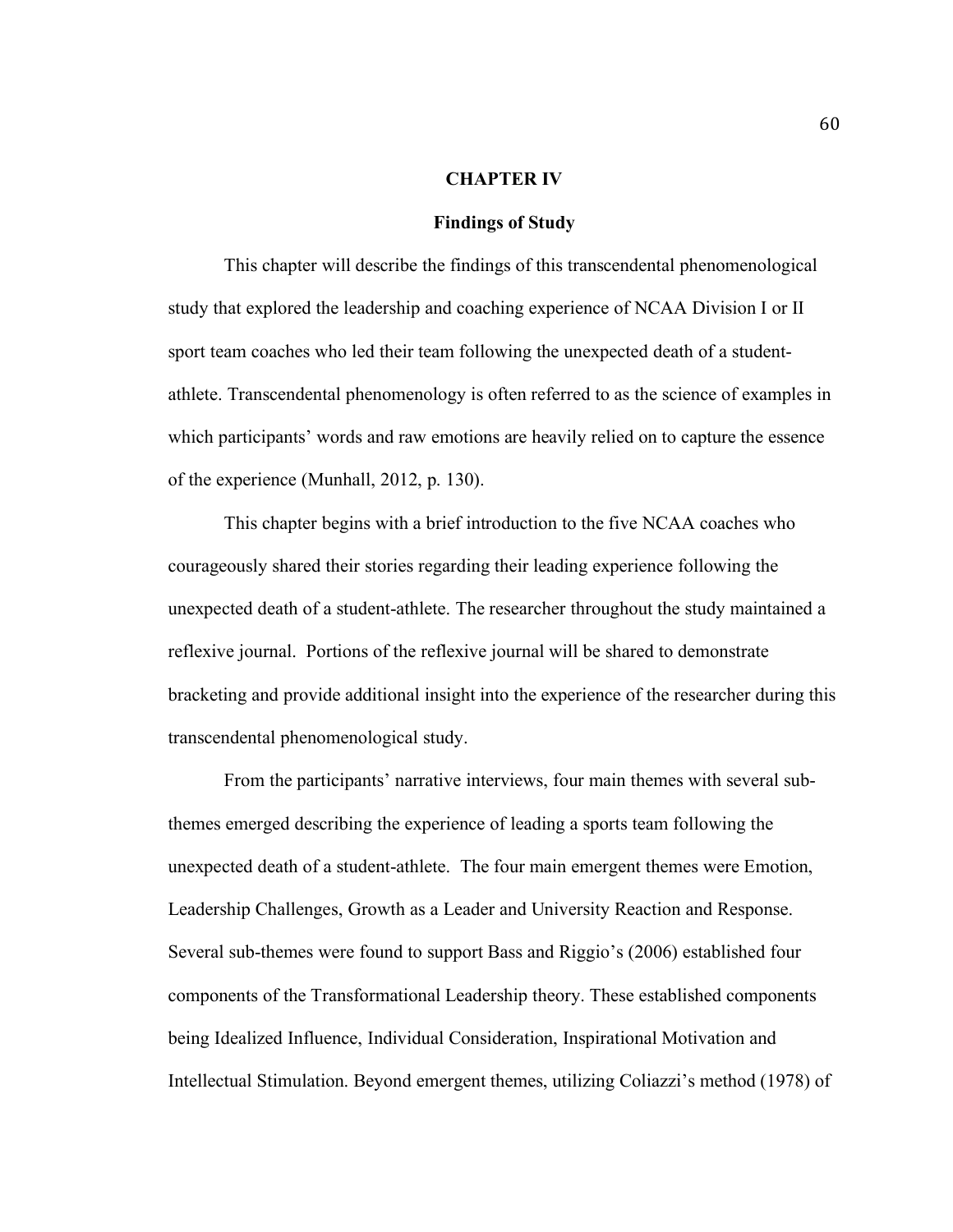phenomenological analysis, the *essence of experience* of this coaching leadership phenomenon was created.

## **Introduction of Participants**

As a reminder from Chapter III who the participants were, the purposeful sample for this study included five Division I or II sport team coaches from five different universities across the United States of America. The coaches represented two male sports teams and three female sports teams. All the coaches held advanced university degrees, including four Master's degrees and one PhD. Coaches all experienced the sudden death of a student-athlete. No deaths were the result of prolonged illness. Additionally, no deaths were the result of suicide. None of the participant coaches had previously experienced leading their team following the death of a student-athlete. A brief description of the university, circumstance of the death event, participants' demographics and experience coaching are presented in the following paragraph. Pseudonyms are used for each participant, deceased student-athlete and a generic university moniker in order to maintain confidentiality.

Ann is a NCAA Division I softball coach at a Midwestern university. She is sixty-three years old and has been an intercollegiate coach for forty years. She had been coaching at the university for twenty years when *Amy* passed away in a car accident at the beginning her 2nd semester. *Amy*'s passing occurred a few months before their championship season was set to begin. *Amy*'s passing occurred twenty years prior to this study. Ann is still coaching at the university.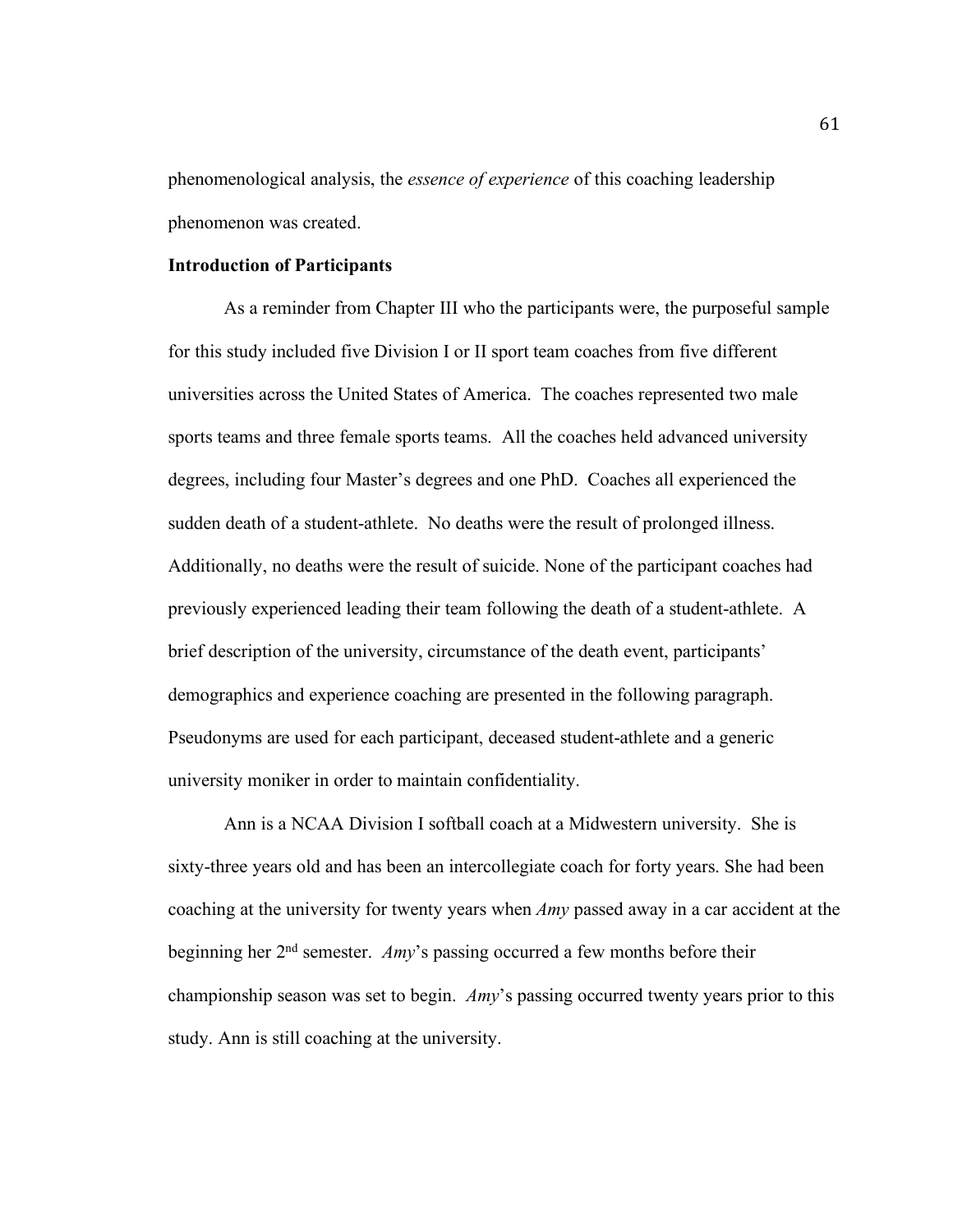Betty is a NCAA Division II cross country/track and field coach at a Great Lakes university. She is forty-two years old and has been an intercollegiate coach for eighteen years. She had been coaching at the university for seven years when *Bea* was hit by a car and passed away. *Bea*'s passing during a practice run occurred eleven years prior to this study. Betty is still coaching at the university.

Carl was a NCAA Division I men's soccer coach at an Atlantic region university. He is sixty years old and coached at the intercollegiate level for thirty-two years. He had been coaching at the university for twenty years when *Cody* and *Cole* passed away in a single car accident. *Cody*'s and *Cole*'s passing occurred during the season three years prior to this study. Carl is retired from the university.

Dan is currently a NCAA Division I baseball coach at a West Coast university. He is forty-two years old and has been coaching at the intercollegiate level for eighteen years. He is no longer at the university where his student-athlete passed way. Dan had been at university for three years when *Dylan* passed away following a summer skateboarding accident. *Dylan* passed away ten years ago prior to this study.

Earl is a NCAA Division I women's soccer coach at a Great Plains university. He is fifty-three years old and has been coaching at the intercollegiate level for thirty-one years. Earl had been at the university for ten years when *Erin* was shot and murdered during a spring semester unofficial team gathering. *Erin* passed away fourteen years prior to this study. Earl is still coaching at the university.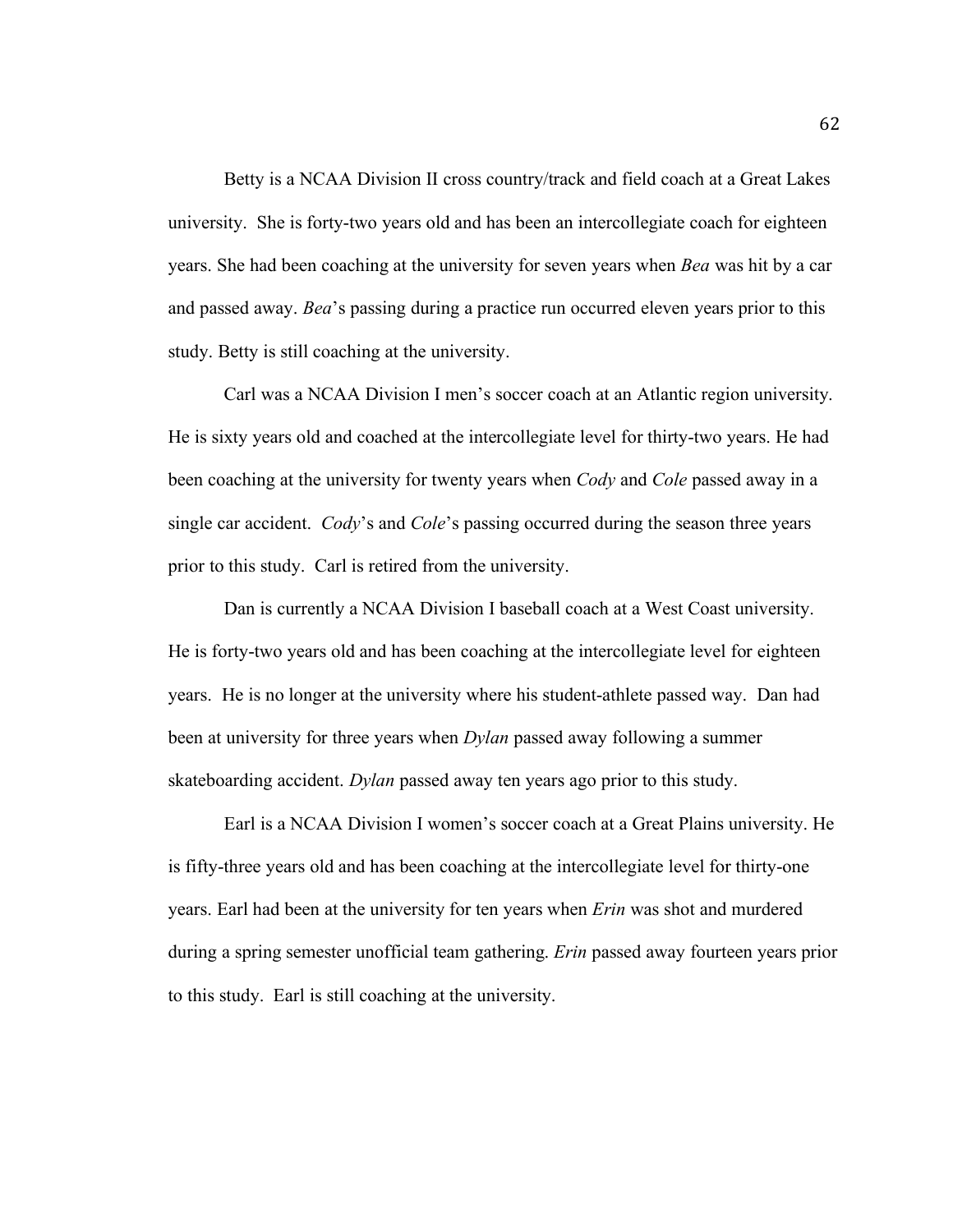## **Reflexive Journal**

To increase trustworthiness in the data and aid in bracketing (i.e., setting aside) my own experiences, I maintained a reflexive journal throughout the research process. Additionally, I followed the four-step journaling process outlined in Chapter III for each interview. In brief, these steps entailed 1) Pre-reflective preparation before each interview, 2) Reflection during and following each interview, 3) Identifying my new learning, and 4) Identifying actions for utilizing my new learning (see pages 64-68 for more detail).

The four-step reflexive journal process for the interviews served many purposes. It allowed me to focus on bracketing out my experience and to prepare emotionally for each interview. Journaling during the interview allowed me to capture any key words or emotions from the participants and really aided my active listening. Post-interview reflection allowed me to capture my immediate emotional reaction, again bracket out my story and experience, and provided me an avenue for capturing details from the interview experience. Lastly, the action for learning journal entries always followed at least onenight of reflection and provided the opportunity to analyze the interview methodology and target future adjustments and improvements.

The verbatim excerpts from my journal below were specifically selected to show glimpse into my emotion, my bracketing experience, reflections throughout the interview process and my general field notes. To maintain authenticity and rawness of emotion for these excerpts, no changes or corrections were made for grammar, misspellings, or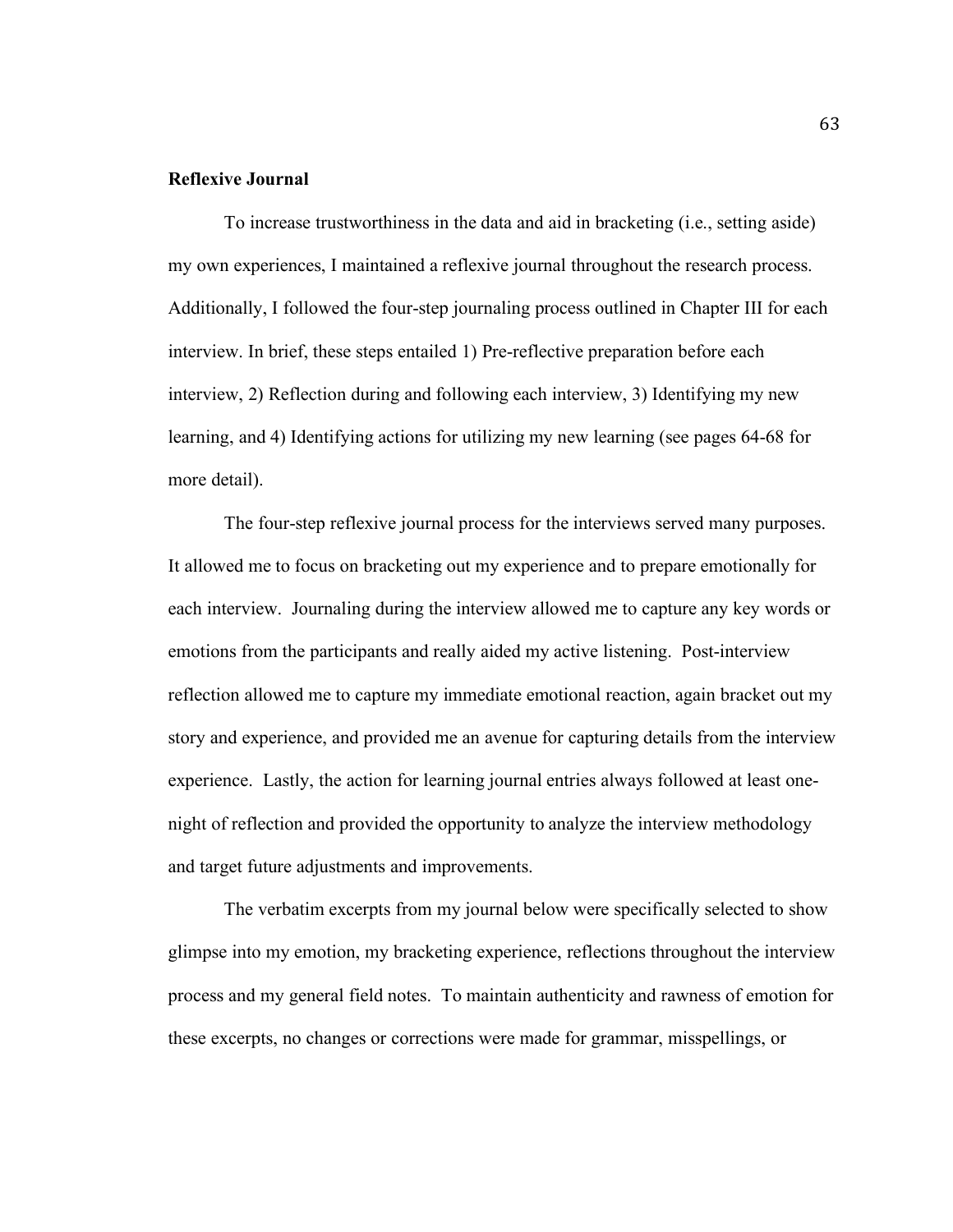sentence fragments. In an effort to continue to enhance confidentiality, no during-

interview journal excerpts will be included.

**November 9, 2017.** *Day one of research sending out participation emails of emotional. Excited for next step in this process of looking forward to getting data. Hopefully, a few coaches will agree to help. Feel conflicted and a bit nervous about what they will say and share. Wonder if I did it wrong; no I did the best I could and that there's no real right or wrong way to lead through this kind of tragedy. Eager and anxious to move forward.*

**November 23, 2017.** *Schedule first to official interviews excited and nervous glad to have these two interviews. (…) set up a pilot study with Paul…*

*First mistake today forgot to change font color on university the school disclosure page counseling service email...*

*Reflecting on interview questions***.** *Excited and a bit nervous to be here. Genuine interest in how others faced & led through their tragedy. An area to be sure and to bracket will be thoughts and feelings of right versus wrong in terms of approach. I.e. they did this and this was more right than what I did.*

*Be sure to be compassionate with myself about comparing responses.*

**November 25, 2017***. Reached a conclusion about pseudo-names letters first letter reflects order & name reflects gender. Example Pilot = Paul & interview one = Art/Ann.*

*Bit nervous about recording device. Concerned about Bluetooth volume and my ability to hear. (…) After fourth test run will try Bluetooth recorder for pilot…* 

**November 26, 2017.** 

*Action steps from learning – Pilot interview***.** *Pre-interview process was positive. Taking a walk helped focus and calm nerves.*

*PJM offices good comfortable set up… Interview script was helpful. Eliminate sports question already available and more efficient interview time.*

*Look at strategy for overcoming coach speak answers. Saying lots with little substance and sliding into canned program answers and jargon.*

*Work on asking questions/follow-up questions about responses feelings and attitudes. Needed to help create essence of experience*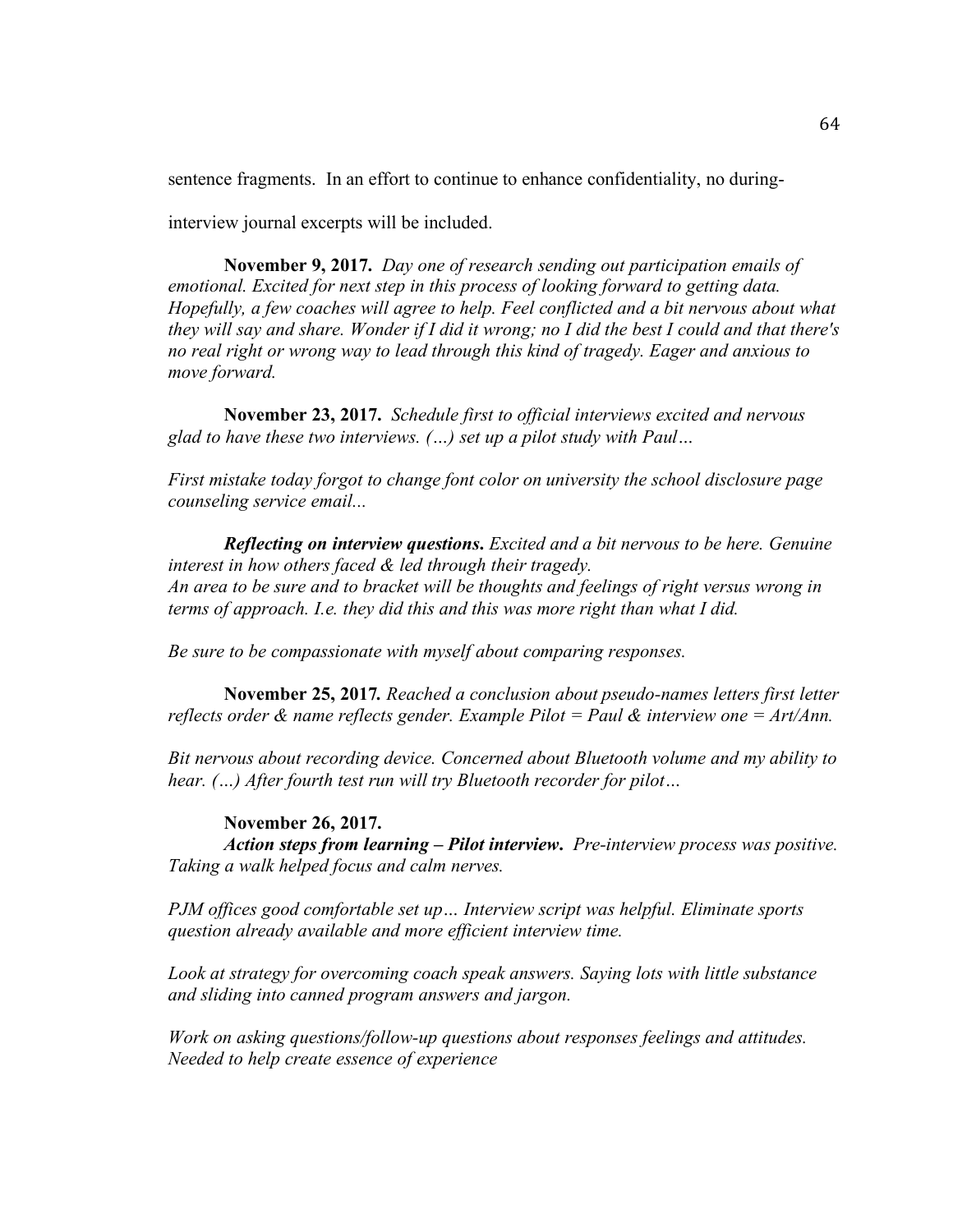*Strategy for follow up that asked about specifics regarding coach's experience as it relates to specific situations*

*When reviewing tape and transcript listen for interruptions allow them to talk all the way and or refocus if needed.*

**December 1, 2017.**

*Ann - Pre-reflective. 75 minutes in advance/gaining focus prior (…) and then interview*

*Feel positive about process and technology/go slow to start … Positive energy and eagerness to keep rolling and keep gathering data.*

*Focus will be on listening and following up with questions about feelings, response, attitudes, and specific situations.*

*Choose to suspend my feelings and reactions of comparing and evaluating my experience compared to coach Ann's… Digging to find the essence of experience*

**December 2, 2017.**

*Post-interview – Betty. Strong reaction for me as a researcher. Good job of not filling in my thoughts and just listening to Betty's answers.*

*Was not prepared for her to turntables and asked me about my experience and how I was dealing with my situation.*

*Felt comfortable with my responses will be curious to hear and read what really said. Need to be better prepared for future interviews.*

*Feel better with the process few questions I think need to be adjusted/eliminated.*

*Real investment in conversation first emotional reaction when telling story. Could hear her emotion and passion in her voice throughout.*

*Always there, feel guilty when not at forefront of mind but gotta move forward, can go back and recall instantly.*

*Snowball with other coach at school who had similar experience. Falls outside the current study parameters.*

*Really spoke openly about her feelings and challenges leading. Out-of-control scary hard sad.*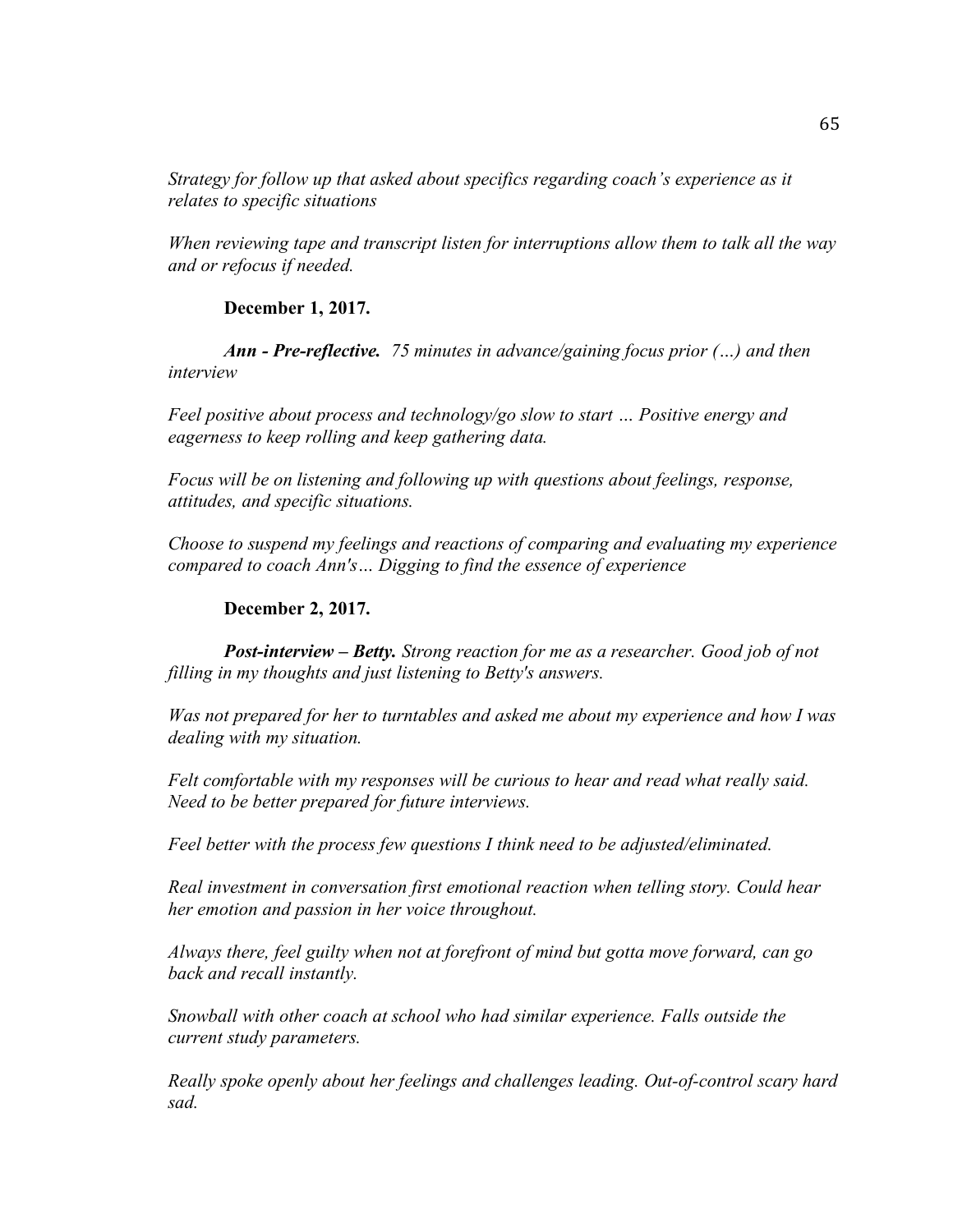*Script is very helpful. Keeping on track and really helping with bracketing. Thoughts and feelings can't wander out of move on to next question and hear answer for follow-up.*

# **December 17, 2017.** *Betty listening & reviewing transcript*

*Emotional reaction to story. Hear the sadness in her voice she shared her story.*

*Again, how to remove other identifiers/names from transcription? Needs to be following review by participant. Want to see/feel/read their story*…

*… Steer away from specifics if asked about my story. Share less. Did well without going into too long.*

## **December 18, 2017.**

*Carl - Pre-interview. Feeling a little bit eager to interview well. Eager to revise interview script and questions want to cover the areas following questions between Paul Ann Betty improving.*

*Want to make sure that it is the follow-up questions that evolve. Allowing for both a follow-up based on current combo and b based on follow-up based on previous conversations/areas of interest.*

*Bracketing out my experiences/stories will only gain importance. Feeling like needs to/remove need to compare my story and see how I did. Be aware that focusing on the participant story allows me to set aside temporarily my experiences and hear their experiences. Follow-up questions have certain bias for me these areas of follow-up may be areas where my story my experiences stronger. Will need to be aware to set these feelings aside temporarily and to hear where each participants story goes.*

*Go slow and turn on recorder. :-)*

*Ask follow-up questions about feelings/reactions/attitudes.*

*Dig to find essence of his experience.*

*Be ready for table turn questions be brief and respectful in remarks. Return focus to study and challenging nature of circumstance and participants opportunity to review transcripts/review findings.*

*Action steps – Carl. Remember to turn on device. Was very helpful.*

*During interview reaction sound of voice.*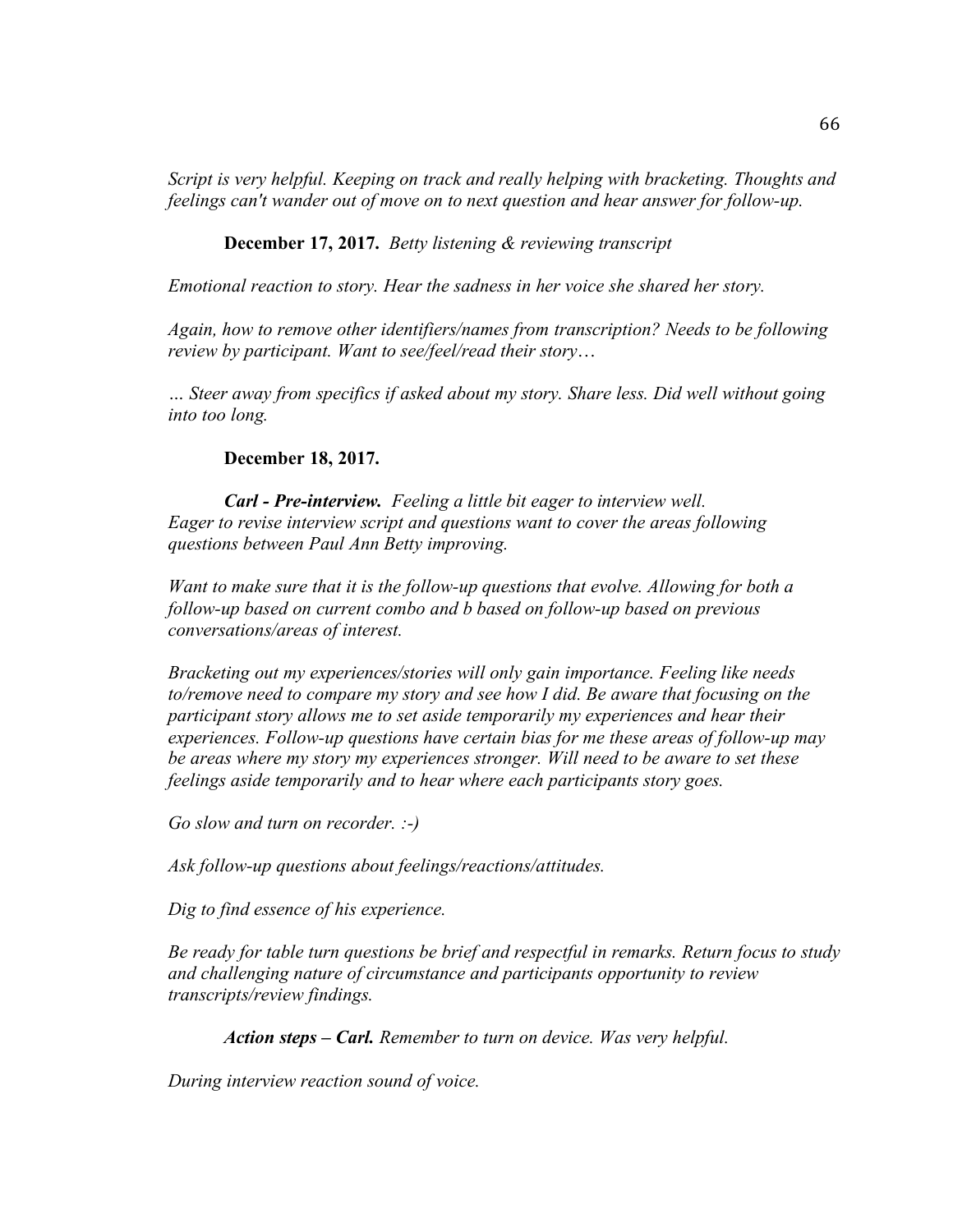*Continue to try to dig down into how it felt. Feels/attitudes/reactions…* 

*Agreed-upon process. Assign pseudo-name prior to transcription review and then after participant review sweep out/adjust remaining identifying words/names phrases, etc.*

## **December 19, 2017.**

*Post interview - Dan. Strong emotional reaction to funeral story answer and experience. Sad & lots of memories… Humbled by the real raw emotion of his story...*

*Powerful to hear what didn't work and how much he has struggled with and appears to be continue to struggle with…*

*Really opened up throughout call…Phone call was organic and semi structured*

*New questions were about 2 to 3 things differently/change may need to pose to others. How he grows as coach he asked and answered own question.*

*Better listen through some parts brought up memories of Josie. Struggle with the idea all other teams went to funeral.*

*Comment about staff in new players were interesting. (Maybe a place for future research) Drawn to comment. Until I got over it I couldn't be the best coach for my team like I was. Need to listen to transcript….His emotion caused strong reaction from me.*

*Was hard to hear this emotion however felt was able to focus in and hear his answers and still asked the needed follow-up question.*

# **December 20, 2017.**

*Pre-interview - Earl... Daily life is creeping in a bit, feeling a little unfocused. Will take a walk.*

*First-time incoming call as opposed to me calling. Respectful of controlling time.*

*Remember to listen and hear his story. Giving myself permission to not compare my story with his and his details.*

*Dig to hear the essence of his experience.*

*How long did it impact him and his program?*

*Ask follow-up questions about his feelings reactions attitudes and based on his story.*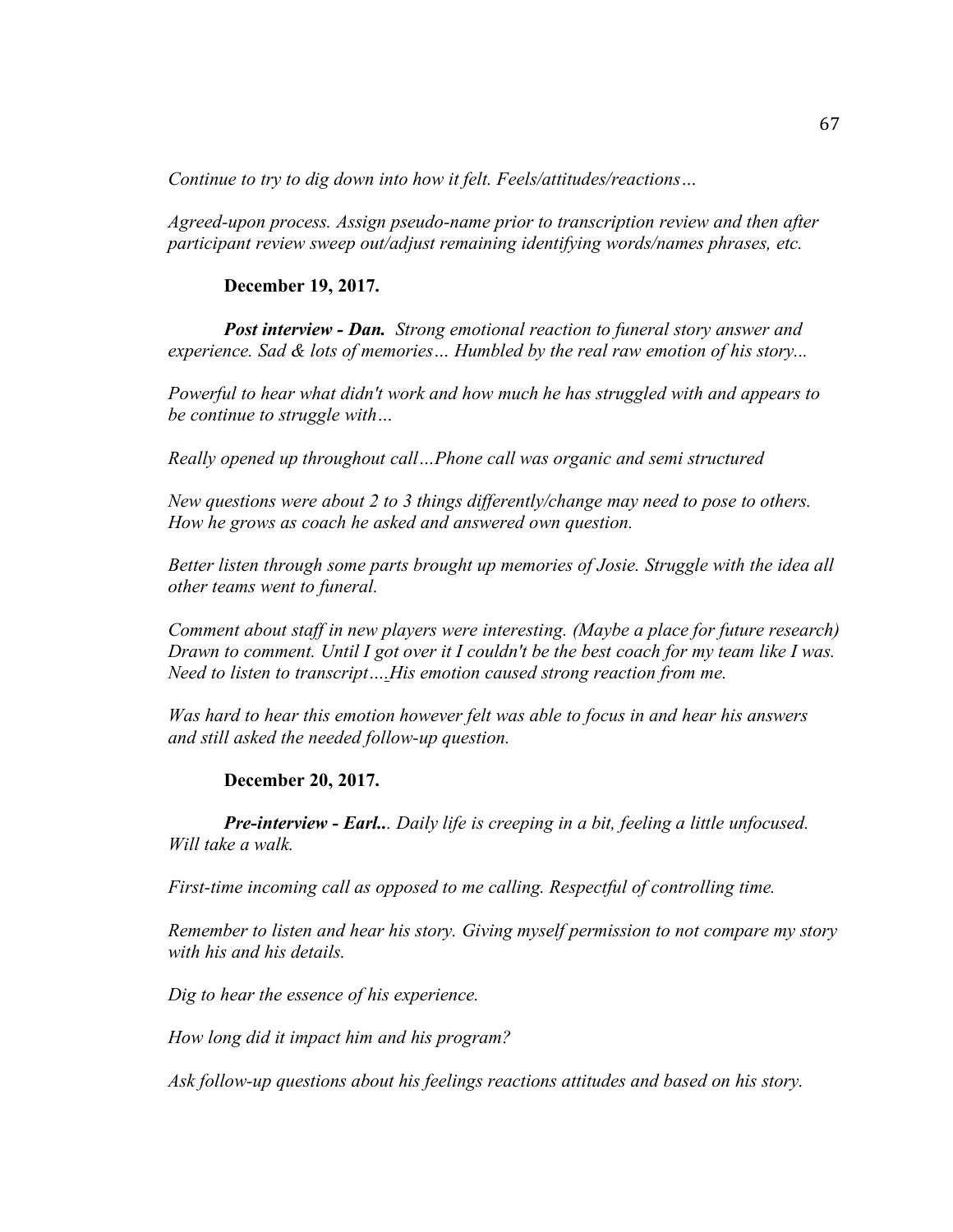*Action items- Earl… woke up today with the completion not perfection thought …*

**January 2, 2018.** *Interesting feeling of insecurity with amount of data/quality of data. Haven't really reviewed yet; hopeful it is sufficient to draw themes.* 

My reflexive journal was important in my research journey and was critical to my growth as a researcher. It was comforting to know I had a place to go and express myself. Documenting my thoughts and feelings helped me set-aside my own experiences and emotions. This permitted me to draw in closer to the research participants and their experiences without feeling a need to share my story. Each interview became an opportunity to hear and explore their experience, as if for the first time. The participants' words and powerful statements reflect their stories and experience while leading their team following the unexpected death of a student-athlete.

#### **Emergent Phenomenological Themes**

From the comprehensive analysis of the narrative interviews, four unique and new themes emerged to describe how the participant coaches experienced the leadership challenges of an unexpected student-athlete death. The four themes that emerged were Emotion, Leadership Challenges, Growth as a Leader and University Response and Reaction. Leading their team following the unexpected death of a student-athlete was a new experience for all the participant coaches. The many challenges brought by this leadership experience affected each participant coach personally and professionally in their coaching role. Though each participant coach experienced the leadership challenges differently, collectively the participant coaches' experiences shared these emergent themes.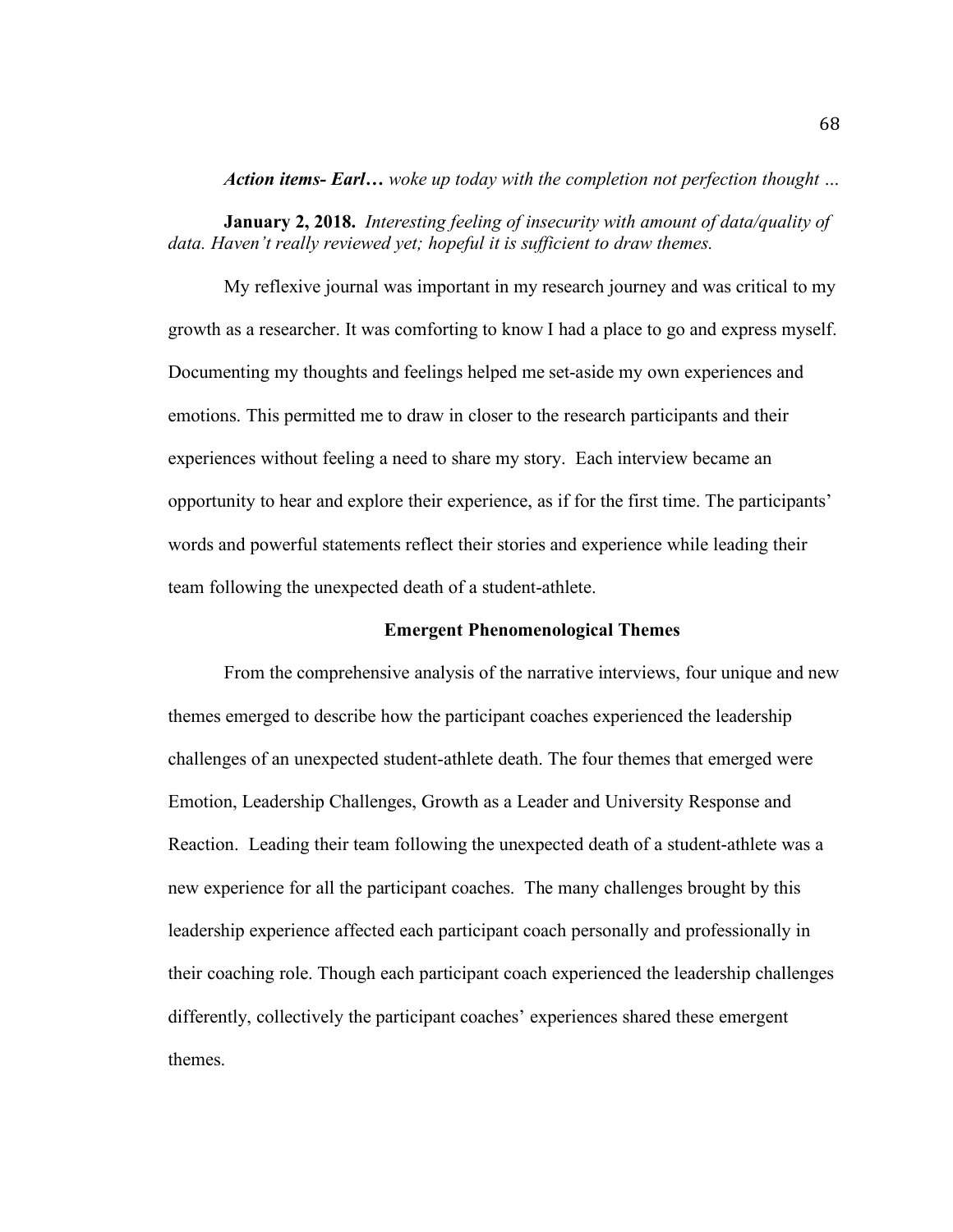In the following pages, selected narratives from the participants that support each of these themes are provided, using their pseudonyms. Some of these narrative selections are edited for brevity, and sometimes are provided verbatim to reveal raw emotions and thought. These are interspersed with my interpretations of their meaning and relevance.

Participating coaches were appreciative of the opportunity to help and share their stories and experience. There was little to no coach-speak from the coaches, where coaches spoke in jargon terms that typically make-up a newspaper quote. All coaches appeared actively engaged in conversation and provided answers with authentic emotion and detail. All interviews were emotional to varying degrees for both the researcher and participants. Pauses in conversation and difficultly finding the right words were common throughout all the interviews. Changes in voice inflection and sighs seemed to indicate an emotional reaction during the conversations. Nervous stuttering and nervous laughter were present for both the researcher and participating coaches. There were no major technological issues with the interview calls or recording, though two calls dropped and had to be re-started.

### **Emotion**

The news was sudden and unexpected for all participants. The tranquility of just coaching an NCAA sports team program was suddenly disrupted with the news that one of their student-athletes or in one case, multiple of their student-athletes had unexpectedly died. They were now leading their team following the unexpected death of a student-athlete. These new circumstances brought with it new leadership challenges and a complex array of emotions and feelings experienced by all the participant coaches.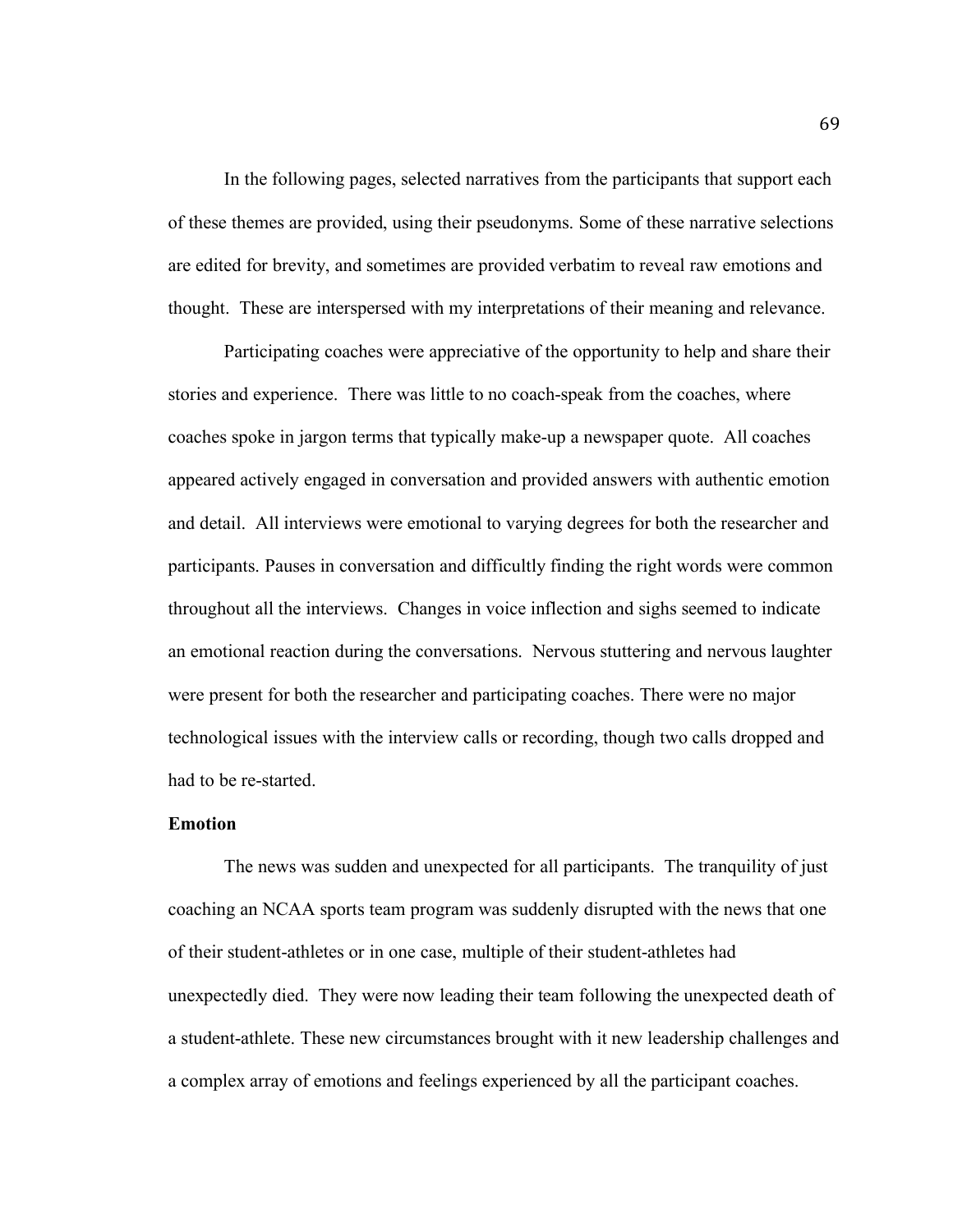Betty shared, *"it's stressful at times. You know, because you don't know what [to do], and plus I've been dealing with my own grief, you know*."

**Shock.** Participants shared a common experience of receiving a phone call to learn about the passing of their student-athlete.The phone call was a catalyst for an emotional reaction from the participants.

*Betty: Um, and the phone rang. And it was the hospital. They had called and said there's been an accident. And Bea had been killed... Now [come to] find out, she wasn't supposed to tell me that she was killed on the phone. So I'm in panic like shaking like trying to process what I just heard.*

*Earl: When I got the phone call, just straight, um, shock, terror… it certainly is surreal… for quite a while afterwards I- bizarrely I would wake up at 3:30, um, or close to it. Um, so I don't know, just terror. I think shock, those would be the big things.*

*Dan: I think initially I was really, um, I was really, uh ... I didn't know how to handle it. Um, I-I think I was just in a, in shock.*

Some of the participants went the hospital after receiving the news regarding their

student-athlete. The circumstances of hospital were dynamic, placing the participants

outside their comfort zone uncertain of exactly what to do.

*Carl: Yeah, you feel sometimes like should I even be in here? Not because you* 

*don't want to help but sort of [feel] like … am I in the way versus am I helping? But more* 

*than anything … but you're, you're in such a state, I was in such a state of shock…* 

While at hospital, Carl had surviving student-athletes arrive.

*Carl: … players were probably just like me; you're still in a state of shock* 

*because it just happened*.

**Fear and uncertainty.** None of the participants had experienced leading their teams following the death of a student-athlete. It was a brand new experience and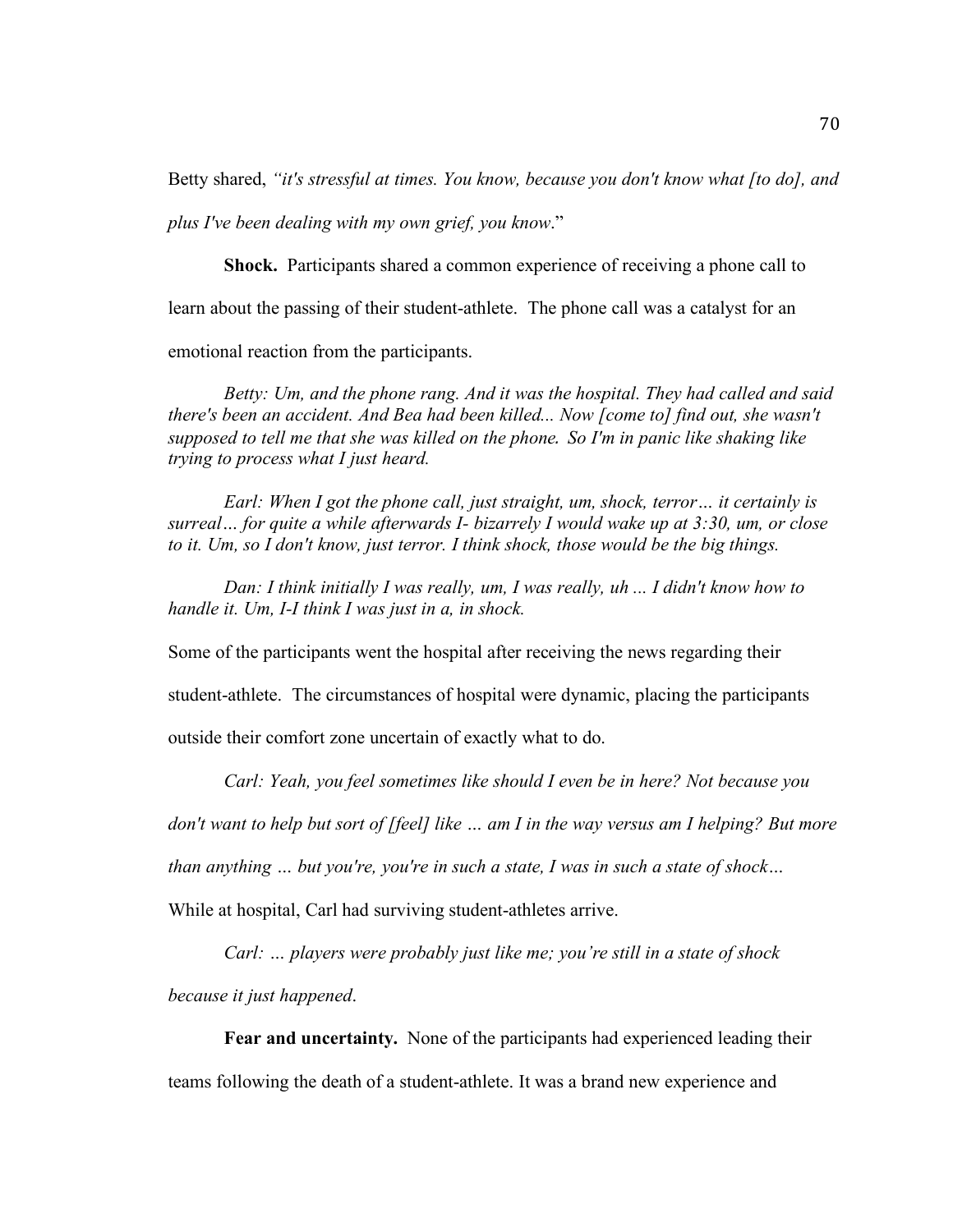challenge for them. All the participants shared that they experienced feelings of fear. As they navigated the new circumstances participants communicated that they were uncertain about what to do. Earl thoughts summarized the experience of several of the participants. "*I think that's the tricky part, you know, because, the thing about us coaches as educators, what do we do when we're constantly you know like, taking courses or uh, uh, educating ourselves with degrees or reading articles and, while relying on past experiences of the older, older we got, and things of that-and then suddenly, there's no manual."*

Ann and Betty shared about the fear and uncertainty with how they and others would react to the passing of the student-athlete.

*Ann: Well, I was feeling sort of weird actually because Amy was one of my favorite players. And you know that that can't be a factor.*

*Betty: So yeah, we were down there [at hospital]… [I] talked to the parents. You know, her parents are besides themselves too. And, you know, I was just like oh god, they're gonna hate me …* 

Both Earl and Carl shared their uncertainty with what to say and how their teams might

receive their communication.

*Earl: I was just really, really cognizant of that, and I was really aware of, eh, you know what, this is a- a, it's probably the first time I've ever thought this, just saying out*  loud what I'm thinking. I was really aware of the fact, I didn't know if I had the answers, *you know what I mean? …* 

*As a coach … I know the fitness program we're giving them is gonna help … this individual skills training's gonna help … the way we're gonna set up the play makes sense through all my experiences and, you know, just video and, you know, whatever, but I was really unaware. I remember just, you know, a sense of- of being somewhat vulnerable of I really don't know if this is- what I'm saying to them is helping.* 

*Carl: I'm thinking what should I say, what shouldn't I say, you know … I always took the stance, … in lieu of saying more, my fear was just don't say the wrong thing.*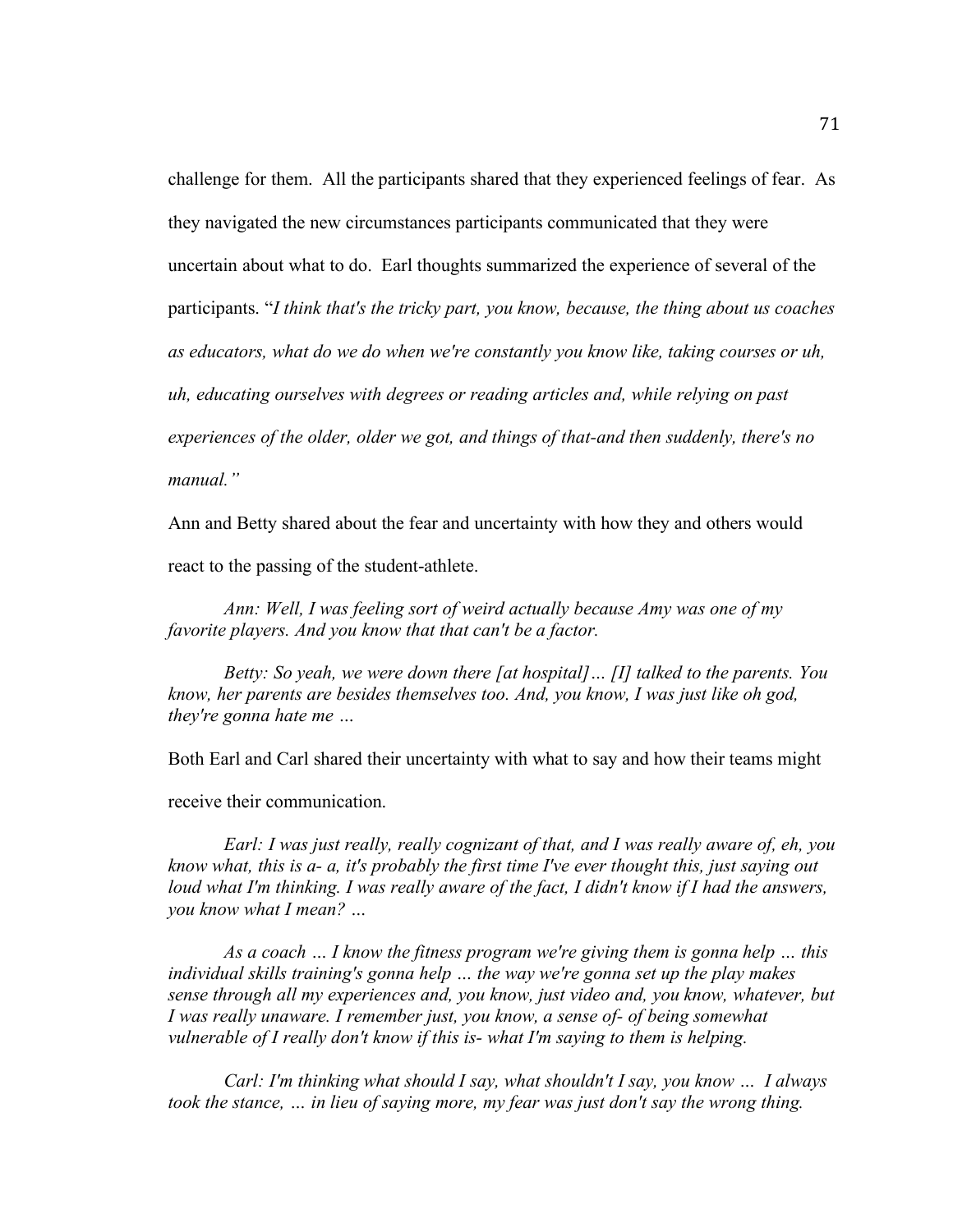Dan shared about his uncertainty and fear about how to communicate with his team. He was uncertain how they might react.

*Dan: just think that it was everybody could sense that it was bothering them but nobody was willing to say anything ... I think I was scared to put that out there … I don't know how players would've reacted to [speaking about Kevin's death] and I guess I didn't want to be viewed as using someone's death to get them to play better?*

**Painful and devastating.** Participants recalled they experienced painful and difficult feelings during the time immediately following their student-athlete passing away. Many of these painful and devastated feelings were directly connected to the circumstances brought on by the unexpected death. Overall, the leadership challenges were many. Dan described the time following the death and the season as "*extremely difficult"*.

One of the first painful and challenging circumstances that faced the participants was communication and interaction with their deceased student-athlete's parents.

*Betty: Bea's parents had called [and we did not speak]. They're [the hospital] like you can't tell them anything. You just have to tell them there's been an accident… I remember sitting outside with Husband like sick to my stomach. I got this as white like gonna pass out, throw up... [I] go back in and I call her parents...[I tell them] there's, there's been an accident. [When they ask about Bea, I say]…I don't know. I just got here. And then I was just sick to my stomach. I'm lying to them because I know exactly what happened…. Then Bea's parents got there. And that was … one of the worst things. Just having to look them in the eye and know that, you know, she was gone.*

*Carl: It wa-, it was difficult. It was difficult, I, I felt so sorry for them as parents myself… I was heartbroken as, as, and I found this to still be the way. I was heartbroken for myself in a way 'cause these are my players, but it wa- it didn't, it wasn't even close to how they were gonna feel.*

*Ann: I was extremely upset because first I was really upset because, um, the kid. I, I adored the kid and the family.*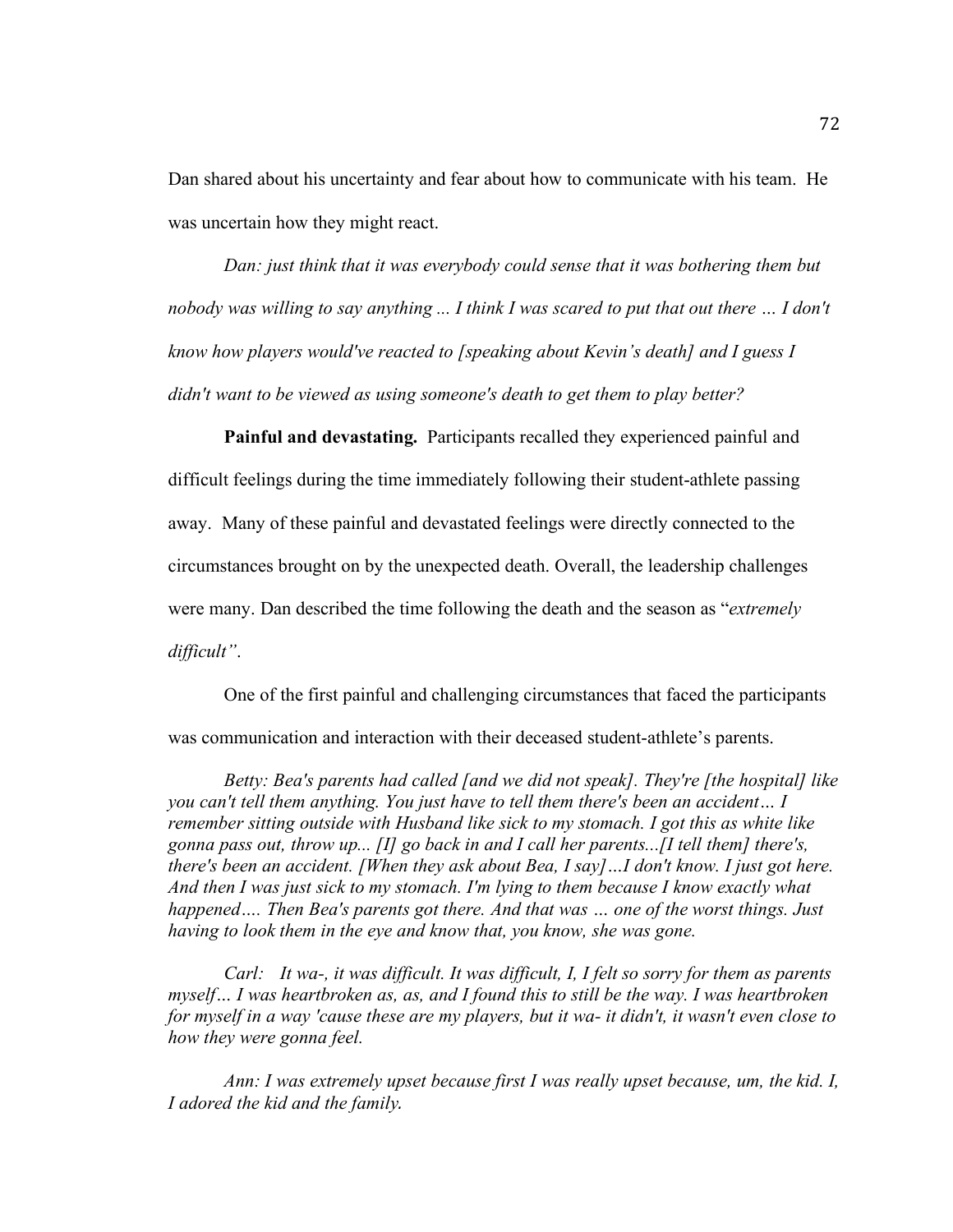Carl shared insight into his feelings with regard to his relationship with the families and then his experience while communicating with the parents. Many of the participants shared the feelings of admiration for the parents during such a painful time.

*Carl: Of course, you see 'em when you recruit 'em, but it wasn't like I was really, really close to either set of parents. Um, so my initial reaction to calling is you are a little apprehensive. It's like I'm getting ready to call the mom whose son died less than 24 hours ago… what do I say to her when she picks up the phone? … But I will tell you, both sets of parents were so unbelievably strong … when I first talked to her, she was so strong and so, um, she almost helped me with the conversation...*

As an NCAA Division I or II coach, participants were in a position to speak to the media on a regular basis. An unexpected death of a student-athlete is not a typical press conference topic for coaches. However, multi-participants shared the need to speak with speaking to the media in the immediate aftermath of their tragedy. Earl shared a particularly impactful and painful experience regarding the media.

*Earl: one of my most vivid memories… I was in my office and… [Athletic Director] said, "… There's- gonna be a press conference… [we] need you to speak at it… so I go into our- our meeting room, and the place is packed and it was a- it's all- it's a really sad memory for me, because I remember just looking at the reporters, and some of them were so excited. Like they were so excited that this was, uh, you know, like a Division I, uh, kind of big news story, um, in- in essence, you know, like a- a young female Division I athlete has been murdered and- and even a race thing. Like white female athlete, murdered by a- a- a young black male and- and so that- that was- that was shocking for me. Uh, something I'll never forget.*

For both Ann and Betty the funeral was a particularly emotion times for them. The

complexity of feelings that arose during the funeral created feelings of pain and

devastation.

*Ann: … although I was pretty devastated I was trying to be tough… I didn't succeed with it at the funeral very much. One of the parents said to me, I'll never forget it, "Ann you have got to get yourself together right now. You need to be the leader of this team. Get yourself together."*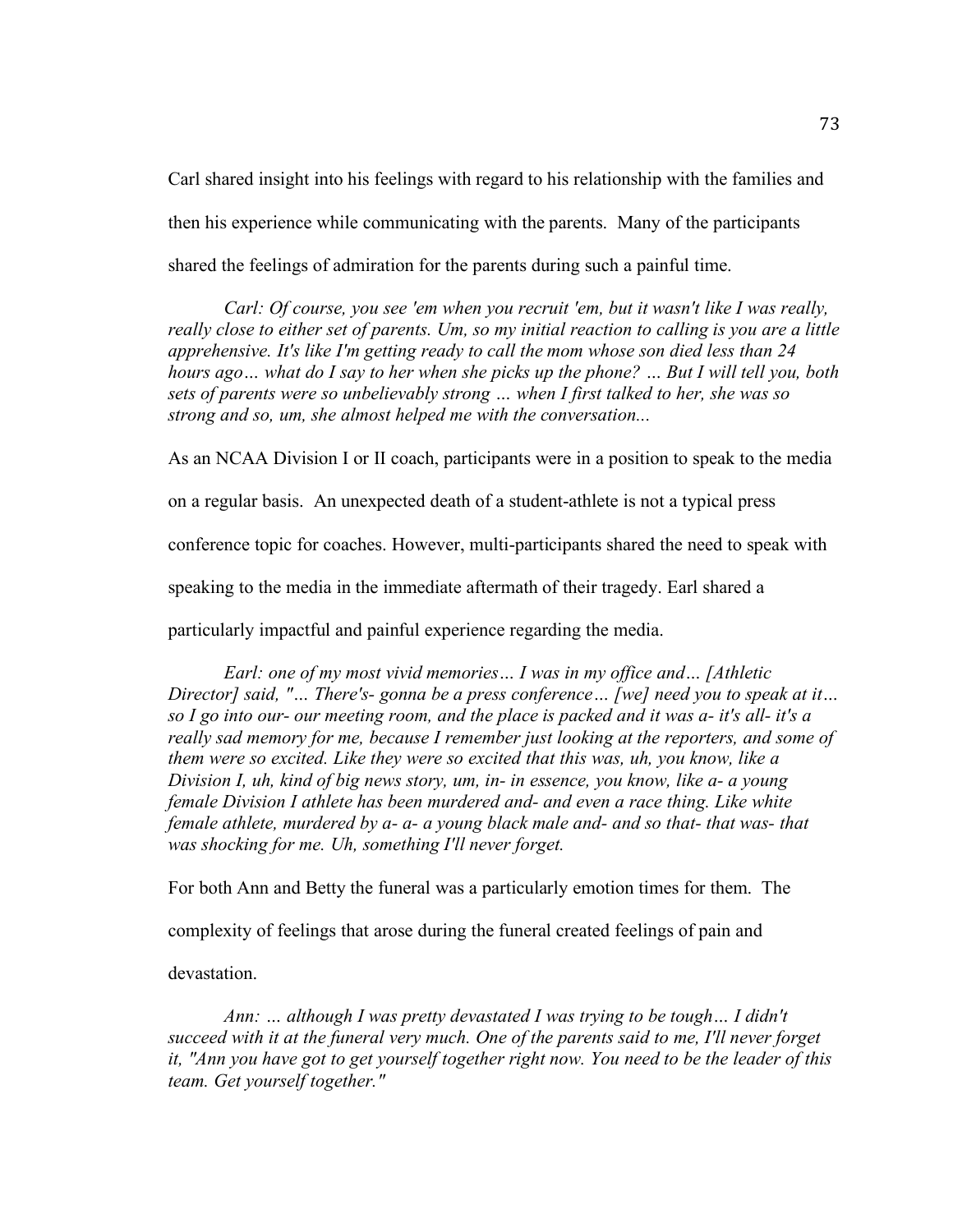*Betty: … it was the minute I walked off for the alter and went back and sat, or went back and sat back down that I lost it.*

Earl's team had a memorial service in both the university town and in *Erin*'s hometown.

He and his team attended both memorial services. Multiple services were challenging

emotionally.

*Earl: Yeah, I remember feeling more worn down at that stage… I think the team did as well, because there were several days … the first one in Town [with] the athletic department, that was very emotional, um, for everyone, and I mean if you just think about … all deaths, you know, are- are hard- hard enough, and you generally, the service and everything like that … you just go through it once.*

*I think- I think was a little bit of guilt for not just myself, but all the players. You know, like you're going back and you're in with all their friends and family, and in a sense keep in mind the players, that Erin was killed at … an unofficial team gathering.*

*So then, we… go as a team there. I think- I think a little bit of guilt, a little bit of shame, and then, uh, um, a lotta- a lot of mental fatigue as well, um, so that I just remember everyone feeling, uh, particularly drained.*

After funerals and memorial services were held, seasons got under way and the

participants were challenged with leading and guiding their teams. Yet, another new set

of circumstances presented themselves as the participants moved into directly leading

their teams and helping the surviving student-athletes. These experiences were still

painful and hard for the participants.

*Betty: … some days are harder than others, just like without any bad thing happening, you know… I was just, I, I got tired, you know. It's amazing you get this like strength and this energy when you're dead tired… But yet, you can plow through because like God's given grace. He just gives you the strength to get through these situations. And then I got tired after a couple days… I was emotionally and physically tired, but yet had to be there every day and put on that face like everything was fine … be there for these kids that needed, needed me or … somebody…. and there's, there's a couple days too, I'd leave at the office. Get in the car and just break down.*

*Dan: I hope, hope I never have to go through something like this ever again.*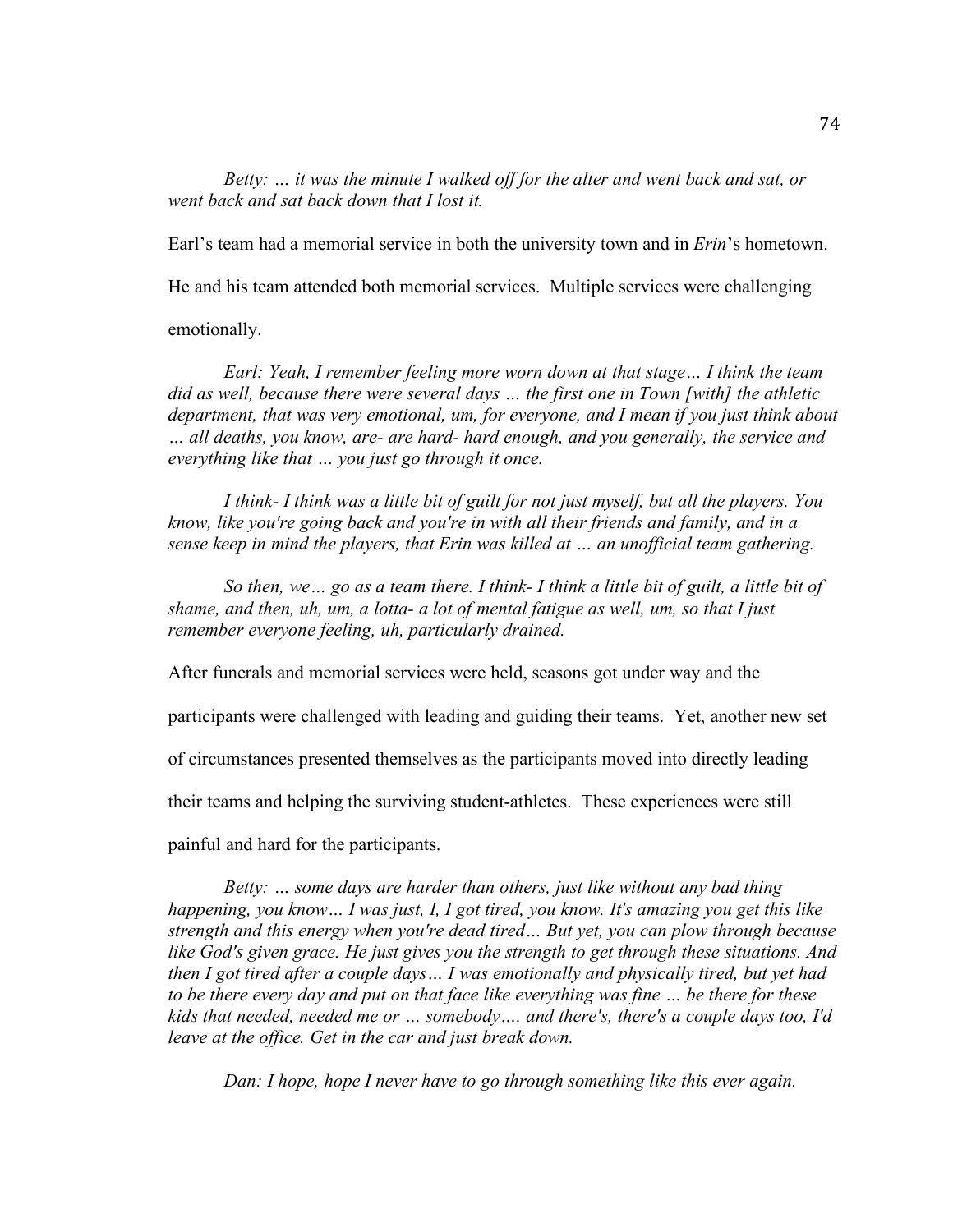All the participants shared their feelings regarding the pain and devastation that the unexpected death caused their teams. Earl's statement summarized the main feelings of many of the participants and the challenges that they faced.

*Earl: I mean it's a unique thing, as you know it's uh, it just, you know, it's-it's [death of student-athlete] devastating, you know? There's no other ... I know tragedies happen all the time, and, you know, there's car accidents all the time or someone gets shot and killed all the time and stuff like that, but, … to experience it … Just try and move the group forward is, I mean, it's an incredible challenge, uh, that's for sure.*

**Holding in and burying feelings.** Not all participants reported to holding in or

burying their feelings. However, those that shared that they held in their feelings expressed very powerful feelings and emotions. For the participants, who were holding in their feelings, the reason why was clear. They were holding in or burying their feelings to put their team first. Carl stated it clearly, *"So I think in some ways I didn't have, I wasn't grieving probably properly at that point because I was dealing with trying to help everyone else who was involved."*

*Ann: I was working really hard on not, trying not to be emotional… so burying them so I wouldn't, it wouldn't affect the team negatively. So that's what I spent a lot of energy on, readying the team and totally getting into the game itself… a lot of it was just to stay focus at the moment. I spent a lot of time on, uh, "Let's deal with the emotions later. Right now, we're, uh, playing a game, Amy would want that."… I spent a lot of time just keeping my emotions under check, and working hard at burying my feelings, which as I said before, I'm pretty good at … the reason I don't maybe remember everything is 'cause as I said, I bury things pretty well.*

*Betty: Even though I'm dealing with my own grief. I had to put my [grief] aside sometimes… so I put some of my stuff aside a little bit to be here for these kids, and kinda put on that strong face when inside it was hard some days.*

*Dan: Well it was really hard for me to express to them what I was going through. Um, it was really hard for me to express to them why we couldn't push, or why I didn't want to push the team harder. Um, and it was really hard for them to communicate with me, their thoughts because they knew ... They could see me going through this very difficult time. So, I mean ... I didn't think ... Nobody was on the same page the whole*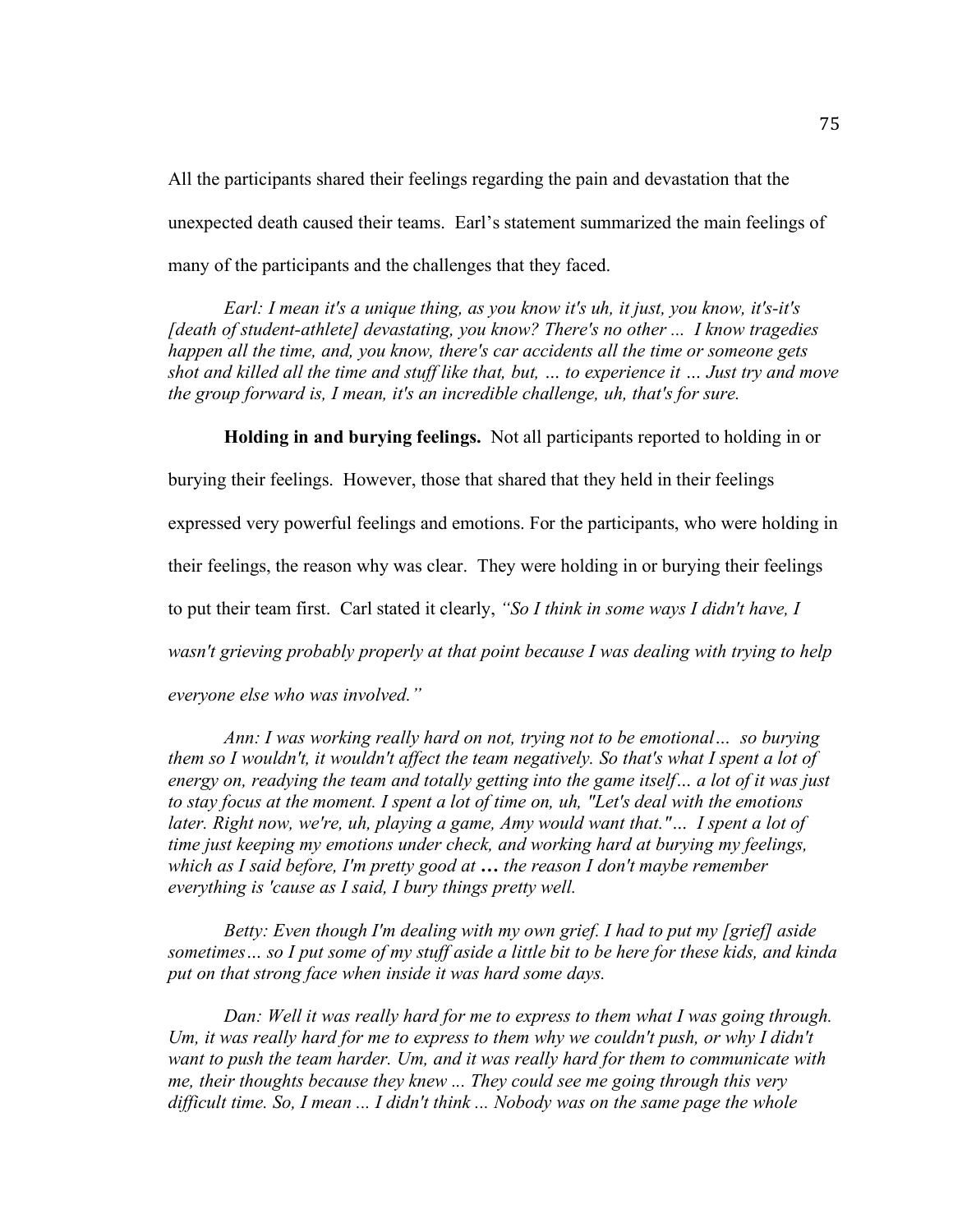*season, because the lack of dealing with or how we were dealing with Dylan. Um, and I think that, that's something that, was really hard for anyone to know what to do… You know, um, so yeah, it was, it was just really difficult to- to know what to say, when to say, how to say it… So I just think we all kind of kept it in.*

For Dan, holding in and burying feelings and not talking about *Dylan*'s passing included

him as a leader and spread out to his team. Dan stated, "*Just think that, um, we tried so,* 

*so hard to remember him and honor him, but we didn't deal with the grief ourselves,* 

*individually."*

Typically, a college sport's team is a place where emotions are shared. Adversity

is also shared but it usually lacks the intensity of an unexpected death of a team member.

Dan shared the challenges of communicating these new feelings and emotions in the

sports team environment.

*Dan: I just think that, you know... We didn't reach out to get help. You know, I think that, you know, as they ... As an 18 to 22 year old kid, or even myself… I was probably 30 years old, 32 years old at the time ... I- I think you just felt like you could fix it yourself. You could tough it out. You could get over it. And I really wished that we would've sought some counseling help to help us to, to move past it… You don't want to forget it, but how to handle it. How to, how to deal with it. W- what's- what's okay?*... *and we didn't, we just, um, kind of went about things. Uh, not pretending it didn't happen, but just didn't ha- ... Didn't deal with it. Didn't, um, you know ... I don't know how to explain it any better than that.*

**Guilt**. One of the most powerful feelings and emotions shared by the participants

was guilt. Though the exact reasons for the feeling varied, all the participants shared

feelings of guilt.

*Betty: I'm like, well I should have been there.* 

*Dan: He's not here, how can we be ... How can we be excited about this?*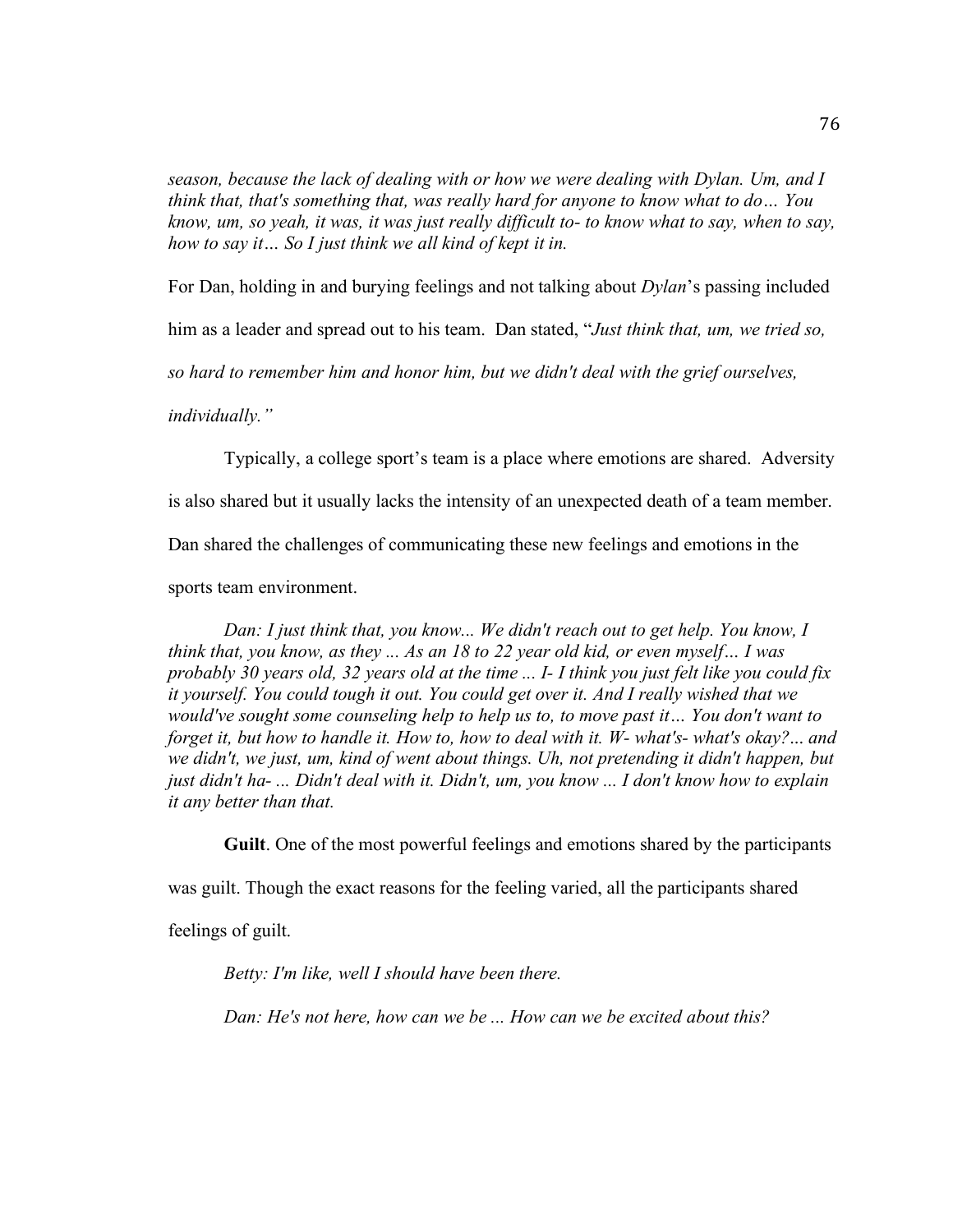An area of guilt surrounded the communication with the deceased student-athlete's parents. Often times the participants were not able to be entirely and immediately truthful with the parents.

*Carl: The relationship I had with the players obviously was close but it doesn't even, it doesn't even come close to, to being what a parents has with their child… I felt, I also felt somewhat guilty because I was told not [to] tell them [the boys' parents]…*

*Betty: Almost like sad, um, kinda, like you know you lie to somebody and you know you're lying to their face… You get that like sinking stomach feeling like, oh shit, hopefully I don't get caught in this. You know, like that kinda feeling… just sick…*

Nowhere is the notion of *in loco parentis* more evident than the college campus, and

nowhere on the campus is it more apparent than in athletics (Norton & Harper, 2007). A

coach is often looked at as the de facto parent for their student-athletes. For Betty and

Earl, the concept of in loco parentis was a real source of guilt.

*Betty: And as a coach… you take these kids on as part of your kids…. you promise the parents you're gonna protect them…I didn't do it... It was out of my control, but it was still just one of those things where, um, y-you feel like it's your responsibility.*

*Earl: initially…as bad as I was feeling… I think it kicks in that these are- these are her parents, they have to- this has to be the, you know, the ultimate nightmare as a parent…. after that initial period I also- and I don't think there's anything wrong with saying it made me feel guilty, because her parents had allowed her to come to university from State… I think deep down I think all coaches, you know, you have that feeling of, um, that's your job to, you know, not only help them develop on and off the field, but also to look after them. And so I think, you know, that guilt feeling, ultimate let down that your daughter has come here, and she's been killed, you know, and- and I'm the head coach, uh, when that happened.*

The circumstances and timing of *Dylan*'s death was a source of guilt for Dan. He blamed

himself for *Dylan*'s death for many years. As a parent would, he took responsibility for

*Dylan*'s death.

*Dan: I guess it was just after the fact, years later ... after he passed away and probably a good five years, it really impacted me negatively. It really affected me*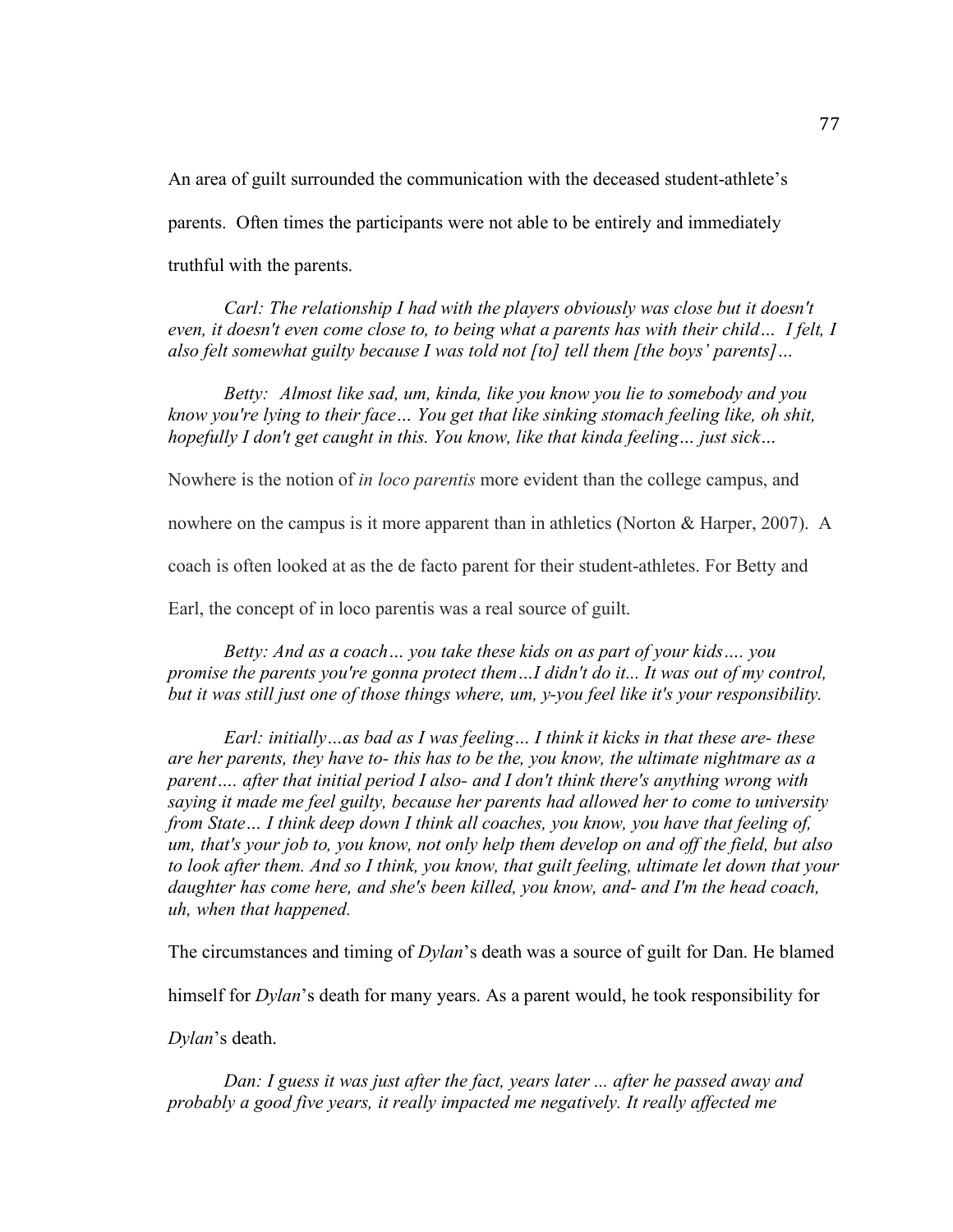*because I go back to that time and could have I kept him in my office longer? Could I have given him more attention? I remember being busy with emails and phone calls while he was there. Probably didn't give him the attention that he deserved... That was the- the guilt that was with me for a long, long time... It probably took me a long time, a really, really long time, to handle that.*

Ann's feelings of guilt regarded her leadership and role modeling for the players. She

was concerned that she was saying the right things and leading in the right way.

*Ann: I was wondering like h-have I been a bad example? That, 'cause I think they maybe need, would be better if they talk to somebody but I couldn't get them to. So I was, uh, feeling a little guilty about that…,w-w-we talked about it, we did the best we could internally.*

For Betty and Dan, the healing process and moving forward was a new source of guilt.

In Dan's case, moving pass his guilt was important to his healing.

*Betty: Yeah, and it's, it's almost like I felt guilty when it wasn't at the forefront of my mind every day. So then [after]… four or five years…So it's like, it's life, you know. And I don't feel guilty about it anymore, but yeah, it was, there was a time there when I'm like well, should I be feeling guilty that I'm not focusing on this every day or constantly.*

*Dan: I was really guarded in my relationships with players. When I was at university, I mean those kids came over to our house for Thanksgiving. They were a part of our family. When I got out here, I think I was ... I really didn't want to become really, really attached with them, for the first two or three years. Um, and then that's when I started to understand that the guilt and the blaming myself was not real... That I needed*  to move past that. Then from that point forward, it made the situation way better.

**Daily impact**. All participants shared experiencing daily emotions and feelings

from leading team and navigating their own personal grieving process. A common

feeling conveyed by the participants was that the emotions and details for the leadership

experience were always on their mind. Carl summarized this feeling for most of the

participants, *"If you're honest, you, you, you're, you're always aware of what had* 

*happened. It was always in your mind".*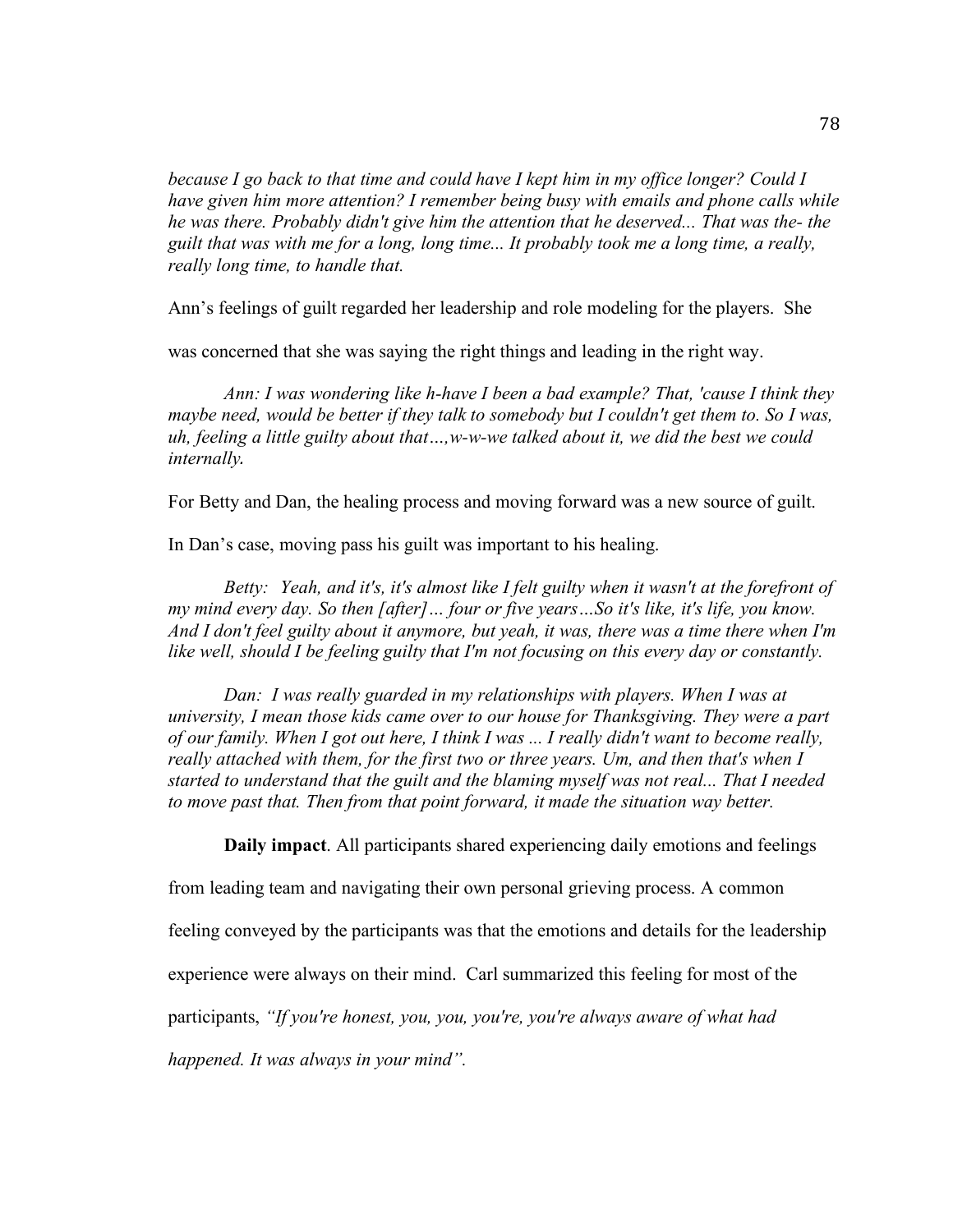*Betty: But yeah, it's kinda weird how it's such a forefront of your mind and then all of a sudden just goes to the back. Like oh, that happened. You know, and but yeah, if somebody asked you about it, it's like plain as day. Like you know exactly what happened. You can relive every moment.(…) Perfect example of how I said time fades things, but the memories are are always there. Just heard the song "I can only imagine" and instant tears. It was one of Bea's favorite songs and the first time I heard it was at her funeral and every time I hear it, the tears come instantly.*

*Earl: still- still there with me on a daily basis and the players on a daily basis as well.*

*Dan: I struggle with that and reflecting back on this, the four years at university and this situation, um, there's no doubt it changed me, um, often times I've wondered if it changed me for the better, initially, until I was able to really deal with it… but it's still something I ... Still something I deal with for sure.*

*Carl: I think it affects all aspects of your life… it, it affects how you act and how you react to people in terms of situations. So certainly it did that. And it still does today. I mean, I still think about, on certain days, the days of the accident, you know, the anniversary of the accident, if that's the right way, way to put it, and around the holidays, um, the year and the day that those young men would have graduated from college, those are days that it really comes to the surface… but I would say I think about those two young men probably every day. And I've thought about them every day since, since their deaths. I would imagine that at some point of every day, it crosses my mind….Probably I imagine it will affect my life for the rest of my life.*

### **Leadership Challenges**

As participants led their teams following the unexpected death of a student-

athlete, they faced many challenges. Many of these challenges were new and dynamic since none of the participants had ever led a team following the death of a student-athlete before. Sometimes these challenges diminished once they were addressed. Other times, the challenges were ongoing and needed constant attention and response.

**New and dynamic challenges.** All the participants' leadership challenges were uniquely their own, though they shared many similarities.

*Carl: These guys have been through something that a-, as an 18, 19, 20, 21 year olds, you know, that no-, normally you don't have to deal with what they've dealt with.*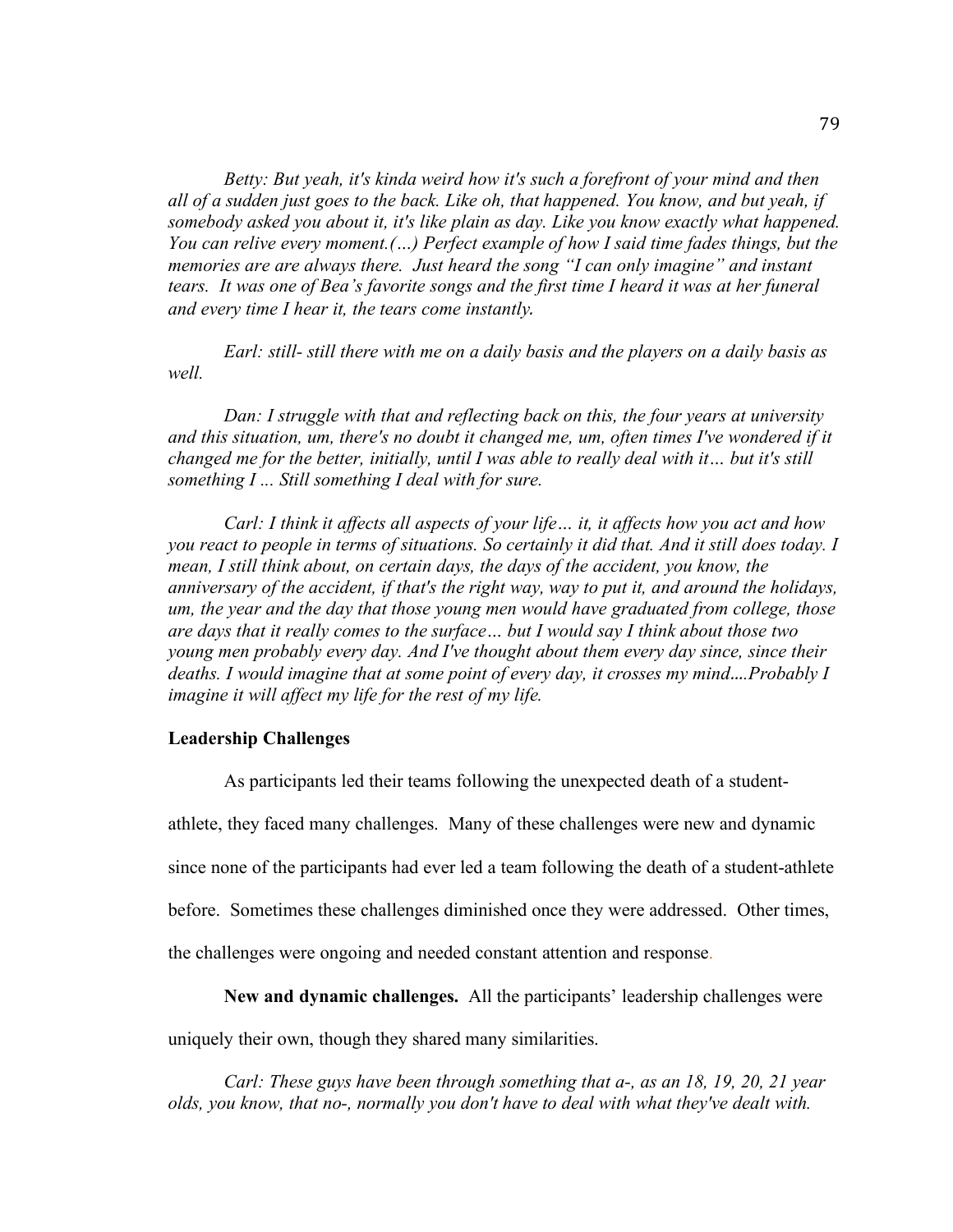Several of the participants mentioned the inconsistency of their team. As their

players worked through and dealt with their individual grief, the participants were faced

with a dynamic leadership challenge.

*Betty: um, had a few times where just having a bad day.* 

*Dan: some days were- were okay, and some days weren't.* 

*Earl. I- I- I do remember this, it was a very inconsistent team. There were occasional days when they played really well, there were some days they were just so flat…and so you almost came to expect the, uh, the inconsistency as we- as we went through the season…. [Coach] "I can't- I- I can't practice today." I had that, or I had that multiple times throughout the season.* 

*Dan: Nobody talked to each other about it. We were, you know, battling these thoughts and feelings that we had inside rather than just go play.*

*Carl: dealing with the emptiness that you're feeling, uh, uh, you know, as a person. So probably the biggest challenges making sure that they, that they move on, uh, best they could, that they kept on track and they moved on with their lives. And that they, um, they didn't let it affect them in such a way that it was gonna affect them negatively for maybe for the rest of their lives.*

For Dan, the feelings and circumstances immediately following the memorial and funeral

services were in direct contrast to the season ahead*.* 

*Dan: Initially I think, it was good. Um, but it, it was a really, really difficult year.*

As a sports team, activities would return to a new normal. This included what had

appeared before to be mundane activities like practice and games. Carl shared the impact

of and the importance of practice. Earl and Dan communicated about games.

*Carl: … Playing and practice… for probably all of us became a good place to be… they could be together… they could be with their teammates who they knew supported them, but in the same sense… it was also something they loved to do…. it was a nice distraction for them… area where they could go be safe, be away from other people, be with their teammates and … be in a place where they weren't sitting there all by themselves just thinking about it.*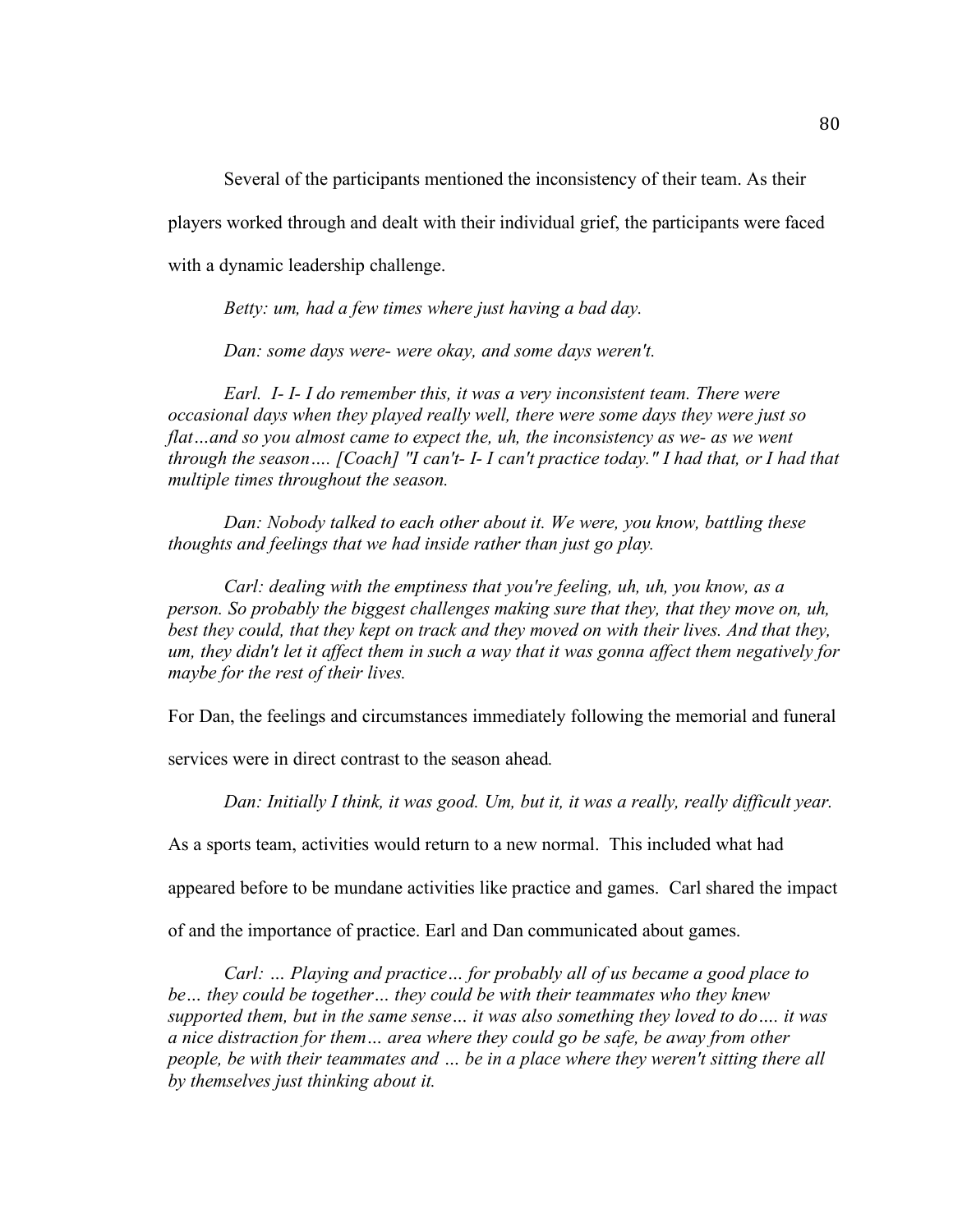*Earl: … and their games, let's go and enjoy the games, you know, but, you know, I think just by doing it that way, they behaved in a- in a- in a good way I think, or theythey had the idea of serving their teammates, honoring Erin on a- more on a daily basis, and then when the games came, I think it helped them. They just played and they relaxed.*

*Dan: We were, you know, battling these thoughts and feelings that we had inside rather than just go play.*

Intercollegiate sports teams are made up of different ages and grade levels of players.

Some will have known the deceased student-athlete well and others will be just joining

the team. This presents some dynamic relationships that will exist on teams and between

teammates, particularly with regard to the deceased student-athlete.

*Carl: Obviously, So some of 'em were freshman who had known them for six weeks, and some of them were, um, kids who knew them for, had been their roommates for three years. So, you have such a different level of relationships...*

*Dan: Um, we had an older team, but yet we had some younger players that didn't know Dylan. And they didn't fit in. Um, and that ... And I, and I think that a lot of it had to do with us not handling the Dylan thing, very well.* 

Carl spoke that challenges with these relationships as the team moved into subsequent

seasons where additional memorials were dedicated and events were held to honor *Cody*

and *Cole*.

*Carl: The new players coming in was kind of unique because there were certain, the dedication of the scoreboard, the dedication of the benches, different things that we would have to honor the, the two young men, the guys who were new to the team weren't even here. They didn't know them. So, it was also you, it was kind of probably very weird for them to stand there and semi-grieve somebody who they never met in their life...*

**Ongoing challenges.** After the participants navigated leading their team in the

immediate season following the passing of their student-athlete, some on-going and

previously unknown challenges connected to the death of their student-athlete presented

themselves. The question was poised to the participants about how long the period of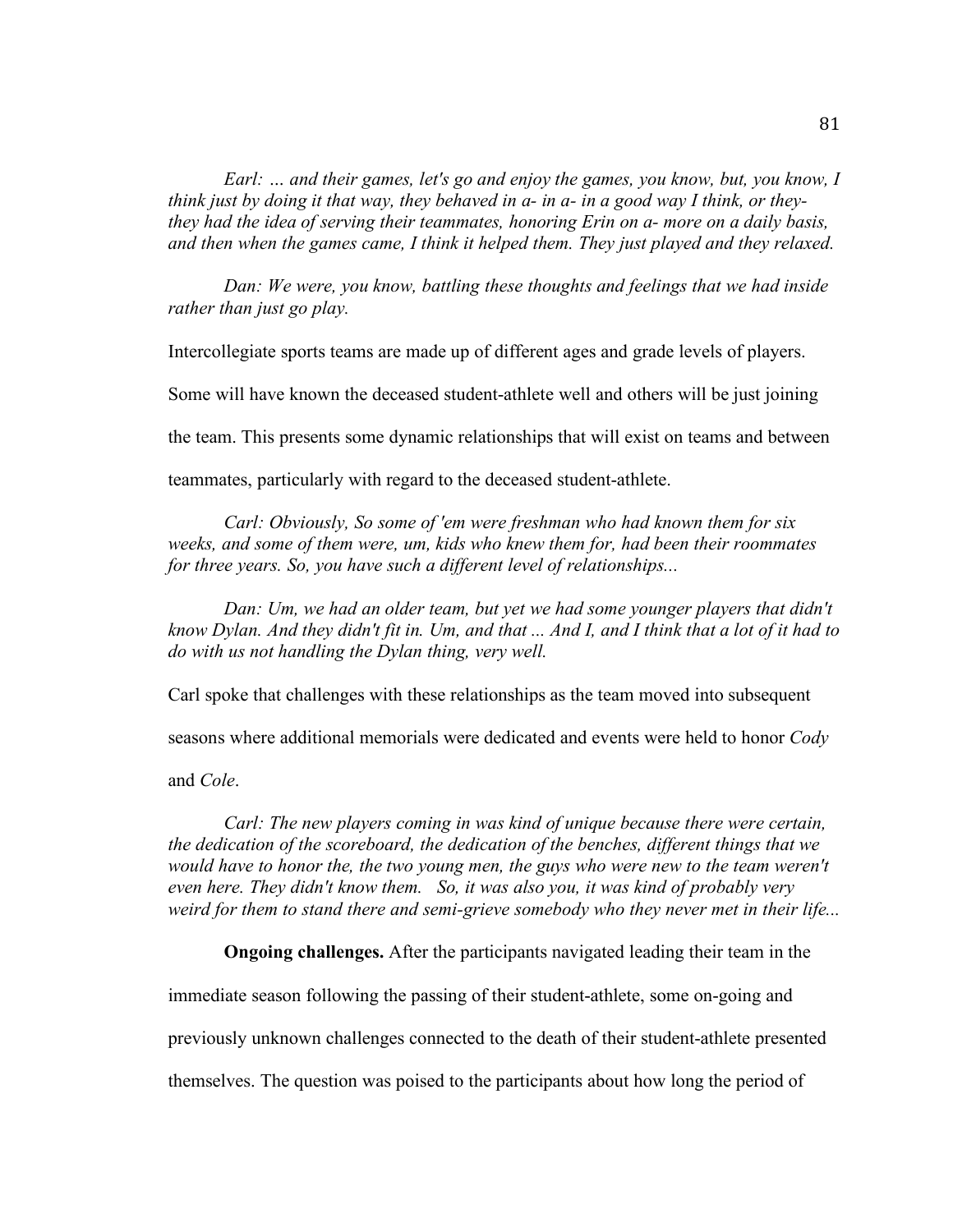recognizing and remembering the deceased student-athlete lasted. All the participants

made comments that the impacts of the unexpected death of their student-athlete last well

beyond the next season.

*Carl: now obviously the next fall, to make sure that they still were okay…, some of them were still going through different stages of grief… making sure that they were okay. It, it was an ongoing, process for them and for us to make sure that everything was okay.*

*Betty: I think 40 years from now will still be there.*

*Ann: Um, certainly for that year and the year after, I was totally aware of it. Um, and we didn't talk about it a lot but we talked about it some. I would say, um, for, maybe, four years, a little bit, but the first two years, for sure.*

*Earl: Well, I mean … I would say six, seven years.*

*Dan: for a long time, you know, I would say six to eight years, people were a part, you know, of remembering him.*

*Carl: and it still goes on not formally. But it still goes on... again, the biggest time, it's probably like any, any other situation even if they weren't on an athletic team, their birthdays, the date of the accident, um, again, the date that they were supposed to graduate… it's marking a certain period or a certain anniversary in their, in the young men's lives or the family's lives…I imagine it will go on, um, you know, once, once the final player who played with those young men is, is gone, graduates and moves on and is no longer that the university, it will probably change some within the team…*

Carl was the only coach to mention social media during the interview. This appears to be

directly influenced by the timing of the passing of his two student-athletes. For the other

participants, social media was not a topic.

*Carl: I think with social media now, you know, you can see [remembrances and memories]… probably one of the reasons I do when I do go on Facebook, it's around one of those anniversaries, and, and to see what their pa-, how the parents were doing and to see what their parents might post on the Facebook page... So social media has probably changed some of that as well. Um, it makes it more visible and, you can see sort of how… what they are saying on those days.*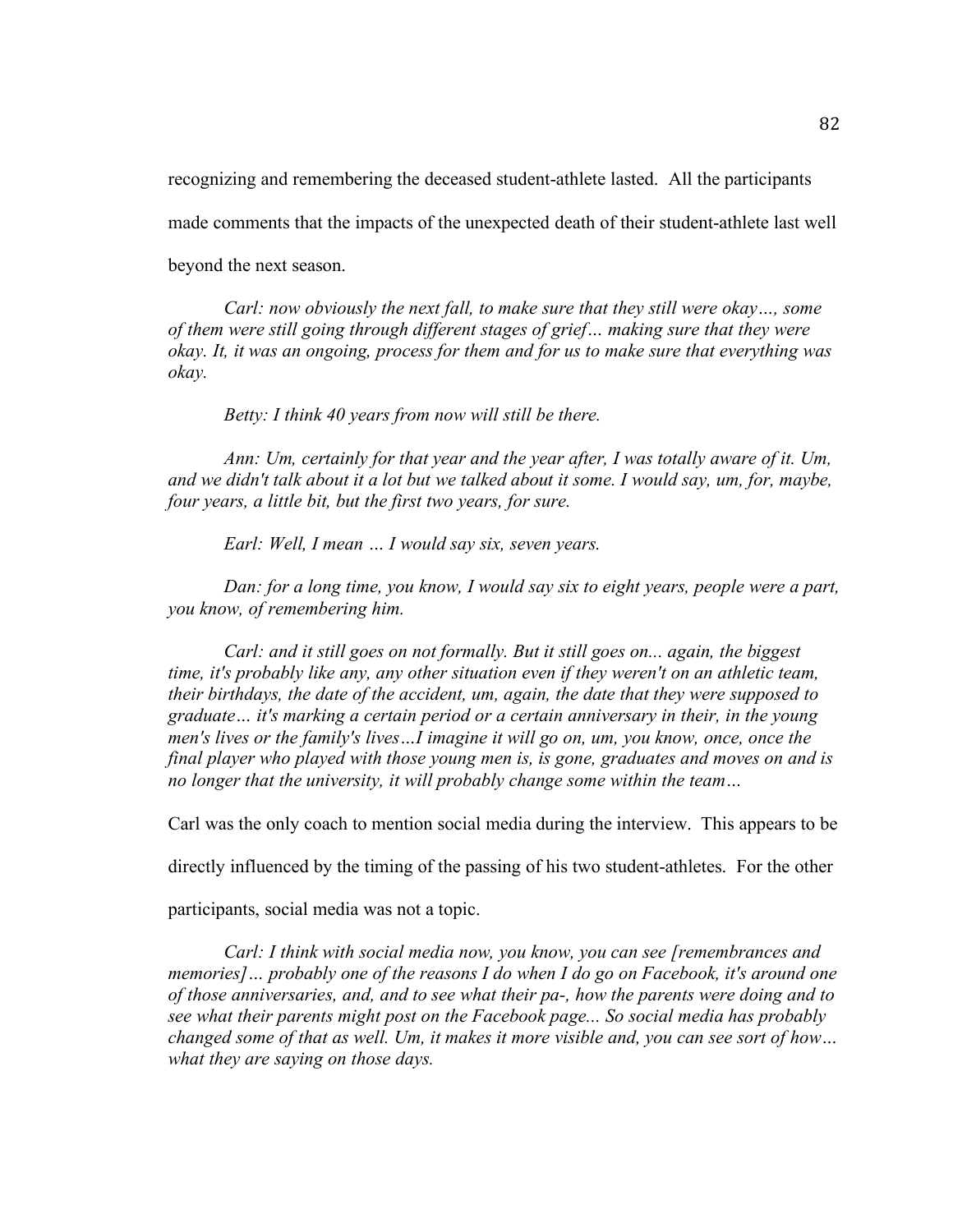Earl was the only one to mention the challenges moving forward regarding reestablishing a competitive environment within the team during the next several seasons after the initial season after. Earl describes the challenges that existed in the second season and beyond, after *Erin*'s murder.

*Earl: Yeah, I mean, the ... uh, I would say, the group dynamics for the next season, a-and possibly the season after that, we were poor…. the [player] conversation we would sometimes get was a player feeling that, that either their coaches or teammates were not very supportive of them. And I think what had happened was we had obviously gone extreme to… just, focus on, make sure that the [players], you know, the kids are okay, type thing… I think it was almost like a rebound effect… they had been so used to just receiving support and the emphasis being solely on that, that when we kind of said "Okay, we, you know we wanna try and make sure that, you know, we-we have a better balance (support & competitiveness) now", it was, it was almost met with um, objection… because our players were in such a mode of accepting support and, you know… like no emphasis on competition hardly, that when we tried to reintegrate that into our program, some players actually took it like, "Oh my goodness," you know, "no one cares about us anymore."… it was a- it was an interesting dynamic… the incident affected our program for a long, long, long, long time.* 

#### **University Response and Reaction**

There was a response and reaction from all the universities involved with these unexpected student-athlete deaths. Some of the university's responses were positive. While some of the university's responses presented challenges to the coach and their leadership. There is currently is no real blueprint for leading through the death of a student-athlete for individual universities beyond their own internal policies and procedures. All participants communicated that their university had dedicated or memorialized the student-athlete/s in some manner with a tree, a bench or plaque. Several participants shared that scholarship funds had been established in the name/s of the deceased student-athlete/s. All the participants shared their feelings and experiences with their university's response to the passing of their student-athletes.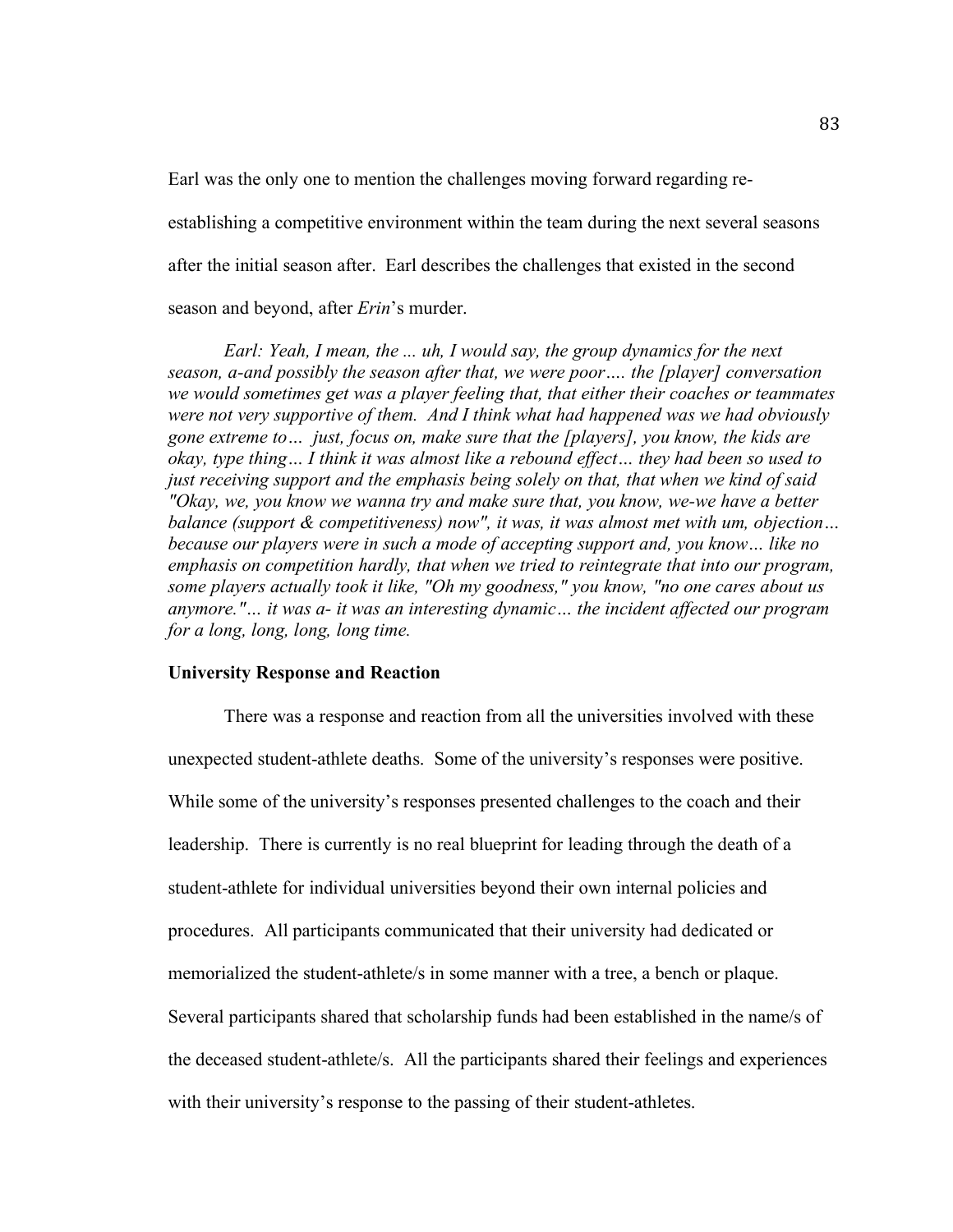*Earl: I mean they were supportive, you know, kind of checking, you know, do you guys got everything that you need type thing…*

*Carl: so the administration was extremely supportive. the chancellor of the university at the time attended both funerals. They had a lot to deal with.* 

Earl shared a unique and hard observation about his university's response.

*Earl: The athletic department one, I have kind of … bizarre memories, because our department, and I don't know if you experienced this, but I mean ER- Erin's- Erin just didn't die in an accident, she was shot and murdered… and I think administratively the department had two things, and whether they … would ever admit it or whatever… I'm not sure. One was obviously to make sure that they did the right things and looking after Erin's family, helping out the team and the players, but I also do think there was a- a [feeling] "This looks bad," … for the department … I think the administration, even though no one would say it to me or whatever, I think they, you know, in a sense wanted to make sure the department didn't look bad as well…[Additionally]… it just was a negative, uh, like- like definitely a little bit, um, I won't say blame, but, uh, [I was] held responsible to some degree, um, that, uh, this happened … and, uh, yeah, it wasn't just a tragedy, but it was a kind of a black eye for the department as well.*

**Helpful communication and support.** All participants made significant

statements about their universities communication and support. Participants comments

ranged from grief counselors to supportive mentorship to logistic planning to academic

support.

*Ann: It would've been helpful if they would have, um, acknowledged that it might be difficult this year and we'll have your back… That would've just taken a little bit of stress off, um, knowing that there was, I ... maybe there was someone there that I could've gone to if I needed to.*

*Betty: AD [athletic director] was good… as far as, you know, working with media and organizing stuff for the hospital with all the hospital… good organizing that for the kids and that support, you know, with the grief counselors and all that kind of stuff…. it helped just because I could focus on the kids…* 

*Carl: Very good… several of them were at the hospital when I got there. They supported anything and everything that we wanted. Again, actually we didn't want nor need a whole lot, but they provided, they, the whole university community [and surviving players] provided support… They didn't have to be told, they offered.*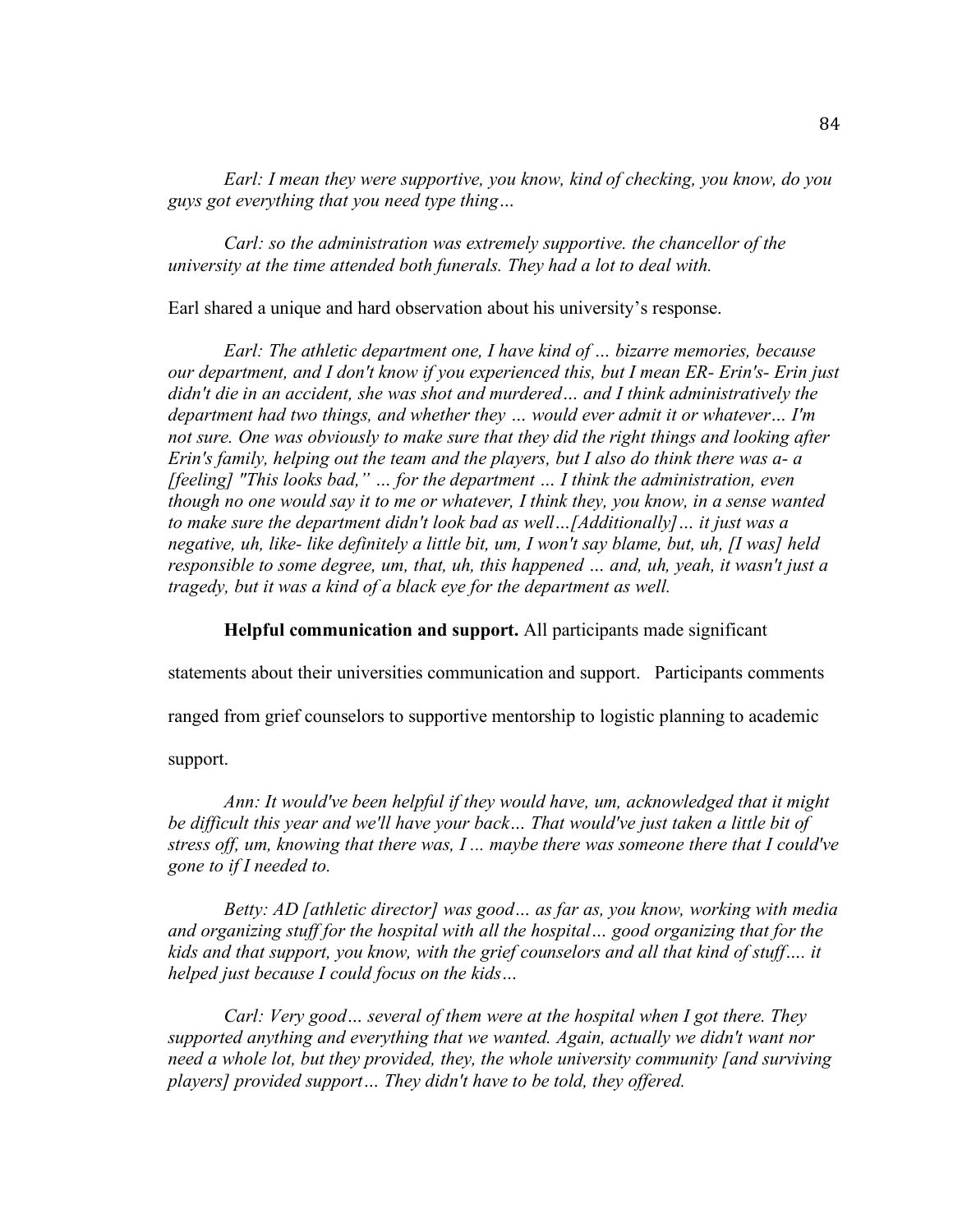Earl again offered a unique and interesting observation regarding the university support and communication around planning for *Erin*'s on-campus memorial.

*Earl: And so, initially I remember they had meetings like for the planning of her memorial service… they a- they asked me to sit in, and I remember the- sitting in on this and then saying, "Look, I can't sit in on this. Why am I sitting, you know, I probably should be helping the team. You guys are talking about, you know, of long each part of the service should be, what food's gonna be served and stuff like that." … it was kind of bizarre... It wasn't well thought out on their part, you know, they thought, "Well let's get the coach involved," but then not understanding that I don't wanna hear… her memorial service reduced to, you know, what food's served here, and how many people should be here and all the seating and all that sort of stuff.*

Participants were not asked specific questions about academics or their leadership

experiences in the academic area. Carl was the only participant to outline some of the

university's response regarding academics.

*Carl: If these kids need, you know, to, to have extra time to finish an exam. It wasn't like any, any of the, um, professors were saying, no, you know, he has to take an exam the day of schedule because this is how it is...As you could imagine, it affected some of theirs, some of them academically. Some good students, obviously did not do as well that semester, but the university and the professors on the academic side were very helpful. If they needed to take an incomplete, if they needed to drop classes, um, whatever it was to help them get through it with the understanding and the hope that time would not erase it but time maybe would, um, enable them to handle it a little bit better.*

Carl continued as it related to the importance of student-athletes returning to participate

in their sport with their teammates.

*Carl: So they had to get up the next day and go to class. They had to study, and, again, that's where the administration … and the professors were very helpful… I can't imagine what it's like as a 19-year-old to have your best friend [die] and then two days later you have to sit there and try to study your math or you know, write an English paper… Because obviously, you're gonna be very distracted and you're not gonna, you would assume, you're most likely not gonna have your best results…. I think playing soccer after that might be easier than, than studying and concentrating in class because not that you don't have to try to focus as a soccer player but … there's a lot of physicality involved in it versus you're sitting there trying to learn a math equation…*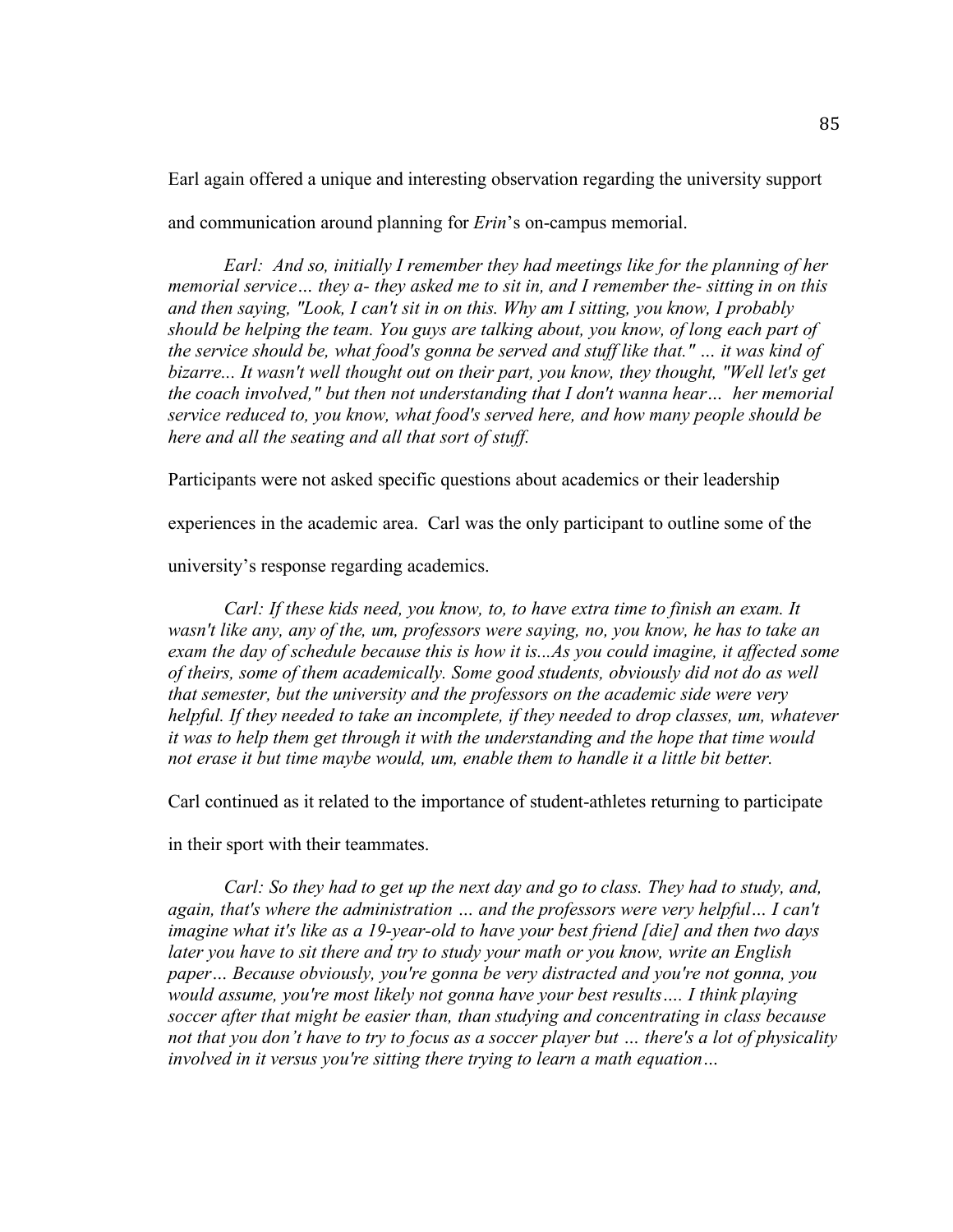**Need for more communication and support.** Several of the participants had communication recommendations for athletic administrators. When responding to a question about university support and communication, Dan offered a powerful perspective regarding the type of support and communication that would have been helpful for him during this leadership experience.

*Dan: Yeah, I think that they'd said and did all the right things, in terms of wanting that counseling, and, uh, but I don't think that anybody really ... At no point did I have someone from across campus in the counseling office come down, sit at my ... Sit at my desk and say, "Hey, what do you need? Um, how can we help?" It was just more of the generic, you know, we're here, let us know… We didn't know how to ask for it. We didn't have anybody on the outside checking in to help or to see how things were going…*. *I wish that somebody would've come to my office and said, "Look, I know that you're trying but you guys need to get some, get some help." And at no point did that happen. I just think that everybody deals with it differently. Um, and I think it would've given each of us, um, some strategy or helped us with closure…*. *I didn't have anybody mentoring me. I didn't have anybody trying to help me through the process. I didn't know any better. You know?*

Ann provided a recommendation for administrators. More support for coaches and

# private communications.

*Ann: I think something that would've been… helpful for administrators to know… it'd be nice if they didn't like try to be the, I'm here for you all the time, savior type thing*  to the players and come up and give them a hug all the time. That was totally different *from before… maybe send a note once in a while or something saying, you know, not make it a public scene so everybody could appreciate that something was being done, but make it more of a private, type of messaging to players… "Is there anything you need?"* 

### **Growth as a Leader**

The experience of leading a sport team in the season following the unexpected

death of a student-athlete was a powerful life shaping experience for all participants. The

changes that they shared were both broad and specific. Some of the changes were related

to their coaching behaviors.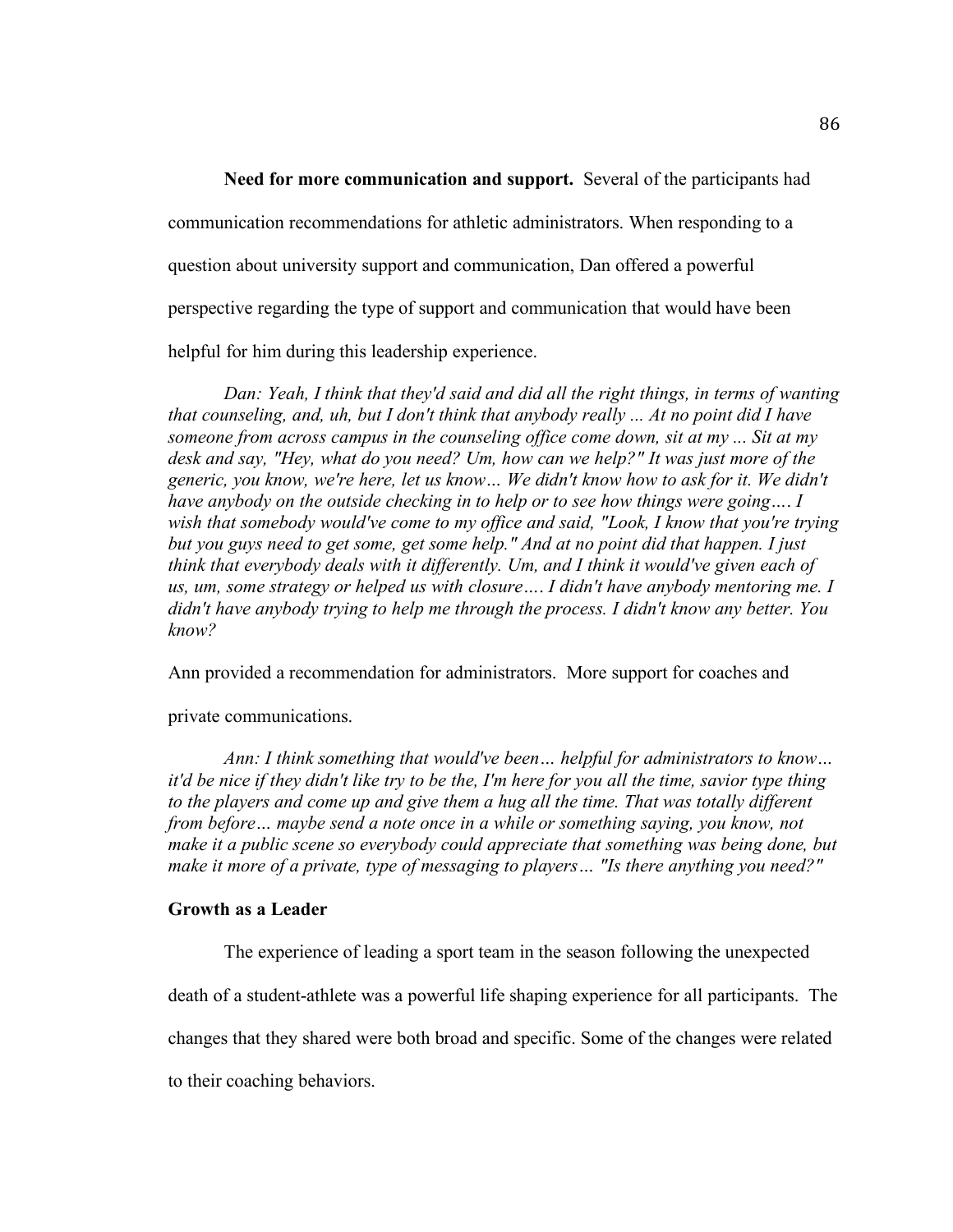*Ann: Let 'em really know that I cared…* 

*Betty: I don't sweat the small stuff anymore. Um, focus more on the important things…*

*Carl: We probably as coaches became kinder and gentler, I guess, is the best way to put it.* 

Whereas, some shifted their perspective about how they viewed game and coaching.

*Carl: the wins and losses were, were certainly put into a perspective for me.*

*Dan: Constant reminder of how you really got to slow down and enjoy what's in front of you, 'cause I think as coach, you get caught up in the next game, the next game, the next game, you know?*

**Change in behavior.** Participants discussed how the experience affected and

changed their coaching and leadership behaviors.

*Ann: I think, I became much more in-tuned to the players feelings… started watching very closely for any emotional issues that might come up … I started really watching all mannerisms on and off the field, in and out of practice, in all situations. Mannerisms, facial expressions, et cetera, to find out where they were at and how they were feeling.*

*Carl: You know, you probably start thinking, you know what?... it probably made feel as though there was a responsibility on my part to make those practices and to make those games into a positive experience.*

*Earl: I think also you probably become a little more, a little bit more kind, a little more empathetic to other people's feelings or what they're going through. And you maybe go out of your way to be nicer to people.*

*Dan: ... I'm a better listener and that this situation, if there's one thing, I'm a better listener. When a kid comes into my office, I put my computer down, or my laptop, I put the screen down. I'm present. So I'm a better listener. I'm more present, um, based on what happened with Dylan. But it took me years to get to that point.*

*Earl: I think more empathetic, you know, completely… I mean just to see the devastation that one night that incident… caused all these young people and it probably affects them even today… so definitely more empathetic…, some of the stuff we've talked about, you know, not talking about wins and losses and all that, I think that carries over,*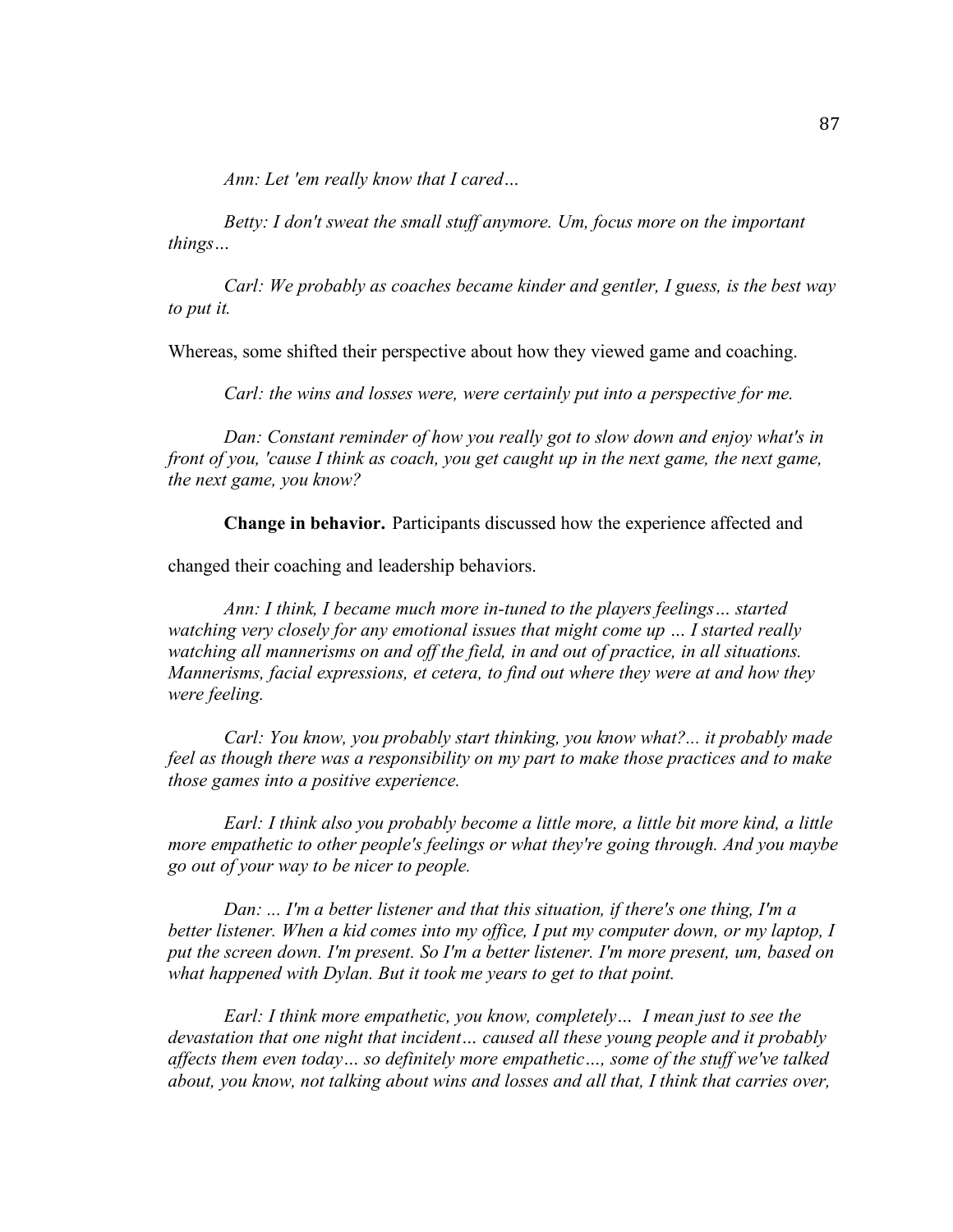*we- we still don't do much of that… that probably is carried over from that time… we talked more about the daily- daily behaviors...*

**Change in perspective.** Carl stated, *"I can [only] speak for me, was that it very quickly puts things into perspective. They quickly, 'cause as a coach, even as an adult, if any of us are truly adults, as, as an adult, you kind of deep down know, hey, this is just a game. You know, and you try to tell yourself that, whatever, but I think all of us get too carried away with, with winning is the most thing, et cetera, et cetera, so I think in some ways, certainly for me, it very quickly put things in perspective for me."* The experience leading a team through the unexpected death of a student-athlete challenged the perspective of participants; particularly related 'normal' coaching behaviors and dealing with adversity.

*Carl: And so you only hope that on the other end of it, which both of these families have done, by the way… you just try to get, uh, in any, you try to get as much positive out of it as you possibly can. And both of those families did… and so I learned so much from them than they probably will ever get from me in terms of how well they handled the situation…. Watching them deal with it in the way they did, um, I guess helps me on a day-to-day, basis, uh, deal with the adversity that we all have to deal with, you know? … I now try to see the positive, if there is a positive in something that happened to me, and I also, it certainly puts it, again, it puts it in perspectives… I learned that having a positive reaction and having a positive outlook makes the difficult times certainly not easy, but makes it, it makes them easier*

*Dan: It was something that has challenged me the rest of my car- career. Um, to really make sure that I give my players the time that they deserve when they come to see me or pick up the phone to call me… We get so caught up in this business of all the stuff, the recruiting, the emails, the phone calls, all that stuff. It's just to serve me a reminder that we get into this because of the relationship you have with your players and, um, and it really ... You can't take it for granted.*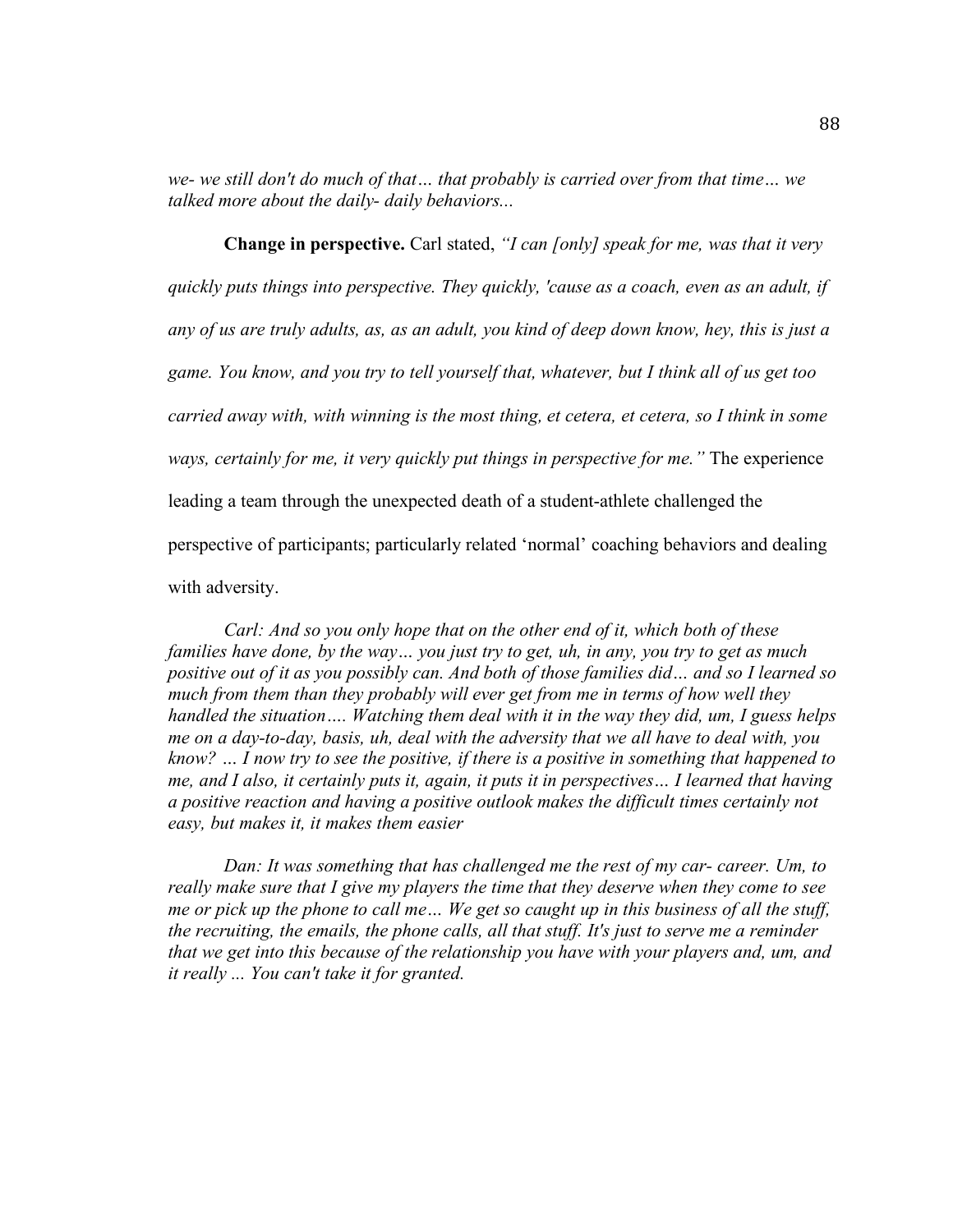#### **Correlations of Sub-Themes to Transformational Leadership**

It was clear from the participants' significant statements that their primary focus as leaders was leading their teams. All participants recognized the challenges they faced while leading following the unexpected death of their student athlete. The four I's (Idealized Influence, Individual Consideration, Inspirational Motivation & Intellectual Stimulation) identified by Bass and Riggio (2006) as components of the Transformational Leadership theory provided the framework for additional interview questions. This framework allowed the participants' significant statements about leading their team to be analyzed and reviewed within the context of Transformational Leadership.

# **Idealized Influence**

Players look to their coaches for leadership. When leading a team, coaches willingly accept the responsibility to serve as a role model for their players and teams. Being in a position of leadership provides coaches the opportunity to influence their teams. Leaders who have a great deal of idealized influence are willing to take risks and are consistent rather than arbitrary (Bass  $\&$  Riggio, 2006). All the participants recognized the example they set and acknowledged its potential influence. The participants wanted to be strong for their teams.

*Carl: when I met with the players, again, I wanted to show them strength, Dan: I was strong in front of [them].* 

The death of their student-athletes and the participants' emotional reaction to the circumstances left the participants feeling vulnerable.

*Carl: I'm dealing with it myself and trying to help them deal with it. If there is, such a way to help them deal with it.*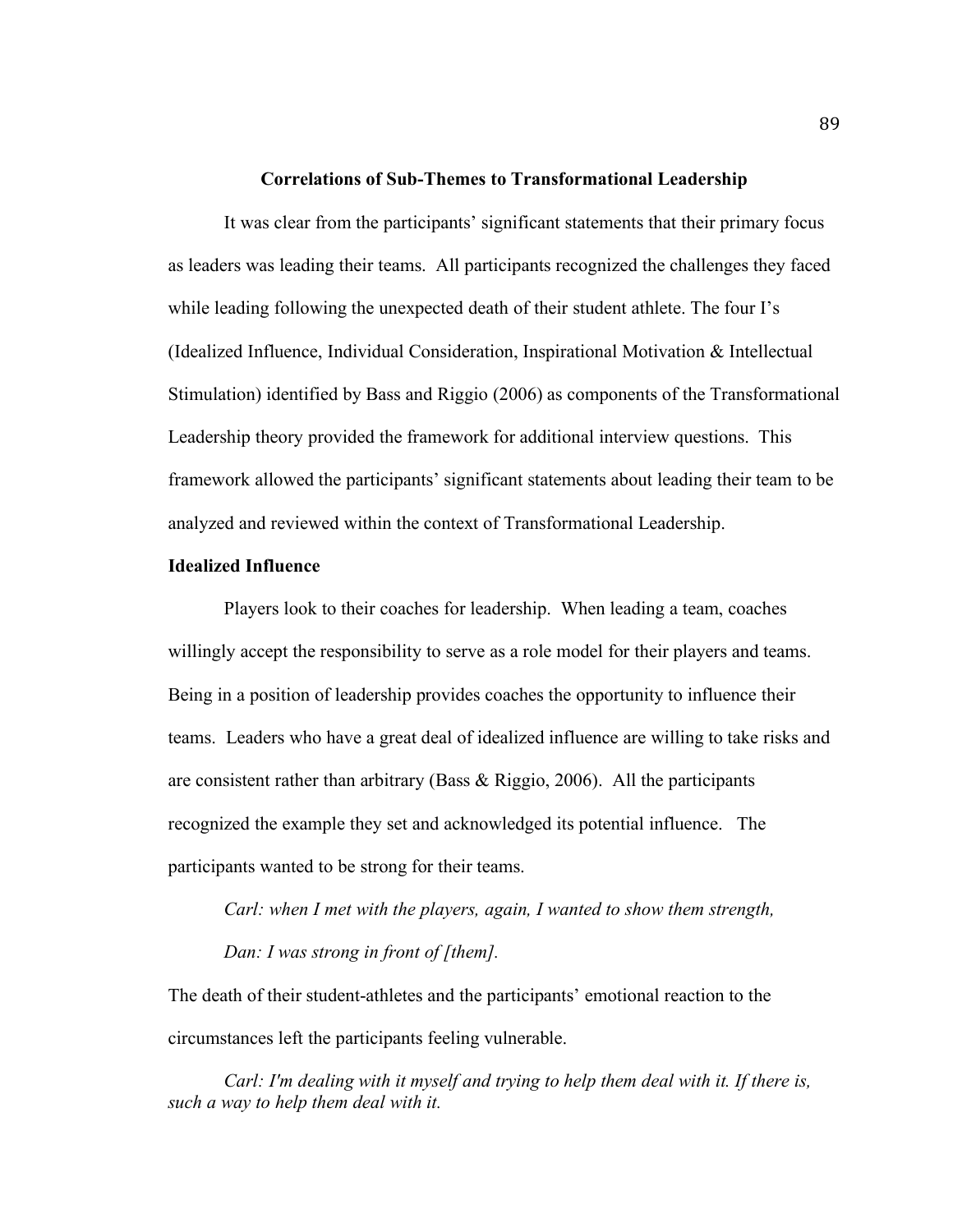*Earl: Uh, unchartered waters for sure. In some ways it maybe made me feel, again, saying this for the first time as I'm just thinking it through, and it made me- made me feel closer to the team, to the players, and maybe in some ways it allowed them to feel closer to us as coaches… I'm a fairly demanding coach, I'm really straightforward andand- but this was a narrative where I think the players could see he probably doesn't know what he's ta- talking about here, you know what I mean?*

**Role model**. All the participants made statements to the interview question, in

what ways, if any, did you strive to be a role model that season. Based on the

participants' significant statements, it appears that being a role model, showing real

emotion and demonstrating consistent behavior was an important aspect of their

leadership experience.

*Ann: One of the girls told me…"You know what? It was great that you were there. You're strong for us, but it's nice to see you have emotion too."*

*Betty: I felt like I had to be the parent because I have to take on this stuff [for the players]… [I] have to be strong for these kids because they can't do it right now. But I can't necessarily fix it. But try and be there an help them [the players] fix it.*

*Carl: Don't know … if I could say … that the accident led me to be more of a role model… I was very conscious of the fact that I wanted to be a very, a, a very strong support system for them. I wanted them to know that I was there for them…. I hope they knew that already, you know, prior to the accident. But I think I probably did want to make sure that they knew that, that I was there, if they just wanted to come and talk about this, if they wanted to come sit down and, and just cry… I certainly did want to make sure that they knew that, that we were support systems for them.* 

*Earl: Maybe the coaches appear vulnerable and more human as well, because we were very open that we are really unsure about this, but we're just gonna try our best.*

The challenge of being a role model was real. Dan shared the weight of his challenge and

feelings.

*Dan: I tried to be extremely strong on the outside and not show them any signs of*  weakness in my mind, or show them, um, that I was really having a difficult time *emotionally with it. Um, I mean, he passed away on my birthday.*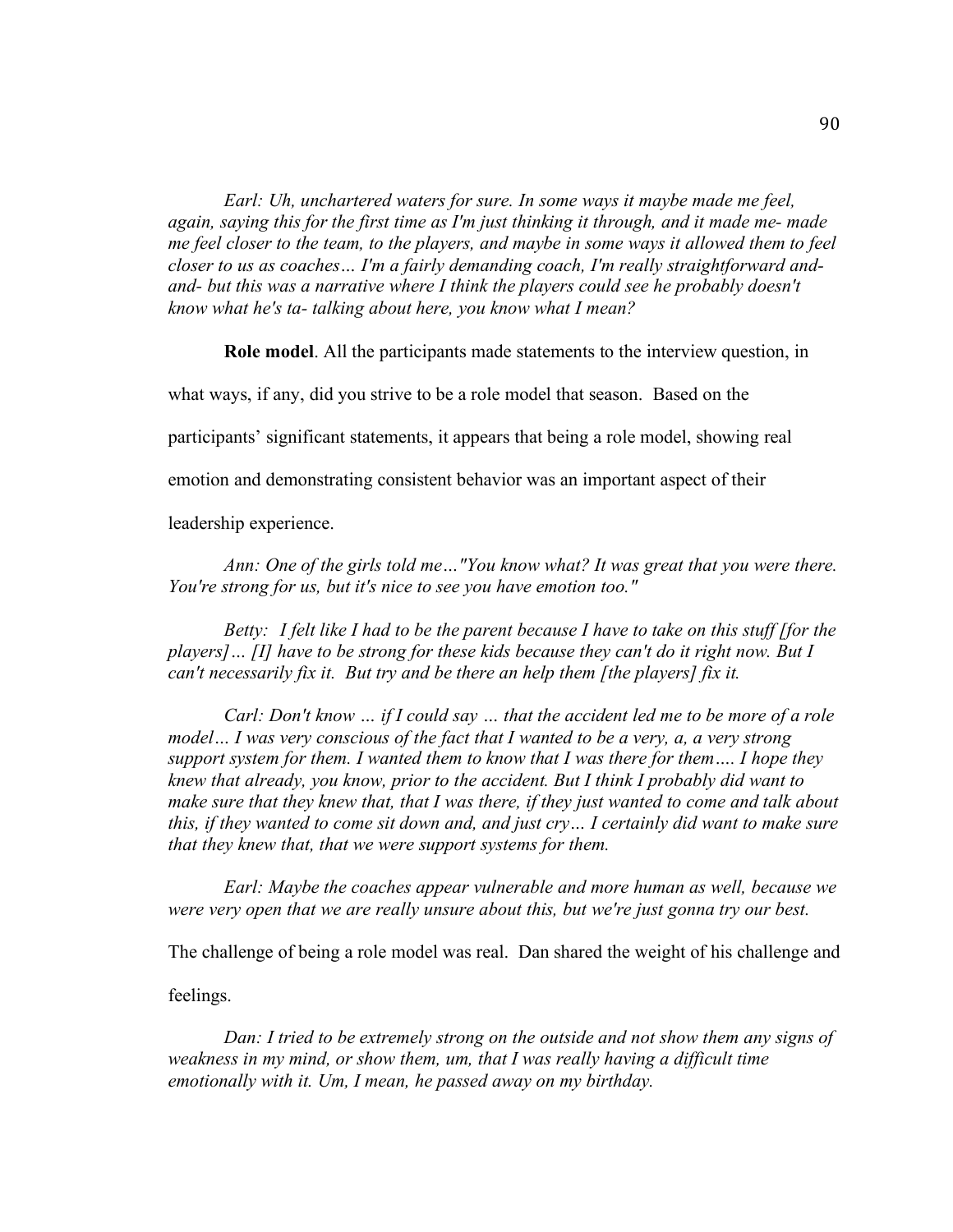In an effort to be a role model, some participants adapted and adjusted their coaching

behaviors to fit the current circumstances. Earl mentioned the importance of consistency.

*Ann: Yeah, I think I did. I tried to be a little bit more open…. I felt that it didn't*  really hurt that they saw my cry at the funeral... I thought it was okay that they knew that *I was grieving… that they meant that much to me, the players... So I thought that, just allowing myself to [express my emotions], let them see me feel [sad] a little bit… was not a problem. So then they may-maybe felt that they could be able, be allowed to express themselves, as well.*

*Carl: I think one thing that I, I tried to do was to, um, uh, what's, what's a good way to put it? … I wanted to handle it in a such a way that ... but I wanted to let them know that it was okay [to be emotional]...Uh, and I probably did get emotional in front of them…. I did that again without… my intent was not, okay, I'm gonna show these guys that it's okay to be emotional about this. But I also wanted to let them know that it was okay to, um, feel very, very sad about this.* 

*Earl: I think consistency… Just making sure that every day, you know, it was a rollercoaster ride for them at ages 18 to 21, they'd lost their friend… so making sure every day being consistent in my behavior. Making sure I didn't overreact to things like a practice that wasn't great, or if a game wasn't great, or- or anything like that…The second thing I- I do recall is making sure I was really well prepared for all team meetings. So cognizant of not making just a flippant comment about something that could trigger some reaction from the players… more carefully typing out, writing down, comments, uh, that's gonna be talked about in team meetings and things like that, and then trying to be proactive and emphasize if I say this, will this cause a reaction this way? Will this cause them to think of Erin this way? Will this cause feelings of guilt? Or things like that. So I was just really cognizant of that as well.*

Again, Dan shared the challenges of being a role model and taking risks to challenge the

players while navigating his own grief process.

*Dan: I allowed the numbness because I didn't challenge them to, to get over it. Um, for the sake of, um, you know ... I- I probably ... If- if- if I could've gone back, I probably should've challenged 'em like, "Look, like, Dylan's not here and the way you're going about it is not, is not showing him, um ... Is not honoring what he, what he would've done for you."... I think I was scared to put that out there. Because I don't know how players would've reacted to it and I guess I didn't want to be viewed as using someone's death to get them to play better?*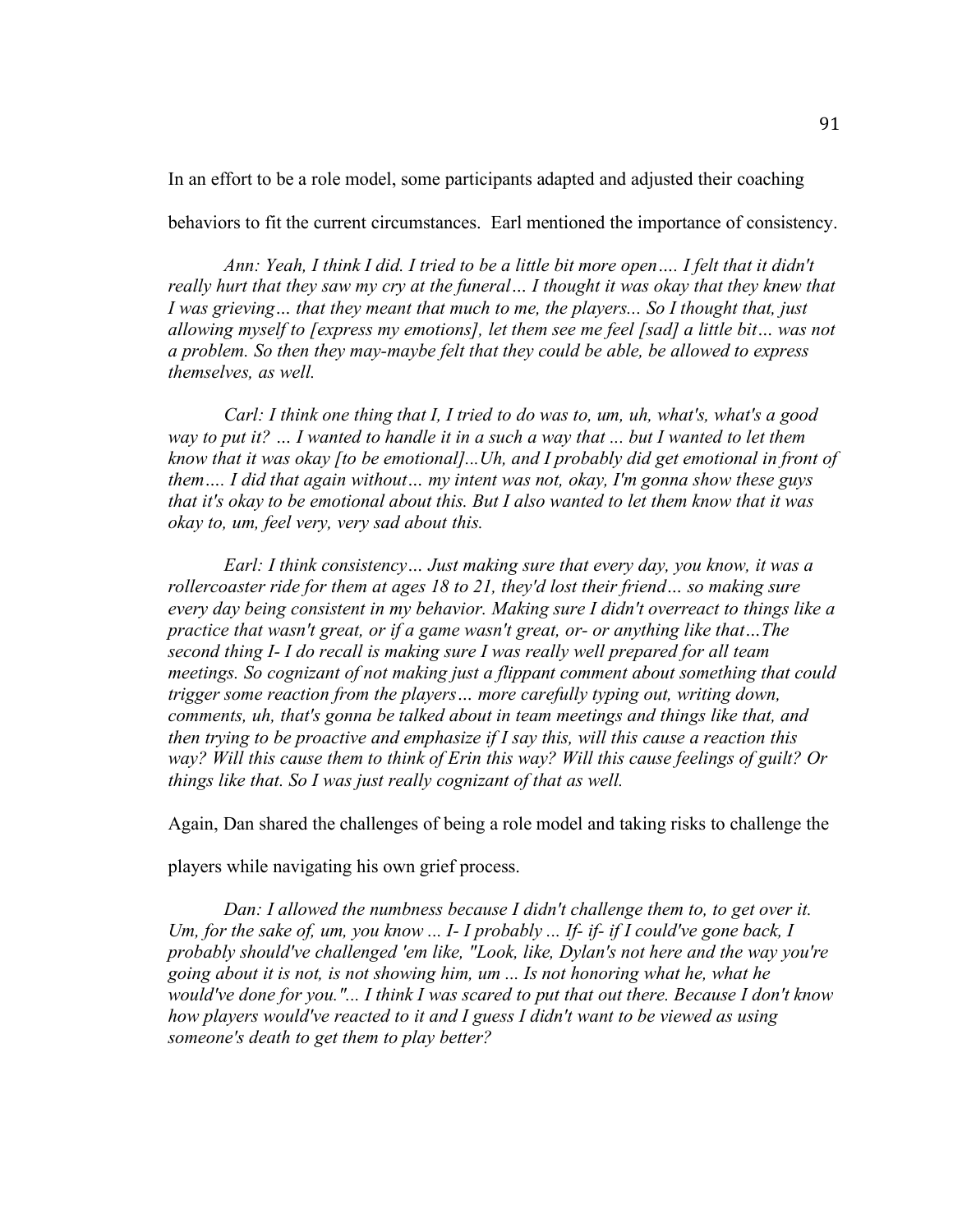**Risks.** The Transformational Leadership theory under Idealized Influence talks about a leader's ability and willingness to take risks. The participants did not make many significant statements regarding risk. In fact, it appeared the concept of risk during the season following the unexpected death of a student-athlete might be less applicable then under a more normal coaching season. Further examining the concept of Risk, as it relates to coaching leadership behaviors would be important in future studies.

*Betty: Uh, I wouldn't say...none that pop up, you know.*

*Earl: I'm not- I'm not sure there were- there were a ton of- hon- honestly, I don't-I don't know if there were a ton of risks, other than to encourage them to be as open as possible...No, other than just straight honesty and trying to get them to honor Erin by how they conducted themselves, um, but honestly, nothing else.* 

*Ann: I don't remember.*

### **Individual Consideration**

Transformational leaders pay special attention to each individual follower's needs for achievement and growth by acting as a coach or mentor (Bass & Riggio, 2006). Carl during his interviewed summed up the importance of Individual Consideration quite well. *Try to keep in mind as we are going through practices and games that these young men had been through maybe what would be one of the most traumatic experiences of their life. So, we made a conscious effort to, to check on 'em, to, you know, kind of make sure they're doing okay.*

**Making everyone feel valued.** When answering the question, "in what ways, if any, did you make all the players feel valued", the majority of the participants answered in the affirmative and communicated that this was their normal best practice behavior. They tried their best to make everyone feel valued.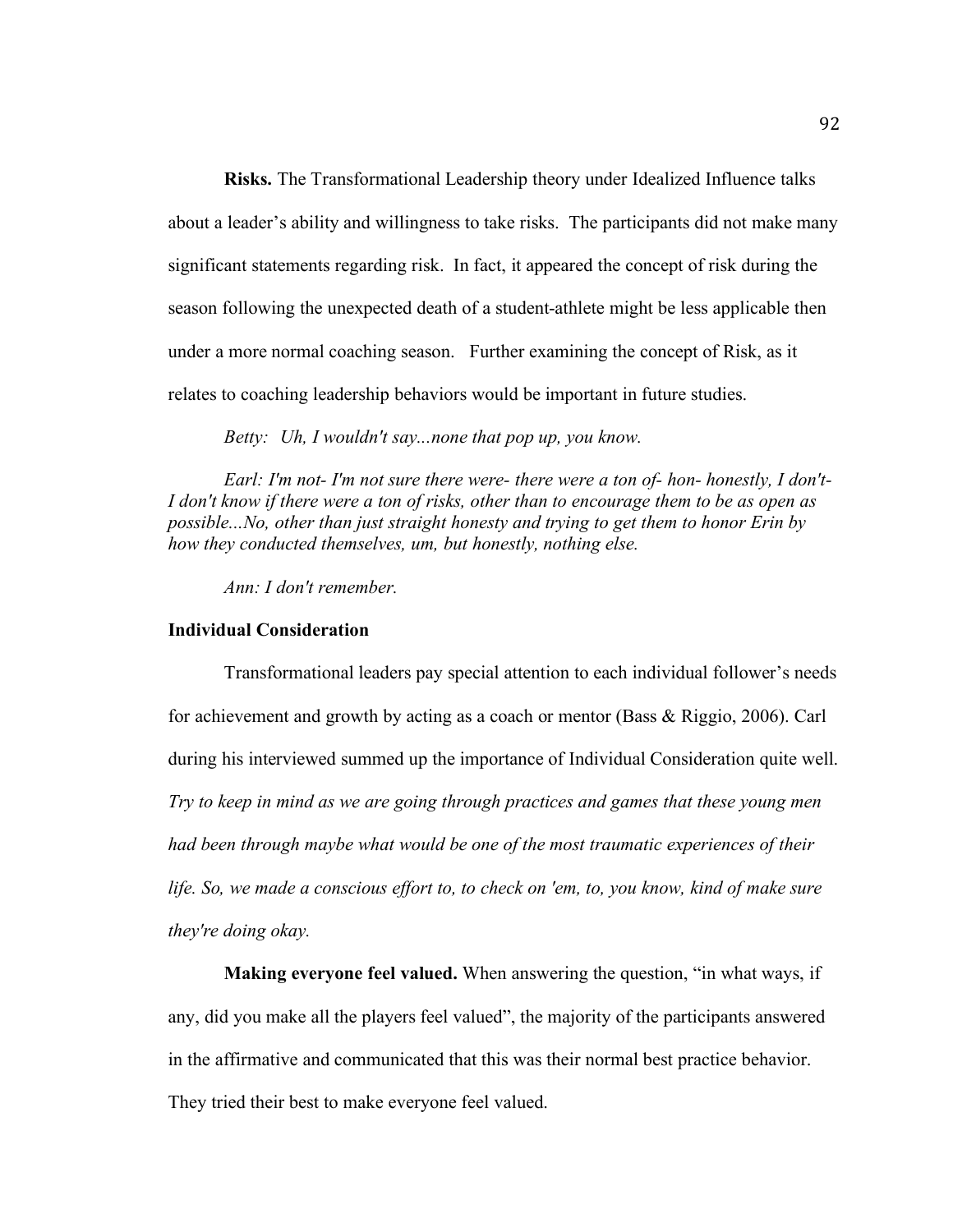*Carl: I always tried to make sure that the young men who weren't getting a lot of playing time always knew that they were important*.

*Betty: I think that's one thing I've always done is try to make each kid feel important regardless of their, their role*.

*Earl: I [held] a lot of individual meetings.*

*Carl: I al-, always tried to make sure that those young men knew that they were important to us. And in the small things whether it be you just walk over in practice, kind of, you know, you're off, you pull the kid off to the side, "Hey, how are things going in school? How's your, and how's your dad?" Or whatever. You know, almost like I'm checking on you as a person not as, uh, not as a mid-fielder. You know?*

*Ann: I don't think that was any different than other times because I spent a lot of time on that, having them feel valued. I think that was pretty much the same. It was like, uh, we, this is your role, you need to do this for the team. I don't feel that was much different.*

*Earl: I do remember that was then a very much more on the kind of support, caregiving side to make sure the players are okay, because obviously at such a young age they don't have the life experiences to, and sometimes maturity, to deal, you know, to deal with these things, or and no one had ever obviously prepared them for that sort of stuff…. at that time it was more just to check in and make sure everyone was doing okay. And so just by meeting with them… talk how they could help their teammates… asking them to kind of serve their teammates even though they were feeling bad… getting them to understand the value, that's the most important thing they can do right now … and not how many minutes they're getting and things like that.*

*Dan: think it was like at the first point in my career I felt like that instead of standing up in front of them, I was, I was behind them ... The roles were reversed. I became somebody that was going to do everything I could to make their experience the very best. Make them feel like they were appreciated… whereas before, I think it was maybe tough love? … I think it became the reverse. I think I loved them first and was tough on them at the end.*

*Betty: You know where you had a close relationship with her [as teammates and friends] so it's gonna affect you way different. Don't judge this person 'cause they're having a bad day and they lose it at practice and start crying hysterically. Let it be. Don't judge them. Everybody deals with these things different.*

Carl shared a personal experience that guided his leadership with his team.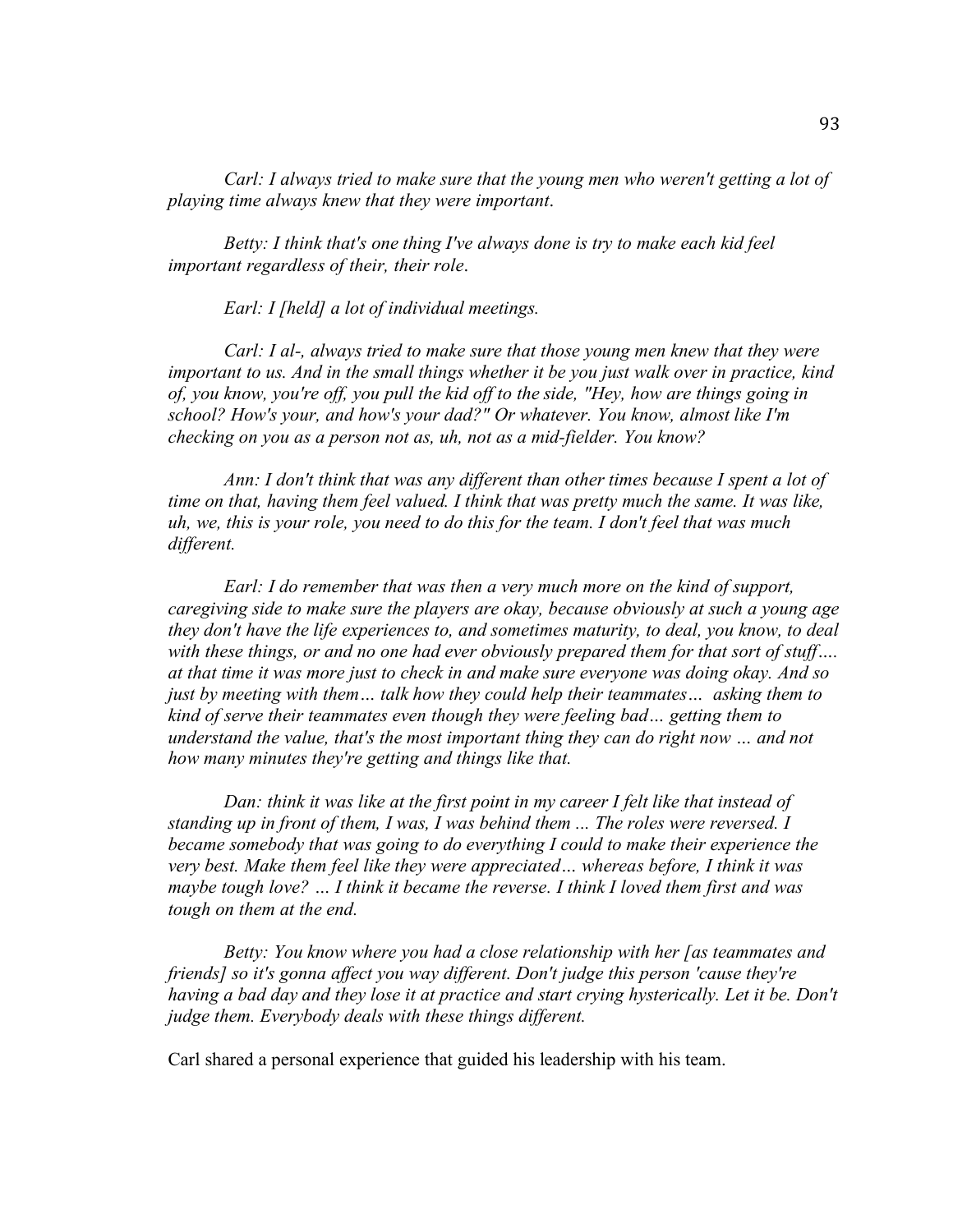*Carl: I remember telling them, you know, because I remember … not to put this on a personal level, my father died when I was 19 years old. And I remember the thing that probably bothered me the most as a 19 year-old were people … good meaning people, people who meant well, would sometimes tell me almost without meaning to, they were almost telling me how I should handle it… so I, what I tried to convey to the players was everyone's gonna react to this differently, and it's okay any way that you react… "Hey, it, it's okay to cry."*

**Mentoring the whole person.** In athletics, coaches are responsible for the guiding their student-athletes on and off the field. Coaches are striving to build champions in the classroom, on the field and within each person. Moving beyond the field of play and guiding the players in their academic and personal lives is dynamic under normal circumstances. When faced with the leadership challenge of leading a team following the unexpected death of student-athlete, coaches would be faced with a new set of new leadership challenges and circumstances. All the participants spoke about navigating these challenges and circumstances.

*Earl: Just a ton of emphasis on individual support. A lot of individual meetings, make sure players are okay … a lot of compassion, empathy … I'd say those were the biggest, uh, you know, the biggest things, um, throughout the season…*. *I remember specifically in the preseason telling the players how I was gonna try and approach it, so*  in other words not bring it up every game and stuff like that, but try and have it more *long-term behavioral changes to honor Erin.*

*Betty: But it was interesting to see how each one dealt with grief different. You know, and so seeing what they needed. Some kids just wanted to come in and cry. They didn't want you to say anything. Some kids just wanted you to give them a hug. Some kids wanted to have a conversation and, you know, talk it out and wanted, you know, feedback, responses, those kind of things. So, just seeing what was gonna help each kid and help them through their grieving process… determine and figure out what each kid, what each kid needs and then how to help them… serve them, so to speak, you know, to be successful [in all areas of their life].* 

*Ann: We had a counselor come in and, two different counselors come in and they were free to the players [and players] were free to talk to them. I found, however, that they, most of them [the players] chose not to. They didn't want to. They said, "If we*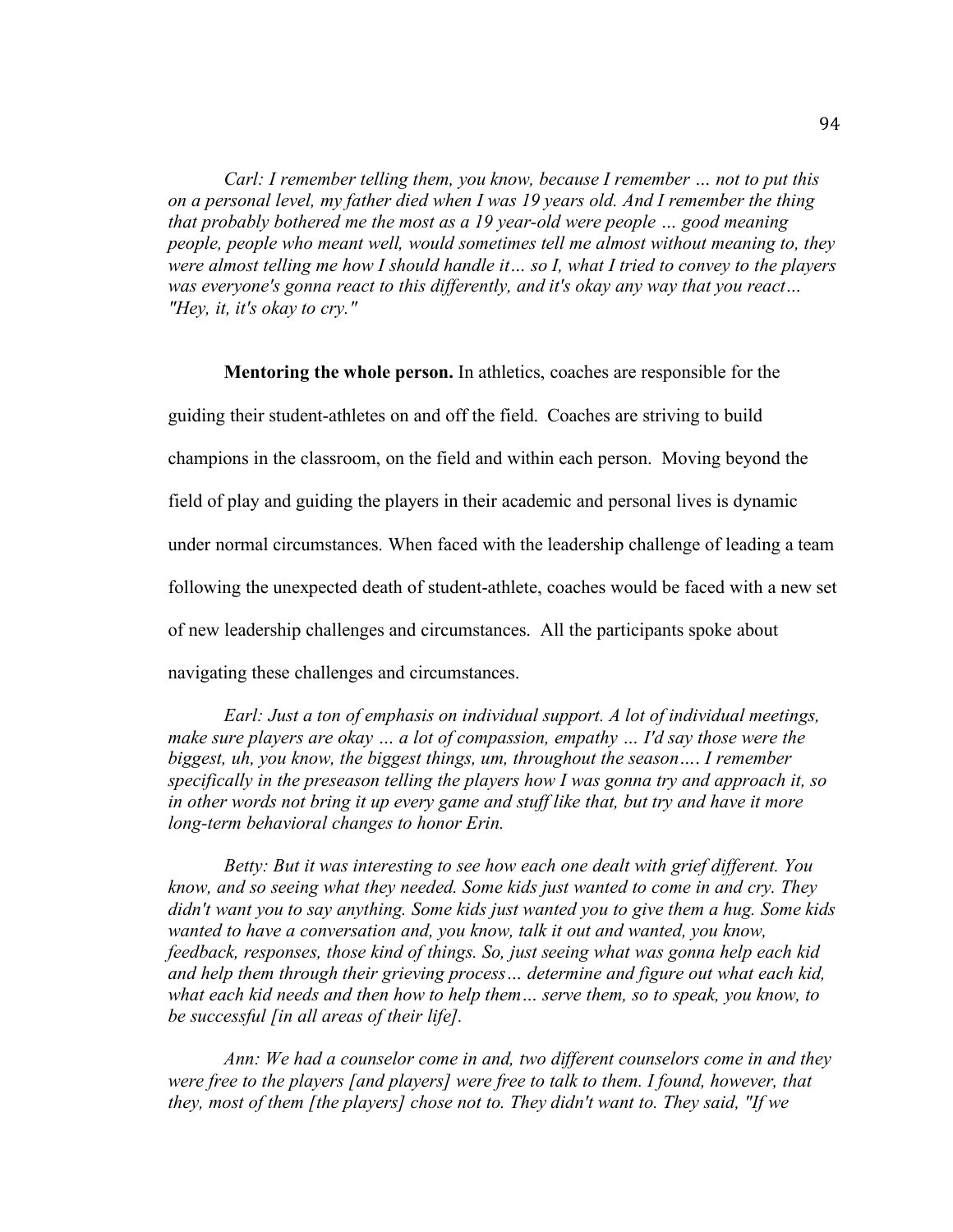*wanted to talk, we'll talk to the coaches and we'll talk to each other. We do not want to talk to an outside person." So it was pretty, it stayed in the team type thing.*

*Earl: So it was just- just kind of going into a practice and knowing that probably somebody is just gonna have an absolutely horrific practice today and, you know, meanwhile in a normal year it's very rare for that to happen.*

For Dan, mentoring the whole person became a struggle through-out the season*.*

*Dan: I think we were all so, um, preoccupied with honoring Dylan, that it became harder to, um, help each player with where they were at with him, but also with where they were at with other things in their life, you know? I mean life- life did go on and I think that, um, we tried too hard just to do what we thought as best for him and his family at the time… I think we all, um, forgot to take care of ourselves I guess.*

#### **Inspirational Motivation**

Based on the number of participant significant statements and the intensity of the participant's comments, Inspirational Motivation clearly provided a framework for analyzing the behaviors and feelings of sport team coaches leading their teams following the unexpected death of a student-athlete. Motivation that inspires team members is an important aspect of coaching leadership during a season without an unexpected tragedy. All the participants demonstrated through their comments how important and impactful motivation was in the season following an unexpected student-athlete death.

**Goals, mission and vision.** Participants response to a question, 'in what ways, if any, did you adjust the goals, mission and vision' that season? Participant responses were both broad and specific regarding their goals, mission & vision re-adjustment. For some it was clearly a pre-mediated decision and for others, it was a decision that unfolded by necessity as their season unfolded. The goal of most NCAA intercollegiate programs is to win. It was clear through the interviews that the participants were all competitive and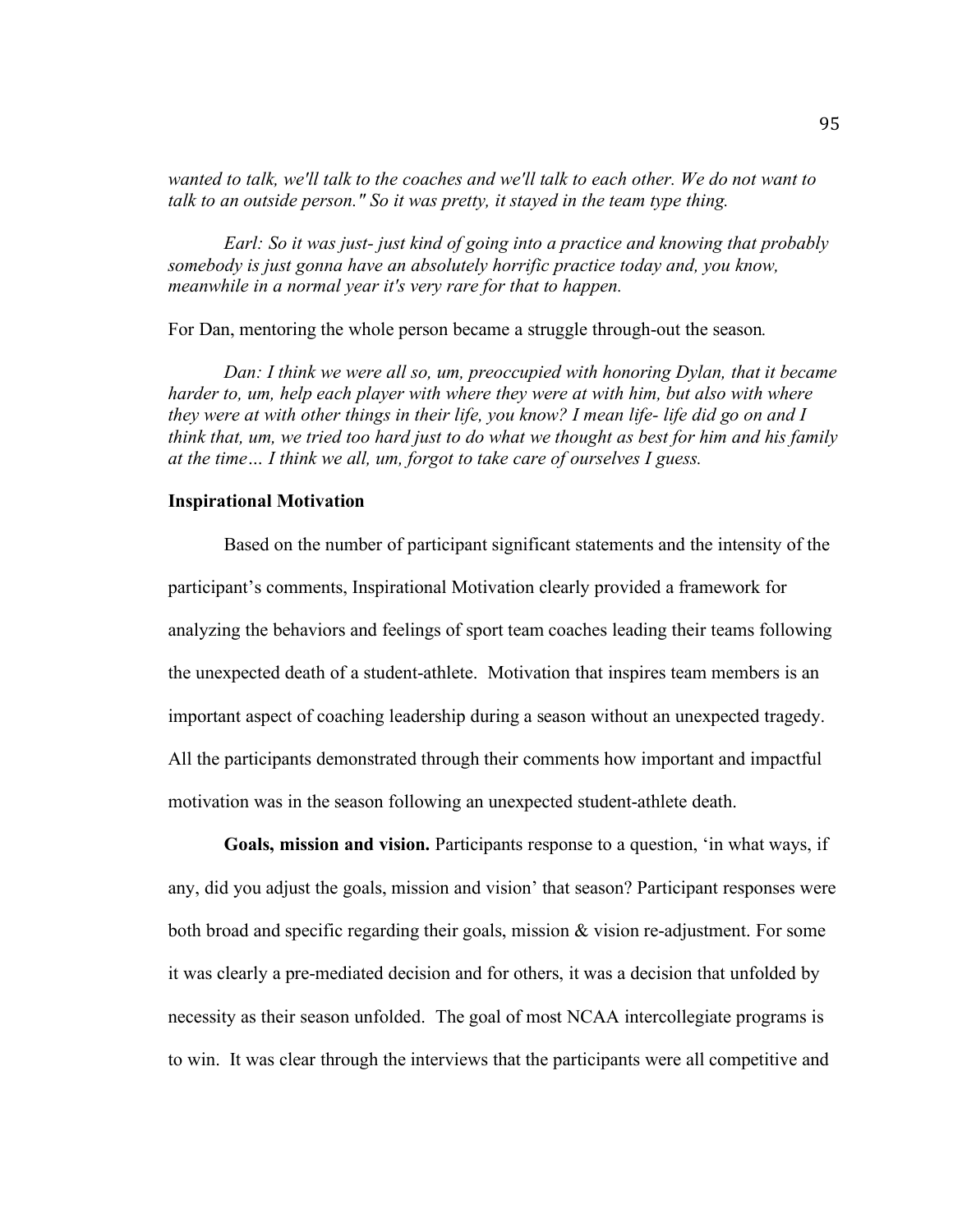driven coaches with high expectations. Adjusting their competitive goals and mission for

the season was not a decision taken lightly.

*Betty: Yes and no. I mean some of the little things didn't bother me anymore. It, it wasn't that important, you know… I've always set, you know, obviously you got your season goals and your, your training plan and, you know, peaking and those things. So none of that changed at all whatsoever. But just some of the petty stuff the kids were talking about… I put a end to it right away.*

*Carl: I still wanted to win every game. I still wanted to, us to achieve as high as we could possible could… I guess hope would be the right way to phrase it. I really,*  really hoped that they would have some success on the field just because I felt like that *would really help them to, um, to deal with it on a day-to-day basis… I wanted them to have success… so hopefully they could, they could have … a few bright spots along the way.* 

*Ann: Yes. We had to, we had to change our goals a little bit… we talked about that at the beginning, this is what we would like to see, um, and we sort of didn't really talk about performance goals that year. We talked more about giving everything we could at the moment, stay in the process, which we still talk about. But we didn't talk about what we wanted to win the conference and all that type of stuff because we knew that… [we]had to lower the expectations a little bit because we were not the same team.*

*Earl: I think I- I decided on that in the summer, you know... it just seemed the right thing to do. I don't know what else, as it just seemed the right thing to do too. Now it doesn't mean that we like gave players a pass on the competitive side, 'cause we ta- I mean we practiced hard… it was a team that overachieved…. We just decided, let's not bother talking about wins and so on, but let's make sure that we do talk about practicing hard and competing. Just because we didn't talk about wins and losses, I mean they're competitive spirit, their sense of unity and purpose was amazing…. it's probably the only year in the entire career here that we put no emphasis at all on competition or winning games….We just talked about let's stick together, let's, uh, support each other, uh, let's play hard. I was very cognizant of not bringing up… the idea of Erin or Erin's death, or what Erin would've wanted as a gimmick… we've got a big game this weekend, so let's get- let's try and get the players fired up and talk about let's do it for Erin...*

**Motivational strategies.** Inspiring and motivating individuals to aspire to reach

higher and dream big is a daily responsibility for coaches during every season. The stakes are raised following the unexpected death of a student. Motivation is certainly required to compete at an NCAA level. Now this required motivation to strive to perform well as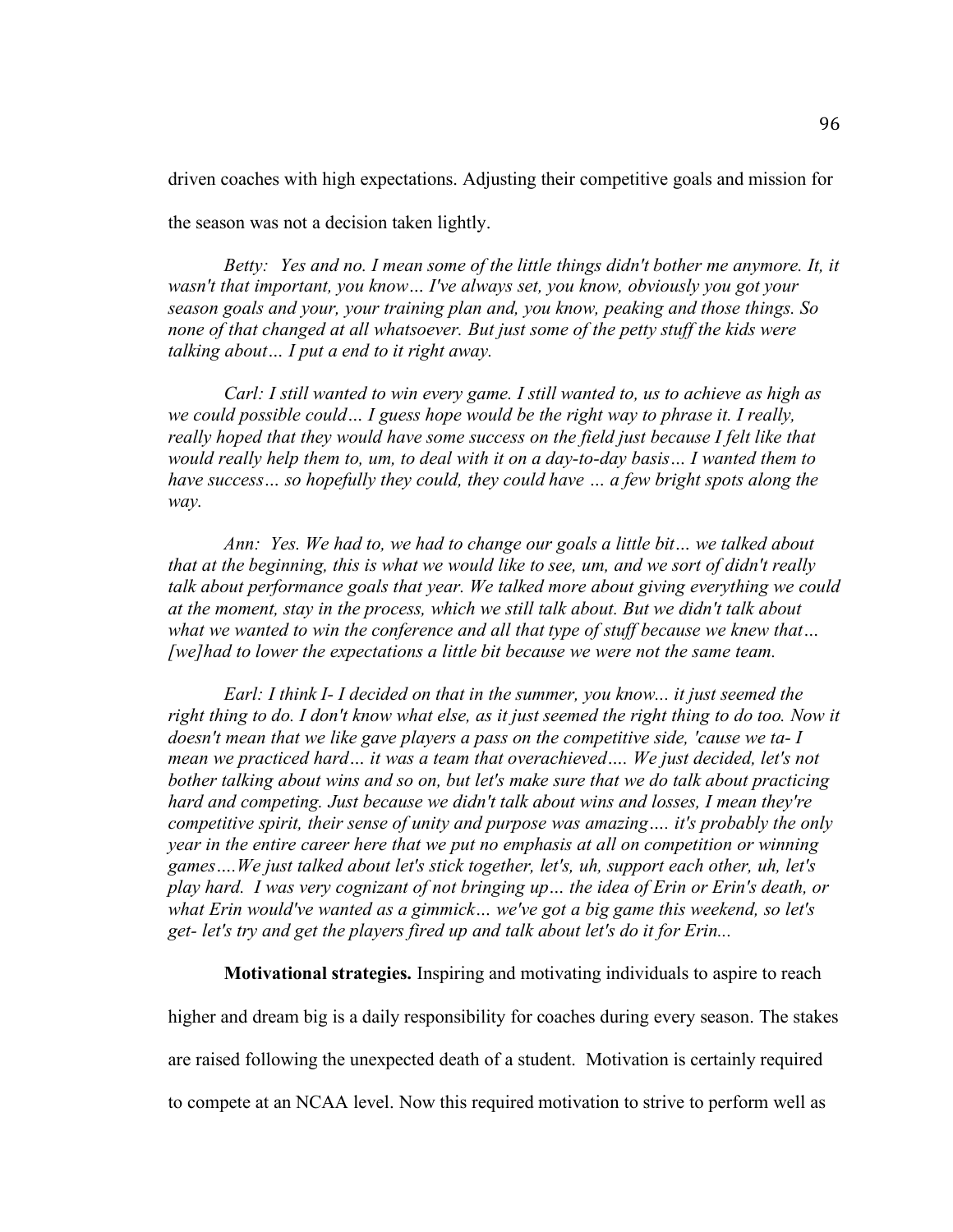an elite NCAA athlete must be adapted to the present circumstances. Balancing the responsibility to provide motivation and being respectful of the deceased student-athletes was a leadership challenge for all participants. All participants spoke about their motivational strategies, including how they honored and remembered their fallen

# teammates.

*Carl: I think, too, that the practices were almost a good place for them to be. And I think once you kind of get up and get into the competition part of it, they were, you know, whether they're playing, you know, just a scrimmage amongst themselves, they still were, they still were athletes, they still were motivated young men who wanted to win.*

Dan had a difficult time with his communication and motivation with his team.

*Dan: Yeah. No question, because that was the first year, I believe, we played in the League and the goal for us was to win the League. Um, and we- we- we were really bad. And it got to the point you could just see it unfold. I mean there was no ... Guys were going through the motions ... They were, they were certainly discouraged… Uh, I think they were, like some of them were seniors, that they knew their career was over. Um, I think it was really hard for them to, um, go out that way. Um, and we didn't fight. Wewe- we just kind of let it happen. Um, we just kind of let it happen and, um, I mean this game's hard anyway. I mean sports are hard any way.* 

*Honoring vs. playing for*. The concept of Honoring vs. Play for was a follow-up question that evolved organically throughout the interviews. Participants understood the meaning behind the question. Were they leading their teams to 'win for' or to 'honor' their deceased teammates? Earl summed up well the pressure that this winning for message creates by stating, "*I hardly wanna be setting them up every single game saying, 'Let's do this for Erin,' and then we don't have success, and that makes them feel even worse guilt, like they've let her down or her family down and things like that*." All participants voiced how they handled the concept of honoring their student-athlete/s.

*Ann: To honor Amy…*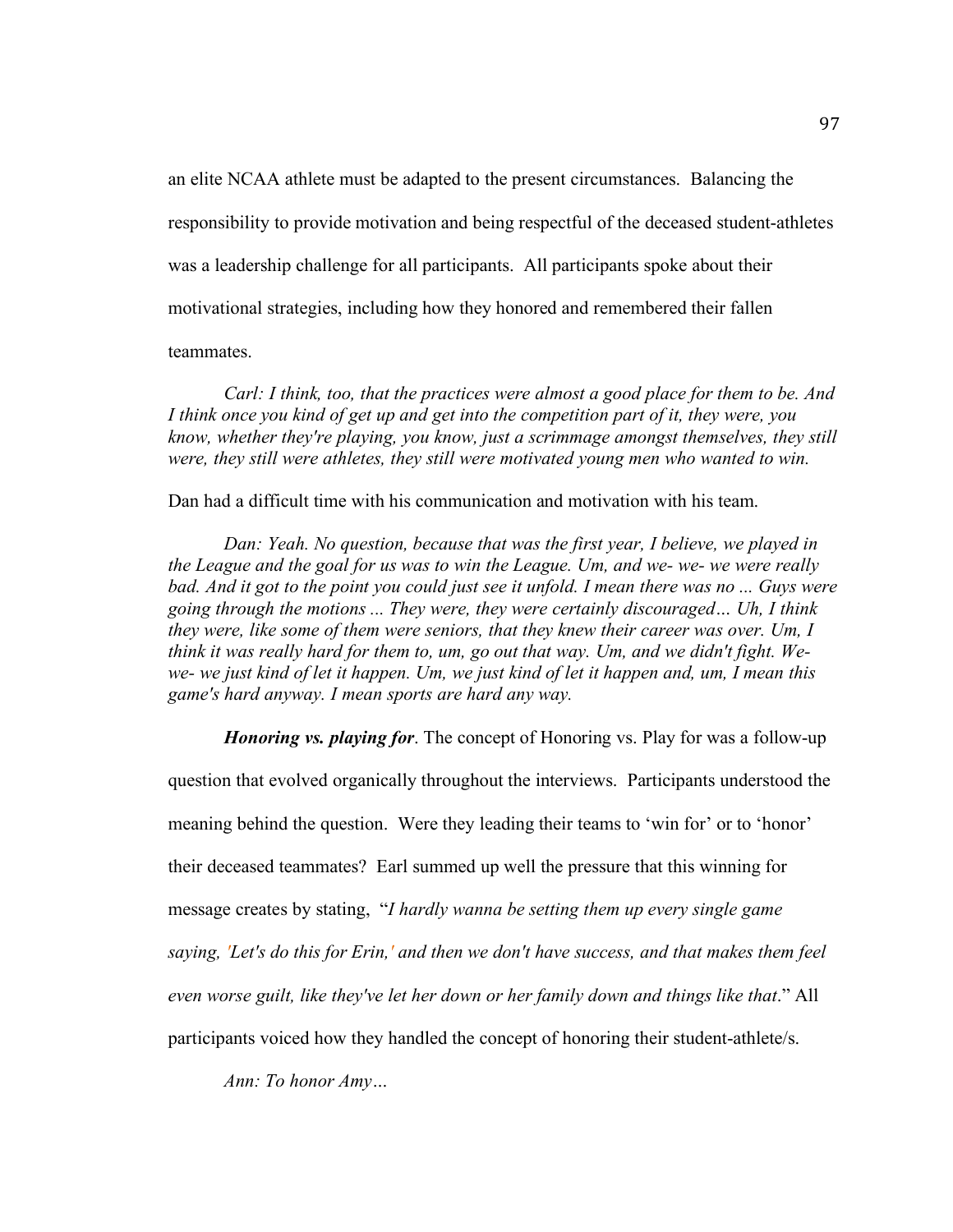*Carl: I never wanted to, to put what happened to these families in the same light as winning or losing a soccer game… I never ever wanted to use these deaths as way, hey, you know, Cody would have done it differently, Cole would have done it differently or, hey, let's go win this one for them. Because again, I thought what happened went way beyond winning or losing a soccer game… one thing I didn't do was I never tried to use the deaths in such a way that ... I think as coaches you're always looking for sources of external motivation, and I always made very sure that I, I never, ever put the two, I never tried to tie one into the other… I was very careful to never ever use these deaths as a motivation in terms of, hey, we gotta go win this game for Cody and Cole or Cole and Cody.*

Earl put a particular focus on practice and daily living as it related to honoring *Erin*.

*Earl: Yeah, we talked- yeah, we- we did talk about that, and we talked about notnot just playing, but practicing to honor Erin. Be the team… behave like she was as a teammate, you know, so super hardworking … big emphasis on competitive play … no excuses… being a supportive teammate, all those things. So we talked about that but not going into every game saying, "Let's win this for Erin."… Because I- I felt like if I did it in game setting, a couple of reasons. I didn't wanna come across as gimmicky or insincere… and then the second thing is … I had no idea how the team would do as well.*

*Dan: I think we did talk about playing to honor him... I think I was just really worried about challenging them that way, because I felt like it would be this continually brought up more and more… I guess I didn't want to be viewed as using someone's death to get them to play better.*

Dan utilized some motivation strategies that were different from the strategies

communicated by the other participants. He had *Dylan*'S number on all the practice

jersey's and they hang a jersey in the dugout. Dan has reflected on these motivational

and remembrance strategies. He shared some of his reflections.

*Dan: Just to relive it every day. You know? They just felt like there would've been another way to honor him without having to see that number on the back of everybody's jersey every day. It just caused them to relive it each and every day… I think the biggest regret that I have about the situation is… we chose to honor him by having his number on the back of our, uh, fall practice jerseys, which, uh, if I could go back and change it, I wouldn't do that. I think it was too much, um, too much a reminder every single day… The season would've been dedicated to him by how we played though, not by having stuff in the dug out to remember him by, you know? Um, I definitely would've eliminated that and made more the focus on honoring him by the way we play.*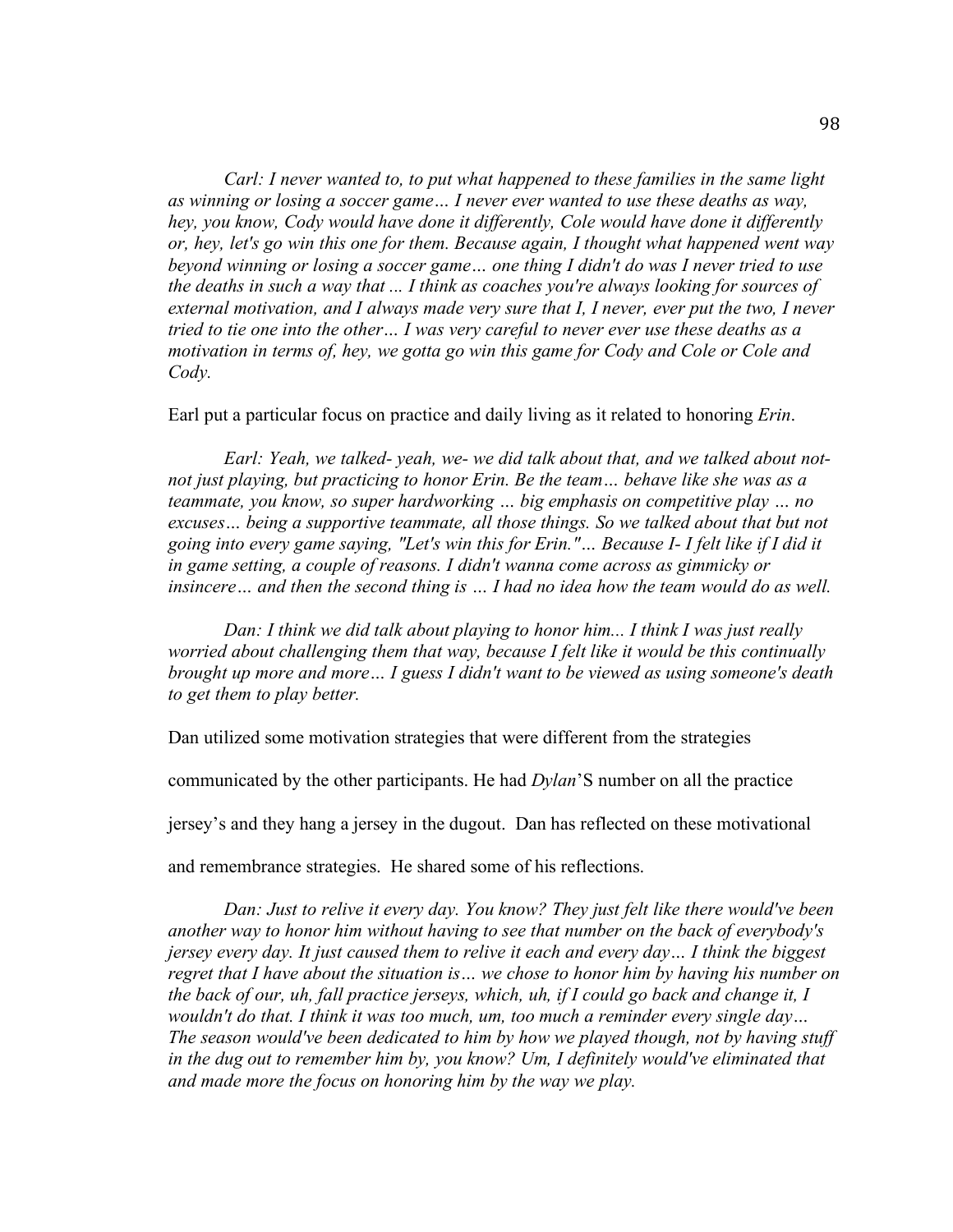*Remembering*. All participants spoke about finding ways to remember their

student-athletes that passed away.

*Ann: You know the sun, look at the sun. The sun will represent Amy. That's who's going to be with us at all times, everywhere we go. She's gonna be there. Yeah, they could look to the sun and know that, uh, Amy was with them.*

*Earl: I think the players that were teammates of Erin at any point, so anyone that was on the Year team, they honored her until they graduated. You know, they, you know wore wristbands or motivational stuff, stayed in touch with her parents, um, came and talked to the coaches about it, certainly talked to their younger teammates about it.*

*Ann: The poster, they had the three seniors and then they had Amy's glove in the picture. Which, um, most people probably wouldn't recognize but of course, since I knew what the plan was, and they asked permission, I'm like, "Of course." She goes, "Amy is always with us," I'm like, "I know."… it was like she is always still part of the program…*

All participants shared that their teams took part in remembrance and dedication type

events, where the deceased student-athlete/s were memorialized. Earl spoke about the

challenges facing the team during remembrance events that were scheduled for *Erin*.

*Earl: I mean there was moments of honoring her before some of the different games and stuff like that as well, with her family back in town and so on. And those were tricky, in fact, I almost feel like as a team, whenever there was extra kind of honoring pregame stuff, whatever, I felt like the- the- this tendency for the group to play flat…I just felt like it made them so sad, you know, and like I said, and this may be different to some others, feelings of guilt, feelings of shame.*

Dan echoed a similar message regarding the different remembrance events and the

challenges he faced.

*Dan: Um, and then so, he passes away right, in August, and then the season's not til the spring and yet we were still doing some things during the spring to honor him. There was a weekend we planted a tree. So it's just like time and time again, we were doing something to bring it back up to everybody, which was not healthy, I don't think… I think that we just continually reopened wounds with players that hadn't dealt with them. You know what I mean? People hadn't dealt with it.*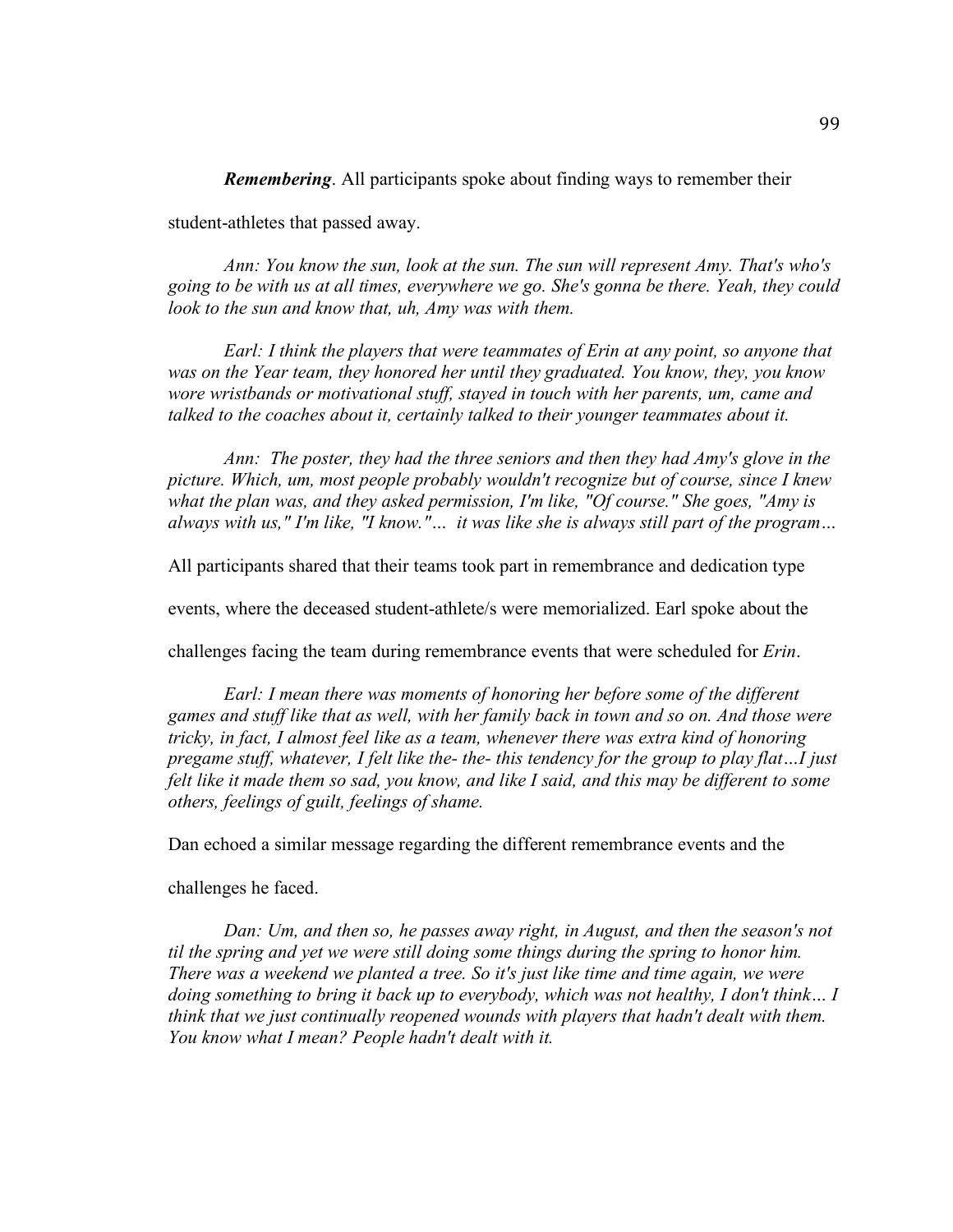Ann, Betty and Earl spoke about how they integrated remembering *Amy*, *Bea* and *Erin*

into their respective programs and create legacy for their program.

*Ann: Well I felt that that was, great because we talk about once a Mascot, always a Mascot. We talk about once you're part of our family, you're always part of our family. And so, even though Amy wasn't physically there, she was still part of our family.* 

*Betty: I mean she [Bea] has this whole book of quotes. It's unbelievable. But the one that always stood out was like: "Everything will be okay in the end. If it's not okay, it's not the end". Well, it was the end for her, and so everything had to be okay. And we have to trust in that, and, you know, you know, move forward. And obviously, still mourn her and whatnot, but she had just a bunch of quotes. I still have them on my wall here, Bea's quotes… [I would] send them out via email or put them on their workouts for the week… you know, just little motivational quote type things, and I still do it 'til this day.*

*Earl: Our team meeting room, it's called the Erin room… as soon as you go in, there's a large, huge photo of her in action, uh, along with a poem that she'd written about herself, so that's still there to some degree, and we make sure that every incoming player knows the story.* 

### **Intellectual Stimulation**

Transformational leaders encourage creativity, reframe adversity and seek new solutions. Followers are encouraged to try new approaches, and their ideas are not criticized because they differ from the leaders (Bass & Riggio, 2006). An unexpected death of a student-athlete makes adversity very real. Coaches of intercollegiate teams are constantly tasked with helping their players improve their skills and character. Participants shared about the challenges they faced in the season following their studentathletes death and some of the ways that they stimulated their student-athletes' minds. Ann spoke about reframing her players view and perspective following *Amy*'s death. *"Life is short. You don't know what's gonna happen tomorrow so let's go for it."*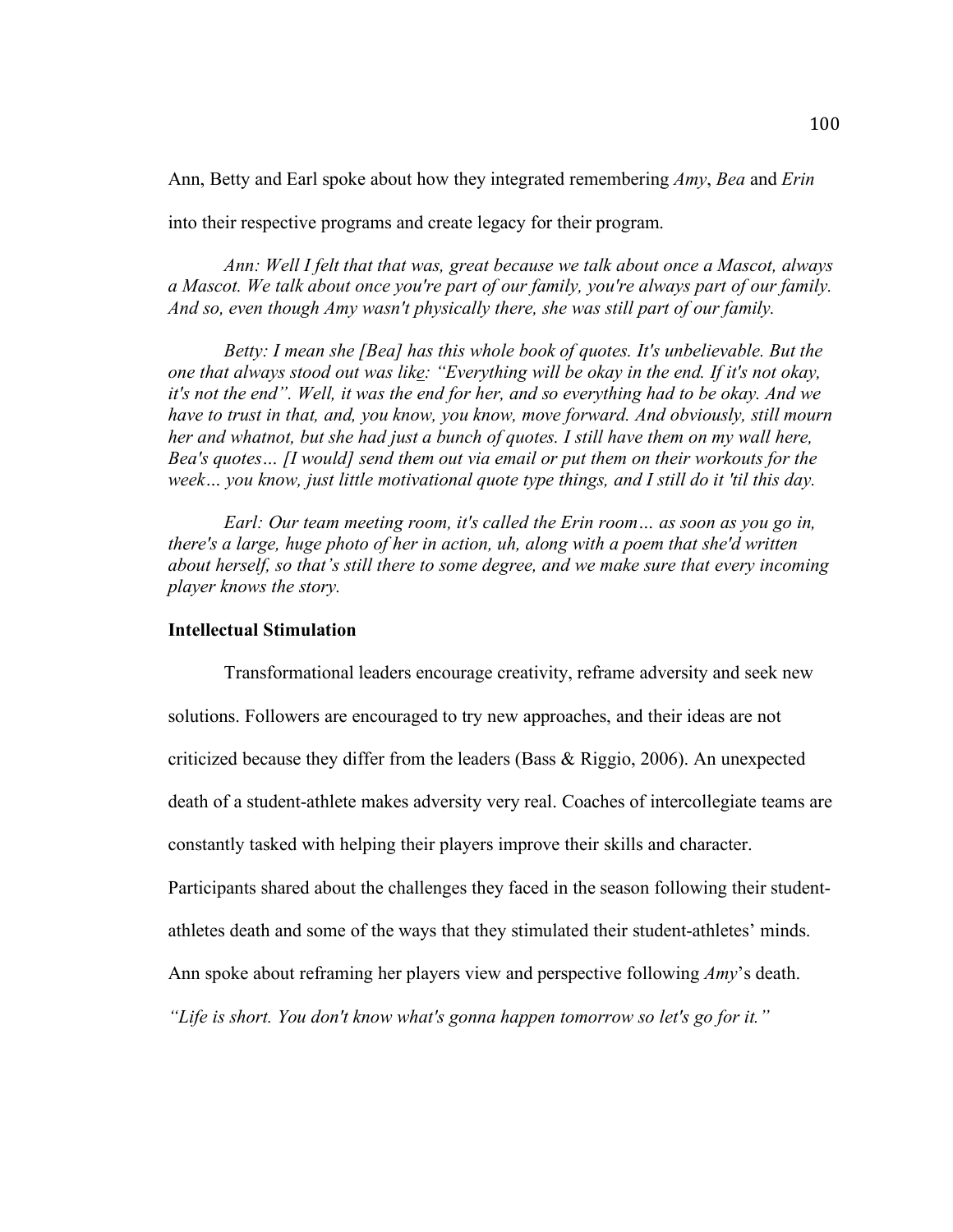**Challenges with feedback.** In response to the question about challenges with feedback and getting players to move outside their comfort zones, there are some varied response from the participants.

*Ann: Um, no, I don't feel that it was much different than it had been other seasons. I thought they worked pretty hard, that whole type thing. I just felt they almost did more, uh, getting out of their comfort zone because they had nothing to lose.*

*Carl: No, because I saw from the very first time we went back on the field as a team, and there was a few days, but they actually had a couple of team practices where the coaches were not there. They just went out and played.*

*Dan: Yeah, it was very difficult. Very difficult. Just that players were a lot, um, less open to [feedback] ... It just seemed like you got on the bus after you won or lost and it was just ... It was like you lost. [The players were] really afraid to, be excited about playing together. Be excited about, um, winning and it was almost like it was just because we didn't want to, um ... How can we, you know, be excited when we still don't have him, you know?* … *He's not here... How can we be excited about this? I mean we went the whole year kind of with that hard to get up to play... Very difficult to be excited about playing baseball, without him with us.* 

Earl provided a slightly different perspective on the challenges of offering feedback to his

players and helping them to improve. He shared that he would do this best, but he did not

have all the answers.

*Earl: I shouldn't say it was challenging to provide feedback. I don't feel that. I felt like and I told them this, I said, "Girls, I don't have a manual for this for myself,"… you know, I think as, you know, as coaches we, you know, we go through a licensing system, we read articles, we take course, our educational degrees and our experiences all help us, all put us on a path, you know, for how we're going to kind of run our programs, uh, but I didn't have anything for that, and I told them that.*

**Unique problem solving.** Unique problem solving is not a foreign concept for

intercollegiate coaches. Intercollegiate coaches face adversity and trying circumstances

on a regular basis. However, the unexpected death of a student-athlete presents each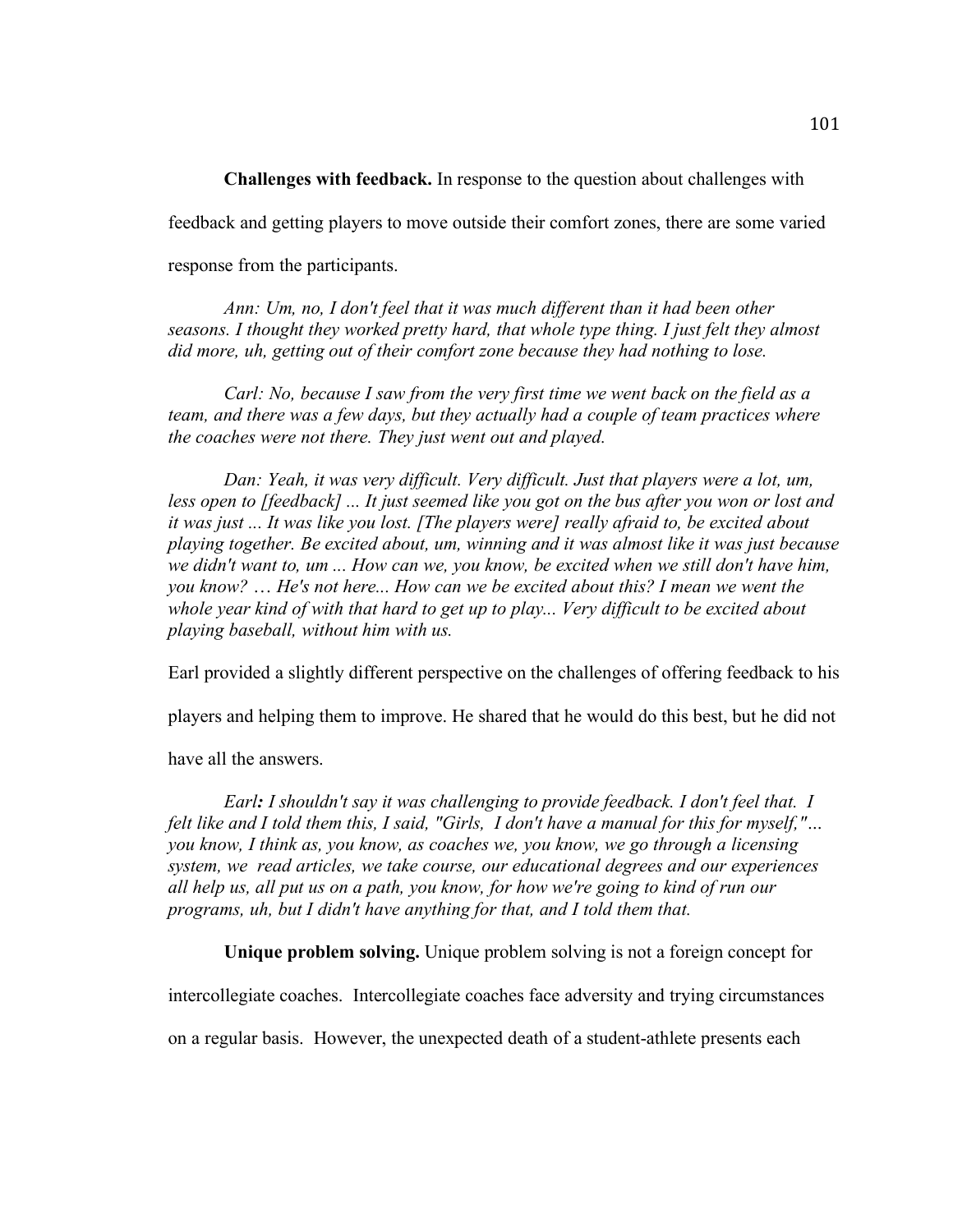participant with new challenges. Participants spoke about some of the unique problem

solving they utilized as they guided their team through the season.

*Earl: Unique, other than just to try and be open and honest, uh, with each other,* with the coaches, and to respect how each player would handle things differently, but *nothing, uh, no-, you know, nothing way off, other than, you know, maybe that preseason training camp going to a different venue. I was really aware of not being gimmicky.*

*Betty: But, uh, just having everybody respect each other, you know, over these next upcoming weeks. Because everybody does deal with grief and stress and things in a different way… so, don't judge somebody, you know, [with] how they're processing or how they're dealing with it…Some of you may not even talk. You might all of a sudden start talking to you and as their way of coping, you know. So just be respectful and, you know, listen to them and… I would say more or less just the... Everybody's different.* 

*Ann: Uh, I think one thing I talked more about was, how important it was to appreciate the moment. So I really focused on, I think I focused on that a lot more since then just because you never know when it can end. You never know if you're gonna have the same group of people together again. So let's appreciate what we have.* 

Adhering to the final step in Colaizzi's (1978) analysis method, prior to being

finalized the essence of the experience from the study was emailed to the participants for

review. Participants reviewed the description developed from the findings to ensure the

researcher had captured the essence of their experience. Suggestions or

recommendations regarding the essence of the experience from participants were

integrated. The following section provides a thick rich structural and textural description

as the researcher's sincere attempt to authentically capture this essence of the experience

of an NCAA Division I or II sport team coach leading their team through the unexpected

death of a student-athlete.

### **Essence of Experience**

Suddenly and without warning, a coach's world is rocked by news that will change their life and the direction of their team's season. As the words delivering the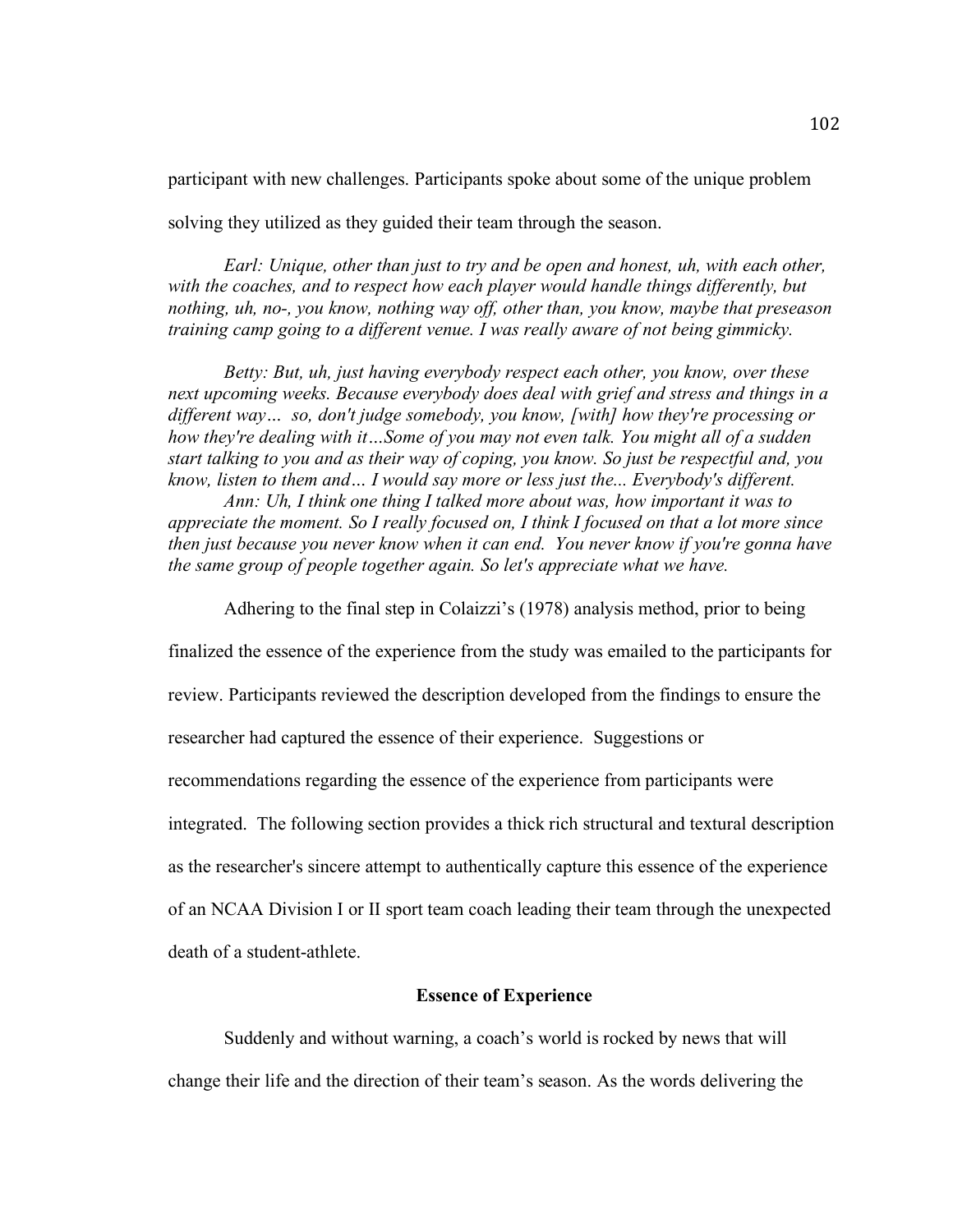news of an accident, murder, or tragic circumstance are being heard, feelings of shock and panic begin to well-up. As the incomprehensible news is unwrapped, a new reality sets in. An unchartered leadership journey begins.

This was the first time any of the coaches in this study had experienced the death of a student-athlete. What follows is my best effort to accurately and sensitively portray the essence of the experiences of these coaches, who led their teams following the unexpected death of a student-athlete. Not all of the coaches experienced all of these things, but unless specifically stated, when "coaches" is used, this designates more than one coach and often refers to most of them.

A complex array of emotions are experienced as the leadership journey begins to unfold. The coaches are called on to help their teams and student-athletes. They focus on their team first and their own grief and healing process second. There is a tremendous sense of devastation and pain for the lost life. This pain encompasses the team and extends to the deceased student-athlete's parents. In some cases, coaches had to communicate with the student-athlete's parents about the accident. This communication was filled with feelings of dishonesty and sadness. Often coaches were unable to share all the details they knew with the student-athlete's parents. At this point, the coaches' team was also in a state of disbelief and sadness as they first learned of the accident, murder, or tragic circumstance.

Coaches felt a real sense of responsibility for the death of their student-athlete. Guilt for all the coaches arose from this sense of responsibility. Feelings of guilt around the thoughts or belief that somehow the coach could have prevented the student-athlete's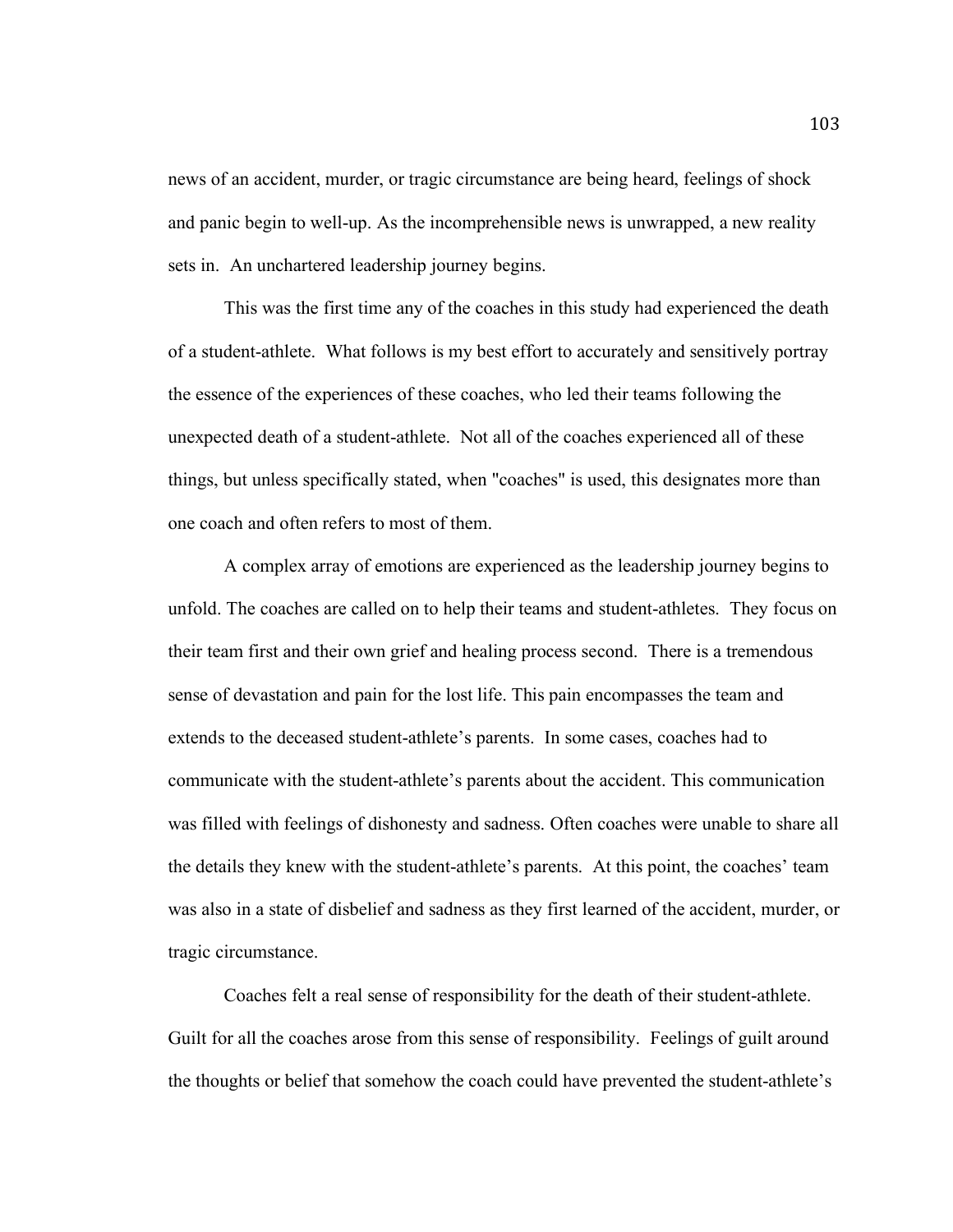death. Strong feelings of guilt existed around the thought that the coach had failed in the promise to the student-athlete's parents to look after and take care of a son or daughter. These feelings of guilt remained for some coaches as the healing process moved forward. Coaches shared that guilt re-surfaced as time passed and they started to move forward. They felt guilty about not having the student-athlete or their passing at the forefront of their mind.

The events and services celebrating a life lost surfaced new and different emotions. These events made the loss of a teammate and student-athlete *"real"*. Seeing the casket, sometimes open and sometimes closed, was another reminder of the loss and source of sadness. The coaches had to help their teams grieve while experiencing the formal celebrations of life that typically follow death. Bus and plane rides usually reserved for away competitions were replaced with rides to funerals. Funeral speeches and tributes took the place of pregame talks and halftime speeches. Tears of sadness and hugs offered in comfort for the loss supplanted shouts of excitement and high-fives celebrating victory. Coaches faced sadness and devastation internally as they were trying to be strong for those around them.

Feelings of uncertainty were common among the coaches. Typically, a coach has answers and provides direction. In face of the unexpected death, the coaches had no previous experience from which to draw. Their traditional academic studies and coach education courses offered little assistance. Coaches felt isolated and fearful due to typically being the one who has the answer and knows the direction. Having no *"map"*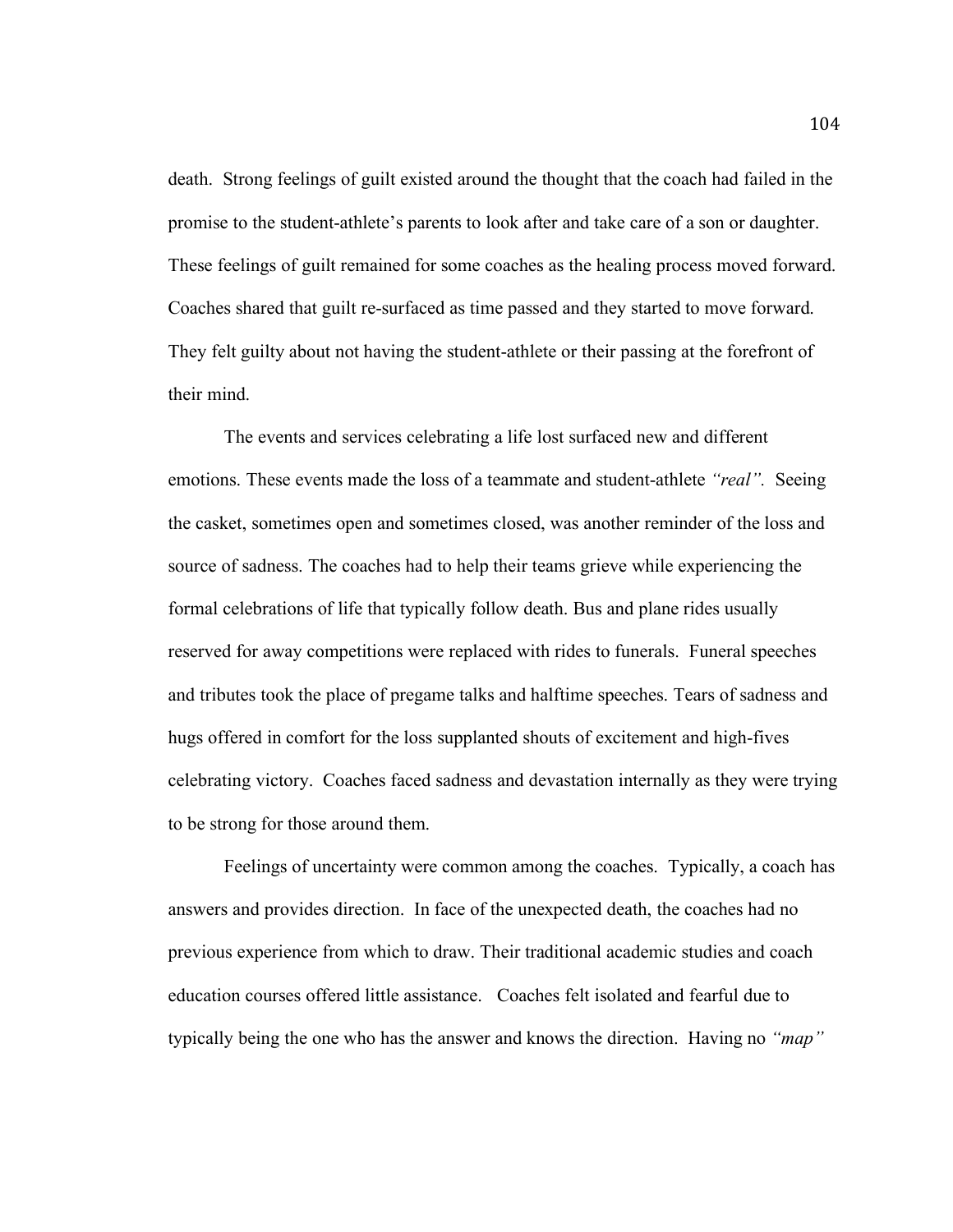or guidebook had some coaches worrying about saying the wrong thing. Coaches did not want their words or actions to affect their teams or individuals in a negative way.

Even with this uncertainty about what to say, coaches were willing to express their emotions in front of their team and players. It was an authentic expression of emotion and feelings from the coach, never a contrived or false expression to elicit a response from their teams. Coaches acknowledged the role-modeling aspect of being vulnerable and real with their emotions. According to coaches, this role modeling had a positive impact on their team. It is okay for the unexpected death of a student-athlete to hurt and for survivors to feel sad.

Coaches understand that teams and season have a normal lifecycle. Seasons are impermanent and fleeting. They unfold and unwind. Players move on and teams move forward. The death of a team member fractures this illusion of normalcy. Things become permanent very fast. Quietly, there is an understanding that nothing will be the same and everything will remain the unchanged. Games will be competed. Practices planned and executed. The leadership journey proceeds towards discovering a new normal.

There was a daily impact of emotion as the coach's and the team's new normal unfolds. Student-athletes brought a level of unpredictability and intensity of emotion to the daily challenges of coaching. There are some good days and some bad days. Some days players could practice and compete appropriately and some days they could not. Each individual player was navigating his or her own grief process. Some days this outwardly affected one team member and some days it affected others. During this time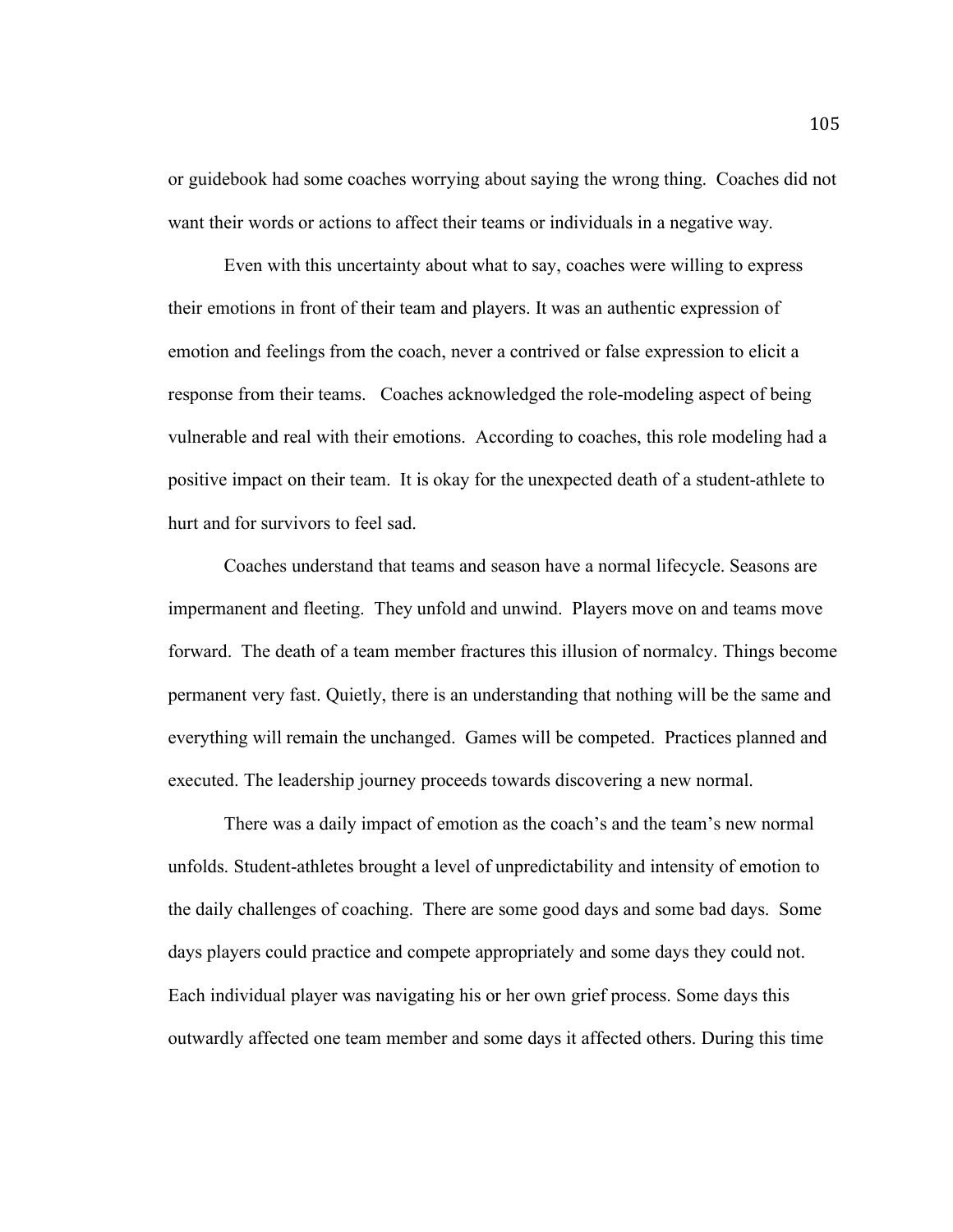of helping their teams, coaches reported being strong for their team and then some days getting in the car at the end of the day and *"breaking down."*

Though coaches shared deep feelings of pain and devastation, no coach was paralyzed and unable to lead their team. Coaches expressed words of significant struggle and difficult times, accompanied by a real fortitude and willingness to embrace the challenge accompanying the journey of leading their team forward.

A responsibility of a coach is to help motivate and inspire their team. Though, it may shift the focus of a coaches' motivation and inspiration, the unexpected death of a student-athlete does not negate this responsibility. All coaches shared that their goals and mission for their season were impacted by the death of their student-athlete. In some cases, the coaches adjusted their seasonal goals and mission in response*. "We weren't the same team." "I was concerned we might not be very good."* 

Coaches had a keen awareness regarding their motivational methods. All communicated their sensitivity to ever being perceived as using the death to motivate their teams. The death was bigger than wins and losses. Coaches were careful not to be gimmicky with their motivation, and in some cases, took great care to construct their team talks in advance to be sure not to trigger a negative response or reaction from their student-athletes.

The concept of 'playing to honor' the deceased teammate was consistent across coaches' experiences. The coaches focused their team's efforts on 'playing in honor of' their deceased teammate as opposed to 'playing for' their deceased teammate. Coaches did not want their teams to feel like they had to compete with the extra burden of winning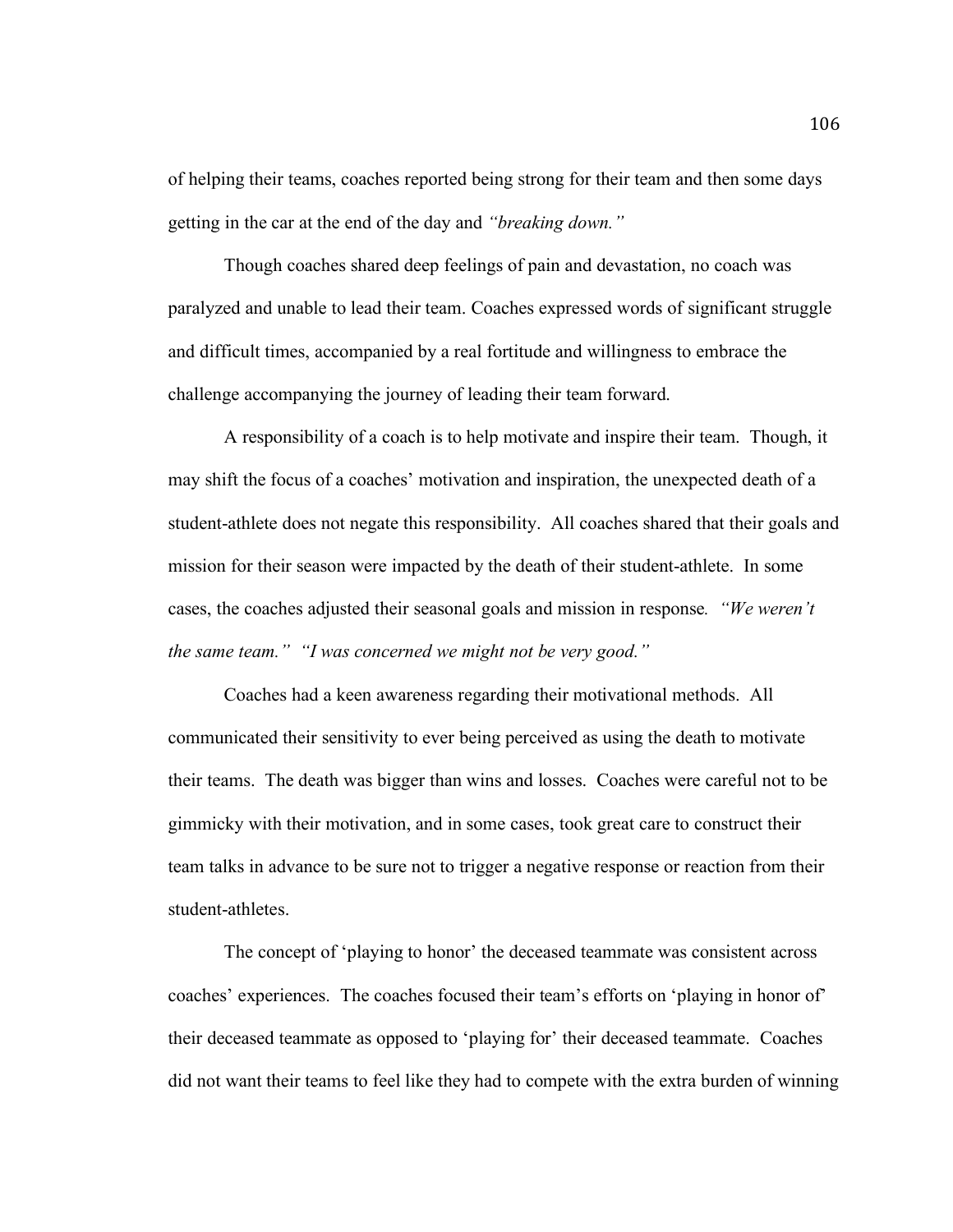for the deceased or his or her family. This placed too much risk on the game as another source of negative emotion in the event of a loss. Coaches encouraged their teams to honor their fallen teammate through their daily efforts, attitudes, and actions.

Coaches created opportunities for their teams to remember their fallen teammate. Teams planted trees, held moments of silence, established memorials and scholarship funds and dedicated team-rooms, benches, and scoreboards. For most teams, these were positive sources of healing and remembering. However, for one coach, the decision to remember their fallen teammate with his number on their practice jerseys proved to be overwhelming. The constant daily reminder of the loss was too much for the coach's team.

All coaches were committed to helping their players heal and *"make sure that it didn't negatively impact the rest of their lives.*" Few coaches communicated how they dealt with their own individual healing and grief process. Their comments were team focused. For many of the coaches' teams, the unexpected loss of a teammate and the circumstances surrounding the death might have been their most devastating life experience to date. There was an awareness from some coaches that all of their players would be impacted differently by the unexpected death of a teammate. Everyone was going to process his or her grief differently. Several coaches encouraged their teams to be respectful and non-judgmental to their teammates. Compassion, respect, patience, and empathy were required daily from coaches and teammates.

For the coaches, their university said and did the right things. Administrators and Athletic Directors were present and helpful with organizing and coordinating the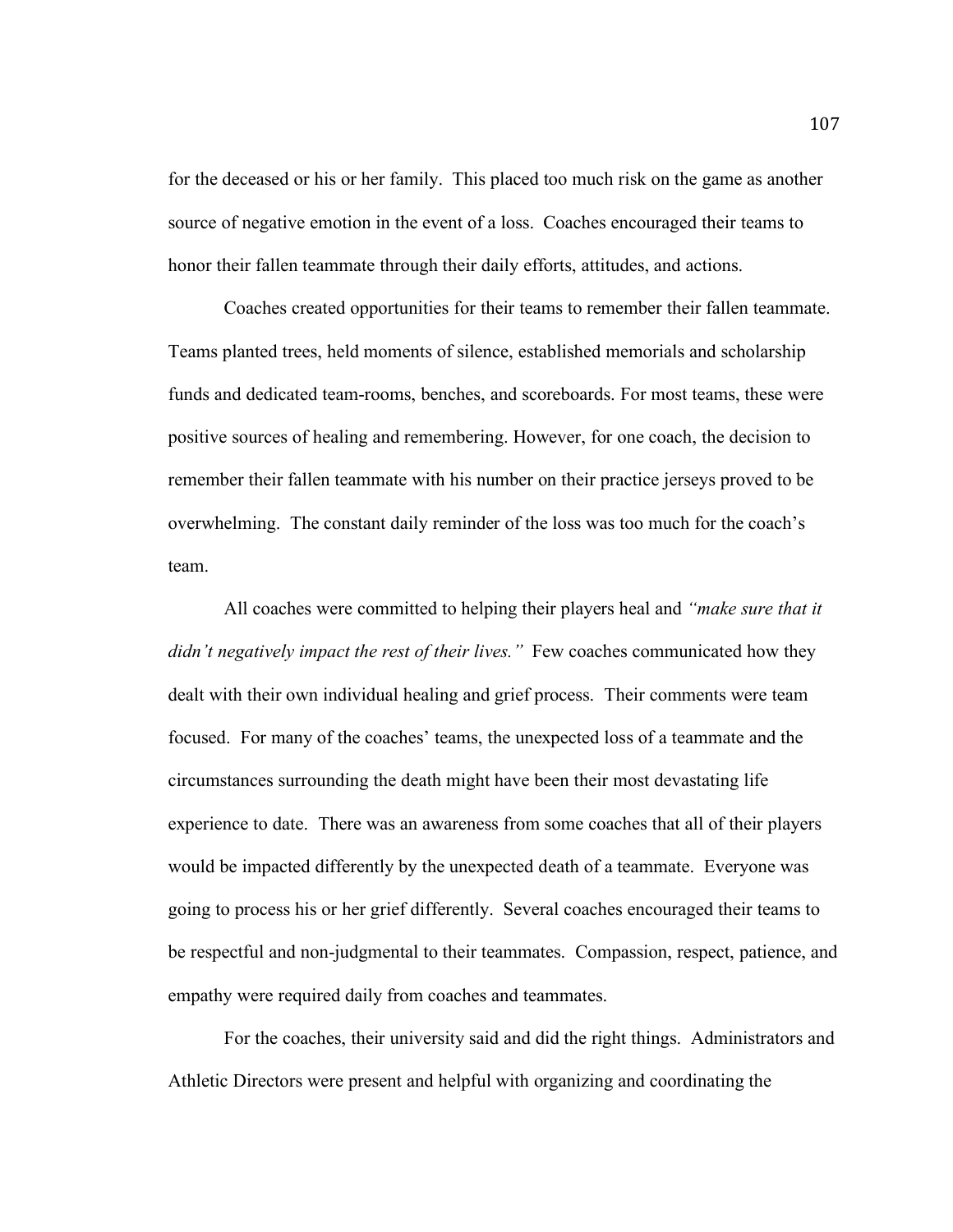logistics. The death of a student or a student-athlete is a complicated affair for a campus and athletic departments. Coaches shared about the supportive nature of the faculty and campus community. One university recognized that support, patience, and time might aid with the healing process of the student-athletes.

However, several coaches expressed frustration and a bit of confusion at their university's and Athletic Administrators' responses. A university and their Athletic Department was worried about how the unexpected death might make them look publicly. Some athletic administrators "*acted like it never happened*." One coach felt, that even though his university did not specifically express it, they held him somewhat accountable for the student-athlete death.

All Universities made counselor support available for individuals and teams, if requested or needed. One coach expressed concern that no administrator really ever came to check-on his team to see if help was actually needed. They had needed help and did not know how to ask. Few Athletic Directors acknowledged that the season following the unexpected death of the student-athlete was going to be difficult and offered an extra gesture of support.

The unexpected loss of a student-athlete was a painful life shaping experience for the coaches. Several coaches communicated that prior to our interview they had never spoken about their leadership experience in this depth before. "*Honestly, never discussed this with anyone else, except maybe my wife."* Their leadership experiences changed these coaches. Innocence was lost for both players and coaches. It had always been just a game and was suddenly so much more. Leading their team following the unexpected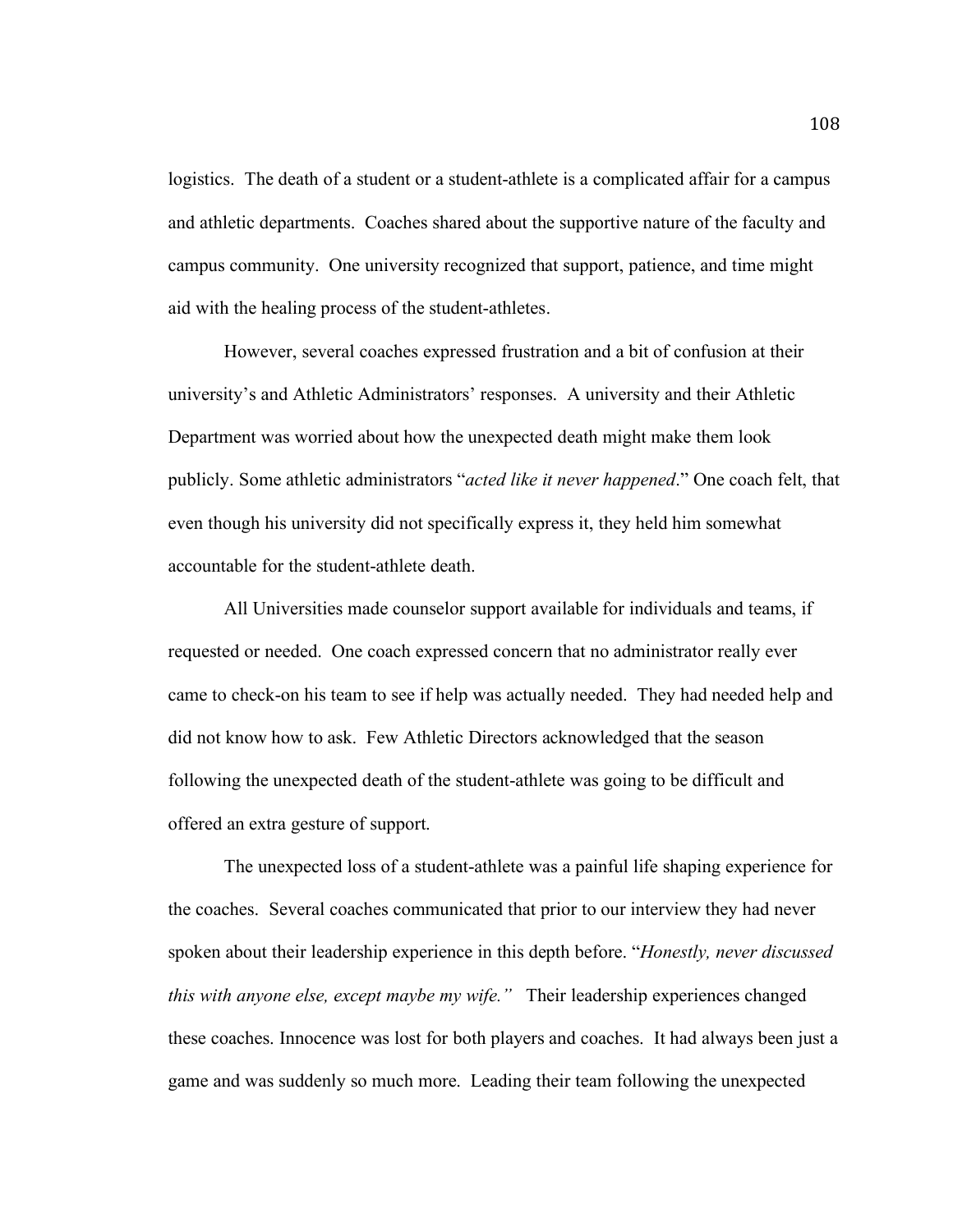death of a student-athlete influenced both their coaching behaviors and perspective. The passing of their student-athlete humanized their leadership journey.

Winning and losing were quickly put in perspective for the coaches. Winning and losing became less important. The typical *'focus on the next game'* or next result approach changed. Some coaches' perspective shifted to a renewed focus on relationships with their players. Additional coaches worked to find the core of the student-athlete experience. Practicing and competing should be a challenging and yet a joyful experience.

Coaches' coaching behaviors also changed. They focused more on player's body language. Coaches shifted their focus to foundational daily behaviors and away from getting results. Coaches put away their computers and they listened more attentively to their players. Coaches directed more of their focus to the student-athletes and their experience.

For many years, coaches continued to face challenges that surfaced from the unexpected death of their student-athlete. For some coaches, their leadership journey extended for six or seven years beyond the initial season following the death of their student-athlete. Time has passed for the coaches, yet, all coaches still think about the student-athletes they lost. For some, it is almost daily. Unexpectedly, losing a studentathlete and leading a team through the season that follows appears to be a profoundly and uniquely challenging leadership experience. It was the hardest season and *"it is something that will impact the rest of my life."*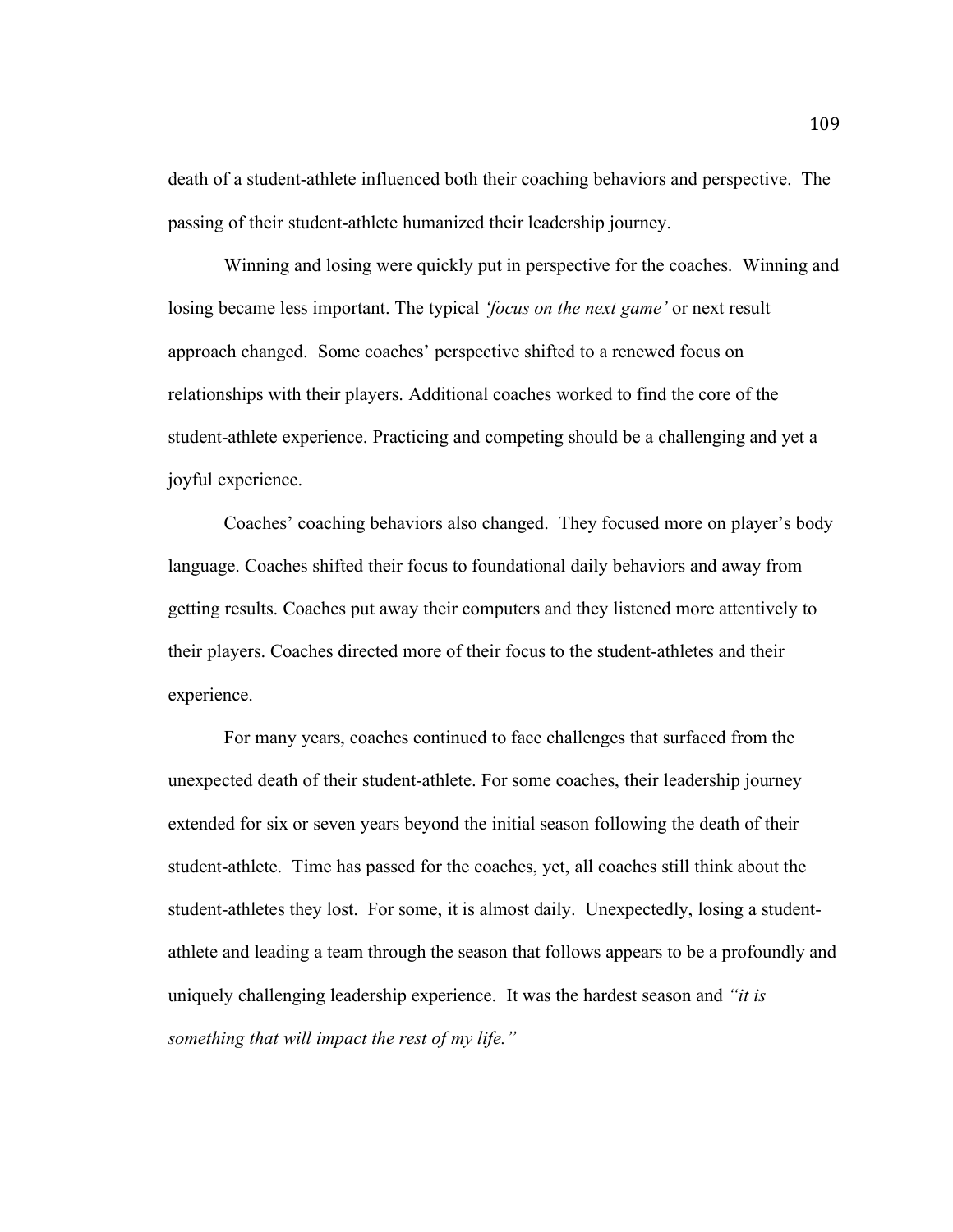### **Conclusion**

This chapter described the essence of the leadership experience for five NCAA Division I or II sport team coaches in the season following the unexpected death of a student-athlete and part of my process as a novice phenomenological researcher. The reflexive journal maintained throughout the study provided important bracketing opportunities and allowed me to view the phenomenon again through the stories and experiences of the participant coaches. Through the words of the participant coaches, their lived leadership experience during tragic times emerged. The four themes that emerged were Emotion, Leadership Challenges, Growth a Leader and University Reaction and Response. Each participant coach's journey was an unchartered course full of challenging twists and turns, emotional highs and lows, powerful and inspiring intensity and an uncertain end-point. In addition to the emergent themes, Bass and Riggio's (2006) four components of the Transformational Leadership theory of Idealized Influence, Individual Consideration, Inspirational Motivation and Intellectual Stimulation were applied as a framework to further explore the leadership phenomenon of leading following the unexpected death of a student-athlete. The participant coaches' narrative interviews confirmed the applicability of these four components of the Transformational Leadership theory to crisis leadership and coaching leadership, while revealing new details and sub-themes regarding these established components. The leadership journey of these participant coaches provided new insights into the experience of sport team coaches with a credible foundation from which to develop appropriate recommendations and action strategies.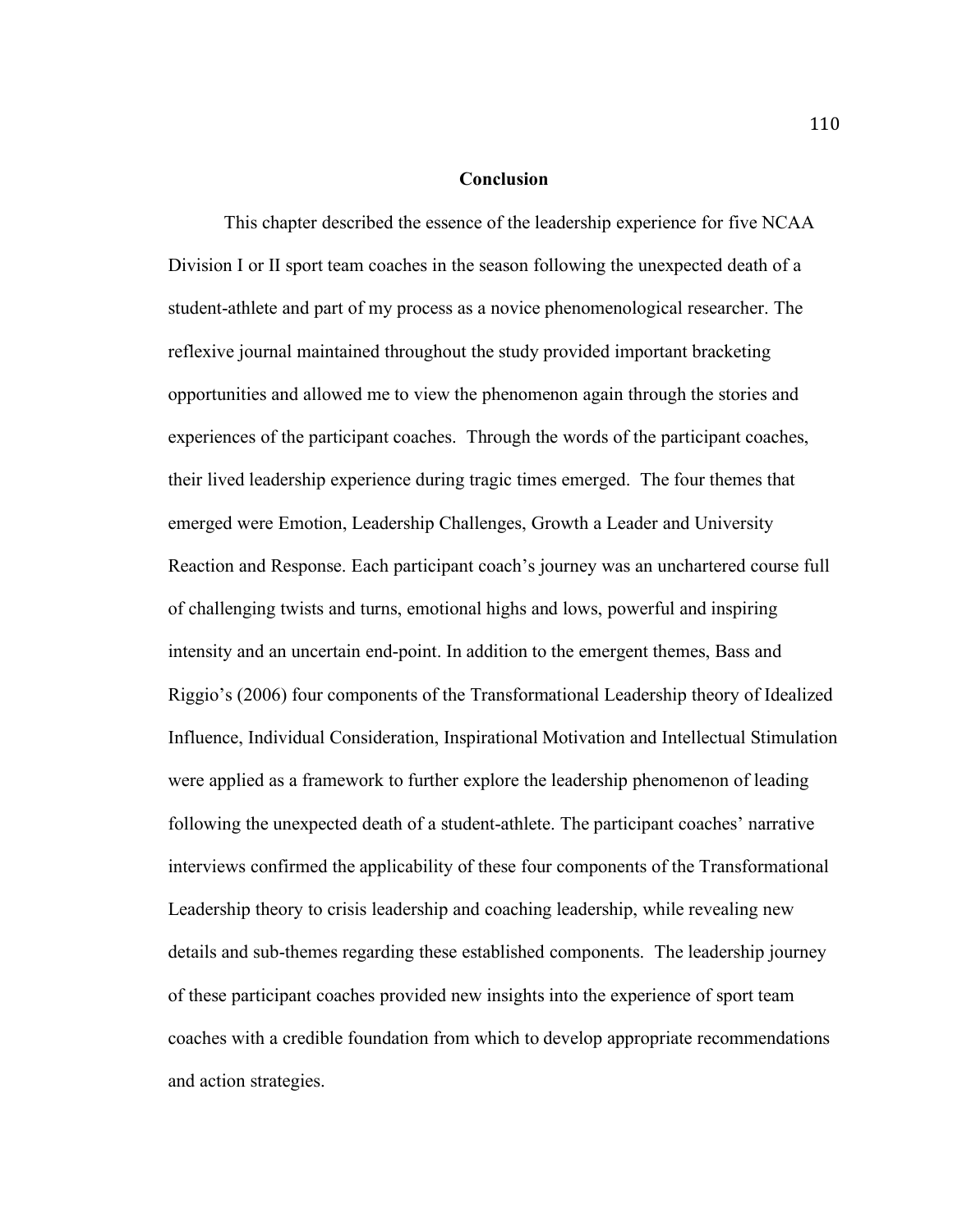#### **CHAPTER V**

### **Discussion**

This research study marked an initial step in describing the lived experience of five NCAA Division I or II sport team coaches, related to the components of Transformational Leadership, leading their teams following the unexpected death of a student-athlete. No research to date has focused on this leadership phenomenon. This chapter will reflect on the findings. Practical recommendations and strategies for NCAA Coaches and Athletic Administrators will be provided. This chapter will include an assessment of this study's strengths and limitations and suggestions for future research.

# **Recommendations for Practice**

### **Intercollegiate Sport-team Coaches**

This research study suggests the topic of coaching and leading a team following the unexpected death of a student-athlete is not covered in a coach's traditional academic studies nor in their coaching education. This research supports the need for continuing education and faculty professional development related to coaching and leading a team following a crisis and in particular the unexpected death of a student-athlete. Conversations are important between sport-team coaches and athletic administrators about a plan of action in the event of a crisis including the unexpected death of a studentathlete.

Facing the unexpected death of a student-athlete and the circumstances that follow likely will be one of the most challenging leadership and coaching experiences for an intercollegiate head coach. College and being a student-athlete is supposed to be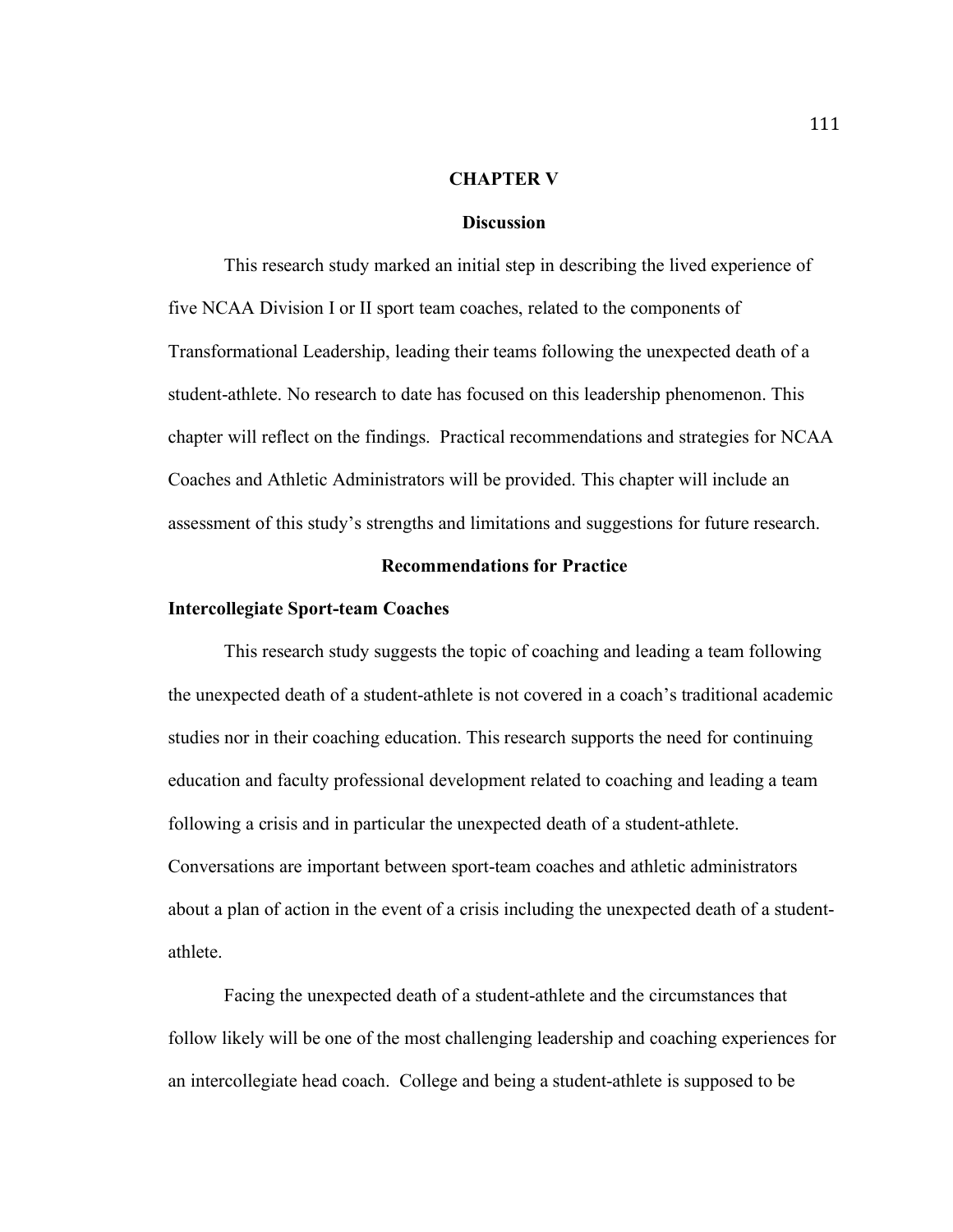about learning experiences through competing in your sport at the NCAA level and innocuous yet character shaping life lessons. Then suddenly it is not. It is about so much more. If an intercollegiate coach finds themselves in the need of help and suggestions following the unexpected death of a student-athlete, they will not have time to read and dig through this entire study. They will need clear and concise information. Based on the research study, below are ten simple and easy to follow recommendations and action strategies for coaches following the unexpected death of a student-athlete.

- 1. Be real. Your emotion is okay. Being vulnerable is important. Acknowledge that you might not have all the answers. Your players will respect it and appreciate it.
- 2. Focus on your team and the individuals. Allow administrators and those who want to help plan logistics and details. The mundane planning of 'events' may be comforting and predictable to shift attention, if even for a second. Focus on your people and create the best environment possible. They need you.
- 3. Emotion from players is the normal. It is supposed to hurt. There will be good days and bad days. Have conversations with your players acknowledging this fact.
- 4. Everyone is going to be affected differently. Much like an earthquake radiating out from its epicenter. Here is the unpredictable part. You will not be sure how anyone person may be impacted. Recognize and share this with your team. Everyone will handle her or his grief differently. Suspend judgement. Offer support and compassion only.
- 5. Prepare for the inconsistency. As players navigate their healing process, inconsistency from players and your team may be present. Some days players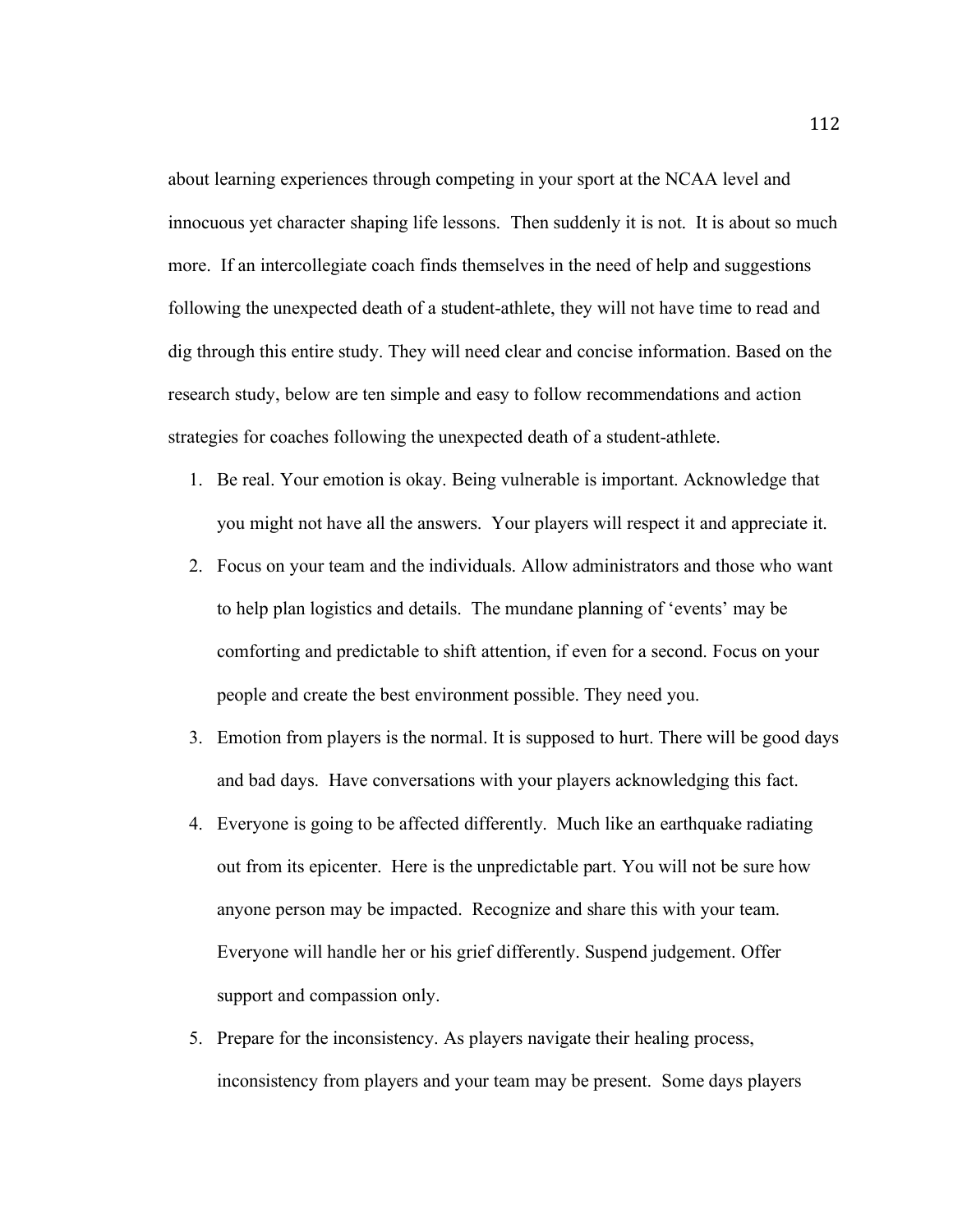might not be able to practice or compete in a game properly. Some days they may not be able to be around the team. Be supportive and remember to take care of the whole person.

- 6. Be respectful with your motivation. Research would suggest that 'playing in honor of' as opposed to 'playing for' is the best plan action. Extra emotional pressure and risk exist in playing for or winning this game for insert name. You don't want to lose a game and have your team feeling that they have let everyone down. Be careful with remembrance items and symbols that have the players focus on the missing player every day. Numbers on practice shirts, jersey hang-up on multiple occasions, etc. have to be carefully considered. Create space of both healing and remembrance.
- 7. No gimmicks. Do not invoke the memory of your deceased student-athlete in an effort to win a game or improve intensity. Winning and losing are less important now. Focus your motivation and instruction on things that are within the players' direct control. The research suggests a plan forward may be to focus specifically on Practice and foundational daily behaviors. Focus on Practice behaviors and attitudes needed for development and on being a good teammate. Place the focus on Practice and then allow the players to compete during Games with freedom.
- 8. Remembering is good. Memorials and scholarship funds dedicated to remember and honor deceased student-athletes are typical and part of the healing process. Creating ways of never forgetting and remembering are positives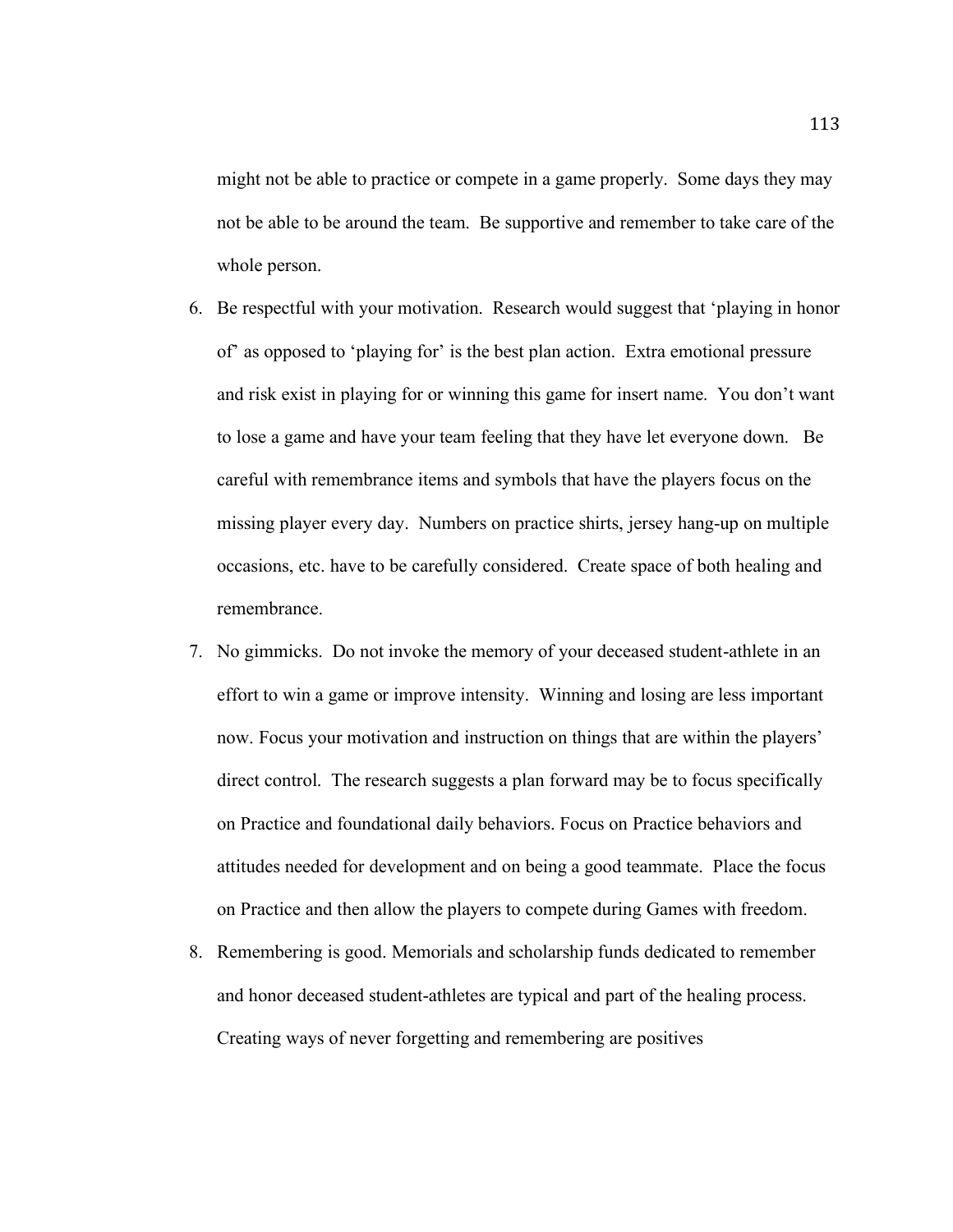- 9. Getting professional counseling help is okay for you and your team. Be courageous and ask for it. Sometimes people will not know how to ask for help. It is okay. Asking for help could include reaching out to professional counselors to ask about healing strategies and hints for you and your team. As you focus on your team, remember to take care of yourself. You are important too!
- 10. The healing process takes time. You, your players and your program will need time to heal and move forward. The challenges will last beyond the first season.

### **Athletic and University Administrators**

Intercollegiate coaches and athletic administrators may not recognize the prevalence of college student death. This research reported varying athletic administrative responses and reactions following the unexpected death of a studentathlete. All Universities and their Athletic Administrators provided a mainly supportive response. Athletic Administrators were present and available following the unexpected student-athlete death. They said and did the right things. Most athletic departments made counselors available for those that needed them. Assisting with the logistics of the unexpected death included help coordinating press conferences, memorial events, funeral transportation, etc. This assistance was important for coaches. It allowed them to focus on their teams and players. Campus memorials or scholarship funds dedicated in remembrance of the deceased student-athlete are appropriate and appear based on the research to be the normal.

The challenges presented when leading an NCAA sports team following the unexpected death are unique and may warrant additional campus or athletic department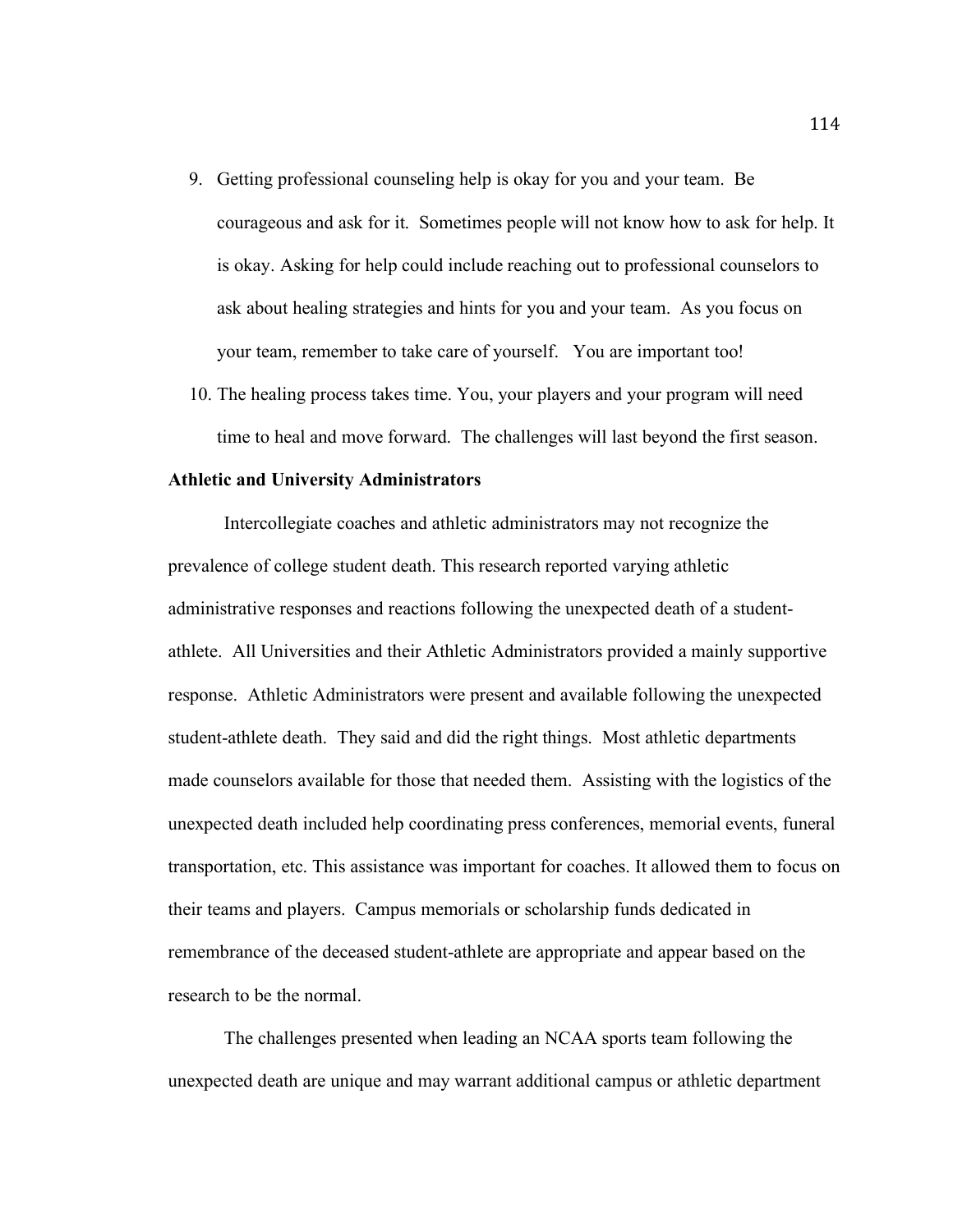policies and/or procedures targeting sport team coaches and their student-athletes. Athletic Administrators should investigate existing campus and athletic department policies, if not already addressed, to seek inclusion of appropriate additions related to student-athlete death. Based on the findings from this study, some next level recommendations and action strategies for Athletic Administrators are outlined below.

Following the unexpected death of a student-athlete, assign a mentor to the sportteam head coach. This person would not be the coach's sport supervisor or administrator. Mentors would not replace or serve in a role of a professional counselor. The mentor would serve as an unbiased advocate to check-in with the coach to see how their doing and to help talk through team coaching and leadership challenges. An athletic director emeritus or a retired coach might serve well in this mentorship role.

Professional counselors are critical and important part of a healthy healing process. Athletic Administrators should be prepared for the scenarios in which coaches/teams ask for help and for those that do not request help. A persona of 'toughing it out' or 'I can get over it', exists in elite athletics. Learning to respond positively to adversity is often an important skill in becoming an elite athlete or coach. Athletic Administrators need to find ways to make counselors more than available; understanding that required is a very difficult concept to enforce and continue respecting a healthy grieving process. A suggestion might be to establish strategy conversations between coaches and counselors to discuss the strategies and hints regarding healing. Most coaches love to talk strategy and always want to help their teams.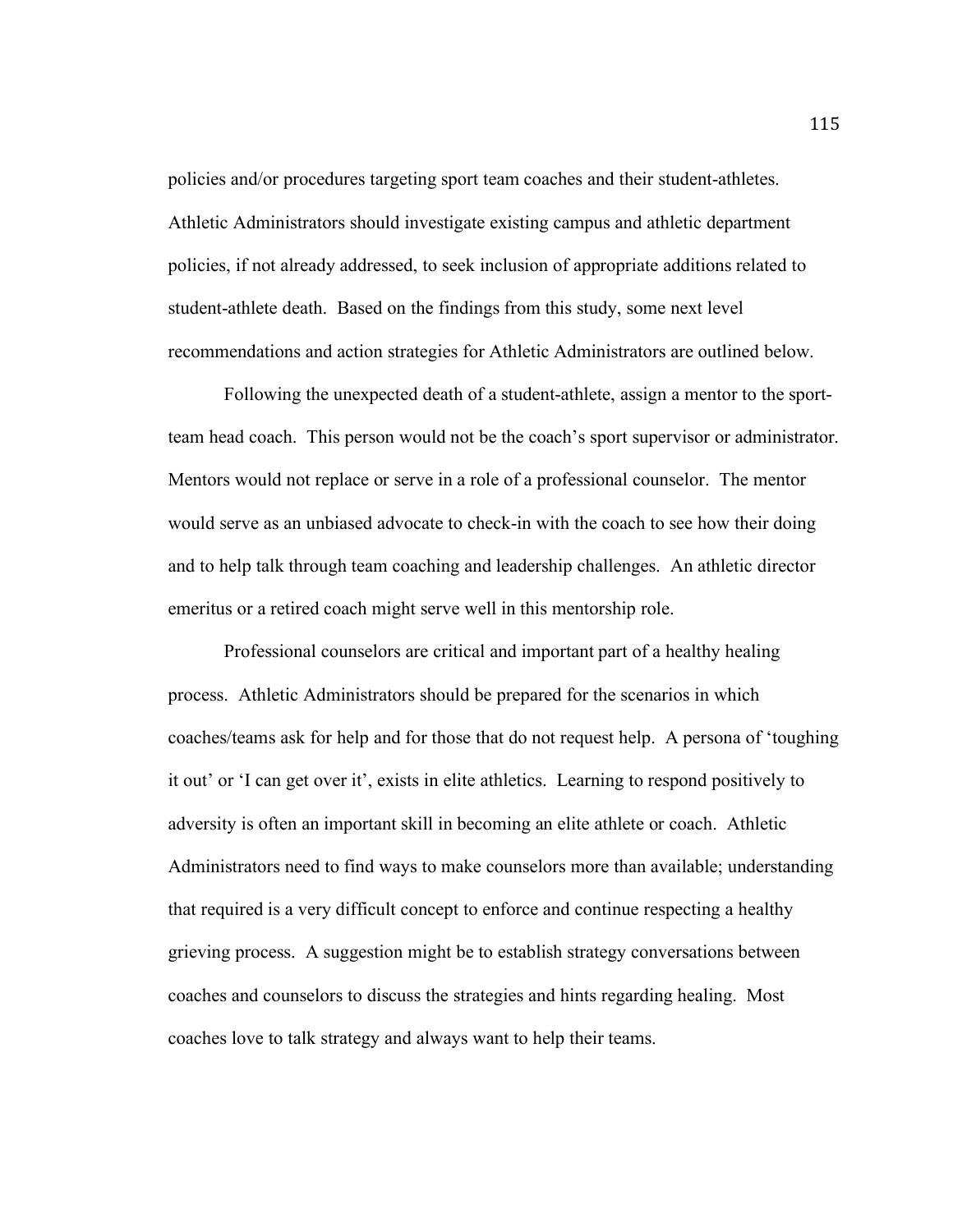Additionally, athletic administrators need to acknowledge and recognize that there will be an on-going impact for student-athletes and coaches following the unexpected death of a student-athlete. This process could take many years. As some of the research suggested, the impact could last for as many as six or seven years. Appreciating the lasting and dynamic impact of the phenomenon is important for two reasons. First, to help the people in the program heal. This includes the surviving student-athletes and coaches. Second, for the program itself to heal and move forward as an elite athletic program.

Athletic administrators need to provide coaches additional support and words of support about both the challenges and season ahead. Based on the research, the simple acts, of letting their coach know that the athletic administrators have their back and acknowledging that the season ahead may be difficult, are powerful messages of support for sport-team coaches. The more sincere and better timed these messages the more impactful they will be for the coaches and teams.

Campus wide academic support and services should be provided. This goes beyond the traditional level of academic support provided for student-athletes. Athletic administrators need to work to ensure that professors and instructors are supportive of the student-athletes as they navigate the experience of losing a teammate and friend. There are unique academic challenges of being a student-athlete. The additional responsibilities of being a student-athlete such as additional time-demands for sport participation, pressures from representing the University in a public domain, missing class, making-up tests and extended deadlines make up some of these challenges. Some of these student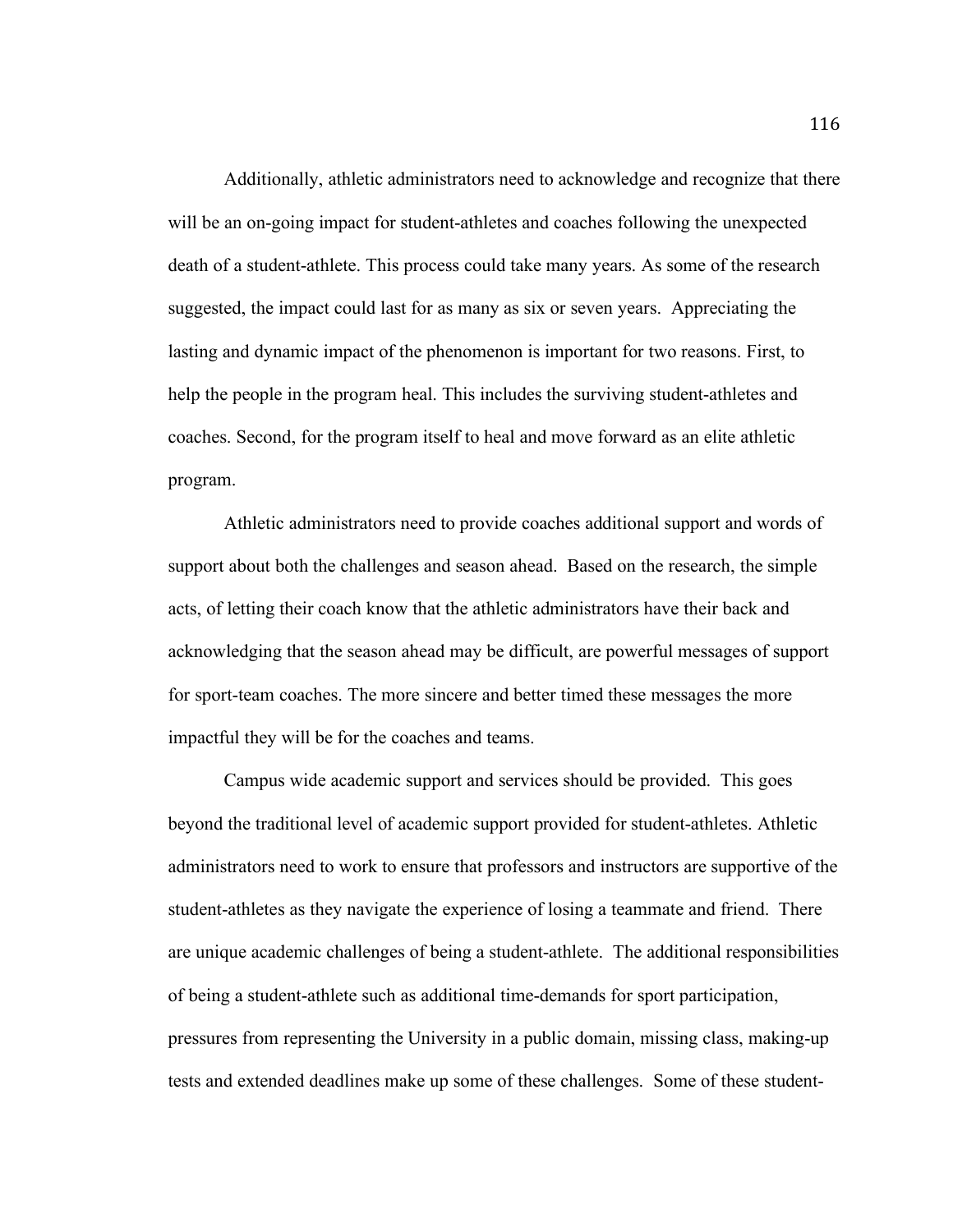athlete (academic and athletic) challenges will be compounded and compressed as an individual works through her or his grief process. Time will not erase the loss of a teammate or the feelings and emotions, but the hope would be that time might make it a little better. The additional responsibilities of being a student-athlete should acknowledged and recognized by Athletic Administrators and Universities as their institutional bereavement policies and procedures are developed.

## **Future Research**

This dissertation study began the investigation into the phenomenon of leading an NCAA sports team, related to the components of Transformational Leadership, following the unexpected death of a student-athlete. Utilizing components of Transformational Leadership identified by Bass and Riggio (2006) as an investigative framework, the study expanded on gaps in the literature. Although, this study filled some gaps in the literature, these findings would suggest more research and investigation is needed to further understanding of this leadership phenomenon and the applicability of the Transformational Leadership theory (Bass, 1985) to coaching leadership.

The first of many potential research questions concerns the prevalence rates of student-athletes deaths across the NCAA. A better understanding should be gained of how regularly NCAA coaches face the leadership challenges of leading following an unexpected student-athlete death. This research suggests that student-athlete deaths are not isolated incidents and gaining a better understanding on prevalence rates of studentathlete deaths could help shape the understanding of this leadership phenomenon.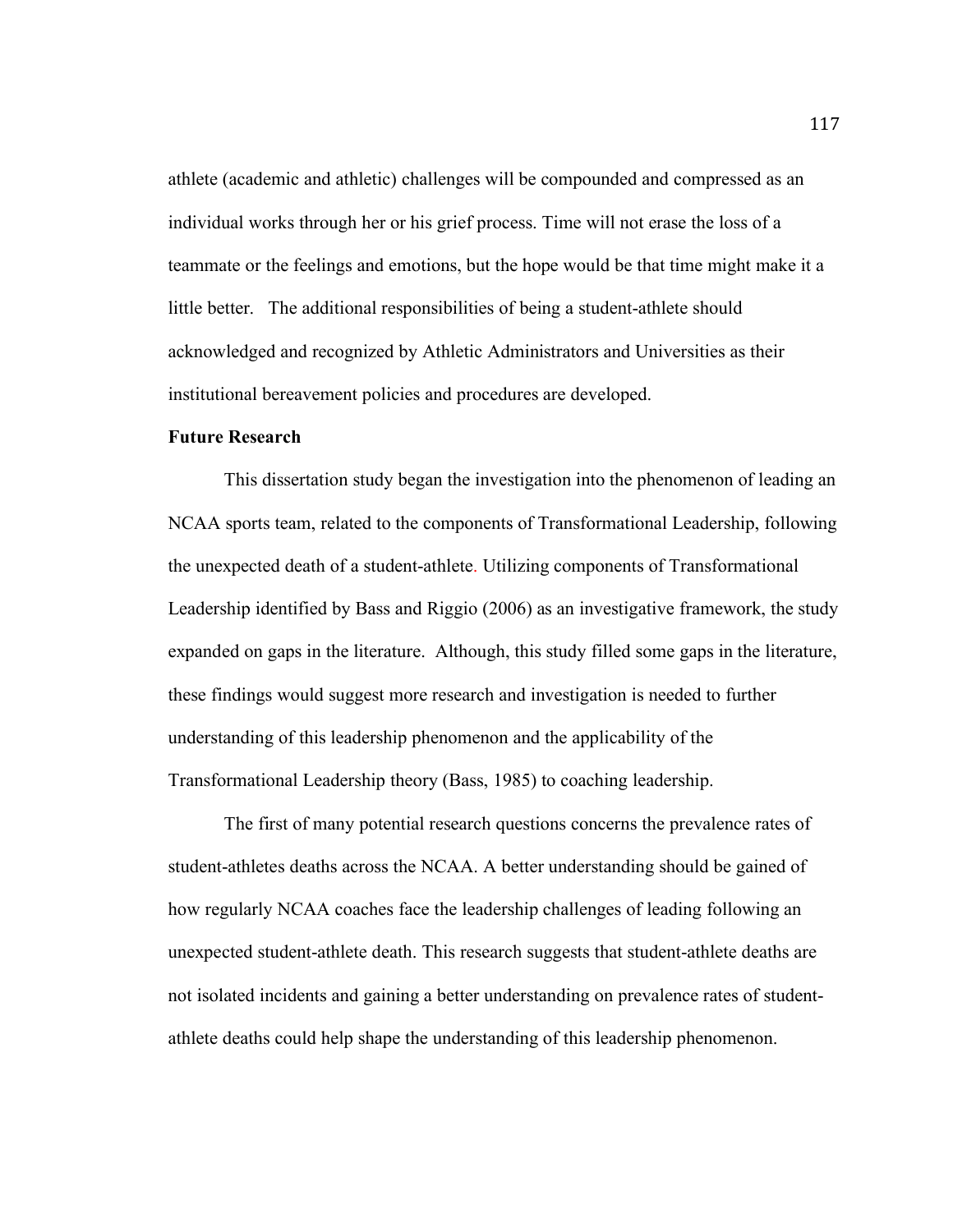Furthermore, given that this was the first time the phenomenon of an NCAA sport team coach leading their team following an unexpected death was investigated further substantiation of the methods, analysis and findings is warranted. Quantitative studies, of sport team coaches who have experienced this leadership phenomenon, could be conducted to examine the analysis themes and sub themes utilized within this dissertation to form the essence of the experience. Another potential quantitative study could be a survey through the NCAA of Division I coaches to examine applicability of the analysis themes and sub themes to significant tragic events.

Additional studies on leading a team following the unexpected death of a studentathlete should be conducted with an expanded participant pool and examining data for gender differences. Potential gender differences could include the overall experience with the phenomenon and the specific leadership experience related to both the gender of the head coach and the gender to the team being led. Data from this study showed some curious trends. The present study sample size was not large or inclusive enough to draw conclusions or report them as themes or sub-themes.

Furthermore, qualitative studies with refined research questions could continue investigating this phenomenon. Refined questions could include targeted questions about specific coaching and leadership areas (e.g., What were practice/games like without them?, What were academic challenges for your athletes?, How did social media influence your leadership with your team?, etc.) to drill further down into understanding the leadership experience. Another area of potential qualitative study and inquiry would be to investigate the leadership and coaching experiences of NCAA assistant coaches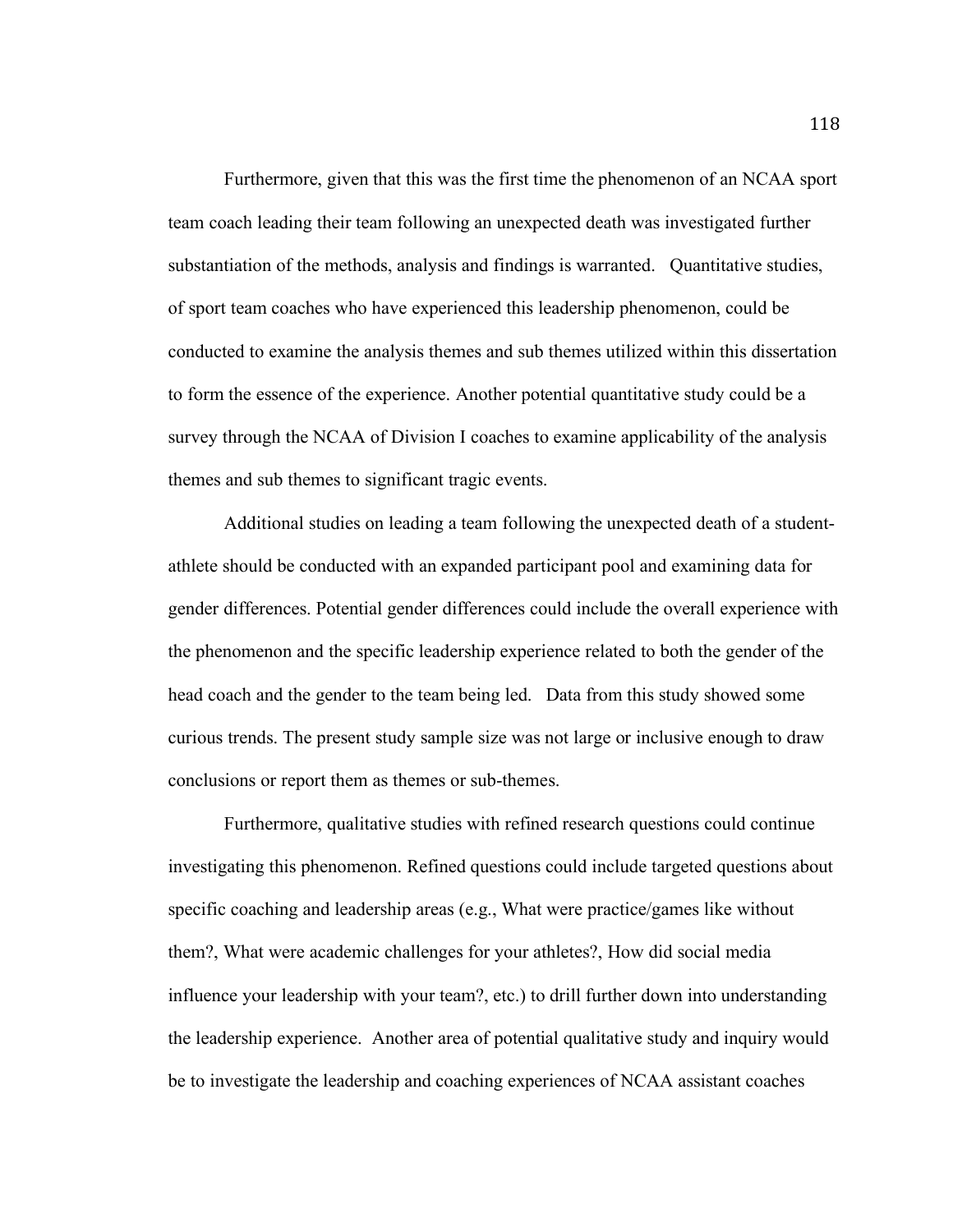helping a team following the unexpected death of a student-athlete. Longitudinal studies of coaches and sport teams programs could be conducted to understand the impact of a student-athlete death over a longer period on both sport team coaches and the sport team programs.

This study continued to examine Transformational Leadership as a valid construct and framework for investigation into coaching and coaching leadership. The analysis and findings from this dissertation supported the continued inclusion of Transformational Leadership as a lens through which to examine both the phenomenon of leading a sports-team following the unexpected death of a student-athlete and coaching leadership in general. For investigations into the phenomenon of leading a sports-team following the unexpected death of a student-athlete. Transformational Leadership inquiry areas could be expanded beyond the 4 I's (Inspirational Motivation, Intellectual Stimulation, Idealized Influence, Individual Consideration) to include additional elements of Bass and Avolio's (1990) *Full Range Leadership Model*, mainly Contingent Rewards. Finally, gaining an appreciation of the student-athlete's perspective on their coaches' leadership could be important. After the unexpected death of a student-athlete and following the next season, the Transformational Leadership construct could be utilized as a basis to examine coaches' leadership behaviors from the perspective of the studentathletes.

## **Strengths and Limitations**

This study has several strengths. Namely, the courageous participation from five NCAA Division I or II sport team coaches. The sport team coaches from across the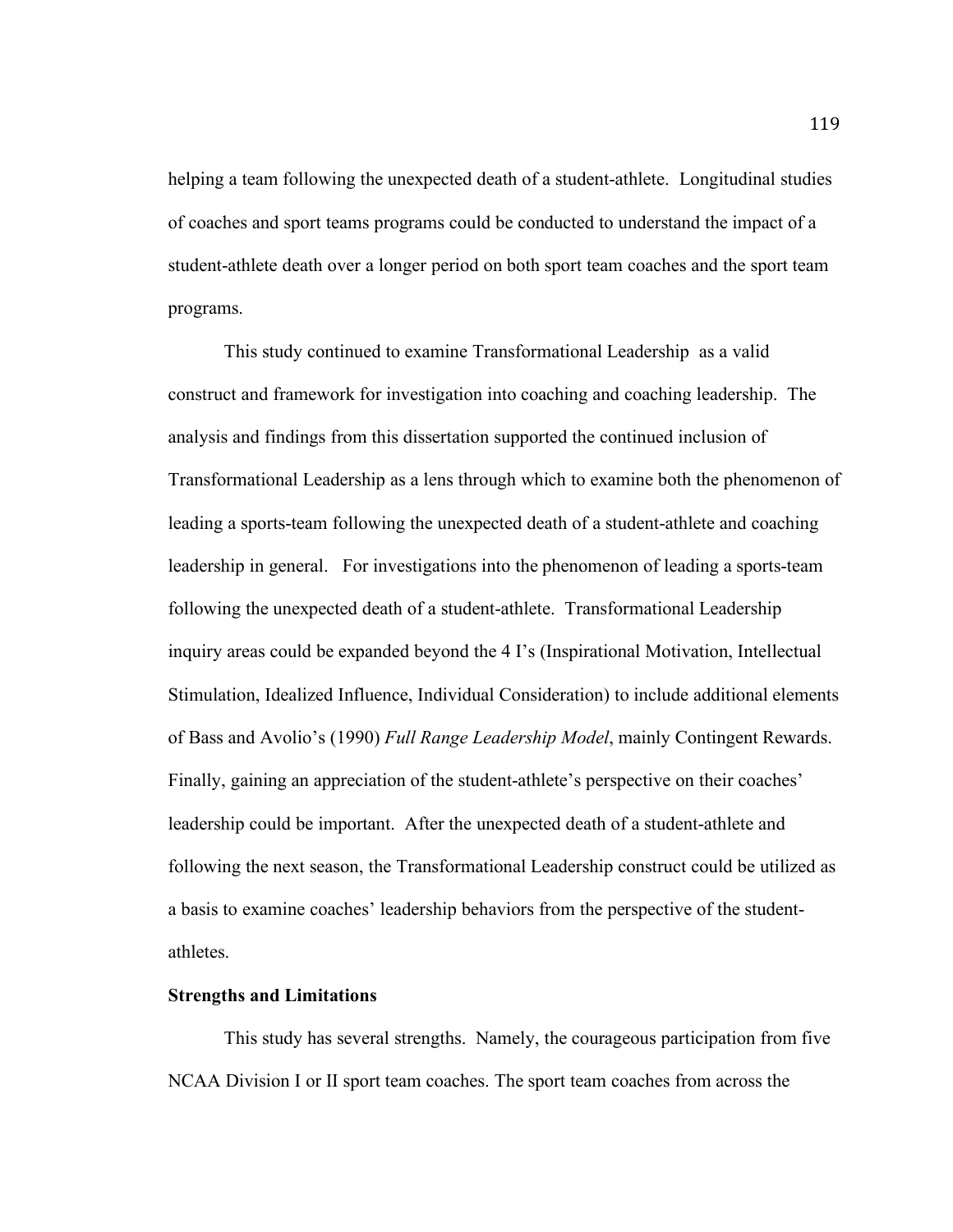United States openly shared their stories regarding their leadership and coaching experience following the unexpected death of a student-athlete. Their stories were emotional and intensely personal. Most had not spoken about their leadership experiences prior to the interview. Their narratives provided the foundation from which to begin the investigation into this coaching and leadership phenomenon. The participants understood that sharing their stories and contributing to this study might help coaches and athletic administrators into the future.

Due to the sensitive nature of the topic, there appeared to be some barriers to recruitment. Participants were solicited through email. This could have been perceived as too impersonal given the nature of the topic. Originally, a sample size of six participants was sought as identified in the IRB proposal. The outlined solicitation methods provided five participants. Though some communication existed with additional participants, no further participants could be confirmed for participation.

My personal and experiential knowledge of this phenomenon was likely both a strength and limitation with this study. I was passionate to complete this study and hear stories from others with whom I share an experience. There was a strong motivation to help others navigate this phenomenon and its challenges in the future. Research participants were aware that I had gone through a similar experience. This likely aided in their comfort level in participating in study. Common experiences can create a perception of comfort. However, the knowledge, that we shared similar experiences, might have limited the depth of some of their answers or resulted in 'assuming' that, as a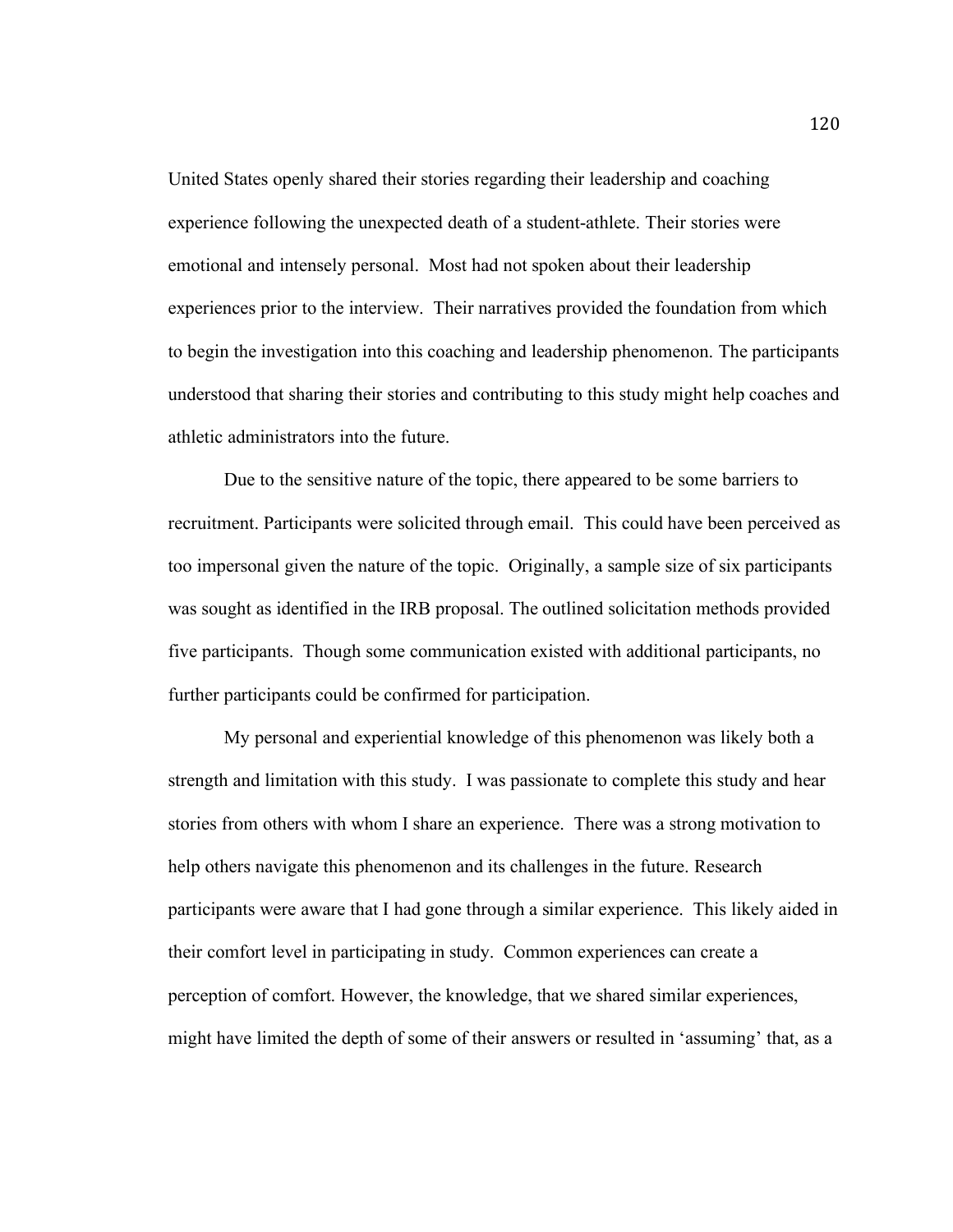researcher I already knew. The phrase, *"as you know"* showed up periodically during the interview in the participants' statements.

Participants were not pre-screened for their understanding of Transformational Leadership. This lack of pre-existing knowledge about the Transformational Leadership theory and its components enhanced the participants' significant statements. Participant responses to the interview questions were clearly regarding their experiences and not an attempt to appear knowledgeable about Transformational Leadership.

Additionally, despite my attempts at bracketing through my reflexive journal, there was likely some researcher bias. This bias could have been subtle and relatively unknown. Two places it could have surfaced was in the follow-up questions during the interviews and in the coding of significant statements. Areas or topics where I might have had a strong emotional response to the interview or a memory could have been an area of extra focus. Following Colaizzi's (1978) systematic phenomenological analysis method and returning the data to the participants for validation prior to finalizing worked to further reduce researcher bias.

#### **Closing Words**

This research study begins to address the gaps in the literature as it relates to examining actual leadership behaviors utilized during a time of crisis in sport team leadership and coaching. There appears to be a growing interest in researching transformational leadership within the sports and athletics field. This study continued to confirm Transformational Leadership as a valid framework to examine both crisis leadership and coaching leadership behaviors in sports. The study participants shared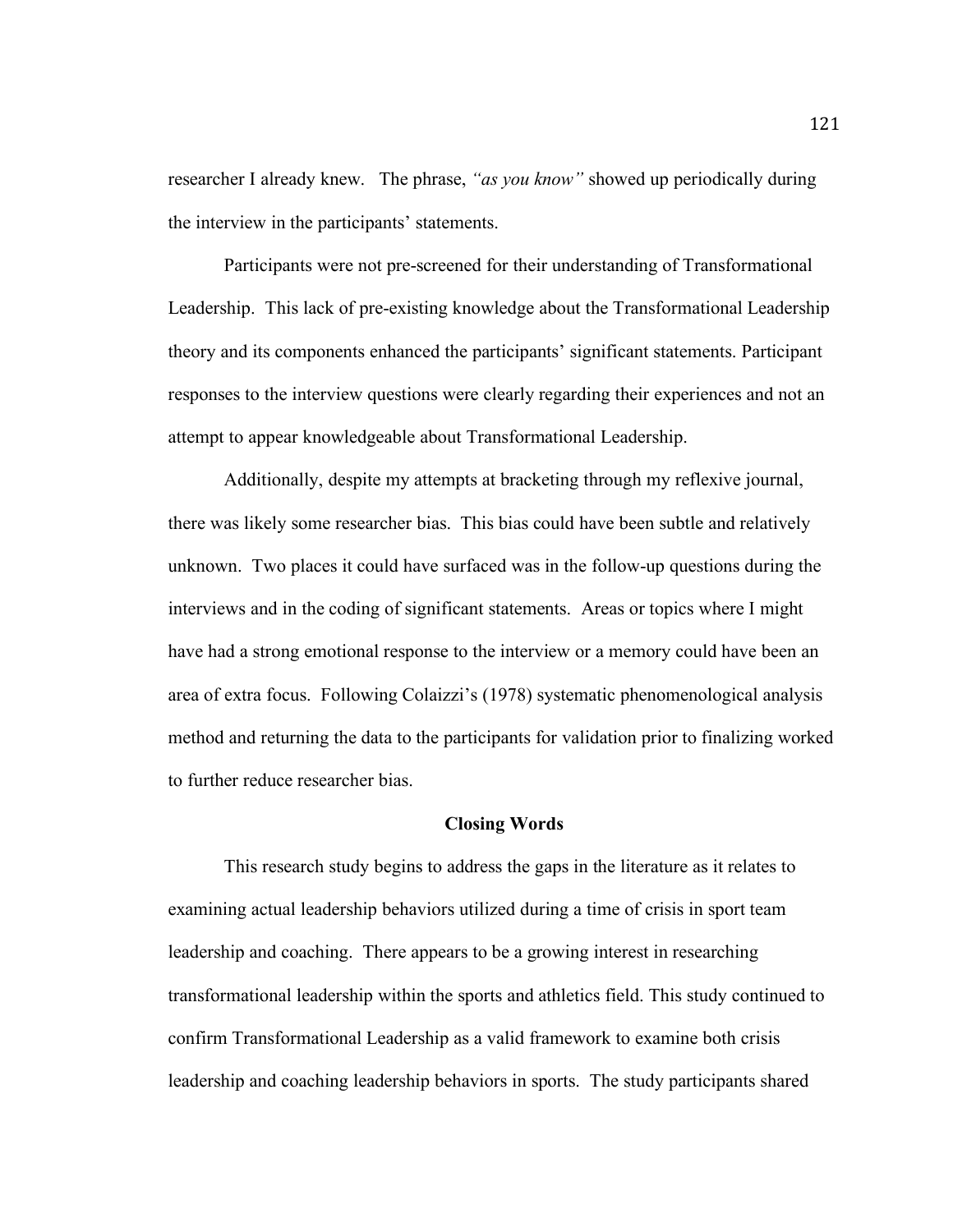their intensely emotional and personal leadership experiences of leading and coaching their teams during a time of crisis. This study created a better understanding of the phenomenon of a sport team coach leading their teams following the unexpected death of a student-athlete, while providing behavioral insights and strategies for coaches and athletic administrators to utilize in the future. This study brings attention to an area of coaching leadership that had not been previously investigated.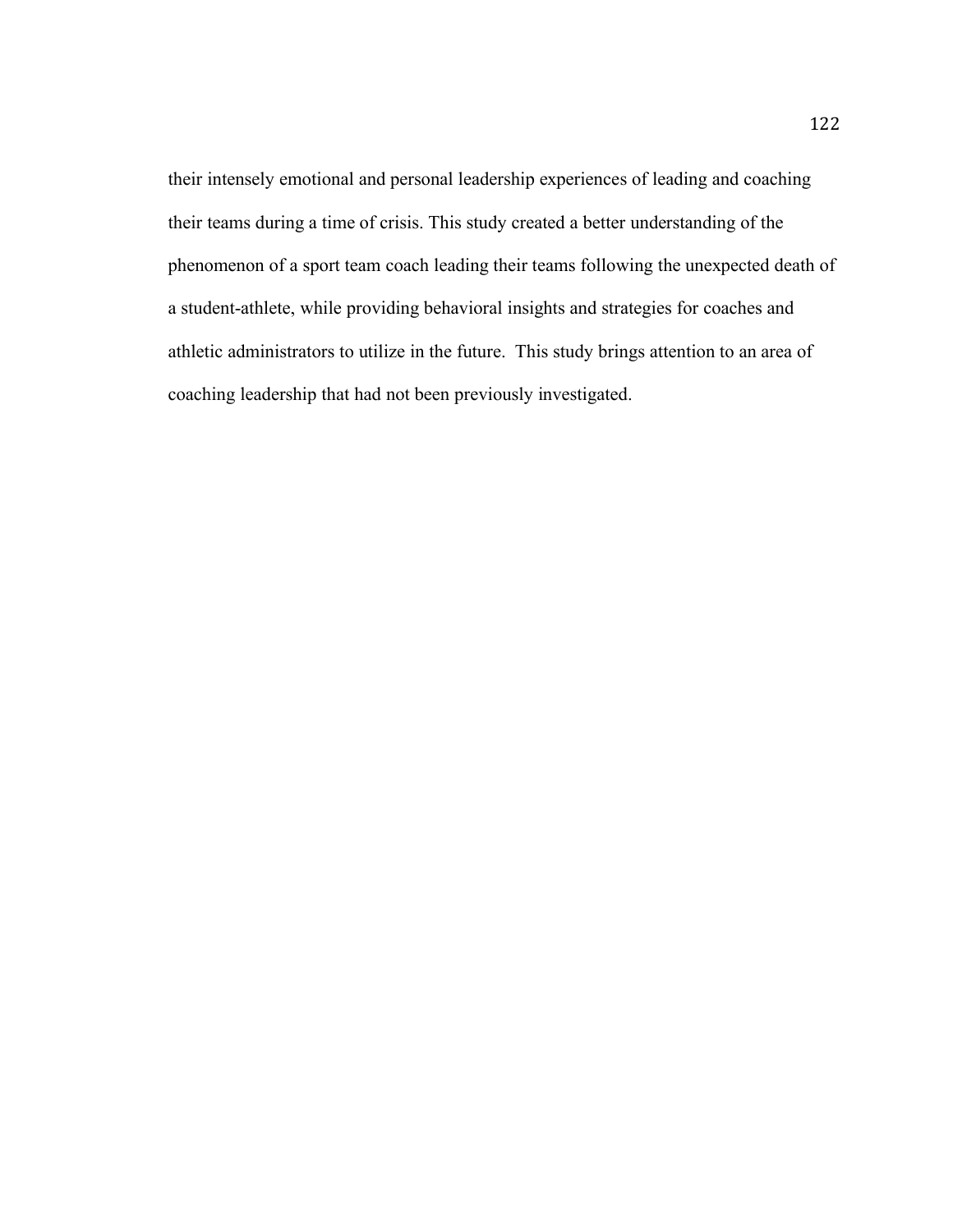#### **REFERENCES**

- Anderson, E.H., & Spencer, M.H. (2002). Cognitive representation of AIDS: A phenomenological study. In J.W. Creswell, *Qualitative inquiry and research design. Choosing among 5 approaches* (pp. 327 – 346)*.* Los Angeles, CA: Sage.
- Avolio, B. J. & Bass, B. M. (1991). *The full range leadership development programs: Basic and advanced manuals*. Binghamton, New York: Bass, Avolio Associates.
- Balk, D. E. (2001). College student bereavement, scholarship, and the university: A call for university engagement. *Death Studies, 25*(1), 67-84. Retrieved from http://dx.doi.org.cmich.idm.oclc.org/10.1080/07481180126146
- Balk, David E. (2011). *Helping the bereaved college student / David E. Balk.* New York: Springer Pub.
- Barbuto, Jr., J.E. & Cummins-Brown, L.L. (2007). Full range leadership. *NebGuide, G1406.* Retrieved from https://www.researchgate.net/publication/ 238663194\_Full\_Range\_Leadership
- Bass, B.M. (1985). *Leadership and performance beyond expectation.* New York, NY: Free Press.
- Bass, B.M. (1990). From transactional to transformational leadership: Learning to share the vision. *Organizational Dynamics,* 18, 18-36.
- Bass, B. M. (2008). *The Bass handbook of leadership: Theory, research, and managerial applications (4th ed.)*, New York: Free Press.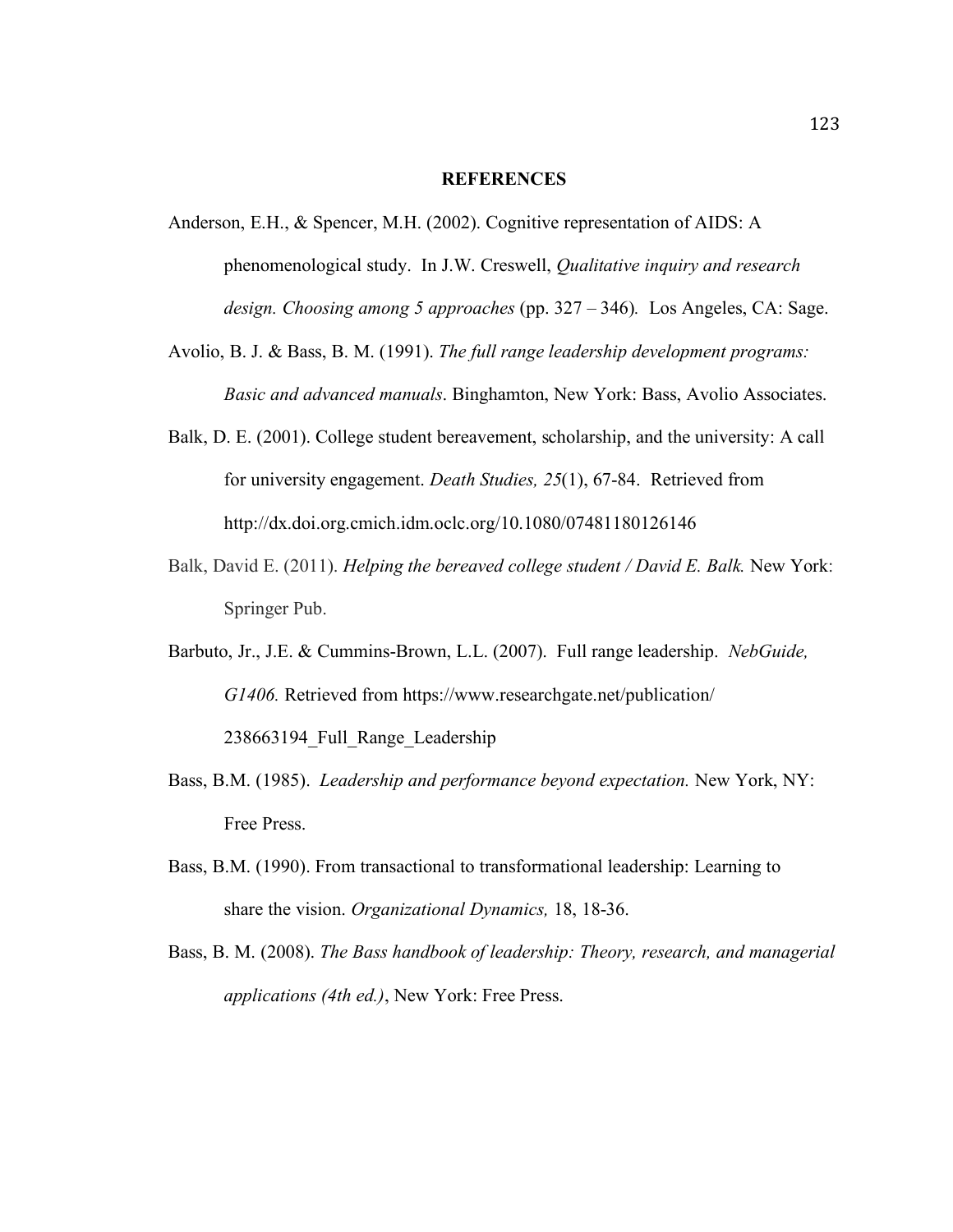- Bass, B. M., & Avolio, B. J. (1990). The implications of transactional and transformational leadership for individual, team and organizational development. *Organizational Change and Development,* 4, 231-272.
- Bass, B. M., & Avolio, B. J. (2004) *Multifactor leadership questionnaire-5X short form.* Redwood City, CA: Mind Garden.
- Bass, B. M., & Riggio, R. E. (2006). *Transformational leadership (2nd ed.)*. New York, NY: Taylor Francis Group.
- Borman, K.C., P. Schulte-Coerne, M. Diebig & J. Rowold. (2016). Athlete characteristics and team competitive performance as moderators for the relationship between coach transformational leadership and athlete performance. *Journal of Sport and Exercise Psychology*, *38*, 268-281.

Burns, J.M. (1978). *Leadership.* New York, NY: Harper & Row.

- Callow, N., Smith, M., Hardy, L., Arthur, C., & Hardy, J. (2009). Measurement of transformational leadership and its relationship with team cohesion and performance level. *Journal of Applied Sport Psychology, 33*, 3-19.
- Charbonneau, D., Barling, J., & Kelloway, E. (2001). Transformational leadership and sports performance: The mediating role of intrinsic motivation. *Journal of Applied Social Psychology, 31*(7), 1521-1534.
- Cintrón, R. (2007). Death on campus: A subject we would rather not imagine. In R. Cintrón, E.T. Weathers, & K. Garlough (Eds.) *College student death – guidance for a caring campus* (pp. xi - xv). Lanham, MA: University Free Press of America.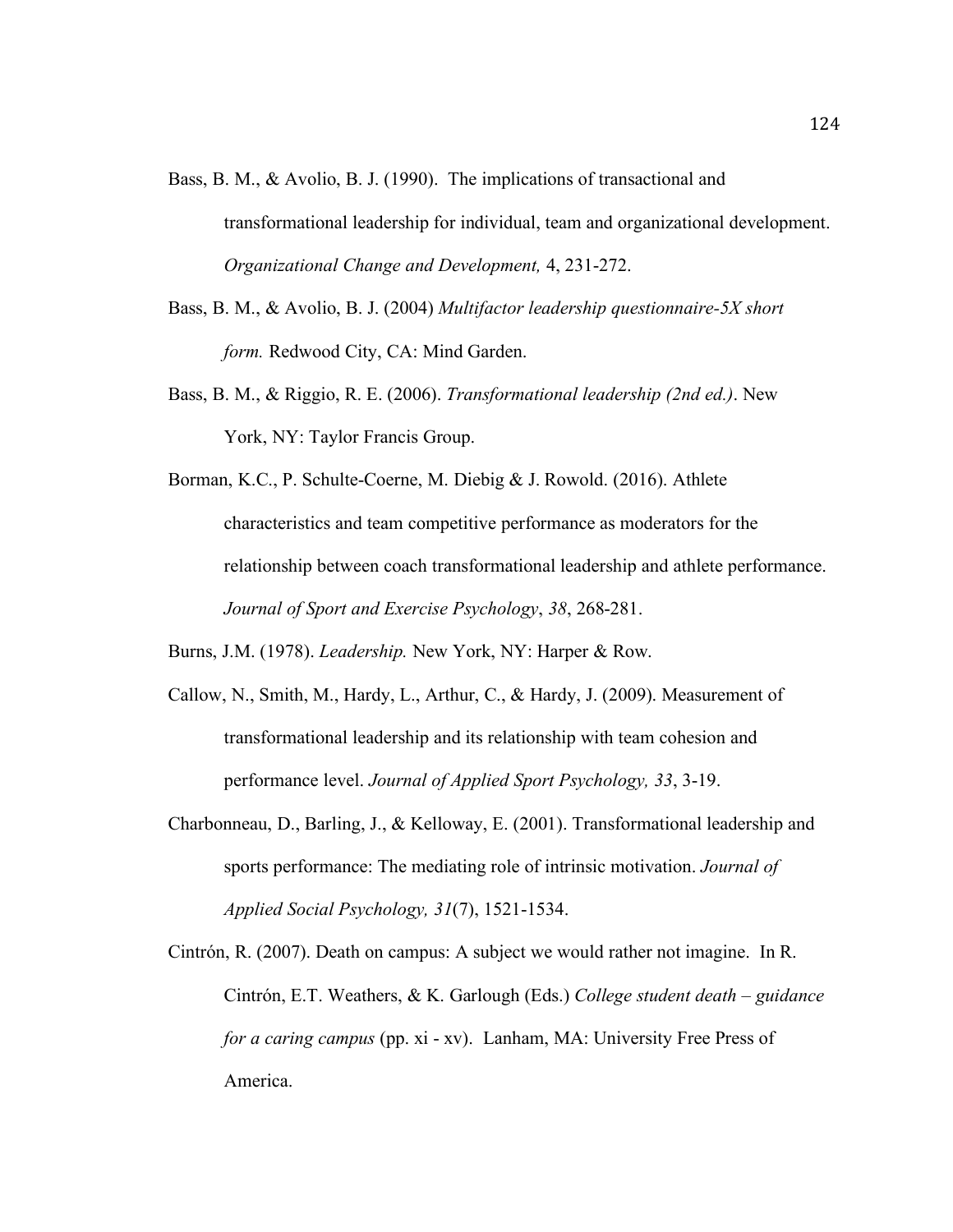- Colaizzi, P. F. (1978). Psychological research as the phenomenologist views it. In R. Valle, & M. King (Eds.), *Existential- phenomenological alternatives for psychology* (pp. 48-71). New York, NY: Oxford University Press.
- Collier, J.N. & Hollis, T. (2007). Alliances with law enforcement: Garnering your community's resources. In R. Cintrón, E.T. Weathers & K. Garlough (Eds.) *College student death – guidance for a caring campus* (pp. 21 - 25). Lanham, MA: University Free Press of America.
- Coombs, T. (2002). Deep and surface threats: Conceptual and practical implications for "crisis" vs. "problem." *Public Relations Review*, *28*(4), 339-345.
- Coombs, T. (2004). Impact of past crisis on current crisis communication. *Journal of Business Communication*, *41*(3), 265-289.
- Creswell, J. W. (2003). *Research design: Qualitative, quantitative, and mixed methods approaches*. Thousand Oaks, CA: Sage.
- Creswell, J.W. (2013). *Qualitative inquiry and research design. Choosing among 5 approaches.* Los Angeles, CA: Sage.
- Creswell, J.W., & Miller, D. (2000). Determining validity in qualitative inquiry. *Theory into Practice*, *39*(3), 124-130.

Creswell, J. W., & Morer-Urdahl, T. (2004). Using transcendental phenomenology to explore the "ripple effect" in a leadership mentoring program. *International Journal of Qualitative Methods, 3*(2), 19-35. Retrieved from doi:10.1177/ 160940690400300202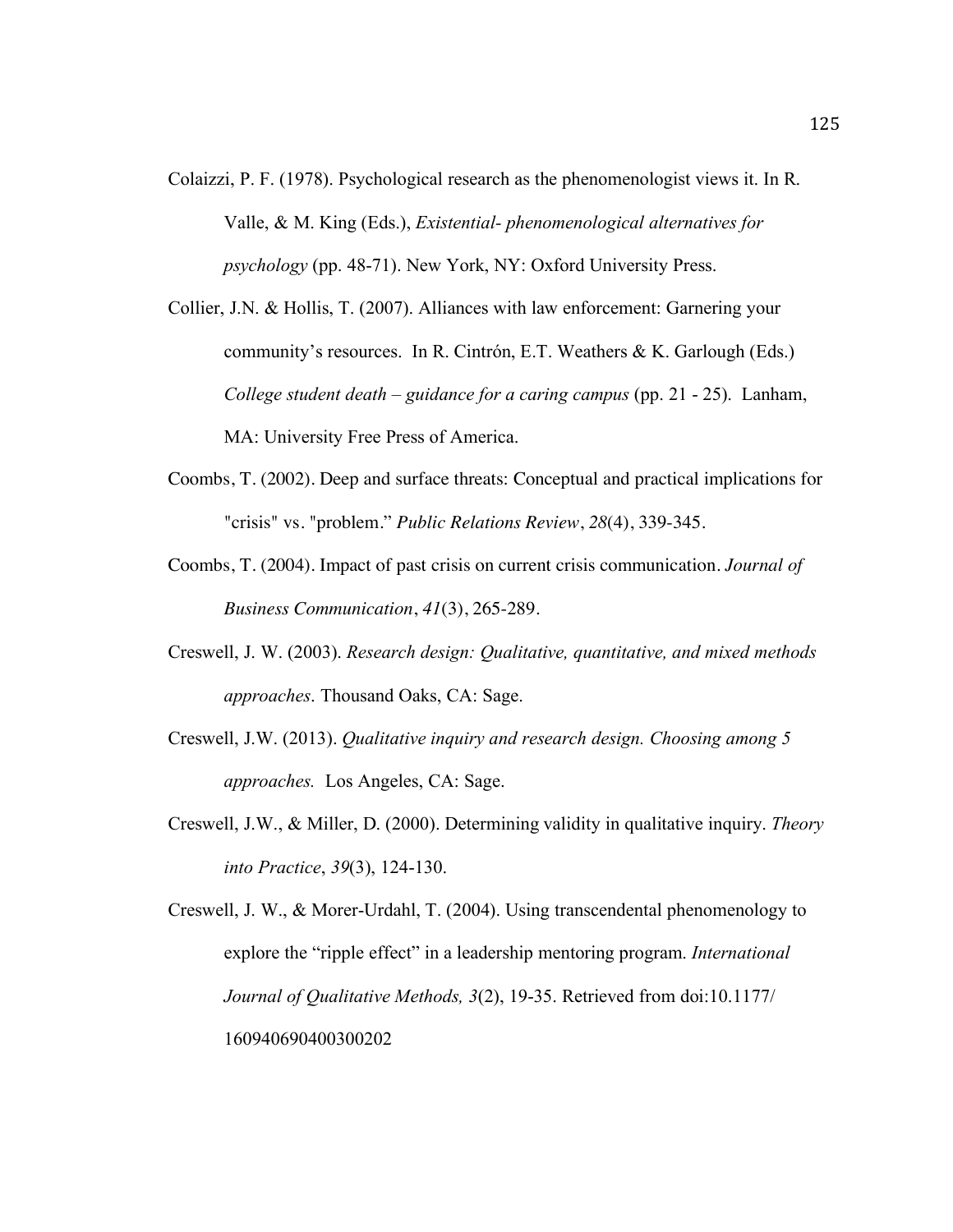Cufaude, I.E. (2002). Crisis leadership. *Business Officer*, *35*(10), 51-52, 55-56.

- Daft, L.R. (2008). *The leadership experience* (4<sup>th</sup> ed.). Mason, OH: Thomson South-Western.
- Denzin, N.K. (1989). *Interpretive interactionism*. Newbury Park, CA: Sage Publications.
- Diaz-Saenz, H. R. (2011). Transformational leadership. In A. Bryman, D. Collinson, K. Grint, B. Jackson & M. Uhl-Bien (Eds.), The SAGE handbook of leadership (pp. 299-310). Thousand Oaks, CA: Sage.
- Dorney, P. S. (2014). *The "lived experience" of baccalaureate nursing students following the sudden death of a classmate* (Order No. 3618044). Available from ProQuest Dissertations & Theses Global. (1528594408). Retrieved from http://search. proquest.com/docview/1528594408?accountid=10181
- Fearn-Banks, K. (1996). *Crisis communication: A casebook approach.* Mahwah, NJ: Lawrence- Erlbaum.
- Flatt, A. M. (2015). *Supporting student grief: The attitudes and beliefs of residence life professionals when responding to student bereavement* (Order No. 1604443). Available from ProQuest Dissertations & Theses Global. (1738990217). Retrieved from http://search.proquest.com/docview/1738990217?accountid= 10181
- George, B. (2009). *Seven lessons for leading in crisis.* San Francisco, CA: Jossey-Bass A Wiley Imprint.
- Gilbert, J., & Medcalf, J. (2015). *An impractical guide to becoming a transformational leader.* Lulu Publishing Services.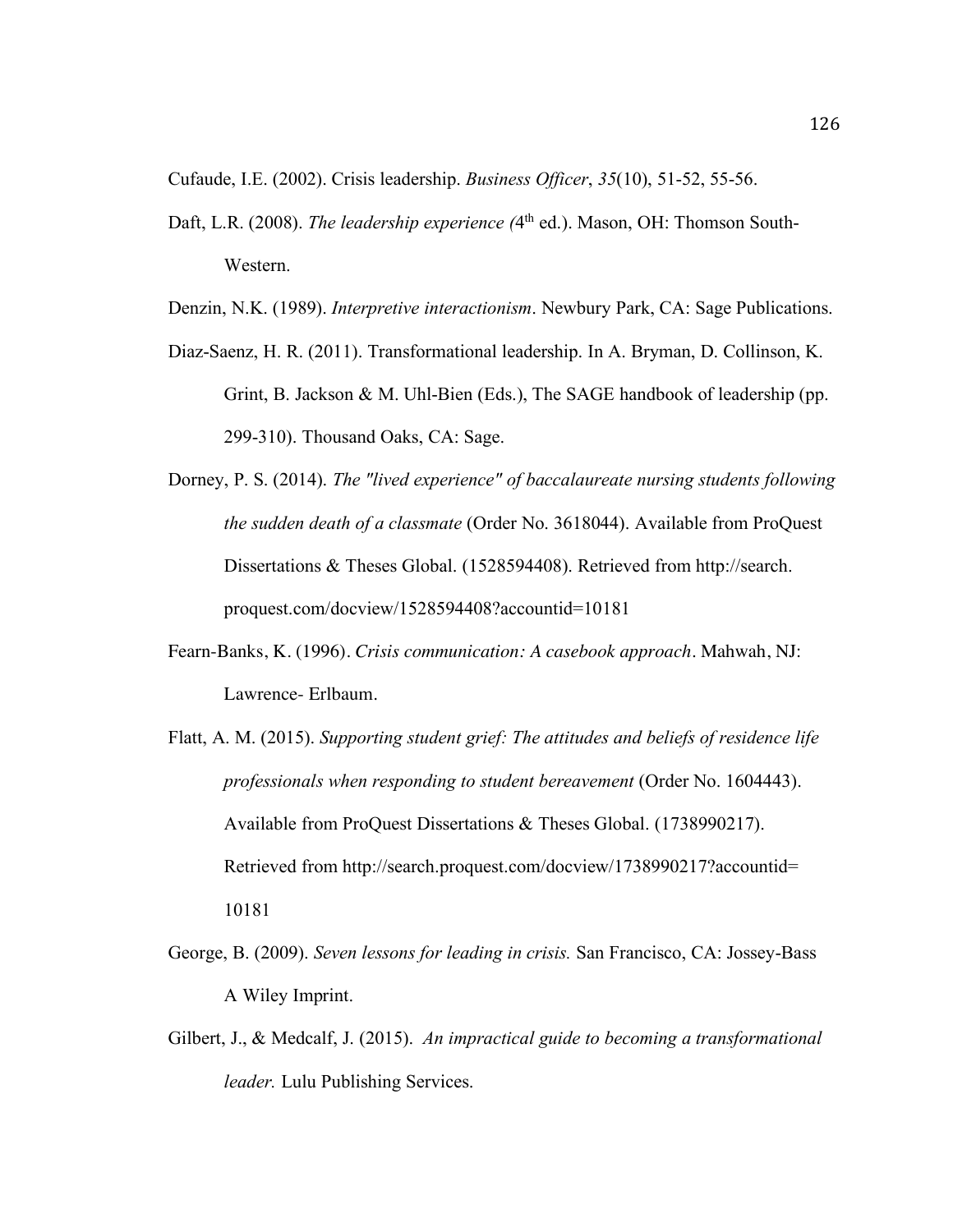- Guba, E. G., & Lincoln, Y. S. (1994). Competing paradigms in qualitative research. In N. K. Denzin, & Y. S. Lincoln (Eds.), *Handbook of qualitative research.* (pp. 105- 117). Thousand Oaks, CA: Sage Publications, Inc. Retrieved from http://search. proquest.com.cmich.idm.oclc.org/docview/618586212?accountid=10181
- Hatch, A. J. (2002). *Doing qualitative research in education settings.* Ithaca, NY: State University of New York Press. Retrieved from http://search.proquest.com. cmich.idm.oclc.org/docview/62156919?accountid=10181
- Hayes, L. (2012). *A phenomenological study of perceptions of early childhood administrators related to transformational leadership, educational paths, and organizational climate* (Order No. 3504171). Available from ProQuest Dissertations & Theses Global. (1010996313). Retrieved from http://search. proquest.com/docview/1010996313?accountid=10181
- Holloway, I., & Biley, F. C. (2011). Being a qualitative researcher. *Qualitative Health Research, 21*(7), 968-975. Retrieved from http://dx.doi.org.cmich.idm.oclc.org/ 10.1177/1049732310395607
- Holland, J. M., Currier, J. M., & Neimeyer, R. A. (2006). Meaning reconstruction in the first two years of bereavement: The role of sense-making and benefit-finding. *Omega: Journal of Death and Dying, 53*(3), 175-191. doi:http://dx.doi.org.cmich. idm.oclc.org/10.2190/FKM2-YJTY-F9VV-9XWY
- Horn, T. S. (2008). Coaching effectiveness in the sport domain. *Advances in sport psychology (3rd ed.).* (pp. 239-267). Champaign, IL: Human Kinetics.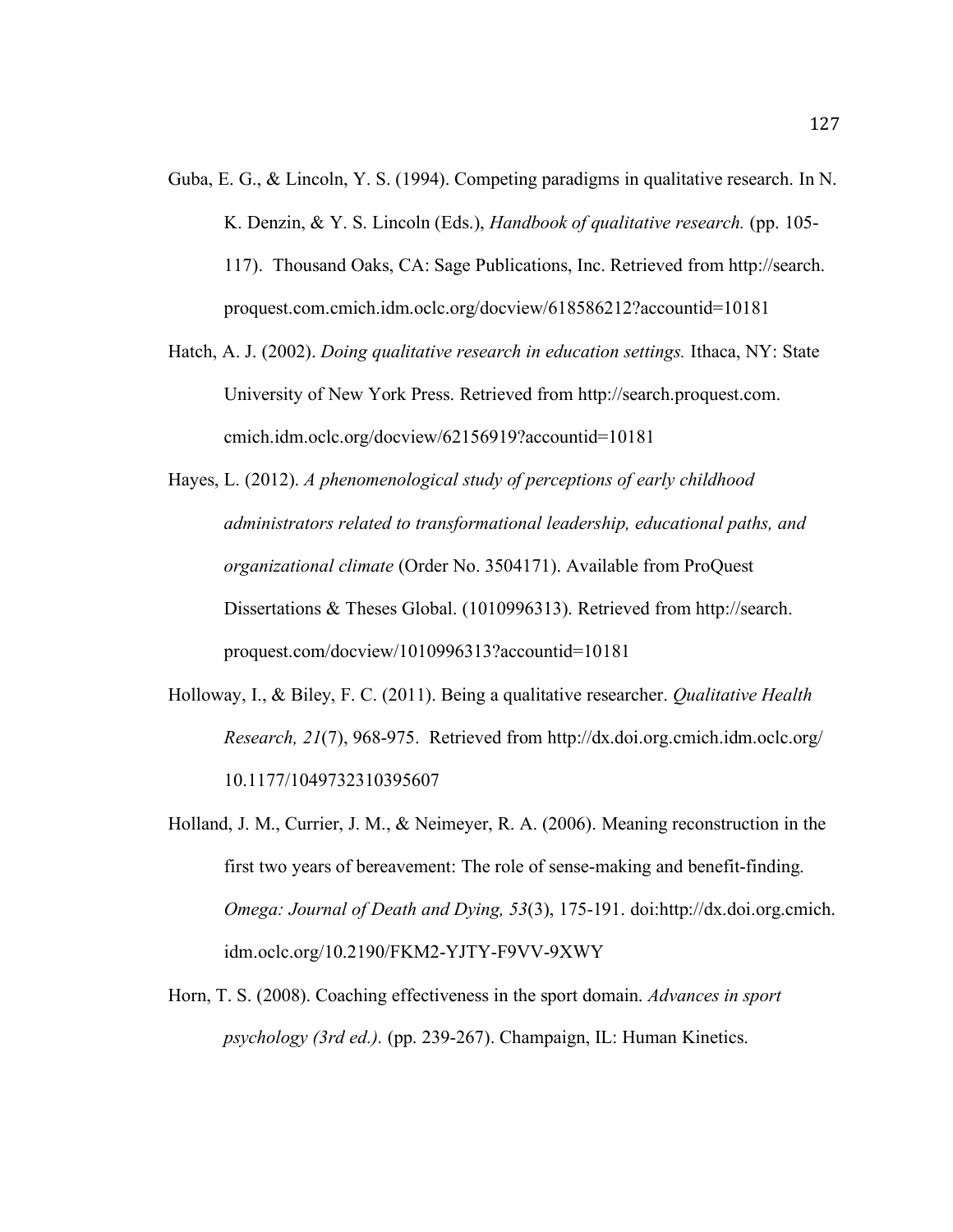- Husserl, E*.* (1931)*.* (Trans. Boyce Gibson). *Ideas: a general introduction to pure phenomenology.* London: Allen and Unwin.
- Husserl, E. (1970). (Trans. J.N. Findlay). *Logical investigations.* (Vol. 1). New York: Humanities Press.
- Iserson, K. (1999). *Grave words: Notifying survivors about sudden, unexpected deaths.*  Tucson, AZ: Galen Press.
- James, E.H., & Wooten, L.P. (2010). *Leading under pressure: From surviving to thriving before, during and after a crisis.* New York, NY: Taylor & Francis Group.
- Janis, I.L., & Mann, L. (1977). *Decision making: A psychological analysis of conflict, choice and commitment.* New York: Free Press.
- Juneau, C. (2014). *A phenomenological study of transformational and transactional leadership behaviors of principals in highly rated Louisiana schools serving elementary through high school grades* (Order No. 3622864). Available from ProQuest Dissertations & Theses Global. (1547939611). Retrieved from http://search.proquest.com/docview/1547939611?accountid=10181
- Kirkbride, P. (2006). Developing transformational leaders: the full range leadership model in action. *Industrial and Commercial Training, 38*(1), 23–32

Krackhardt, D., & Stern, R.N. (1988). Informal networks and organizational crises: An experimental simulation. *Social Psychology Quarterly*, *51*, 123-140.

Kushner, J. (1981). *When bad things happen to good People.* New York, NY: Anchor Books.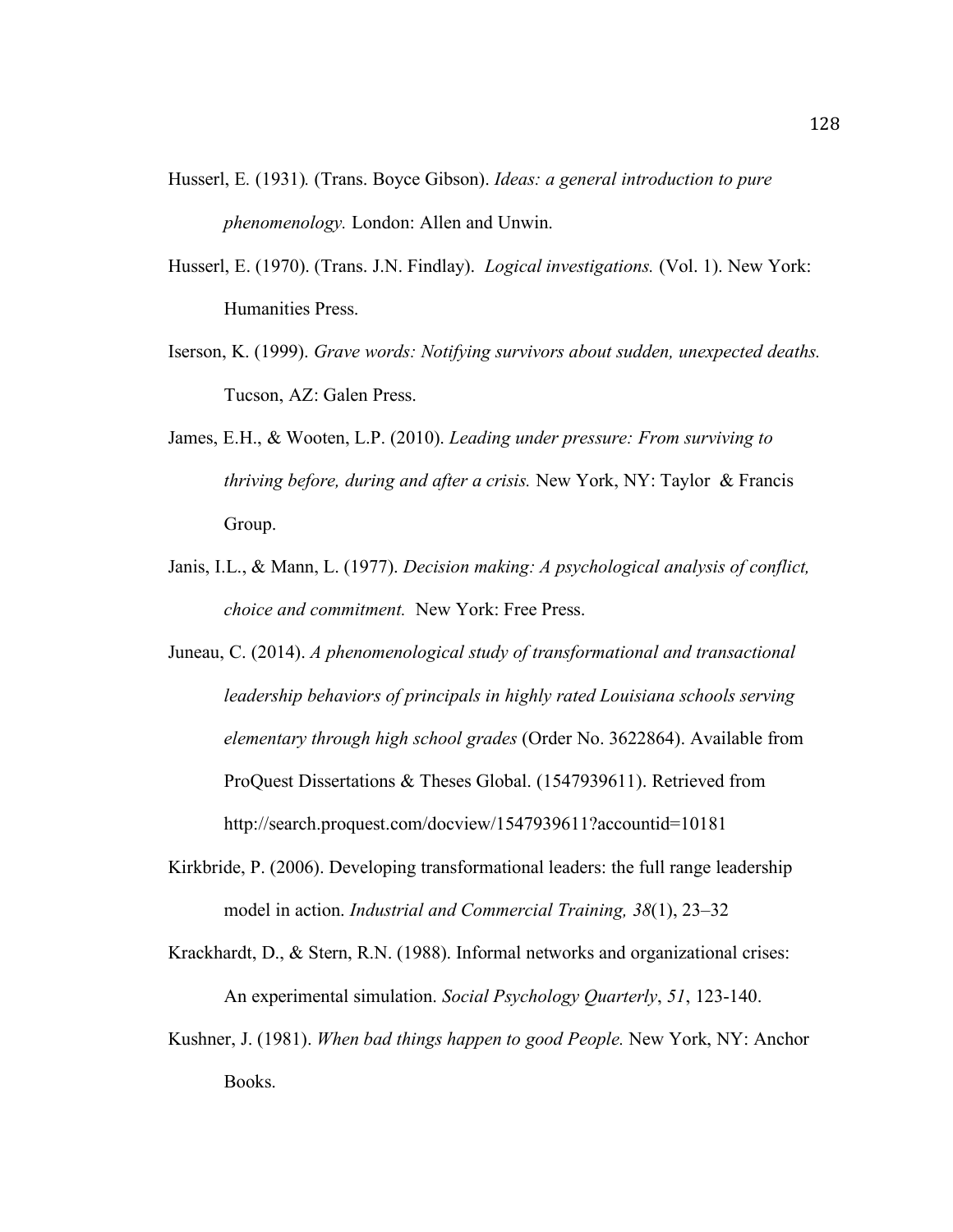Lincoln, Y.S., & Guba, E.G. (1985). *Naturalistic inquiry.* Beverly Hills, CA: Sage.

- Martin, J.J., & Gill, D.L. (1991). The relationships among competitive orientation, sport confidence, self-efficacy, anxiety, and performance*. Journal of Sport & Exercise Psychology, 13*(2), 149–159.
- Mathews, L., & Servaty-Seib, H. (2007). Hardiness and grief in a sample of bereaved college students. *Death Studies*, *31*(3), 183-204.
- Maxwell, J. A. (2005). *Qualitative research design: An interactive approach (2nd ed.).* Thousand Oaks, CA: Sage Publications.
- Maxwell, J. C. (1993). *Developing the leader within you.* Nashville, TN: Thomas Nelson, Inc.
- McCauley, R. F., & Powell, J.D. (2007). Campus response teams: The need for coordination. In R. Cintrón, E.T. Weathers & K. Garlough (Eds.) *College student death – guidance for a caring campus* (pp. 3 - 20). Lanham, MA: University Free Press of America.
- McClesky, J.A. (2014). Situational, transformational, and transactional leadership and leadership development. *Journal of Business Studies Quarterly, 5*(4), 117-130.
- McMillan, J. H., & Schumacher, S. (2006). *Research in education: Evidence-based inquiry (6th ed.*). Boston, MA: Pearson Education, Inc.
- Miles, M. B., & Huberman, A. M. (1994). *Qualitative data analysis: A sourcebook of new methods*. Thousand Oaks, CA: Sage Publications.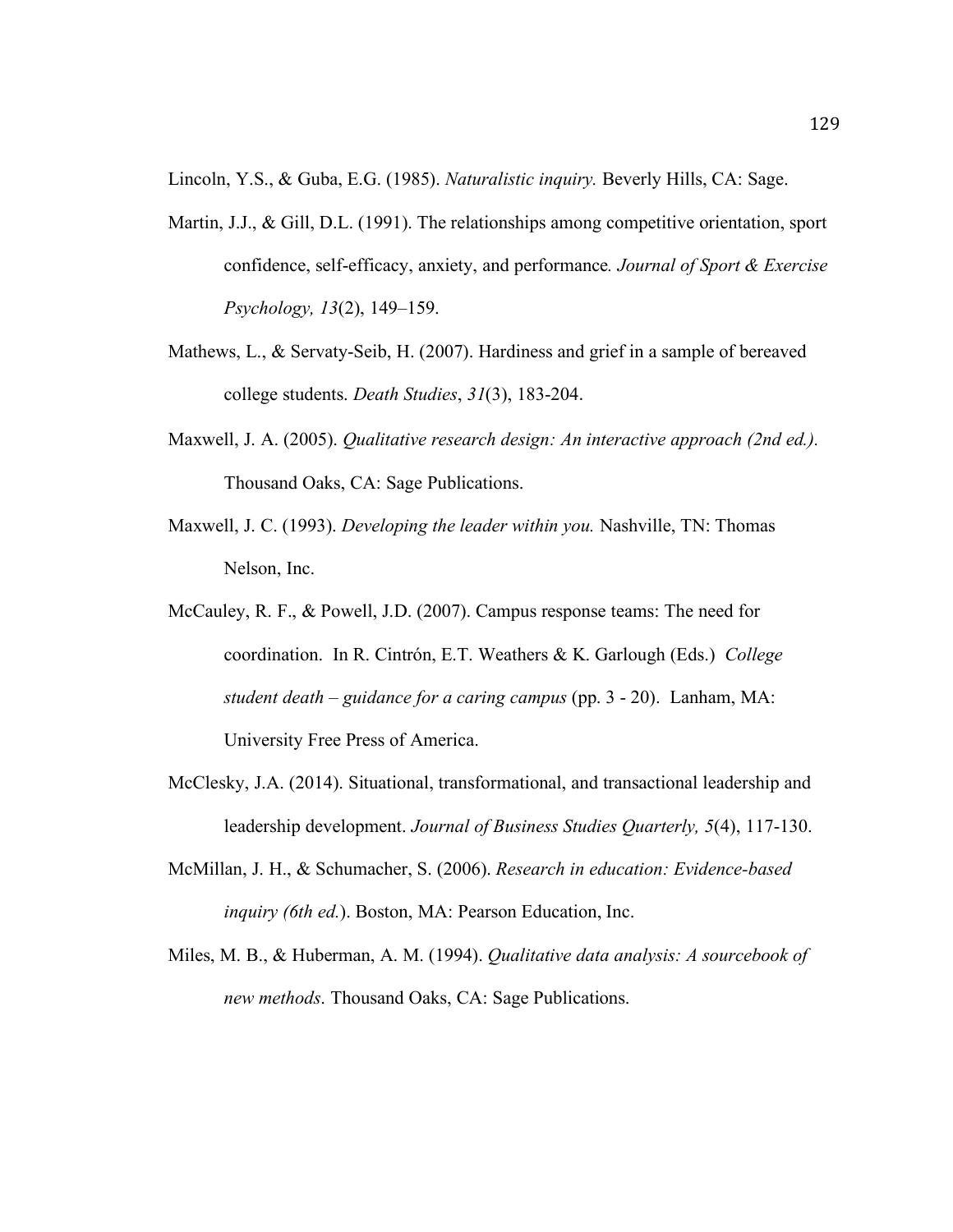- Merleau-Ponty, M. (1962). *Phenomenology of perception.* In E.H. Anderson & M.H. Spencer, Cognitive Representation of AIDS: A phenomenological study*. Qualitative Health Research*, *12*, 1338-1352.
- Merriam, S. B. (1988). *Case study research in education. A qualitative approach.* San Francisco, CA: Jossey-Bass Inc., Publishers. Retrieved from http://search. proquest.com.cmich.idm.oclc.org/docview/63091539?accountid=10181
- Morse, J. M. (1994). Designing funded qualitative research. In N. K. Denzin, & Y. S. Lincoln (Eds.), *Handbook of qualitative research; handbook of qualitative research* (pp. 220-235). Thousand Oaks, CA: Sage Publications, Inc. Retrieved from http://search.proquest.com.cmich.idm.oclc.org/docview/ 618589219?accountid=10181
- Moustakas, C. (1994). *Phenomenological research methods.* Thousand Oaks, CA: Sage.
- Munhall, P. L. (2012). *Nursing research: A qualitative perspective (5th ed.).* Sudbury, MA: Jones & Bartlett Learning.
- Nash, C.S., Sproule, J. & Horton, P. (2011). Excellence in coaching: The art and skill of elite practitioners. *Research Quarterly in Exercise and Sport, 82*(2), 229 -238.
- Neimeyer, R. (2004). Research on grief and bereavement: Evolution and revolution. *Death Studies*, *28*(6), 489-490.
- Nielsen, T.M. (2007). Understanding funeral arrangements. In R. Cintrón, E.T. Weathers & K. Garlough (Eds.) *College student death – guidance for a caring campus* (pp. 69 - 81). Lanham, MA: University Free Press of America.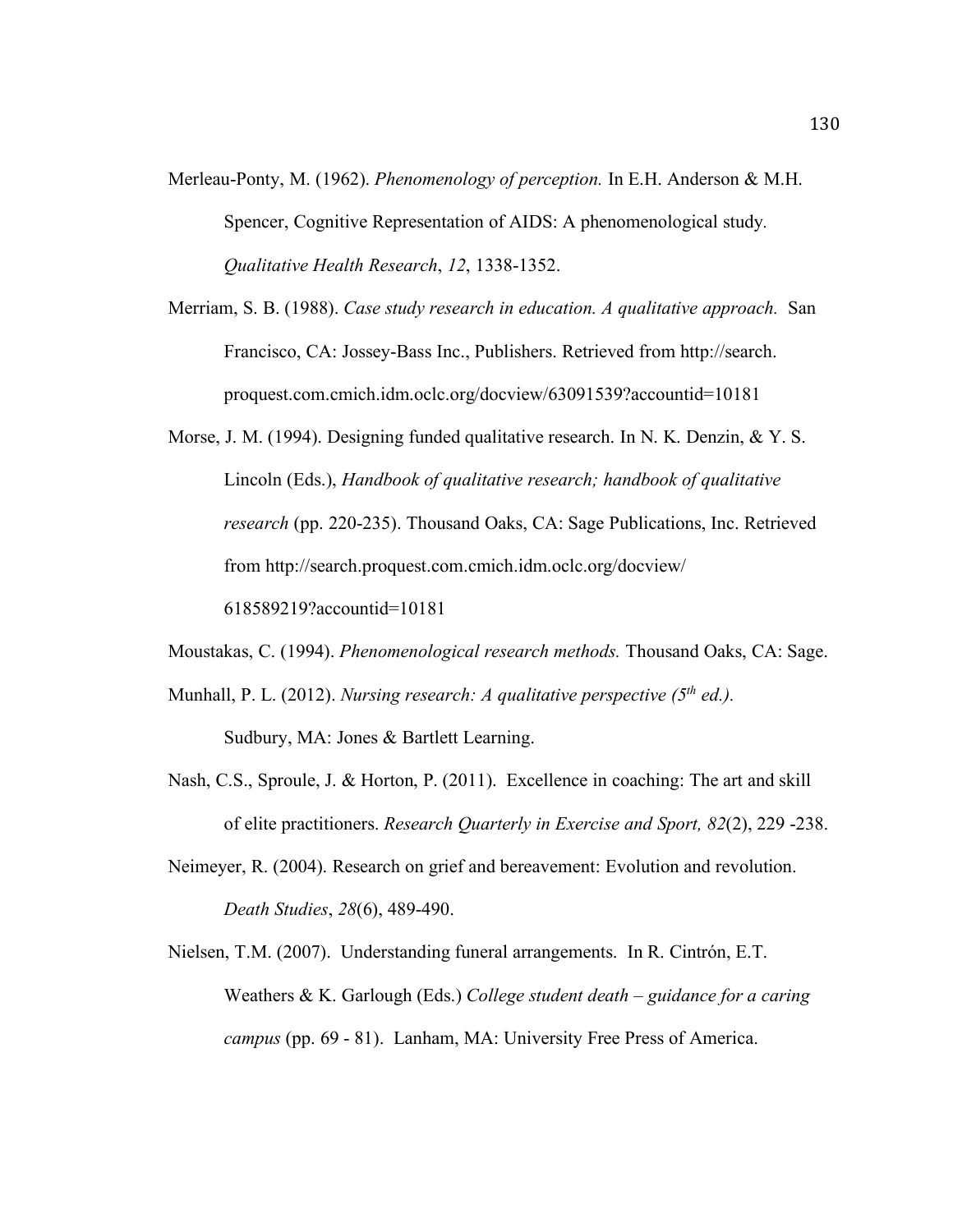- Norton, K.A. & S.R. Harper. (2007). When a student athlete dies: Dealing with death in college athletics. In R. Cintrón, E.T. Weathers & K. Garlough (Eds.) *College student death – guidance for a caring campus* (pp. 111 - 125). Lanham, MA: University Free Press of America.
- O'Boyle, I., Murray, D., & Cummins, P. (Eds.). (2015). *Leadership in sport*. New York, NY: Routledge.
- Owens, J.T. & K. Garlough. (2007). College student death policies. In R. Cintrón, E.T. Weathers & K. Garlough (Eds.) *College student death – guidance for a caring campus* (pp. 27 - 33). Lanham, MA: University Free Press of America.
- Parks, J. D. (2013). *Educational leadership growth through dealing with a major crisis event: A phenomenological study* (Order No. 3597082). Available from ProQuest Dissertations & Theses Global. (1450044226). Retrieved from http://search. proquest.com/docview/1450044226?accountid=10181
- Pauchant, T., & Mitroff, I. (1992). *Transforming the crisis prone organization.* San Francisco, CA: Jossey- Bass.
- Price, M.S., & Weiss, M.R. (2013). Relationships among coach leadership, peer leadership and adolescent athletes' psychosocial and team outcomes: A test of transformational leadership theory. *Journal of Applied Sport Psychology, 25*, 265- 279.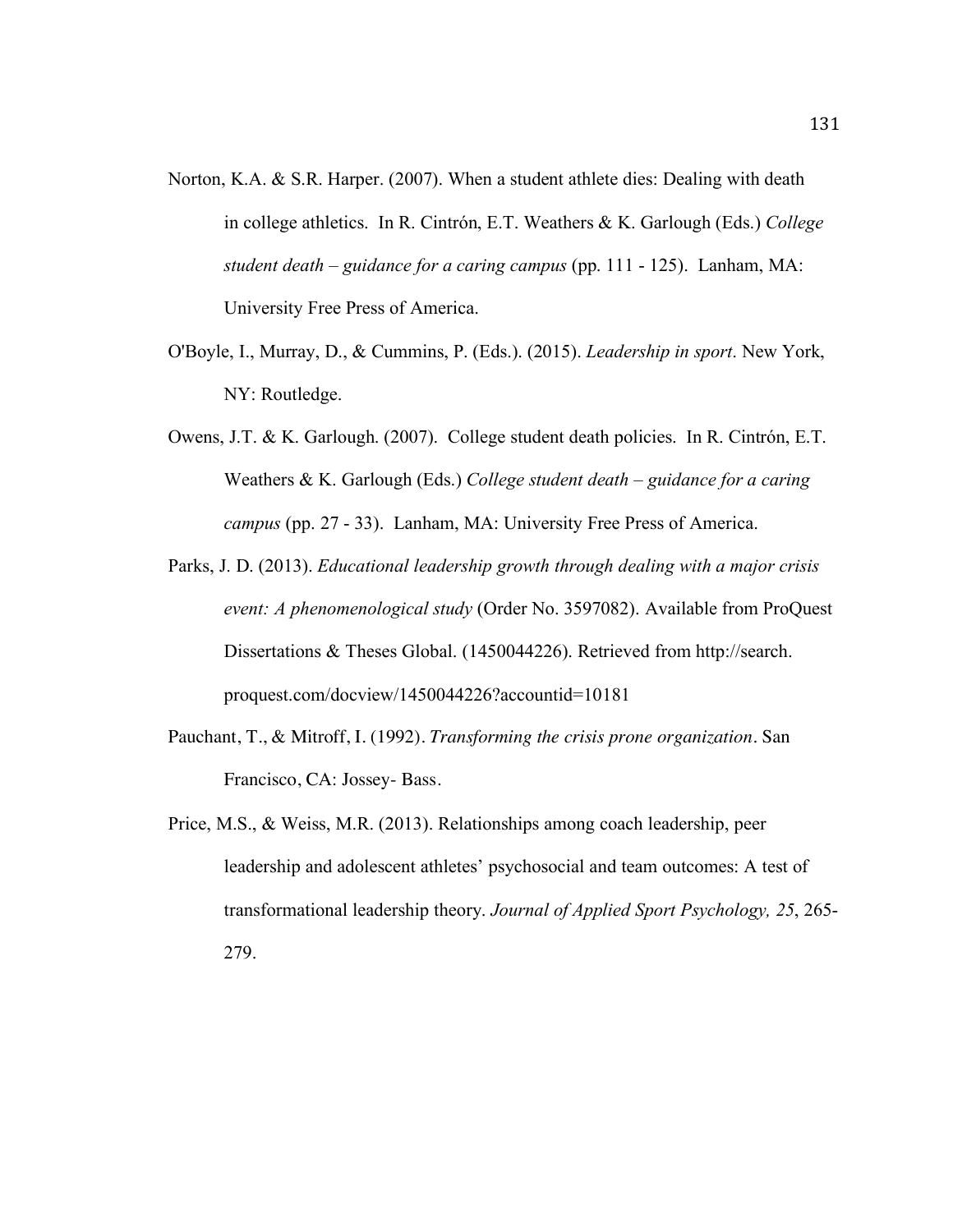Podsakoff, P.M., MacKenzie, S.B., Moorman, R.H., & Fetter, R. (1990).

Transformational leader behaviors and their effects on followers' trust in leader, satisfaction, and organizational citizenship behaviors. *The Leadership Quarterly, 1*(2), 107–142. doi:10.1016/1048-9843(90)90009-7

- Polkinghorne, D.E. (1989). Phenomenological research methods. In R.S. Valle & S. Halling (Eds.), *Existential-phenomenological perspectives in psychology* (pp. 41 – 60). New York, NY: Plenum Press.
- Polit, D. F., & Beck, C. T. (2012). *Nursing research: Generating and assessing evidence for nursing practice (9th ed.)*. Philadelphia, PA: Lippincott Williams & Wilkins.
- Rosenthal, U., & Boin, A. (2001). *Managing crisis: Threats, dilemmas, opportunities.*  Springfield, IL: Charles Thomas.
- Rowold, J. (2006). Transformational and transactional leadership in martial arts. *Journal of Applied Sport Psychology, 18*(4), 312-325. doi:10.1080/ 10413200600944082&ie=UTF-8&oe=UTF-8
- Servaty-Seib, H. L., & Taub, D. J. (2008). Assisting bereaved college students. *New Directions for Student Services, 2008*(121), 1-95.
- Stroebe, M., & Schut, H. (1999). The dual process model of coping with bereavement: Rationale and description. *Death Studies, 23*(3), 197-224. Retrieved from http://search.proquest.com.cmich.idm.oclc.org/docview/231408801?accountid=10 181
- Sarter, B. (1988). Philosophical sources of nursing theory. *Nursing Science Quarterly, 1*(2), 52-59.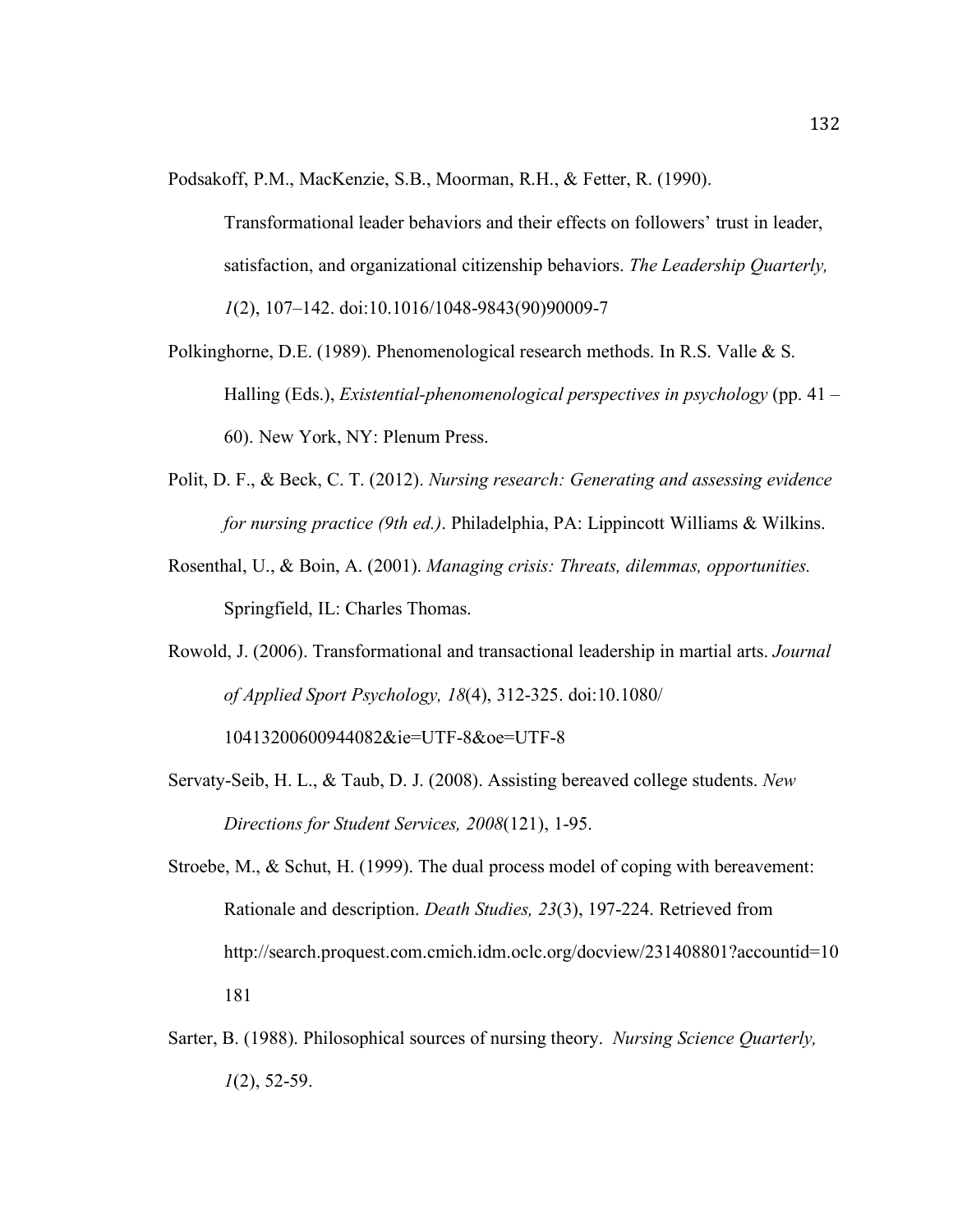- Smith, J., & Osborn, M. (2007). Interpretative phenomenological analysis. In G.M. Breakwell (ed.) *Doing Social Psychology Research*. Oxford, UK: The British Psychological Society and Blackwell Publishers Ltd. doi: 10.1002/ 9780470776278
- Tucker, N., Barling, J., Olga, E., Butcher, V., & Milner, C. (2002). Transformational leadership and moral reasoning. *American Psychological Association, 87*(2), 304- 311. doi:10.1037//0021-9010.87.2.304
- Ulmer, R., Sellnow, T., & Seeger, M. (2011). *Effective crisis communication: Moving from crisis to opportunity.* Thousand Oaks, CA: Sage Publications.
- Vallée, C.N., & Bloom, G.A. (2005). Building a successful university program: Key and common elements of expert coaches. *Journal of Applied Sports Psychology, 17*, 179-196.
- van Manen, M. (1990). *Researching lived experience: Human science for an action sensitive pedagogy.* Albany, NY: State University of New York Press.
- Vella, S.A., Oades, L. G., & Crowe, T. P. (2012). Validation of the differentiated transformational leadership inventory as a measure of coach leadership in youth soccer. *The Sport Psychologist, 26*, 203-227.
- Vella, S. A., Oades, L. G., & Crowe, T. P. (2013). The relationship between coach leadership, the coach-athlete relationship, team success, and the positive developmental experiences of adolescent soccer player. *Physical Education and Sport Pedagogy, 18*(5), 549-561.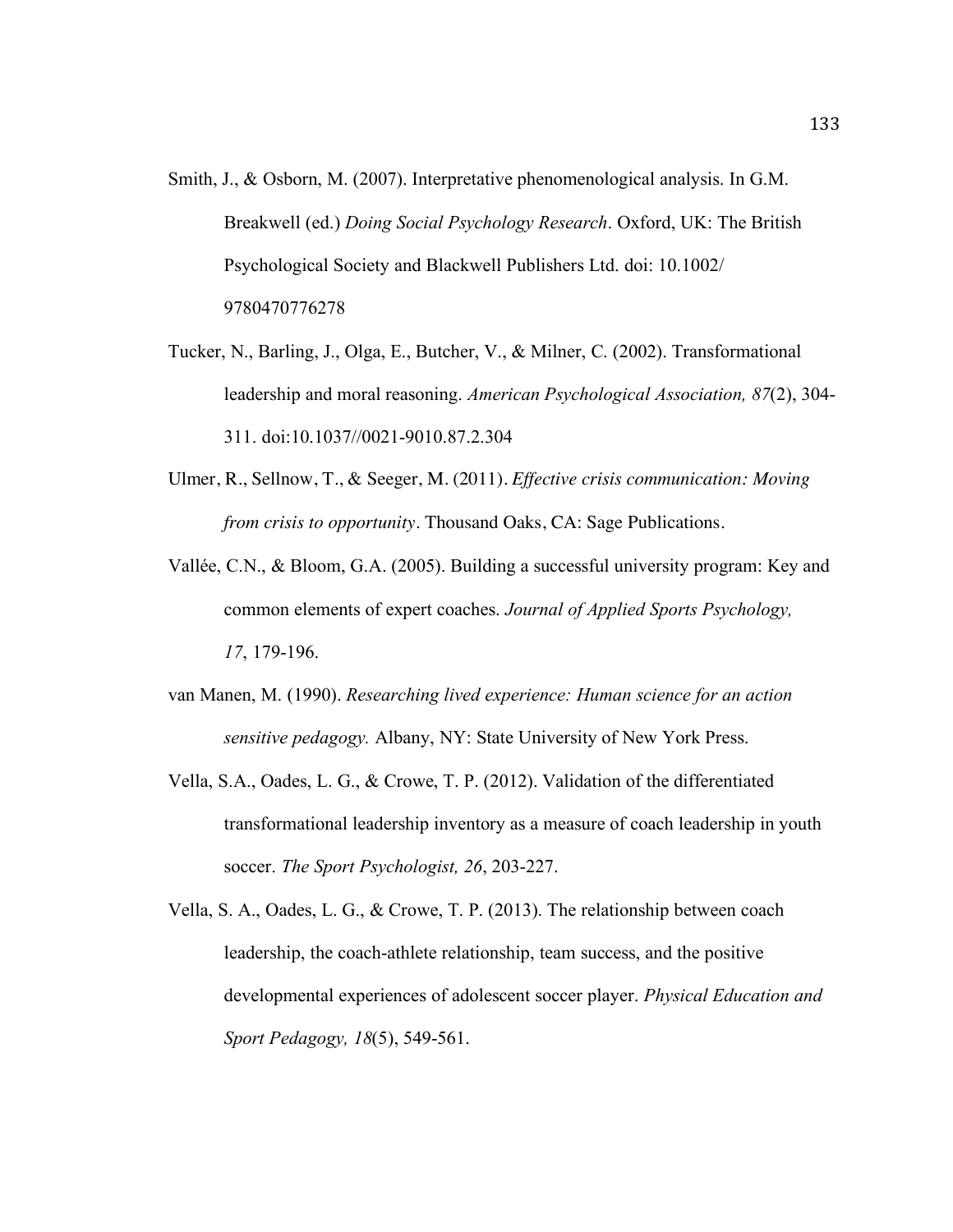- Wall, C., Glenn, S., Mitchinson, S., & Poole, H. (2004). Using a reflective diary to develop bracketing skills during a phenomenological investigation. *Nurse Researcher*, *11*(4), 20-29.
- Weathers, E. T. (2007). Assisting the grieving family: The worst that can happen, the best that we can do. In R. Cintrón, E.T. Weathers & K. Garlough (Eds.) *College student death – guidance for a caring campus* (pp. 38 - 47). Lanham, MA: University Free Press of America.
- Weese, W. J. (1994). A leadership discussion with Dr. Bernard Bass. *Journal of Sport Management*, *8*, 179–189.
- Wooden, J. & S. Jamison. (2005). *Wooden on leadership.* New York, NY*:* McGraw-Hill.
- Worden, J.W. (2008). *Grief counseling and grief therapy* (4th ed.)*.* New York, NY: Springer Publishing Company.

Worden, J. W., & Winokuer, H. R. (2011). A task-based approach for counseling the bereaved. In R. A. Neimeyer, D. L. Harris, H. R. Winokuer & G. F. Thornton (Eds.), *Grief and bereavement in contemporary society: Bridging research and practice; grief and bereavement in contemporary society: Bridging research and practice* (pp. 57-67). New York, NY: Routledge/Taylor & Francis Group. Retrieved from http://search.proquest.com.cmich.idm.oclc.org/docview/ 905216244?accountid=10181

Zhang, J., Jensen, B. E., & Mann, B. L. (1997). Modification and revision of the leadership scale for sports. *Journal of Sports Behavior*, *20*, 105–122.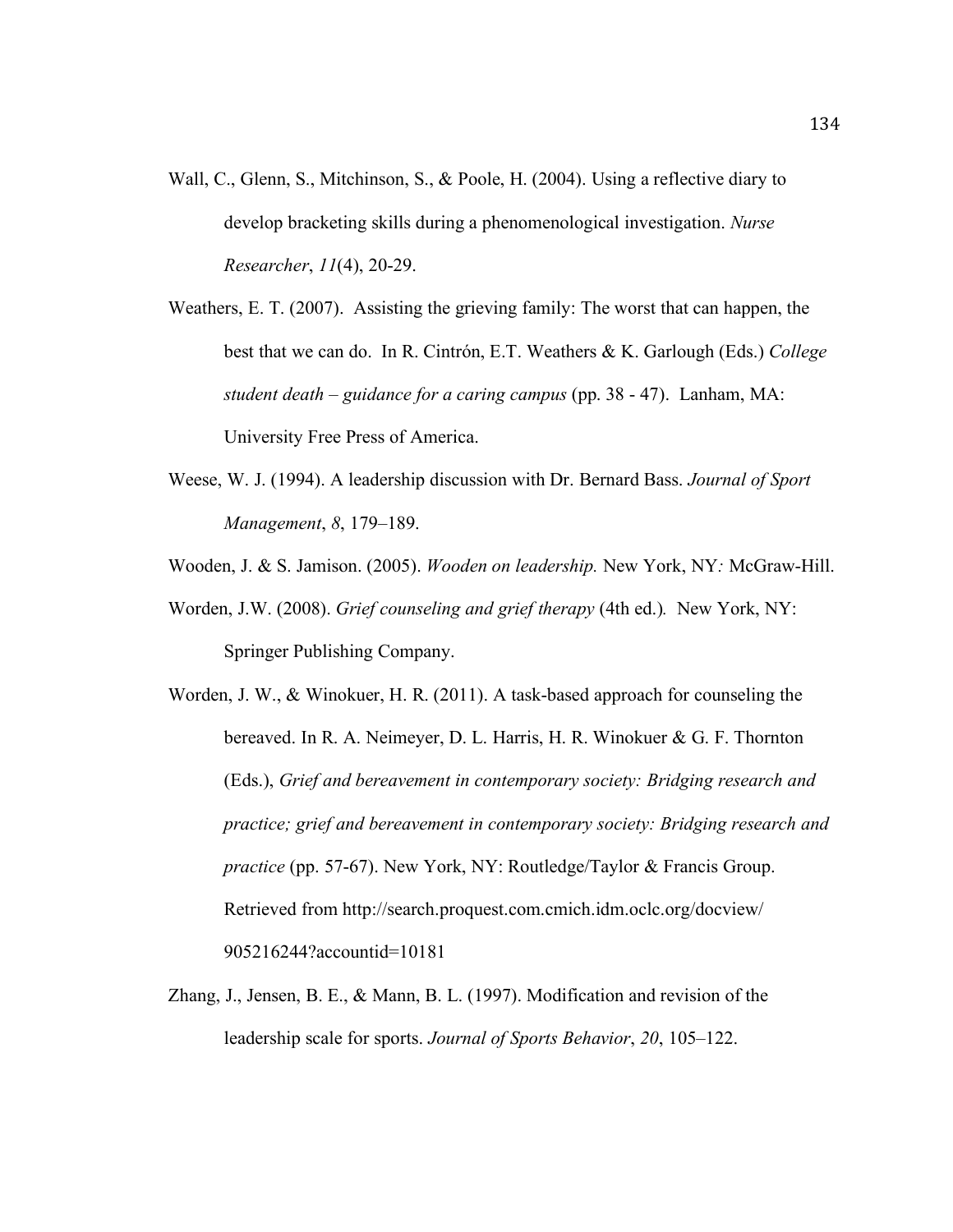### **APPENDIX A**

| Name:   | <b>Date:</b> |
|---------|--------------|
| Phone#: | ocat         |

**Phone #: Location:**

### **Interview Script** (revised 12.18.2017)

Hello,  $\blacksquare$  Thank you very much for taking my call  $\&$  agreeing to participate in my study. I am looking forward to our conversation and learning more about your leadership experiences.

Here is the general plan for our plan today. First, a few general demographic questions. Then some questions about your leadership experience following the passing of your student-athlete. Our call should take about 1 hour.

Following our conversation, you'll be provided a copy of the interview transcript and able to check for accuracy and correct any misrepresentations.

Before we begin, do you have any questions \_\_\_\_\_\_\_\_\_\_\_\_\_\_\_\_\_\_\_\_\_\_\_. Okay! Let's get rolling!

### **Interview Question**

### **Demographic Questions**

- 1. Age / Gender
- 2. Years Coaching overall & at intercollegiate level
- 3. Years at school when crisis occurred &
- 4. How long has it been since the passing of your student athlete?
- 5. Highest Earned Educational Degree

### **Are you okay to continue on to next set of questions, again focusing on the season following the passing of your student athlete?**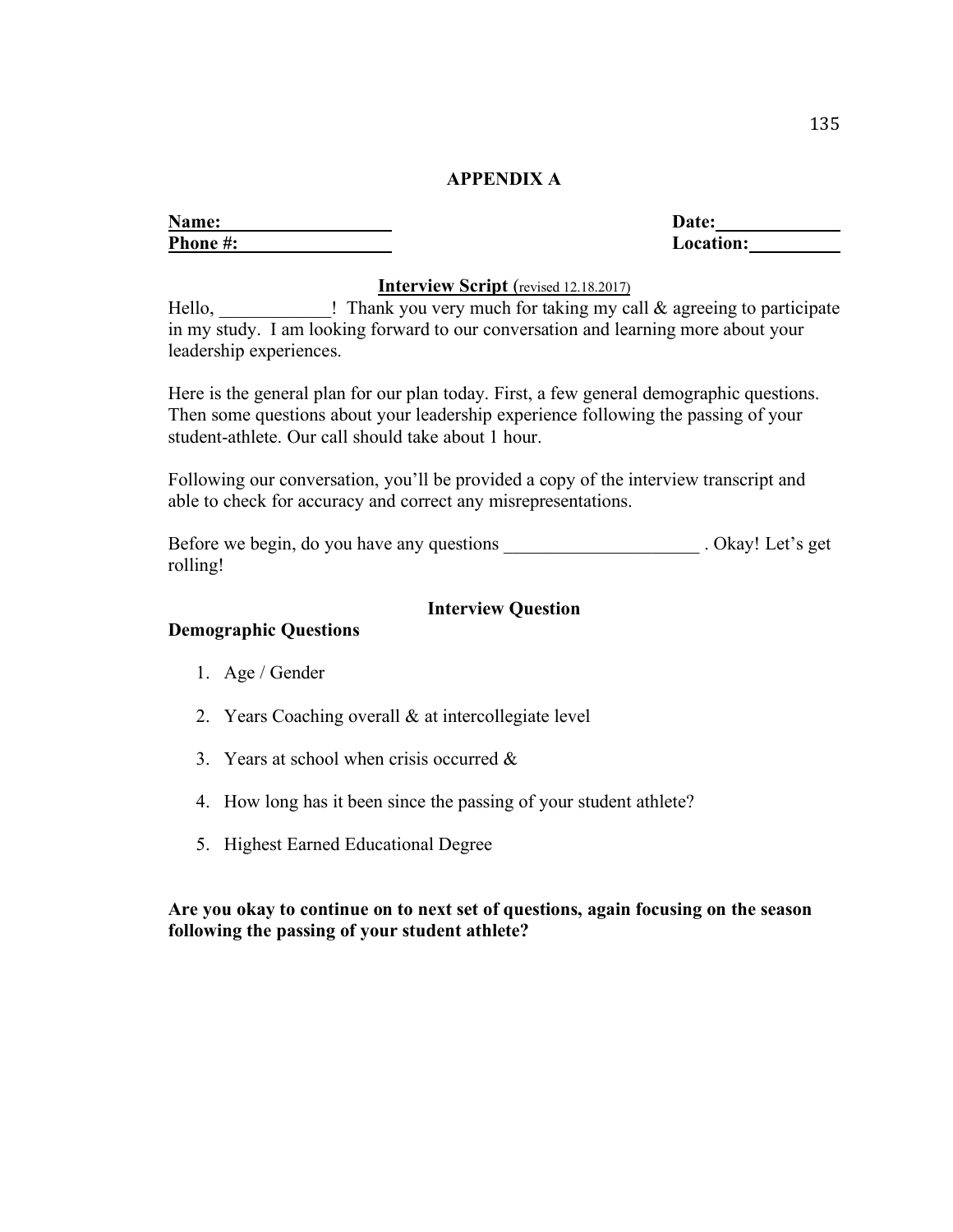## **Primary Interview Questions**

1. Please share your story? What happened? (Asked to build background, establish trust and create shared language)

# **Are you okay to continue to the next question?**

2. What was it like for you to lead and coach your team in the season following the death of a student-athlete?

# **Specific Transformational Leadership questions.**

*Specifics title & category* will not be shared with participants.

# *Individual consideration*

- 1. In what ways, if any, did you make all your players feel valued regardless of their on-field role?
- 2. What, if any, were the challenges in mentoring the student-athlete as a 'whole person' and recognizing their individual needs?

# *Intellectual stimulation*

- 1. Was it challenging to provide feedback and get individual players and the team outside their comfort zone? If so, what were some of the challenges?
- *2.* In what ways, if any, did you encourage creativity and unique problem solving with your players and team?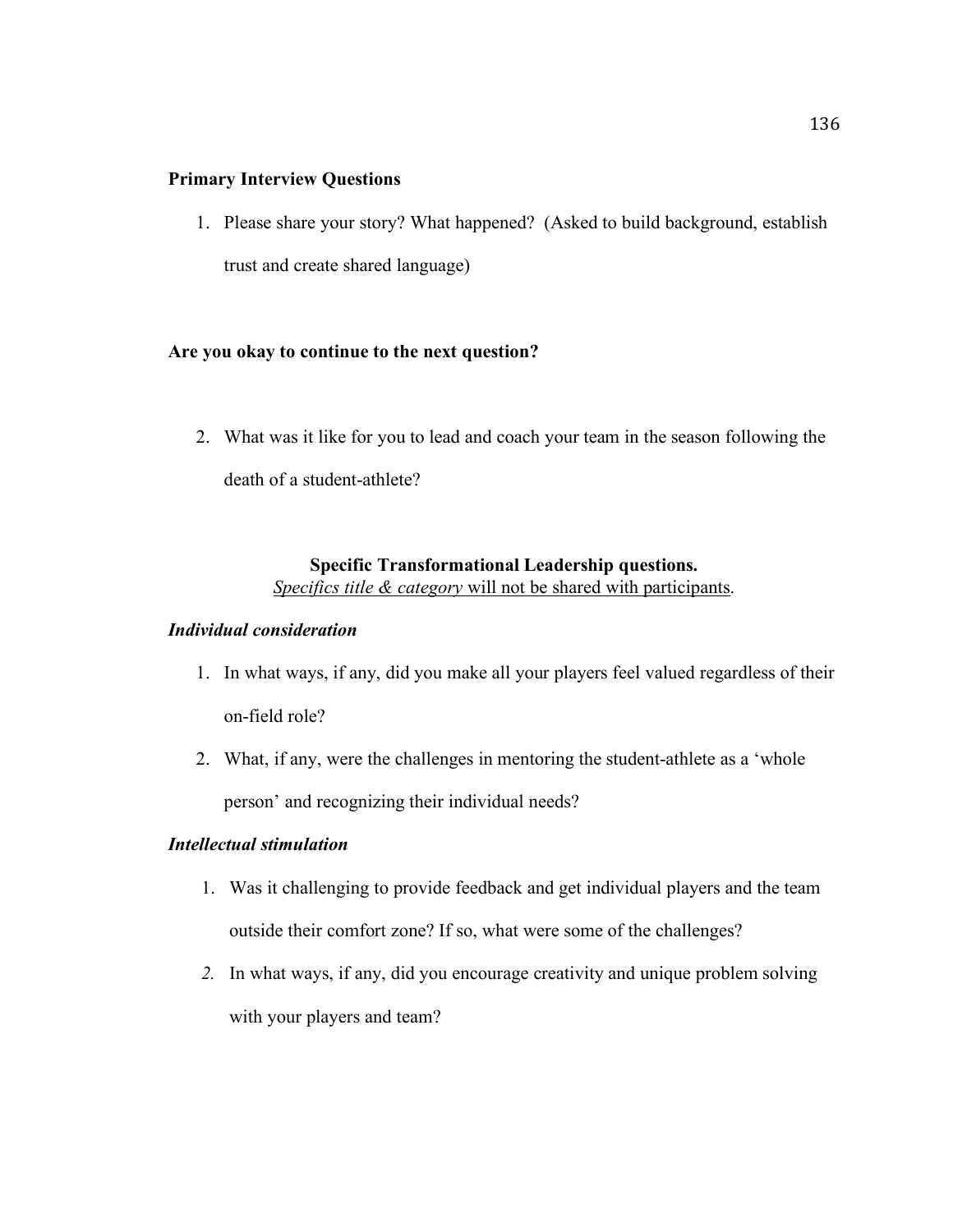## *Idealized influence*

- 1. What, if any, were the risks you took during that season?
- *2.* In what ways, if any, did you strive to be a role model for your players and team?

### *Inspirational motivation*

- 1. What, if any, were the specific motivational strategies you utilized during that season? (play for / honor of)
- *2.* Were your goals, mission and/or vision for the season impacted by the unexpected death? If so, how?

### **Are you okay to continue on the next question?**

3. How have you grown as a coach & leader as a result of leading your team

following the death of a student-athlete?

### **Last couple of questions**

- 4. Anything else you'd like to share that I haven't asked about?
- 5. Do you know any other head coaches who've experienced leading their team

following the death of a student-athlete?

#### **Conclusion & Next Steps**

That concludes our interview questions. I am grateful that you shared your story and experiences today. Your answers and story will be very helpful! Thank you!

Here's the next steps. As previously mentioned, you will be provided a copy of our conversation to review. Please read the interview and check for accuracy. You'll be able to let me know if there are any misrepresentations that need to be corrected. Are you comfortable and clear about that process?

Then near the end of the study, I will be reaching out to you one more time. You will be provided an opportunity to review and comment on the findings of the study.

I really appreciate your continued assistance and help!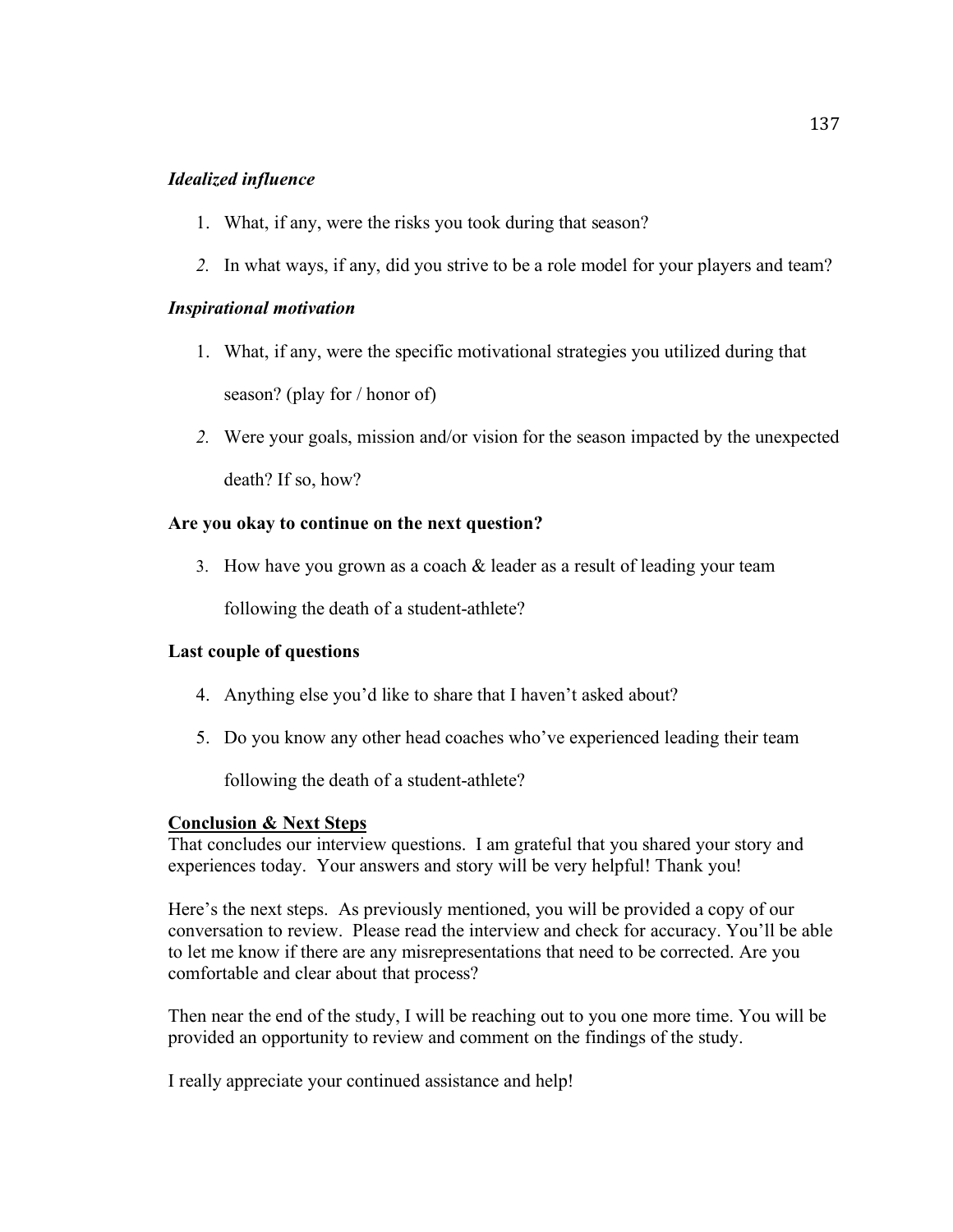Additionally, following this conversation, I will be again emailing the counseling services form for your reference.

Any questions?

# **Thank you!**

Thank you so much for your help today! Much appreciated. If there are any questions that arise for you regarding this study, please reach out. I am happy to help!

We'll be in touch soon!

Thanks again!